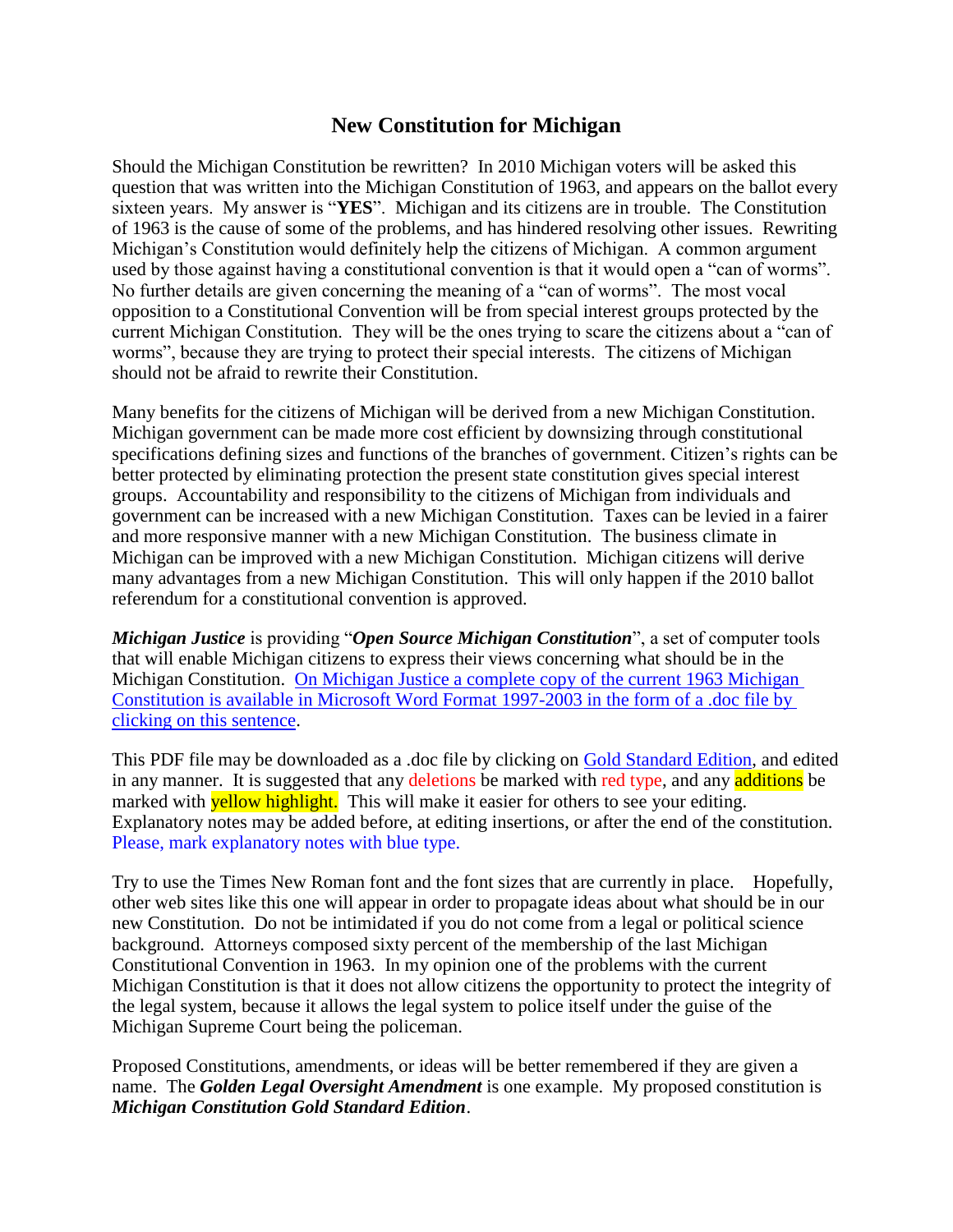Read what others have written. Incorporate or copy what others have written into your own proposals. That is what *Open Source Michigan Constitution* is all about. I have done that with some of my proposals. I would be honored if others like and use my proposals. Do not be afraid of change. The authors of our current Michigan Constitution felt that changes to our Constitution might be needed, and that is why they inserted the ballot question that appears every sixteen years, "Should the Michigan Constitution be rewritten?" Now is the time to start debating what should be in the new Constitution. Hopefully, *Open Source Michigan Constitution* will be successful in spreading constitutional concepts so that everyone will have new ideas or opinions concerning our state constitution. Vote "**YES**" when you see the Constitution ballot proposal in 2010.

Had I been elected in 2008 to represent District 45 in the Michigan House of Representatives I would have been able to use that position to inform and educate the people of Michigan about their Constitution, and the necessity to change it. I will still carry out what I consider a historic mission, but it will now be mainly done on my web site [www.tagolden.com](http://www.tagolden.com/) or [www.michiganjustice.com](http://www.michiganjustice.com/) by means of *Open Source Michigan Constitution*.

Theodore A. Golden, M.D.

# **Michigan Constitution Gold Standard Edition**

The Michigan Constitution Gold Standard Edition is the Open Source Michigan Constitution proposed by Theodore A. Golden, M.D. The edition on this web site is the most current for the *Gold Standard Edition*. The Open Source Michigan Constitution project's goal is for Michigan citizens to participate in the writing of a new Michigan Constitution. Active participation in Open Source Michigan Constitution will hopefully result in the passage of the mandated ballot proposal in 2010 calling for a new Michigan Constitution. The Open Source Michigan Constitution project is to inform the public of the benefits of new constitutional proposals.

The *Gold Standard Edition* is the updated 1963 Michigan Constitution that has been modified by Theodore A. Golden, M.D. Deletions are marked by red type and additions are marked by yellow background. Comments are in blue type that currently appears.

Some of the goals of the Gold Standard Edition are to strengthen individual rights and freedoms. Protecting individuals against special interest groups has resulted in fundamental changes concerning the regulation of the legal system and governing boards of licensed professions. A significant change in the Gold Standard Edition is that the majority of all governing boards of licensed professions must not be members of that profession. Article VI, section 5 is deleted and replaced with an entirely new Article VI, section 5, The Michigan Legal Oversight Board. An independently elected Michigan Legal Oversight Board will police the Michigan legal system. The Michigan Supreme Court will be reduced to five justices. The Justices of the Michigan Supreme Court will be elected on a partisan ballot in order to reduce hypocrisy. The concept of judicial elections will change in order to make judges accountable at elections when they face no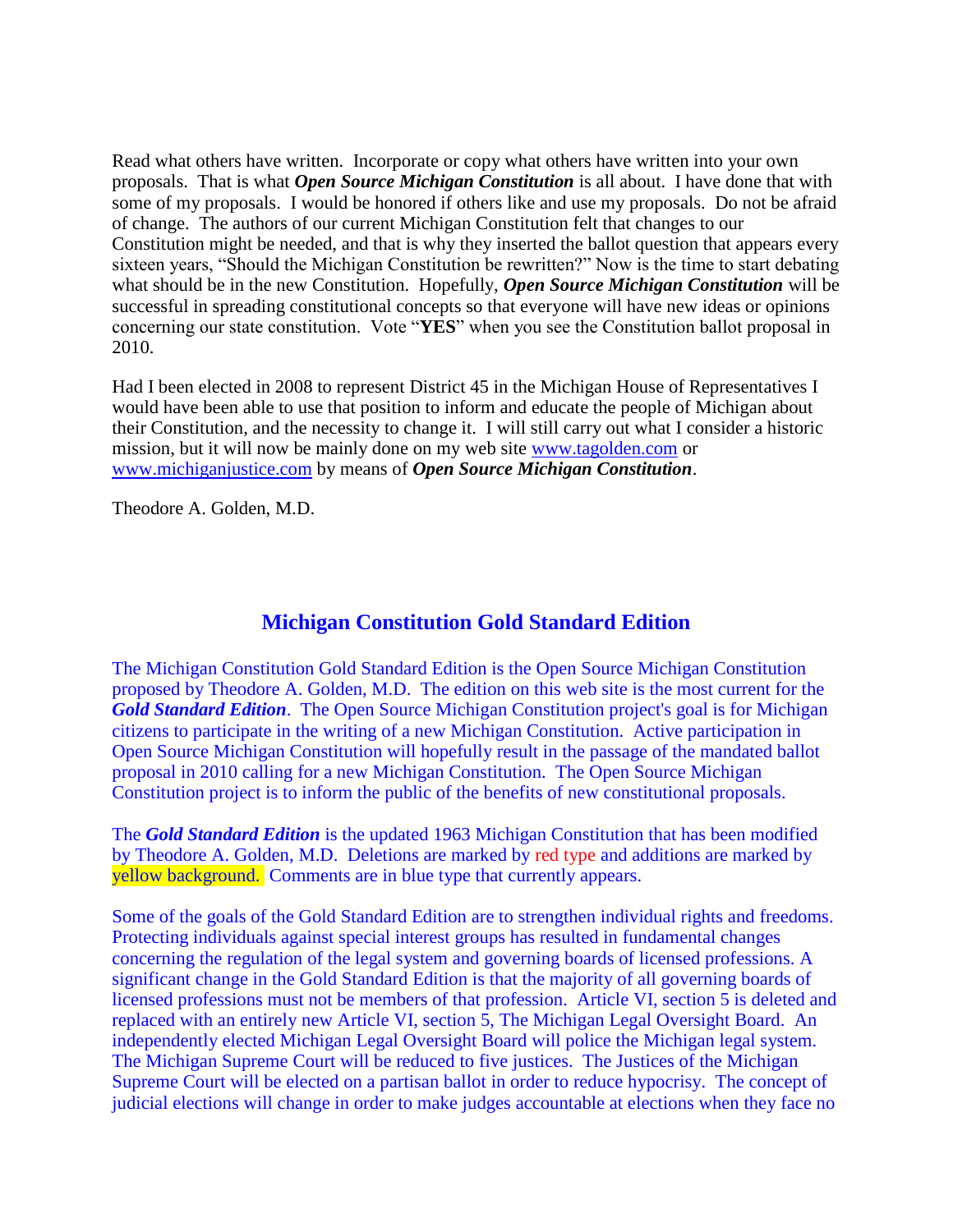opposition. Michigan government will be downsized and made more efficient by eliminating the Michigan Senate and reducing the size of the Michigan House to fifty five members. Each member of the Michigan House will be limited to five two year terms. All public universities will have governing boards appointed by the Governor instead of the boards of the U. of M., M.S.U., and Wayne State University being elected by the public. It is more important for the public to devote time to electing members of the Michigan Legal Oversight Board. Elected boards to oversee medicine, building contractors, and other professions will be added to the Gold Standard Edition if there is demand. Some exempt religious properties will be subject to property taxation, because these properties benefit from public services. Income taxes can be graduated. Public funds for nonpublic schools will not be prohibited, and the Michigan House will have flexibility concerning this matter. Article I, section 25, Marriage, will be eliminated because Article I, section 2, has added *gender* and *sexual orientation* to the equal protection clause.

#### **History of Michigan's Constitutions**

Michigan has adopted four Constitutions. The Constitution of 1835 was adopted two years before Michigan became a state. The Constitutional Convention of 1835 met at the Territorial Capitol in Detroit on May 11, 1835, and adjourned on June 24, 1835. The Constitution of 1835 was adopted at an election held on October 5 and 6, 1835, by a vote of 6,752 to 1,374.

On June 3, 1850, a Constitutional Convention met at Lansing and completed its revision on August 15. The Constitution of 1850 was presented at the election of November 5, 1850, and adopted by a vote of 36,169 to 9,433.

Over fifty years passed before a new Constitution was adopted. On October 22, 1907, a Constitutional Convention convened at Lansing and completed its revision on March 3, 1908. The Constitution of 1908 was adopted on November 3, 1908, by a vote of 244,705 to 130,783.

Four attempts were made to call a Constitutional Convention for the purpose of revising the Constitution of 1908 before the question was approved by the voters on April 3, 1961. A primary election for the purpose of electing delegates was held on July 25, 1961, and on September 12, 1961, one hundred forty-four delegates were elected. The delegates met at Convention Hall in the Civic Center, Lansing, on October 3, 1961, and adopted the proposed Constitution on August 1, 1962. The Constitution was submitted at the election of April 1, 1963, and adopted. A recount established the vote as 810,860 to 803,436. The effective date of the Constitution of 1963 is January 1, 1964.

The constitutional provisions in this publication are reprinted from the text of the Michigan Compiled Laws, supplemented through November 7, 2006. Materials in boldface type, particularly catchlines and annotations, are not part of the Constitution.

*The Constitution*

**OF THE STATE OF MICHIGAN OF 1963** (357 Rev. 11/06)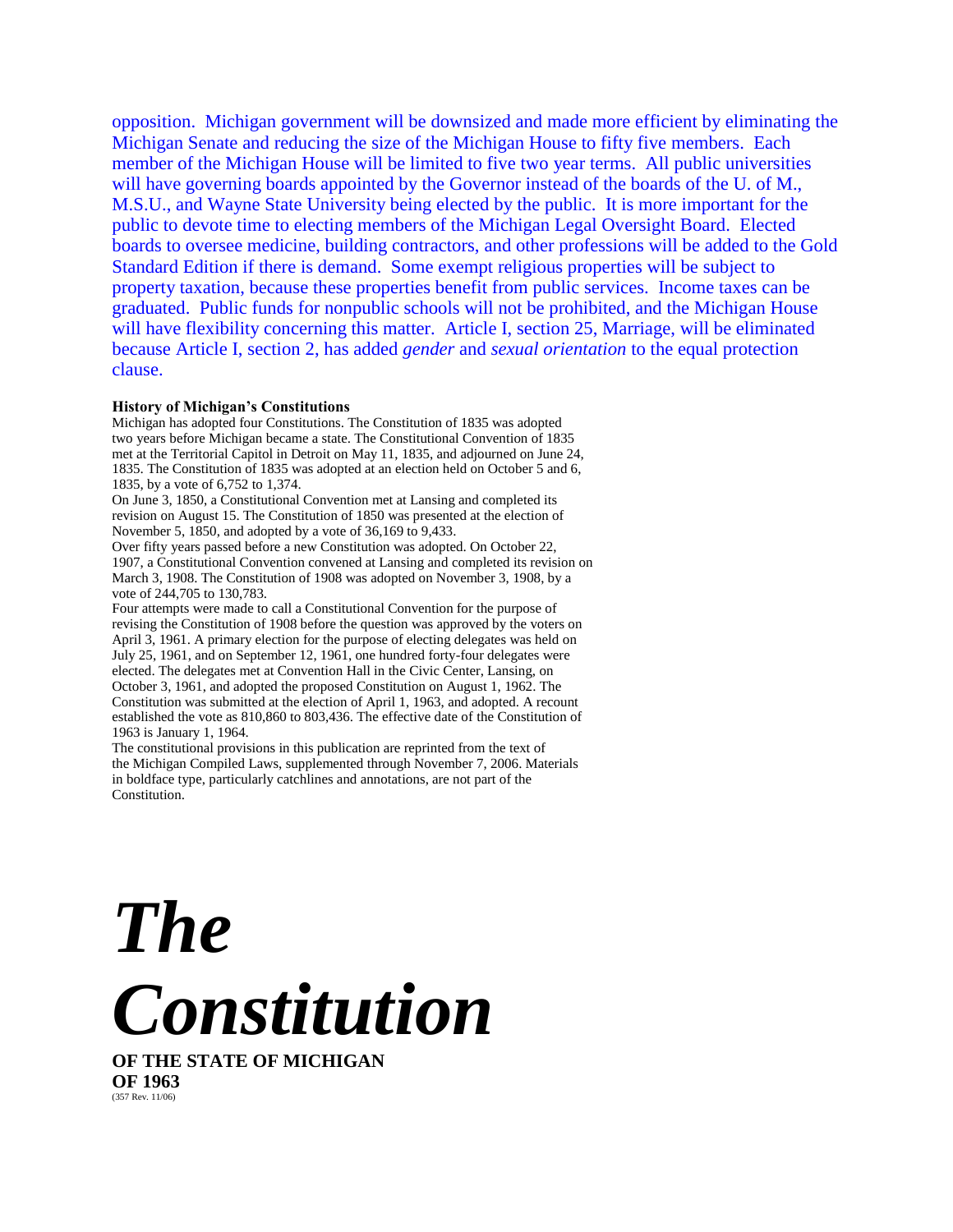# Prepared by the Michigan Legislature

This information is provided free to Michigan citizens and is not for reproduction for resale or profit.

**PREAMBLE ARTICLE I DECLARATION OF RIGHTS** §1 Political power. §2 Equal protection; discrimination. §3 Assembly, consultation, instruction, petition. §4 Freedom of worship and religious belief; appropriations. §5 Freedom of speech and of press. §6 Bearing of arms. §7 Military power subordinate to civil power. §8 Quartering of soldiers. §9 Slavery and involuntary servitude. §10 Attainder; ex post facto laws; impairment of contracts. §11 Searches and seizures. §12 Habeas corpus. §13 Conduct of suits in person or by counsel. §14 Jury trials. §15 Double jeopardy; bailable offenses; commencement of trial if bail denied; bail hearing; effective date. §16 Bail; fines; punishments; detention of witnesses. §17 Self-incrimination; due process of law; fair treatment at investigations. §18 Witnesses; competency, religious beliefs. §19 Libels, truth as defense. §20 Rights of accused in criminal prosecutions. §21 Imprisonment for debt. §22 Treason; definition, evidence. §23 Enumeration of rights not to deny others. §24 Rights of crime victims; enforcement; assessment against convicted defendants. §25 Marriage. §26 Affirmative action programs. **ARTICLE II ELECTIONS** §1 Qualifications of electors; residence. §2 Mental incompetence; imprisonment. §3 Presidential electors; residence. §4 Place and manner of elections. §5 Time of elections. §6 Voters on tax limit increases or bond issues. §7 Boards of canvassers. §8 Recalls. §9 Initiative and referendum; limitations; appropriations; petitions. Referendum, approval. Initiative; duty of legislature, referendum. Legislative rejection of initiated measure; different measure; submission to people. Initiative or referendum law; effective date, veto, amendment and repeal. Legislative implementation. §10 Limitations on terms of office of members of the United States House of Representatives and United States Senate from Michigan. **ARTICLE III**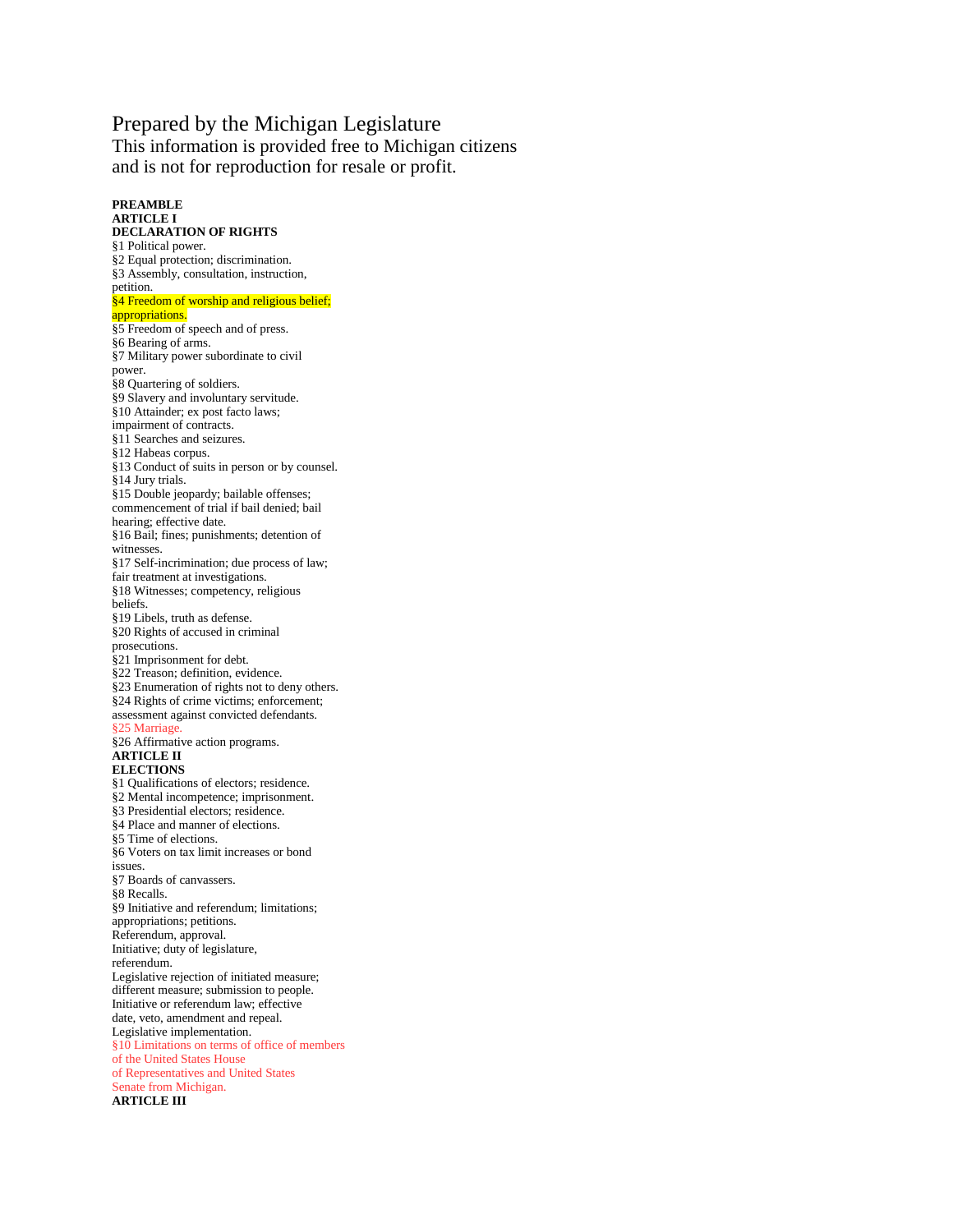#### **GENERAL GOVERNMENT**

- §1 Seat of government.
- §2 Separation of powers of government.
- §3 Great seal.
- §4 Militia.
- §5 Intergovernmental agreements; service
- by public officers and employees.
- §6 Internal improvements.

§7 Common law and statutes, continuance. §8 Opinions on constitutionality by supreme

## court.

## **ARTICLE IV**

## **LEGISLATIVE BRANCH**

§1 Legislative power.

§2 Senators, number, term. Senatorial districts, apportionment factors.

## Apportionment rules.

§3 Representatives, number, term; contiguity of districts. Representative areas, single and multiple  $\overline{\text{conv}}$ . Apportionment of representatives to areas. Districting of single county area entitled to 2 or more representatives. Districting of multiple county representative areas.

## **CONSTITUTION**

## OF THE **STATE OF MICHIGAN** OF 1963

## **TABLE OF CONTENTS**

§4 Annexation or merger with a city. §5 Island areas, contiguity. §6 Commission on legislative apportionment. Eligibility to membership. Appointment, term, vacancies. Officers, rules of procedure, compensation, appropriation. Call to convene; apportionment; public hearings. Apportionment plan, publication; record of proceedings. Disagreement of commission; submission of plans to supreme court. Jurisdiction of supreme court on elector's application. §7 Legislators; qualifications, removal from district. §8 Ineligibility of government officers and employees. §9 Civil appointments, ineligibility of legislators. §10 Legislators and state officers, government contracts, conflict of interest. §11 Legislators privileged from civil arrest and civil process; limitation; questioning for speech in either house prohibited. §12 State officers compensation commission. §13 Legislature; time of convening, sine die adjournment, measures carried over. §14 Quorum; powers of less than quorum. §15 Legislative council. §16 Legislature; officers, rules of procedure, expulsion of members. §17 Committees; record of votes, public inspection, notice of hearings. §18 Journal of proceedings; record of votes, dissents.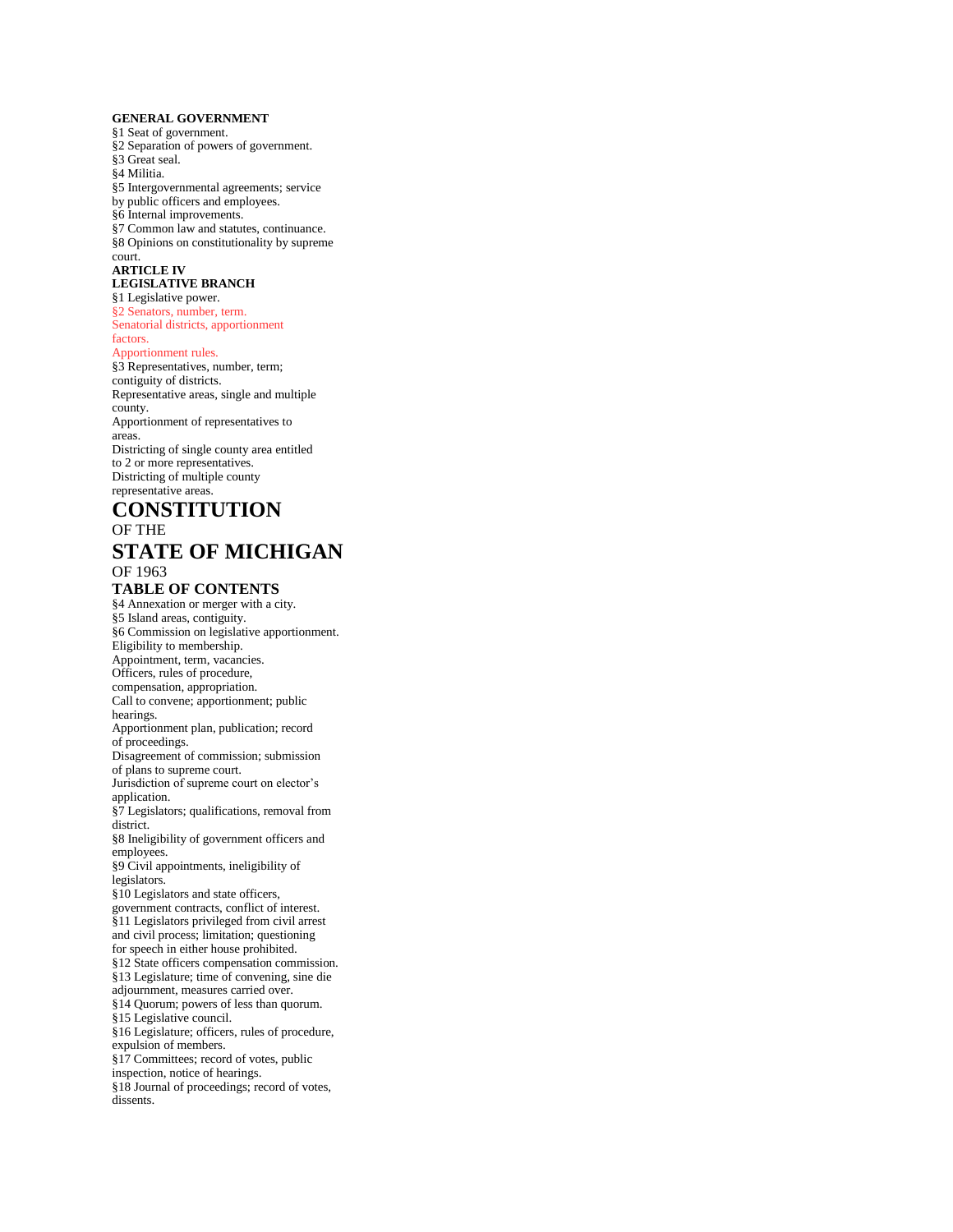§19 Record of votes on elections and advice and consent. §20 Open meetings. §21 Adjournments, limitations. §22 Bills. §23 Style of laws. §24 Laws; object, title, amendments changing purpose. §25 Revision and amendment of laws; title references, publication of entire sections. §26 Bills; printing, possession, reading, vote on passage. §27 Laws, effective date. §28 Bills, subjects at special session. §29 Local or special acts. §30 Appropriations; local or private purposes. §31 General appropriation bills; priority, statement of estimated revenue. §32 Laws imposing taxes. §33 Bills passed; approval by governor or veto, reconsideration by legislature. §34 Bills, referendum. §35 Publication and distribution of laws and judicial decisions. §36 General revision of laws; compilation of laws. §37 Administrative rules, suspension by legislative committee. §38 Vacancies in office. §39 Continuity of government in emergencies. §40 Alcoholic beverages; age requirement; liquor control commission; excise tax; local option. §41 Lotteries. §42 Ports and port districts; incorporation, internal. §43 Bank and trust company laws. §44 Trial by jury in civil cases. §45 Indeterminate sentences. §46 Death penalty. §47 Chaplains in state institutions. §48 Disputes concerning public employees. §49 Hours and conditions of employment. §50 Atomic and new forms of energy. §51 Public health and general welfare. §52 Natural resources; conservation, pollution, impairment, destruction. §53 Auditor general; appointment, qualifications, term, removal, post audits. Independent investigations; reports. Governing boards of institutions of higher education. Staff members, civil service. §54 Limitations on terms of office of state legislators. **ARTICLE V EXECUTIVE BRANCH** §1 Executive power. §2 Principal departments. Organization of executive branch; assignment of functions; submission to legislature. §3 Single heads of departments; appointment, term. Boards heading departments; appointment, term, removal. Boards and commissions, maximum term. §4 Commissions or agencies for less than 2 years. §5 Examining or licensing board members, qualifications. §6 Advice and consent to appointments.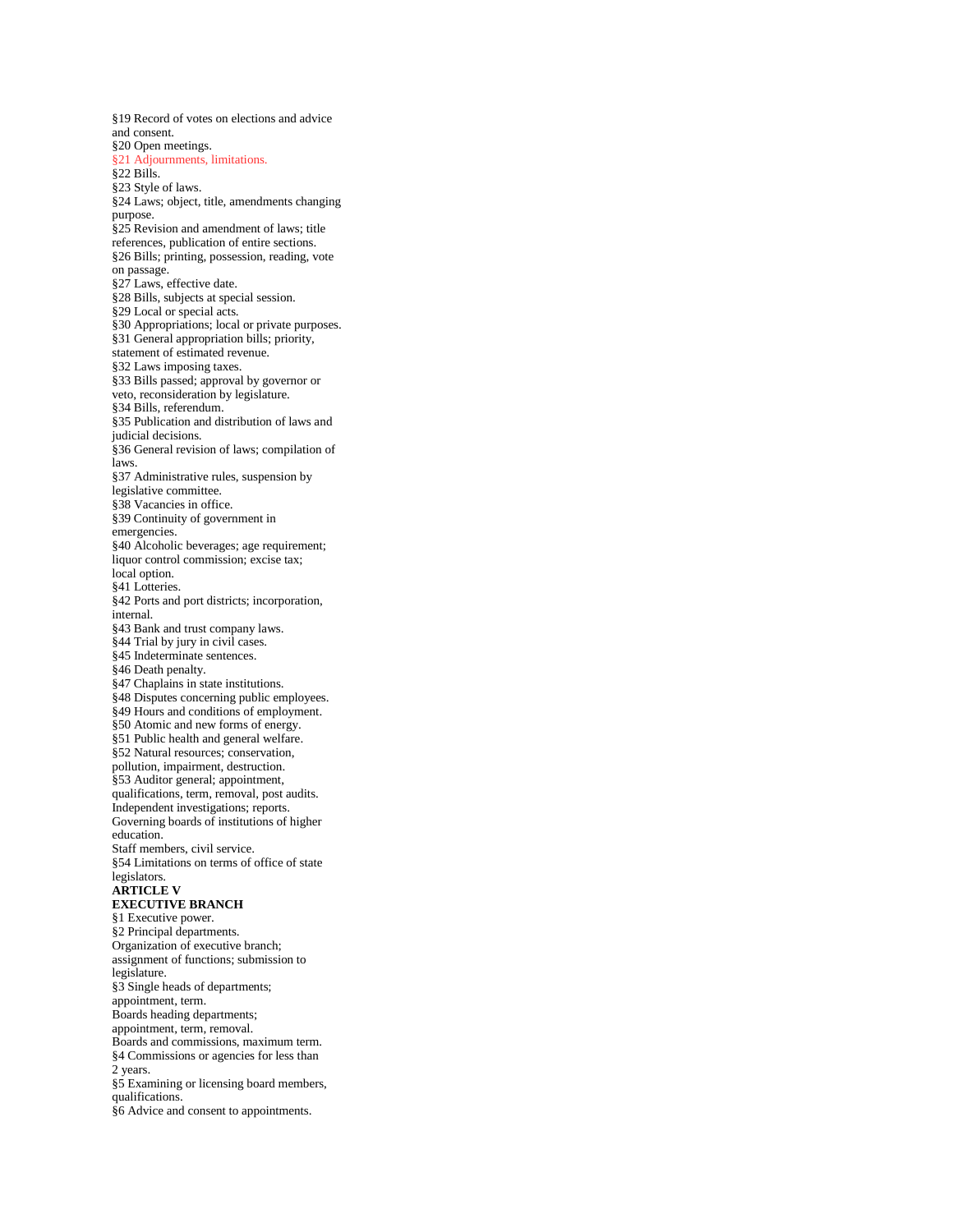§7 Vacancies in office; filling, senatorial disapproval of appointees. CONSTITUTION OF MICHIGAN OF 1963 §8 Principal departments, supervision of governor; information from state officers. Court enforcement of constitutional or legislative mandate. §9 Principal departments, location. §10 Removal or suspension of officers; grounds, report. §11 Provisional appointments to fill vacancies due to suspension. §12 Military powers. §13 Elections to fill vacancies in legislature. §14 Reprieves, commutations and pardons. §15 Extra sessions of legislature. §16 Legislature other than at seat of government. §17 Messages and recommendations to legislature. §18 Budget; general and deficiency appropriation bills. §19 Disapproval of items in appropriation bills. §20 Reductions in expenditures. §21 State elective executive officers; term, election. Lieutenant governor, secretary of state and attorney general, nomination. Secretary of state and attorney general, vacancies in office. §22 Governor and lieutenant governor, qualifications. §23 State elective executive officers, compensation. §24 Executive residence. §25 Lieutenant governor; president of senate, tie vote, duties. §26 Succession to governorship. Death of governor-elect. Duration of successor's term as governor. Determination of inability. §27 Salary of successor. §28 State transportation commission; establishment; purpose; appointment, qualifications, and terms of members; director of state transportation department. §29 Civil rights commission; members, term, duties, appropriation. Rules and regulations; hearings, orders. Appeals. §30 Limitations on terms of executive officers. **ARTICLE VI JUDICIAL BRANCH** §1 Judicial power in court of justice; divisions. §2 Justices of the supreme court; number, term, nomination, election. §3 Chief justice; court administrator; other assistants. §4 General superintending control over courts; writs; appellate jurisdiction. §5 Court rules; distinctions between law and equity; master in chancery. §5 Michigan Legal Oversight Board §6 Decisions and dissents; writing, contents. §7 Staff; budget; salaries of justices; fees. §8 Court of appeals; election of judges, divisions, *increase* or decrease number of judges.

§9 Judges of court of appeals, terms.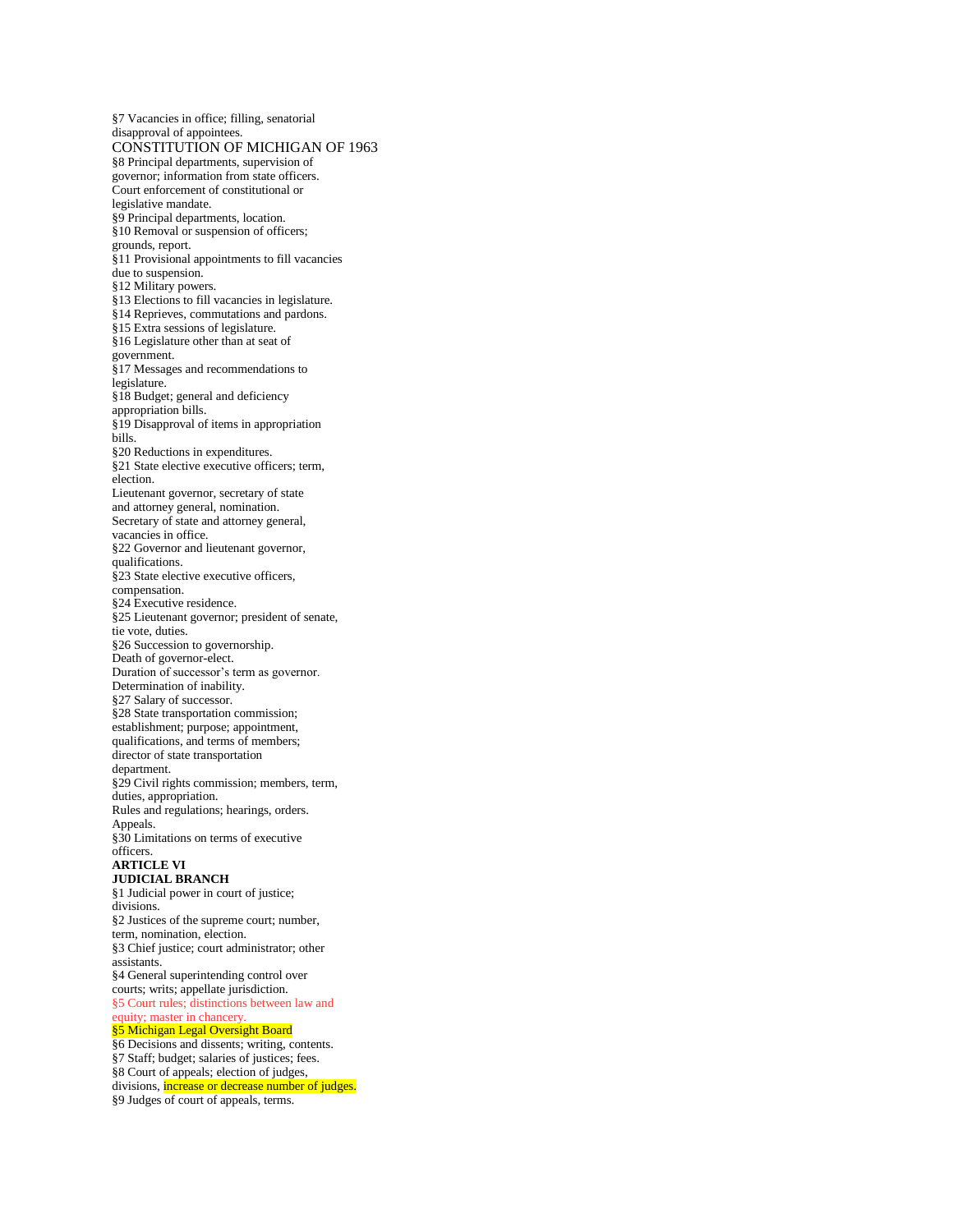§10 Jurisdiction, practice and procedure of court of appeals. §11 Circuit courts; judicial circuits, sessions, number of judges. §12 Circuit judges; nomination, election, term. §13 Circuit courts; jurisdiction, writs, supervisory control over inferior courts. §14 County clerks; duties, vacancies; prosecuting attorneys, vacancies. §15 Probate courts; districts, jurisdiction. §16 Probate judges; nomination, election, terms. §17 Judicial salaries and fees. §18 Salaries; uniformity, changes during term. Circuit judges, additional salary from county. §19 Courts of record; seal, qualifications of judges. §20 Removal of domicile of judge. §21 Ineligibility for other office. §22 Incumbent judges, affidavit of candidacy. §23 Judicial vacancies, filling; appointee, term; successor; new offices. §24 Incumbent judges, ballot designation. §25 Removal of judges from office. §26 Circuit court commissioners and justices of the peace, abolition; courts of limited jurisdiction. Present statutory courts. §27 Power of appointment to public office. §28 Administrative action, review. Property tax valuation or allocation; review. §29 Conservators of the peace. §30 Judicial tenure commission; selection; terms; duties; power of supreme court. §30 Michigan Legal Oversight Board **ARTICLE VII LOCAL GOVERNMENT** §1 Counties; corporate character, powers and immunities. §2 County charters. Election of charter commissions. Approval of electors. §3 Reduction of size of county. §4 County officers; terms, combination. TABLE OF CONTENTS §5 Offices at county seat. §6 Sheriffs; security, responsibility for acts, ineligibility for other office. §7 Boards of supervisors; members. §8 Legislative, administrative, and other powers and duties of boards. §9 Compensation of county officers. §10 Removal of county seat. §11 Indebtedness, limitation. §12 Navigable streams, permission to bridge or dam. §13 Consolidation of counties, approval by electors. §14 Organization and consolidation of townships. §15 County intervention in public utility service and rate proceedings. §16 Highways, bridges, culverts, airports; road tax limitation. §17 Townships; corporate character, powers and immunities. §18 Township officers; term, powers and duties. §19 Township public utility franchises.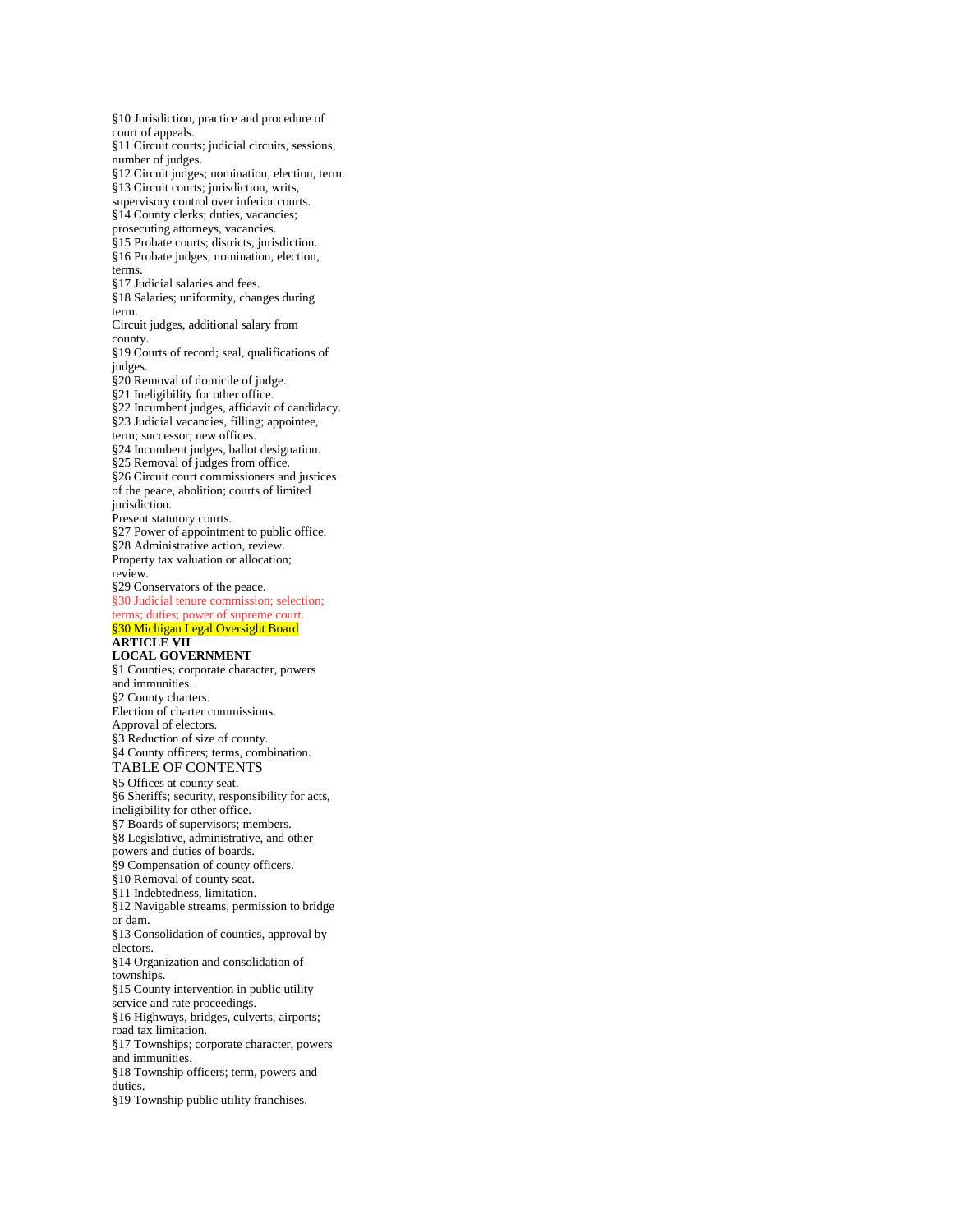§20 Townships, dissolution; villages as cities. §21 Cities and villages; incorporation, taxes, indebtedness. §22 Charters, resolutions, ordinances; enumeration of powers. §23 Parks, boulevards, cemeteries, hospitals. §24 Public service facilities. Services outside corporate limits. §25 Public utilities; acquisition, franchises, sale. §26 Cities and villages, loan of credit. §27 Metropolitan governments and authorities. §28 Governmental functions and powers; joint administration, costs and credits, transfers. Officers, eligibility. §29 Highways, streets, alleys, public places; control, use by public utilities. §30 Franchises and licenses, duration. §31 Vacation or alteration of roads, streets, alleys, public places. §32 Budgets, public hearing. §33 Removal of elected officers. §34 Construction of constitution and law concerning counties, townships, cities, villages. **ARTICLE VIII EDUCATION** §1 Encouragement of education. §2 Free public elementary and secondary schools; discrimination. Nonpublic schools, prohibited aid. §3 State board of education; duties. Superintendent of public instruction; appointment, powers, duties. State board of education; members, nomination, election, term. Boards of institutions of higher education, limitation. §4 Higher education institutions; appropriations, accounting, public sessions of boards. §5 University of Michigan, Michigan State University, Wayne State University; controlling boards. §6 Other institutions of higher education, controlling boards. §7 Community and junior colleges; state board, members, terms, vacancies. §8 Services for disabled persons. §9 Public libraries, fines. **ARTICLE IX FINANCE AND TAXATION** §1 Taxes for state expenses. §2 Power of taxation, relinquishment. §3 Property taxation; uniformity; assessments; limitations; classes; approval of legislature. §4 Exemption of religious or educational nonprofit organizations. §5 Assessment of property of public service businesses. §6 Real and tangible personal property; limitation on general ad valorem taxes; adoption and alteration of separate tax limitations; exceptions to limitations; property tax on school district extending into 2 or more counties. §7 Income tax. §8 Sales and use taxes. §9 Use of specific taxes on fuels for transportation purposes; authorization of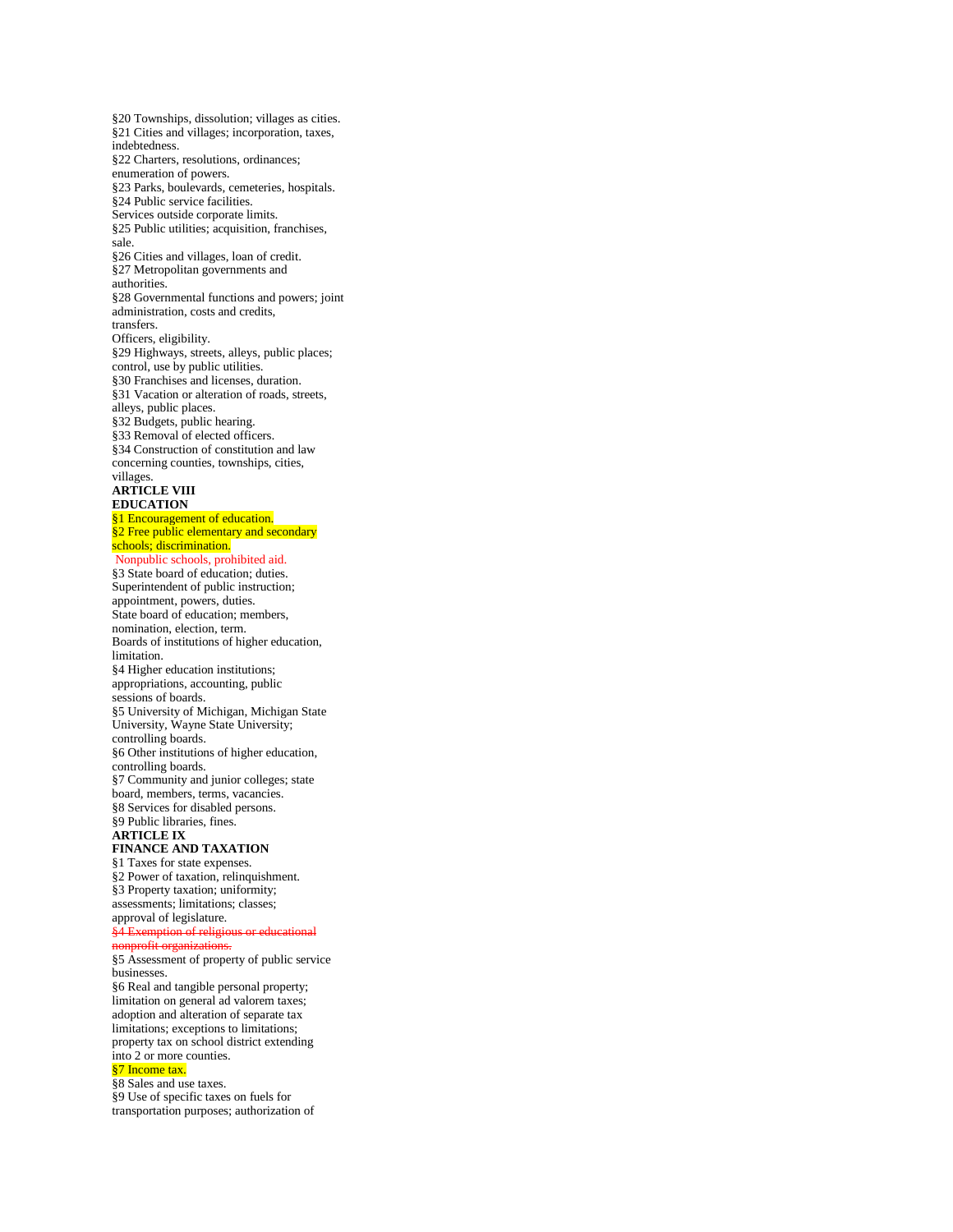indebtedness and issuance of obligations. §10 Sales tax; distribution to local governments. §11 State school aid fund; source; distribution; guarantee to local school district. §12 Evidence of state indebtedness. §13 Public bodies, borrowing power. §14 State borrowing; short term. §15 Long term borrowing by state. §16 State loans to school districts. Amount of loans. Qualified bonds. Repayment of loans, tax levy by school district. Bonds, state loans, repayment. Power to tax unlimited. Rights and obligations to remain unimpaired. CONSTITUTION OF MICHIGAN OF 1963 §17 Payments from state treasury. §18 State credit. Investment of public funds. §19 Subscription to or interest in stock by state prohibited; exceptions. §20 Deposit of state money in certain financial institutions; requirements. §21 Accounting for public moneys. Accounting and auditing for local governments. §22 Examination and adjustment of claims against state. §23 Financial records; statement of revenues and expenditures. §24 Public pension plans and retirement systems, obligation. Financial benefits, annual funding. §25 Voter approval of increased local taxes; prohibitions; emergency conditions; repayment of bonded indebtedness guaranteed; implementation of section. §26 Limitation on taxes; revenue limit; refunding or transferring excess revenues; exceptions to revenue limitation; adjustment of state revenue and spending limits. §27 Exceeding revenue limit; conditions. §28 Limitation on expenses of state government. §29 State financing of activities or services required of local government by state law. §30 Reduction of state spending paid to units of local government. §31 Levying tax or increasing rate of existing tax; maximum tax rate on new base; increase in assessed valuation of property; exceptions to limitations. §32 Suit to enforce sections 25 to 31. §33 Definitions applicable to sections 25 to 32. §34 Implementation of sections 25 to 33. §35 Michigan natural resources trust fund. §35a Michigan state parks endowment fund. §36 Tax on tobacco products; dedication of proceeds. §37 Michigan veterans' trust fund. §38 Michigan veterans' trust fund board of trustees; establishment. §39 Michigan veterans' trust fund board of trustees; administration of trust fund. §40 Michigan conservation and recreation legacy fund. §41 Michigan game and fish protection trust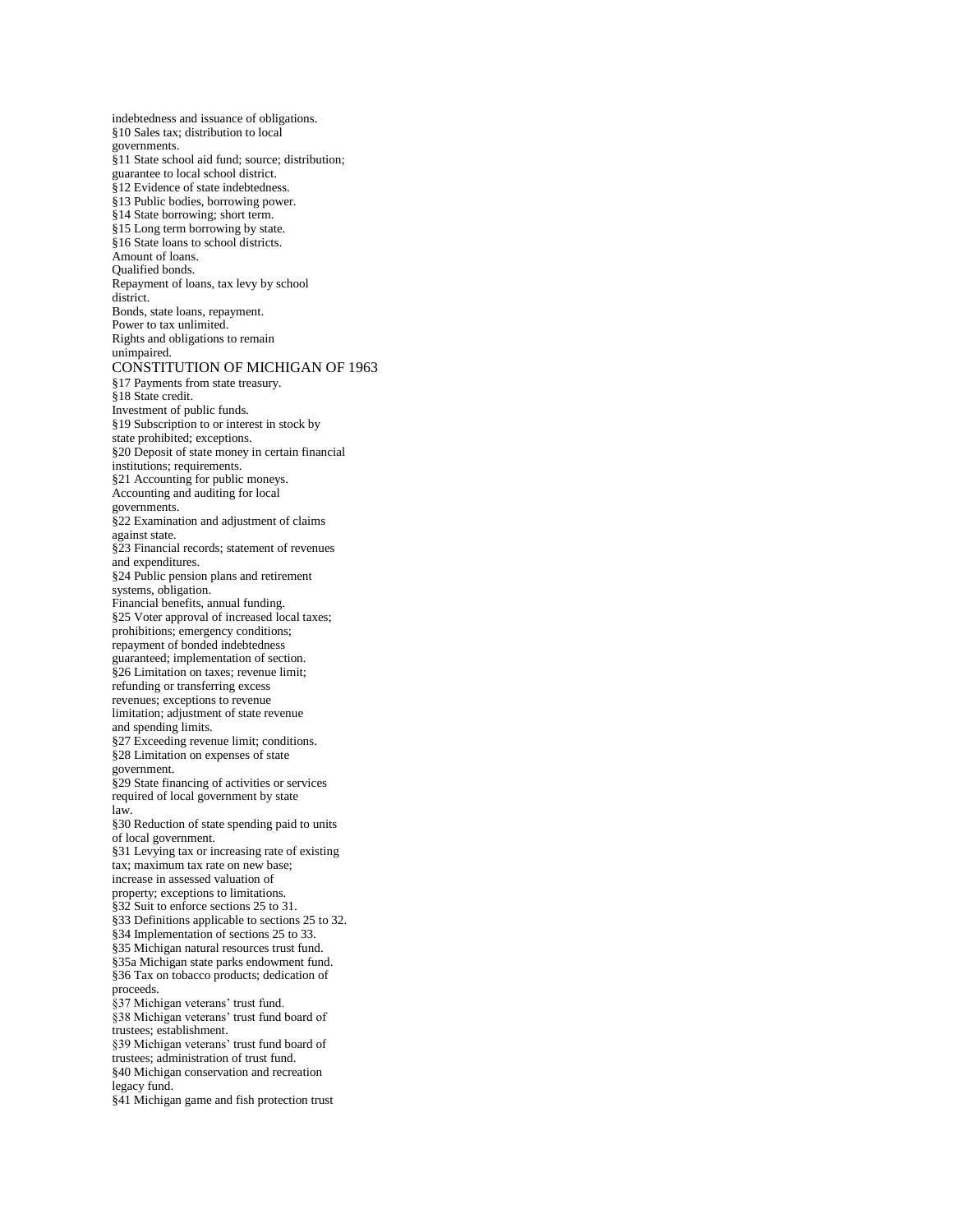fund. §42 Michigan nongame fish and wildlife trust fund. **ARTICLE X PROPERTY** §1 Disabilities of coverture abolished; separate property of wife; dower. §2 Eminent domain; compensation. §3 Homestead and personalty, exemption from process. §4 Escheats. §5 State lands. State land reserve. §6 Resident aliens, property rights. **ARTICLE XI PUBLIC OFFICERS AND EMPLOYMENT** §1 Oath of public officers. §2 Terms of office of state and county officers. §3 Extra compensation. §4 Custodian of public moneys; eligibility to office, accounting. §5 Classified state civil service; scope; exempted positions; appointment and terms of members of state civil service commission; state personnel director; duties of commission; collective bargaining for state police troopers and sergeants; appointments, promotions, demotions, or removals; increases or reductions in compensation; creating or abolishing positions; recommending compensation for unclassified service; appropriation; reports of expenditures; annual audit; payment for personal services; violation; injunctive or mandamus proceedings. §6 Merit systems for local governments. §7 Impeachment of civil officers. Prosecution by 3 members of house of representatives. Trial by senate; oath, presiding officer. Conviction; vote, penalty. Judicial officers, functions after impeachment. **ARTICLE XII AMENDMENT AND REVISION** §1 Amendment by legislative proposal and vote of electors. §2 Amendment by petition and vote of electors. Submission of proposal; publication. Ballot, statement of purpose. Approval of proposal, effective date; conflicting amendments. §3 General revision of constitution; submission of question, convention delegates and meeting. Convention officers, rules, membership, personnel, publications. Submission of proposed constitution or amendment. §4 Severability. TABLE OF CONTENTS CONSTITUTION OF MICHIGAN OF 1963 **SCHEDULE AND TEMPORARY PROVISIONS** §1 Recommendations by attorney general for changes in laws. §2 Existing public and private rights, continuance. §3 Officers, continuance in office.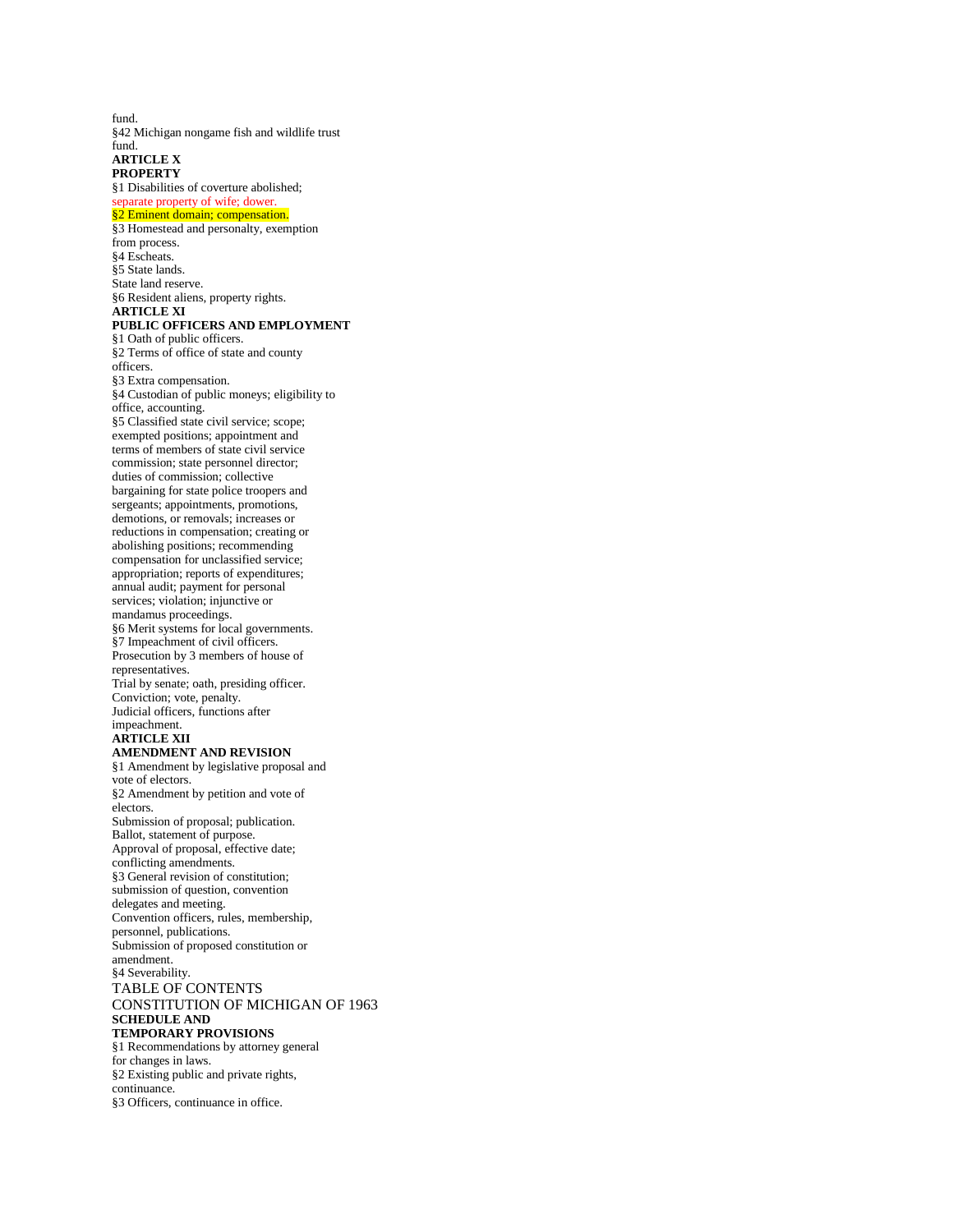Terms of office.

§4 Officers elected in spring of 1963, term. §5 State elective executive officers and

senators, 2 and 4 year terms.

§6 Supreme court, reduction to 7 justices.

§7 Judges of probate, eligibility for

reelection.

§8 Judicial officers, staggered terms. §9 State board of education; first election, terms.

Abolition of existing state board of

education.

§10 Boards controlling higher education institutions and state board of public

community and junior colleges, terms. §11 Michigan State University trustees and

Wayne State University governors,

terms.

§12 Initial allocation of departments by law or

executive order. §13 State contracts, continuance.

Korean service bonus bonds,

appropriation.

§14 Mackinac Bridge Authority; refunding of bonds, transfer of functions to highway

department.

§15 Submission of constitution; time, notice. §16 Voters, ballots, effective date.

## **CONSTITUTION OF THE STATE OF MICHIGAN OF 1963** PREAMBLE

## **Preamble.**

We, the people of the State of Michigan, grateful to Almighty God for the blessings of freedom, and earnestly desiring to secure these blessings undiminished to ourselves and our posterity, do ordain and establish this constitution.

ARTICLE I

Declaration of Rights

## **§ 1 Political power.**

Sec. 1. All political power is inherent in the people. Government is instituted for their equal benefit, security and protection. **History:** Const. 1963, Art. I, §1, Eff. Jan. 1, 1964. **Former Constitution:** See Const. 1908, Art. II, §1.

**§ 2 Equal protection; discrimination.**

## Sec. 2. No person shall be denied the equal protection of the laws; nor shall any person be denied the enjoyment of his civil or political rights or be discriminated against in the exercise thereof because of religion, race, color, gender, sexual orientation, or national origin. The legislature shall implement this

section by appropriate legislation. **History:** Const. 1963, Art. I, §2, Eff. Jan. 1, 1964.

## **§ 3 Assembly, consultation, instruction, petition.**

Sec. 3. The people have the right peaceably to assemble, to consult for the common good, to instruct their representatives and to petition the government for redress of grievances. **History:** Const. 1963, Art. I, §3, Eff. Jan. 1, 1964. **Former Constitution:** See Const. 1908, Art. II, §2.

## **§ 4 Freedom of worship and religious belief; appropriations.**

Sec. 4. Every person shall be at liberty to worship God according to the dictates of his own conscience. No person shall be compelled to attend, or, against his consent, to contribute to the erection or support of any place of religious worship, or to pay tithes, taxes or other rates for the support of any minister of the gospel or teacher of religion. No money shall be appropriated or drawn from the treasury for the benefit of any religious sect or society, theological or religious seminary; nor shall property belonging to the state be appropriated for any such

#### purpose. Places of worship shall not be exempt from taxes. The civil and political rights, privileges and capacities of no person shall be diminished

or enlarged on account of his religious belief. **History:** Const. 1963, Art. I, §4, Eff. Jan. 1, 1964. **Former Constitution:** See Const. 1908, Art. II, §3.

## **§ 5 Freedom of speech and of press.**

Sec. 5. Every person may freely speak, write, express and publish his views on all subjects,

being responsible for the abuse of such right; and no law shall be enacted to restrain or abridge

the liberty of speech or of the press.

**History:** Const. 1963, Art. I, §5, Eff. Jan. 1, 1964. **Former Constitution:** See Const. 1908, Art. II, §4.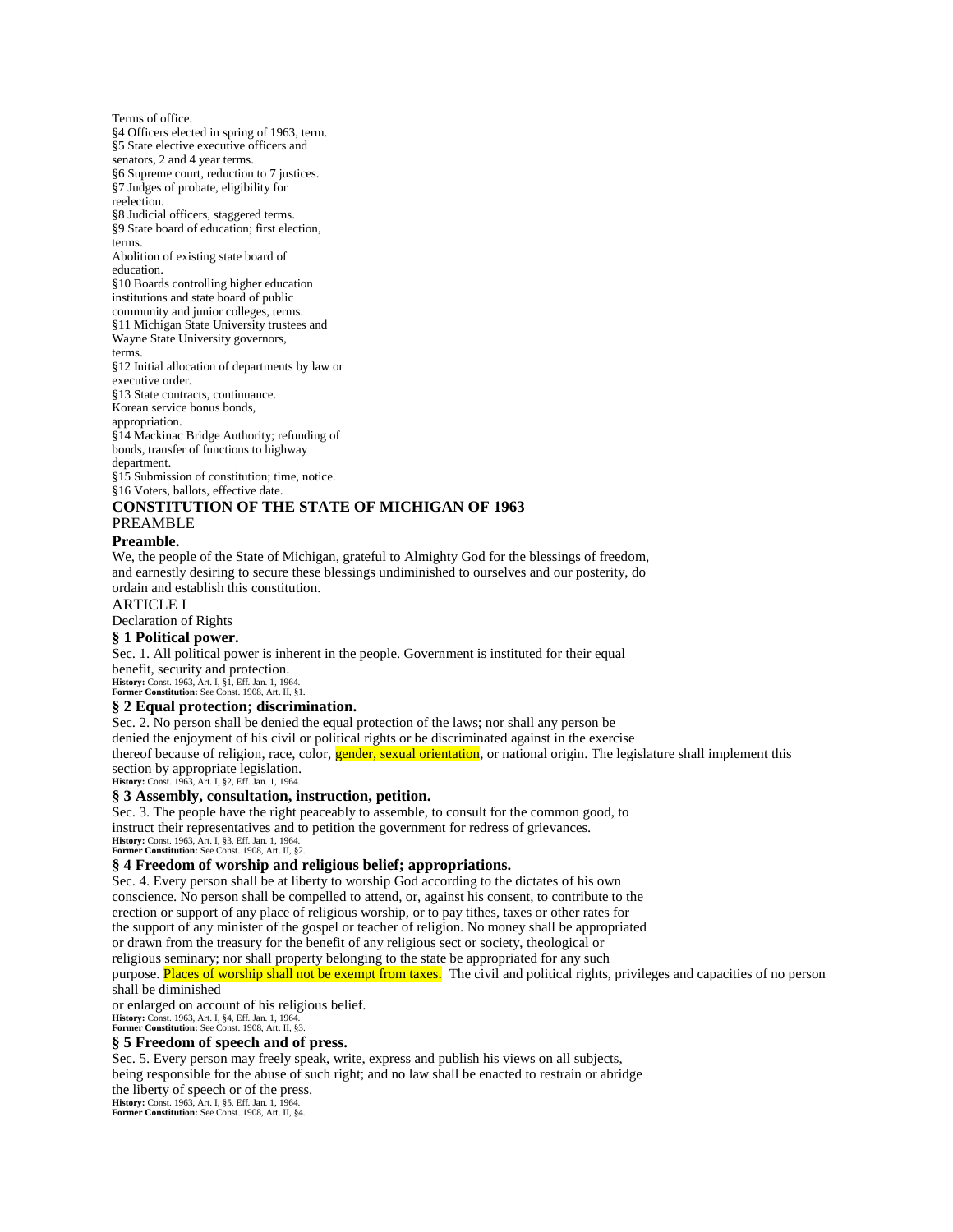#### **§ 6 Bearing of arms.**

Sec. 6. Every person has a right to keep and bear arms for the defense of himself and the state. The state has the right to regulate who bears arms and the types of arms permitted. **History:** Const. 1963, Art. I, §6, Eff. Jan. 1, 1964. **Former Constitution:** See Const. 1908, Art. II, §5.

#### **§ 7 Military power subordinate to civil power.**

Sec. 7. The military shall in all cases and at all times be in strict subordination to the civil power.

**History:** Const. 1963, Art. I, §7, Eff. Jan. 1, 1964. **Former Constitution:** See Const. 1908, Art. II, §6.

#### **§ 8 Quartering of soldiers.**

Sec. 8. No soldier shall, in time of peace, be quartered in any house without the consent of the owner or occupant, nor in time of war, except in a manner prescribed by law. **History:** Const. 1963, Art. I, §8, Eff. Jan. 1, 1964. **Former Constitution:** See Const. 1908, Art. II, §7.

#### **§ 9 Slavery and involuntary servitude.**

Sec. 9. Neither slavery, nor involuntary servitude unless for the punishment of crime, shall ever be tolerated in this state.

**History:** Const. 1963, Art. I, §9, Eff. Jan. 1, 1964. **Former Constitution:** See Const. 1908, Art. II, §8.

#### **§ 10 Attainder; ex post facto laws; impairment of contracts.**

Sec. 10. No bill of attainder, ex post facto law or law impairing the obligation of contract shall be enacted.

**History:** Const. 1963, Art. I, §10, Eff. Jan. 1, 1964. **Former Constitution:** See Const. 1908, Art. II, §9.

#### **§ 11 Searches and seizures.**

Sec. 11. The person, houses, papers and possessions of every person shall be secure from unreasonable searches and seizures. No warrant to search any place or to seize any person or things shall issue without describing them, nor without probable cause, supported by oath or affirmation. The provisions of this section shall not be construed to bar from evidence in any criminal proceeding any narcotic drug, firearm, bomb, explosive or any other dangerous weapon, seized by a peace officer outside the curtilage of any dwelling house in this state. **History:** Const. 1963, Art. I, §11, Eff. Jan. 1, 1964.

Constitutionality: The last sentence of this section was held invalid as in conflict with U.S. Const., Amend. IV. Lucas v. People, 420<br>F.2d 259 (C.A. Mich. 1970); Caver v. Kropp, 306 F.Supp. 1329 (D.C. Mich. 1969); People

#### **§ 12 Habeas corpus.**

Sec. 12. The privilege of the writ of habeas corpus shall not be suspended unless in case of rebellion or invasion the public safety may require it. **History:** Const. 1963, Art. I, §12, Eff. Jan. 1, 1964.

**Former Constitution:** See Const. 1908, Art. II, §11.

#### **§ 13 Conduct of suits in person or by counsel.**

Sec. 13. A suitor in any court of this state has the right to prosecute or defend his suit, either in his own proper person or by an attorney.

**History:** Const. 1963, Art. I, §13, Eff. Jan. 1, 1964. **Former Constitution:** See Const. 1908, Art. II, §12.

#### **§ 14 Jury trials.**

Sec. 14. The right of trial by jury shall remain, but shall be waived in all civil cases unless demanded by one of the parties in the manner prescribed by law. In all civil cases tried by 12 jurors a verdict shall be received when 10 jurors agree. **History:** Const. 1963, Art. I, §14, Eff. Jan. 1, 1964.

**Former Constitution:** See Const. 1908, Art. II, §13.

#### **§ 15 Double jeopardy; bailable offenses; commencement of trial if bail denied; bail hearing; effective date.**

Sec. 15. No person shall be subject for the same offense to be twice put in jeopardy. All persons shall, before conviction, be bailable by sufficient sureties, except that bail may be denied for the following persons when the proof is evident or the presumption great: (a) A person who, within the 15 years immediately preceding a motion for bail pending the disposition of an indictment for a violent felony or of an arraignment on a warrant charging a violent felony, has been convicted of 2 or more violent felonies under the laws of this state or under substantially similar laws of the United States or another state, or a combination thereof, only if the prior felony convictions arose out of at least 2 separate incidents, events, or transactions.

(b) A person who is indicted for, or arraigned on a warrant charging, murder or treason. (c) A person who is indicted for, or arraigned on a warrant charging, criminal sexual conduct in the first degree, armed robbery, or kidnapping with intent to extort money or other valuable thing thereby, unless the court finds by clear and convincing evidence that the defendant is not likely to flee or present a danger to any other person.

(d) A person who is indicted for, or arraigned on a warrant charging, a violent felony which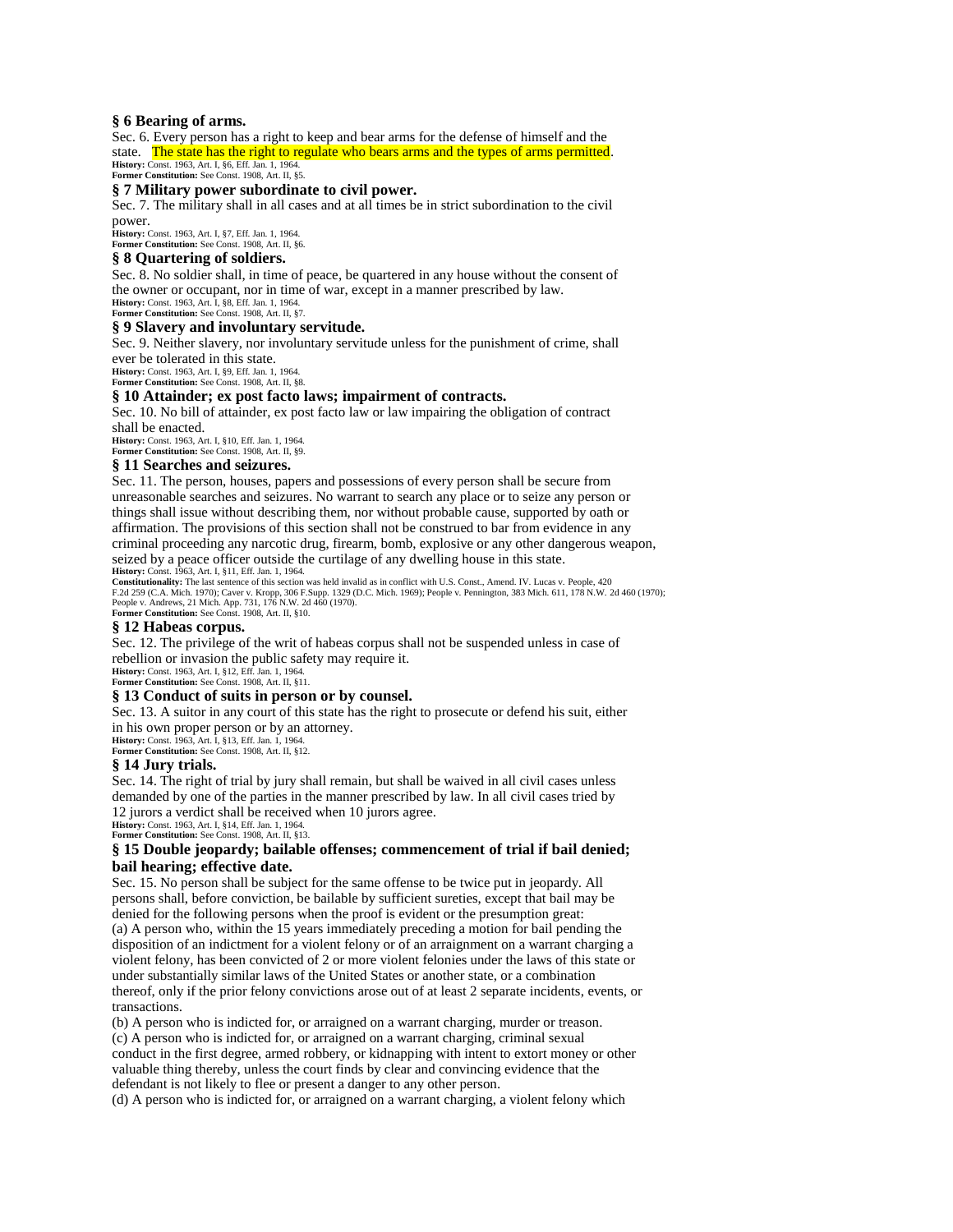is alleged to have been committed while the person was on bail, pending the disposition of a prior violent felony charge or while the person was on probation or parole as a result of a prior conviction for a violent felony.

If a person is denied admission to bail under this section, the trial of the person shall be commenced not more than 90 days after the date on which admission to bail is denied. If the trial is not commenced within 90 days after the date on which admission to bail is denied and the delay is not attributable to the defense, the court shall immediately schedule a bail hearing and shall set the amount of bail for the person.

As used in this section, "violent felony" means a felony, an element of which involves a violent act or threat of a violent act against any other person.

This section, as amended, shall not take effect until May 1, 1979.

**History:** Const. 1963, Art. I, §15, Eff. Jan. 1, 1964;—Am. H.J.R. Q. approved Nov. 7, 1978, Eff. May 1, 1979.<br>**Effective date:** The language certified by the Board of Canvassers was identical to House Joint Resolution Q o

The May 1, 1979, effective date provision of House Joint Resolution Q was not stated in the text of ballot Proposal K or in any of the<br>material circulated by the Secretary of State, and was neither considered nor voted upo election.

Therefore, the effective date of Proposal K is December 23, 1978, which was the date 45 days after the election as provided by Const. 1963, Art. XII, §1. Op. Atty. Gen., No. 5533 (1979). **Former Constitution:** See Const. 1908, Art. II, §14.

#### **§ 16 Bail; fines; punishments; detention of witnesses.**

Sec. 16. Excessive bail shall not be required; excessive fines shall not be imposed; cruel or unusual punishment shall not be inflicted; nor shall witnesses be unreasonably detained. **History:** Const. 1963, Art. I, §16, Eff. Jan. 1, 1964.

**Former Constitution:** See Const. 1908, Art. II, §15.

## **§ 17 Self-incrimination; due process of law; fair treatment at investigations.**

Sec. 17. No person shall be compelled in any criminal case to be a witness against himself, nor be deprived of life, liberty or property, without due process of law. The right of all individuals, firms, corporations and voluntary associations to fair and just treatment in the course of legislative and executive investigations and hearings shall not be infringed.

**History:** Const. 1963, Art. I, §17, Eff. Jan. 1, 1964. **Former Constitution:** See Const. 1908, Art. II, §16.

## **§ 18 Witnesses; competency, religious beliefs.**

Sec. 18. No person shall be rendered incompetent to be a witness on account of his opinions on matters of religious belief.

**History:** Const. 1963, Art. I, §18, Eff. Jan. 1, 1964. **Former Constitution:** See Const. 1908, Art. II, §17.

#### **§ 19 Libels, truth as defense.**

Sec. 19. In all prosecutions for libels the truth may be given in evidence to the jury; and, if it appears to the jury that the matter charged as libelous is true and was published with good motives and for justifiable ends, the accused shall be acquitted.

**History:** Const. 1963, Art. I, §19, Eff. Jan 1. 1964. **Former Constitution:** See Const. 1908, Art. II, §18.

#### **§ 20 Rights of accused in criminal prosecutions.**

Sec. 20. In every criminal prosecution, the accused shall have the right to a speedy and public trial by an impartial jury, which may consist of less than 12 jurors in prosecutions for misdemeanors punishable by imprisonment for not more than 1 year; to be informed of the nature of the accusation; to be confronted with the witnesses against him or her; to have compulsory process for obtaining witnesses in his or her favor; to have the assistance of counsel for his or her defense; to have an appeal as a matter of right, except as provided by law an appeal by an accused who pleads guilty or nolo contendere shall be by leave of the court; and as provided by law, when the trial court so orders, to have such reasonable assistance as may be necessary to

perfect and prosecute an appeal. **History:** Const. 1963, Art. I, §20, Eff. Jan. 1, 1964;—Am. H.J.R. M, approved Aug. 8, 1972, Eff. Sept. 23, 1972;—Am. S.J.R. D, approved Nov. 8, 1994, Eff. Dec. 24, 1994. **Former Constitution:** See Const. 1908, Art. II, §19.

## **§ 21 Imprisonment for debt.**

Sec. 21. No person shall be imprisoned for debt arising out of or founded on contract, express or implied, except in cases of fraud or breach of trust.

**History:** Const. 1963, Art. I, §21, Eff. Jan. 1, 1964. **Former Constitution:** See Const. 1908, Art. II, §20.

#### **§ 22 Treason; definition, evidence.**

Sec. 22. Treason against the state shall consist only in levying war against it or in adhering to its enemies, giving them aid and comfort. No person shall be convicted of treason unless upon the testimony of two witnesses to the same overt act or on confession in open court. **History:** Const. 1963, Art. I, §22, Eff. Jan. 1, 1964. **Former Constitution:** See Const. 1908, Art. II, §21.

#### **§ 23 Enumeration of rights not to deny others.**

Sec. 23. The enumeration in this constitution of certain rights shall not be construed to deny or disparage others retained by the people. **History:** Const. 1963, Art. I, §23, Eff. Jan. 1, 1964.

**§ 24 Rights of crime victims; enforcement; assessment against convicted defendants.**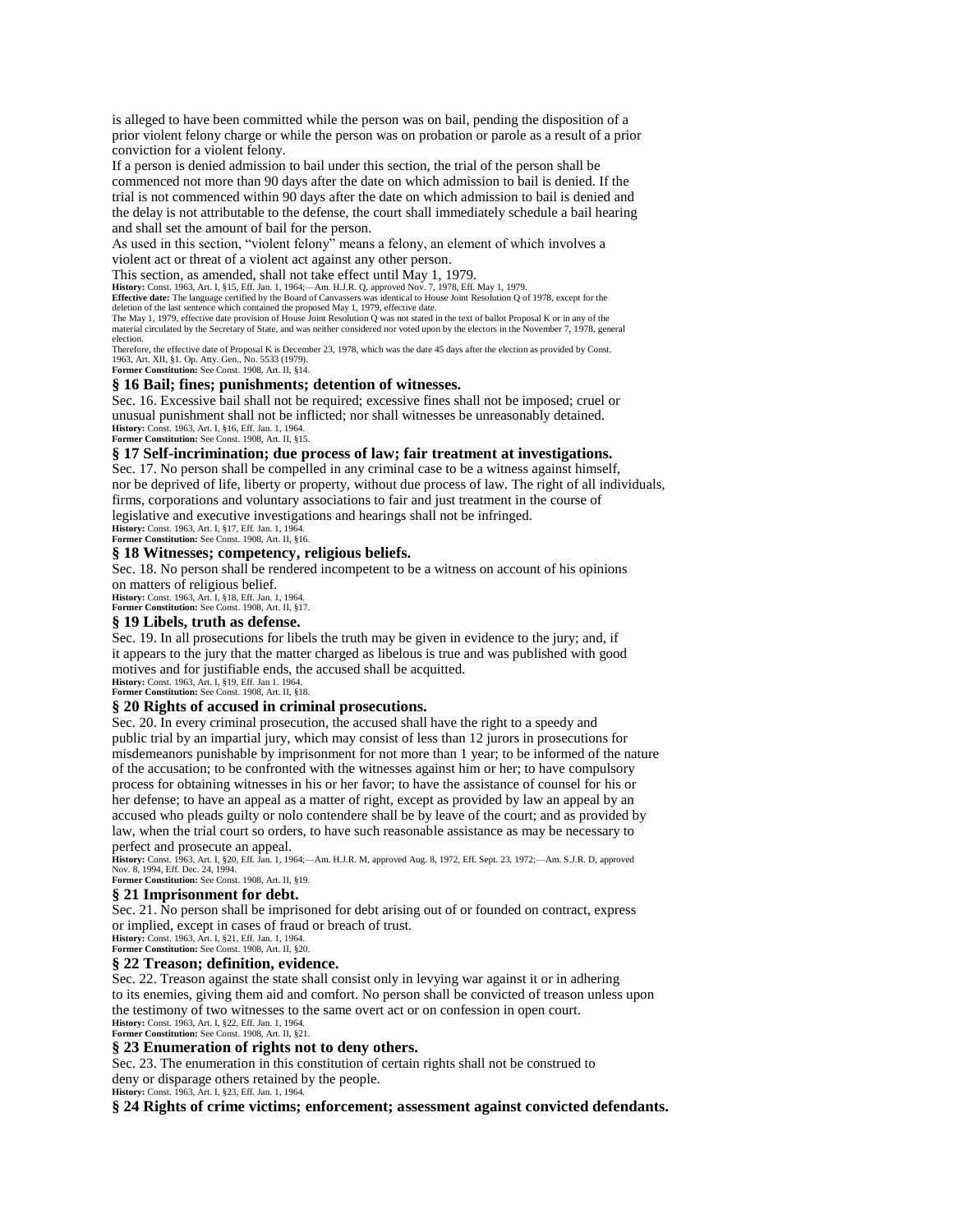Sec. 24. (1) Crime victims, as defined by law, shall have the following rights, as provided by law:

The right to be treated with fairness and respect for their dignity and privacy throughout the criminal justice process.

The right to timely disposition of the case following arrest of the accused.

The right to be reasonably protected from the accused throughout the criminal justice process. The right to notification of court proceedings.

The right to attend trial and all other court proceedings the accused has the right to attend. The right to confer with the prosecution.

The right to make a statement to the court at sentencing.

The right to restitution as part of court trial pursued by a public prosecutor or civil trial. The right to information about the conviction, sentence, imprisonment, and release of the

accused.

(2) The legislature may provide by law for the enforcement of this section.

(3) The legislature may provide for an assessment against convicted defendants to pay for crime victims' rights.

**History:** Add. H.J.R. P, approved Nov. 8, 1988, Eff. Dec. 24, 1988.

**§ 25 Marriage.**

Sec. 25. To secure and preserve the benefits of marriage for our society and for future generations of children, the union of one man and one woman in marriage shall be the only agreement recognized as a marriage or similar union for any purpose. **History:** Add. Init., approved Nov. 2, 2004, Eff. Dec. 18, 2004.

### **§ 26 Affirmative action programs.**

Sec. 26. (1) The University of Michigan, Michigan State University, Wayne State University, and any other public college or university, community college, or school district shall not discriminate against, or grant preferential treatment to, any individual or group on the basis of race, sex, color, ethnicity, or national origin in the operation of public employment, public education, or public contracting.

(2) The state shall not discriminate against, or grant preferential treatment to, any individual or group on the basis of race, sex, color, ethnicity, or national origin in the operation of public employment, public education, or public contracting.

(3) For the purposes of this section "state" includes, but is not necessarily limited to, the state itself, any city, county, any public college, university, or community college, school district, or other political subdivision or governmental instrumentality of or within the State of Michigan not included in subsection 1.

(4) This section does not prohibit action that must be taken to establish or maintain eligibility for any federal program, if ineligibility would result in a loss of federal funds to the state. (5) Nothing in this section shall be interpreted as prohibiting bona fide qualifications based on sex that are reasonably necessary to the normal operation of public employment, public education, or public contracting.

(6) The remedies available for violations of this section shall be the same, regardless of the injured party's race, sex, color, ethnicity, or national origin, as are otherwise available for violations of Michigan anti-discrimination law.

(7) This section shall be self-executing. If any part or parts of this section are found to be in conflict with the United States Constitution or federal law, the section shall be implemented to the maximum extent that the United States Constitution and federal law permit. Any provision held invalid shall be severable from the remaining portions of this section.

(8) This section applies only to action taken after the effective date of this section.

(9) This section does not invalidate any court order or consent decree that is in force as of the effective date of this section. **History:** Add. Init., approved Nov. 7, 2006, Eff. Dec. 23, 2006.

Section 27. (1) Nothing in this section shall alter Michigan's current prohibition

on human cloning.

(2) To ensure that Michigan citizens have access to stem cell therapies and

cures, and to ensure that physicians and researchers can conduct the most

promising forms of medical research in this state, and that all such research is

conducted safely and ethically, any research permitted under federal law on human

embryos may be conducted in Michigan, subject to the requirements of federal law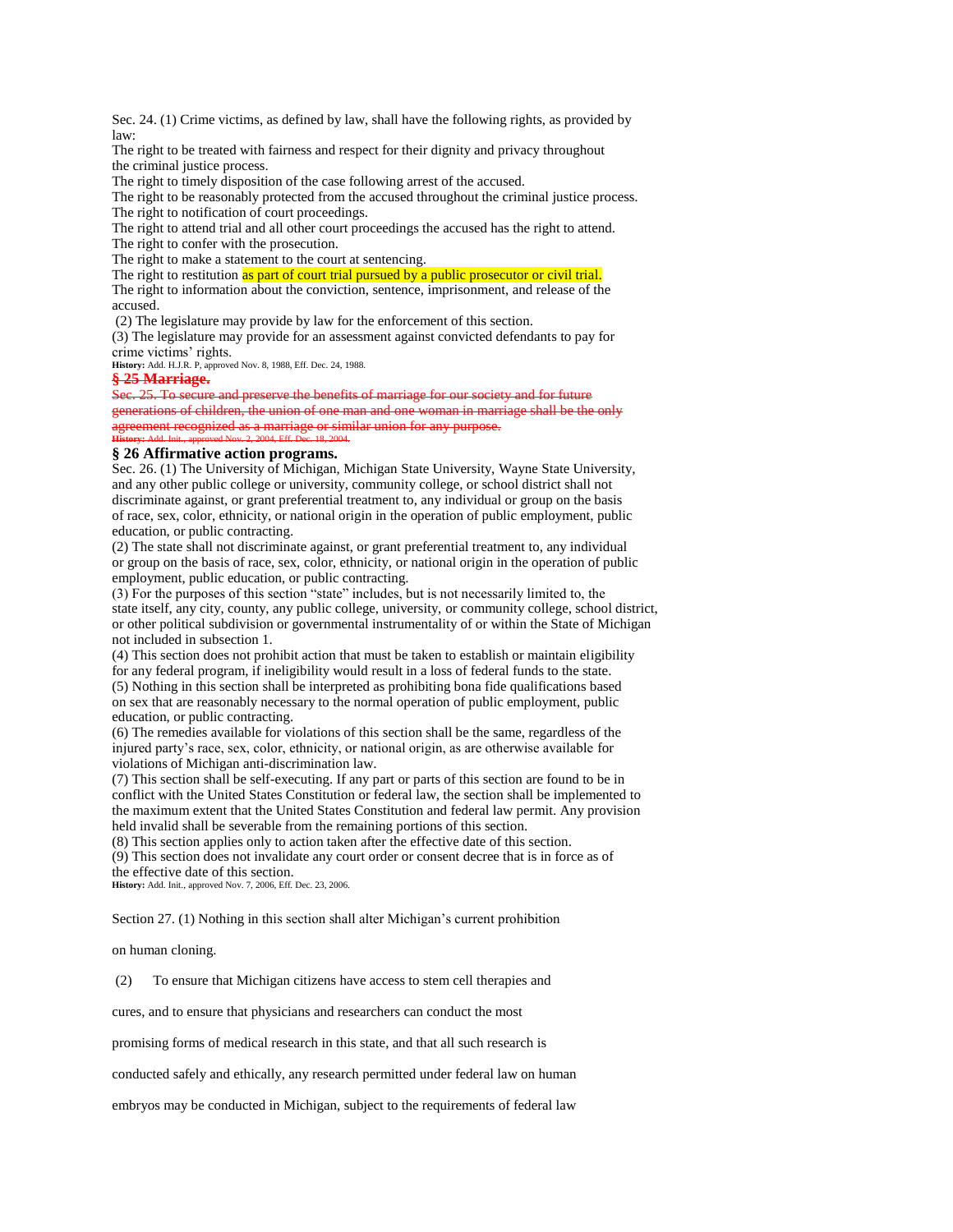and only the following additional limitations and requirements:

(a) No stem cells may be taken from a human embryo more than fourteen

days after cell division begins; provided, however, that time during

which an embryo is frozen does not count against this fourteen day

limit.

(b) The human embryos were created for the purpose of fertility treatment

and, with voluntary and informed consent, documented in writing, the

person seeking fertility treatment chose to donate the embryos for

research; and

(i) the embryos were in excess of the clinical need of the person

seeking the fertility treatment and would otherwise be discarded

unless they are used for research; or

(ii) the embryos were not suitable for implantation and would otherwise

be discarded unless they are used for research.

#### ARTICLE II Elections

#### **§ 1 Qualifications of electors; residence.**

Sec. 1. Every citizen of the United States who has attained the age of  $\frac{18}{24}$ years, who has resided in this state six months, and who meets the requirements of local residence provided by law, shall be an elector and qualified to vote in any election except as otherwise provided in this constitution. The legislature shall define residence for voting purposes.

**History:** Const. 1963, Art. II, §1, Eff. Jan. 1, 1964.<br>Compiler's note: U.S. Const., Amendment XXVI, §1, provides: "The right of citizens of the United States, who are eighteen years of age<br>or older, to vote shall not be

#### **§ 2 Mental incompetence; imprisonment.**

Sec. 2. The legislature may by law exclude persons from voting because of mental incompetence or commitment to a jail or penal institution. **History:** Const. 1963, Art. II, §2, Eff. Jan. 1, 1964.

#### **§ 3 Presidential electors; residence.**

Sec. 3. For purposes of voting in the election for president and vice-president of the United States only, the legislature may by law establish lesser residence requirements for citizens who have resided in this state for less than six months and may waive residence requirements for former citizens of this state who have removed herefrom. The legislature shall not permit voting by any person who meets the voting residence requirements of the state to which he has removed.

**History:** Const. 1963, Art. II, §3, Eff. Jan. 1, 1964.

## **§ 4 Place and manner of elections.**

Sec. 4. The legislature shall enact laws to regulate the time, place and manner of all nominations and elections, except as otherwise provided in this constitution or in the constitution and laws of the United States. The legislature shall enact laws to preserve the purity of elections, to preserve the secrecy of the ballot, to guard against abuses of the elective franchise, and to provide for a system of voter registration and absentee voting. No law shall be enacted which permits a candidate in any partisan primary or partisan election to have a ballot designation except when required for identification of candidates for the same office who have the same or similar surnames.

**History:** Const. 1963, Art. II, §4, Eff. Jan. 1, 1964. **Former Constitution:** See Const. 1908, Art. III, §§1, 8.

#### **§ 5 Time of elections.**

Sec. 5. Except for special elections to fill vacancies, or as otherwise provided in this constitution, all elections for national, state, county and township offices shall be held on the first Tuesday after the first Monday in November in each even-numbered year or on such other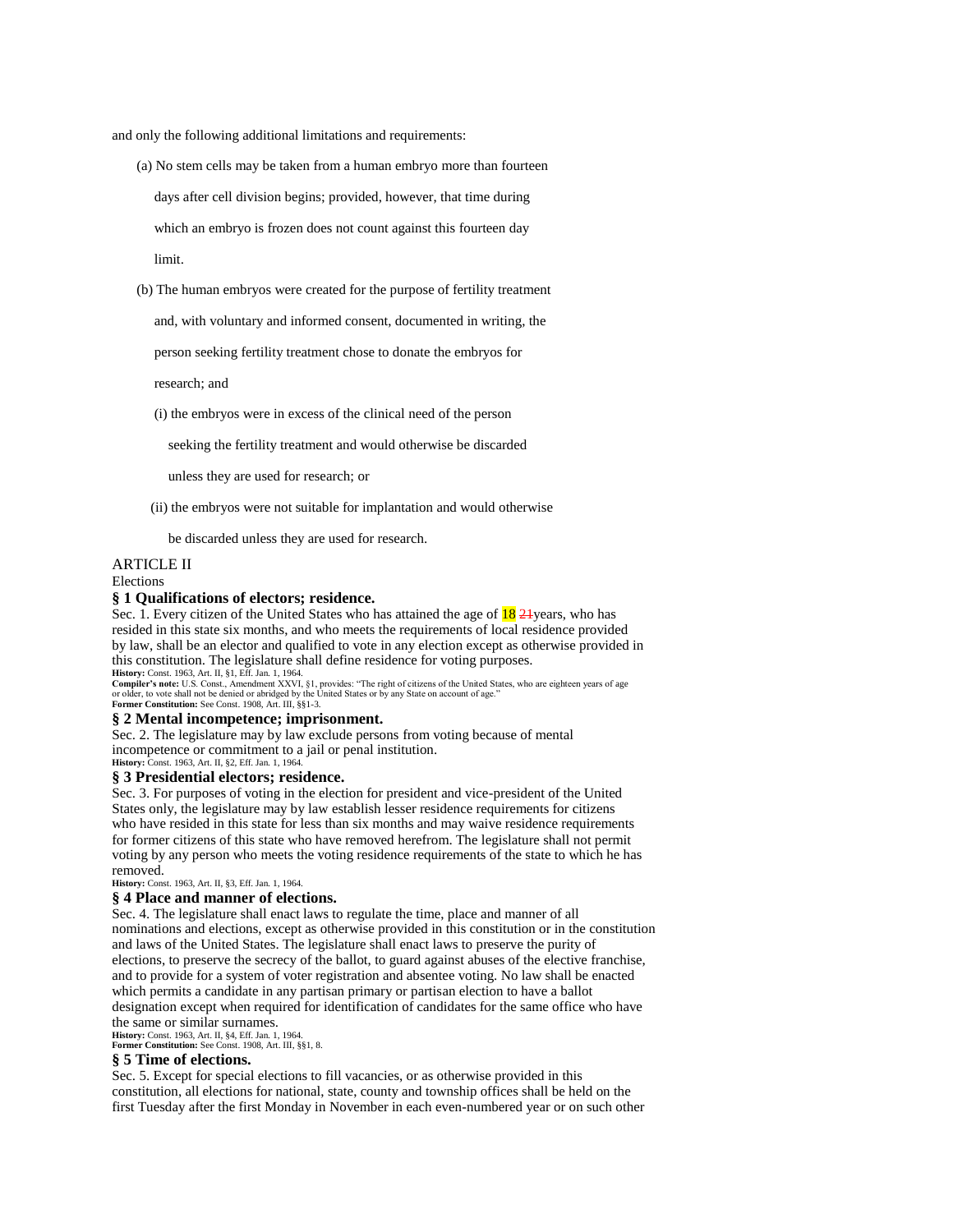date as members of the congress of the United States are regularly elected. **History:** Const. 1963, Art. II, §5, Eff. Jan. 1, 1964.

#### **§ 6 Voters on tax limit increases or bond issues.**

Sec. 6. Whenever any question is required to be submitted by a political subdivision to the electors for the increase of the ad valorem tax rate limitation imposed by Section 6 of Article IX for a period of more than five years, or for the issue of bonds, only electors in, and who have property assessed for any ad valorem taxes in, any part of the district or territory to be affected by the result of such election or electors who are the lawful husbands or wives of such persons shall be entitled to vote thereon. All electors in the district or territory affected may vote on all other questions.

**History:** Const. 1963, Art. II, §6, Eff. Jan. 1, 1964. **Former Constitution:** See Const. 1908, Art. III, §4.

#### **§ 7 Boards of canvassers.**

Sec. 7. A board of state canvassers of four members shall be established by law. No candidate for an office to be canvassed nor any inspector of elections shall be eligible to serve as a member of a board of canvassers. A majority of any board of canvassers shall not be composed of members of the same political party.

**History:** Const. 1963, Art. II, §7, Eff. Jan. 1, 1964. **Former Constitution:** See Const. 1908, Art. III, §9.

## **Transfer of powers:** See §16.128.

## **§ 8 Recalls.**

Sec. 8. Laws shall be enacted to provide for the recall of all elective officers except judges of courts of record upon petition of electors equal in number to 25 percent of the number of persons voting in the last preceding election for the office of governor in the electoral district of the officer sought to be recalled. The sufficiency of any statement of reasons or grounds procedurally required shall be a political rather than a judicial question. **History:** Const. 1963, Art. II, §8, Eff. Jan. 1, 1964. **Former Constitution:** See Const. 1908, Art. III, §8.

#### **§ 9 Initiative and referendum; limitations; appropriations; petitions.**

Sec. 9. The people reserve to themselves the power to propose laws and to enact and reject laws, called the initiative, and the power to approve or reject laws enacted by the legislature, called the referendum. The power of initiative extends only to laws which the legislature may enact under this constitution. The power of referendum does not extend to acts making appropriations for state institutions or to meet deficiencies in state funds and must be invoked in the manner prescribed by law within 90 days following the final adjournment of the legislative session at which the law was enacted. To invoke the initiative or referendum, petitions signed by a number of registered electors, not less than eight percent for initiative and five percent for referendum of the total vote cast for all candidates for governor at the last preceding general election at which a governor was elected shall be required.

## **Referendum, approval.**

No law as to which the power of referendum properly has been invoked shall be effective thereafter unless approved by a majority of the electors voting thereon at the next general election.

## **Initiative; duty of legislature, referendum.**

Any law proposed by initiative petition shall be either enacted or rejected by the legislature without change or amendment within 40 session days from the time such petition is received by the legislature. If any law proposed by such petition shall be enacted by the legislature it shall be subject to referendum, as hereinafter provided.

## **Legislative rejection of initiated measure;**

#### **different measure; submission to people.**

If the law so proposed is not enacted by the legislature within the 40 days, the state officer authorized by law shall submit such proposed law to the people for approval or rejection at the next general election. The legislature may reject any measure so proposed by initiative petition and propose a different measure upon the same subject by a yea and nay vote upon separate roll calls, and in such event both measures shall be submitted by such state officer to the electors for approval or rejection at the next general election.

#### **Initiative or referendum law;**

## **effective date, veto, amendment and repeal.**

Any law submitted to the people by either initiative or referendum petition and approved by a majority of the votes cast thereon at any election shall take effect 10 days after the date of the official declaration of the vote. No law initiated or adopted by the people shall be subject to the veto power of the governor, and no law adopted by the people at the polls under the initiative provisions of this section shall be amended or repealed, except by a vote of the electors unless otherwise provided in the initiative measure or by three-fourths of the members elected to and serving in each house of the legislature. Laws approved by the people under the referendum provision of this section may be amended by the legislature at any subsequent session thereof.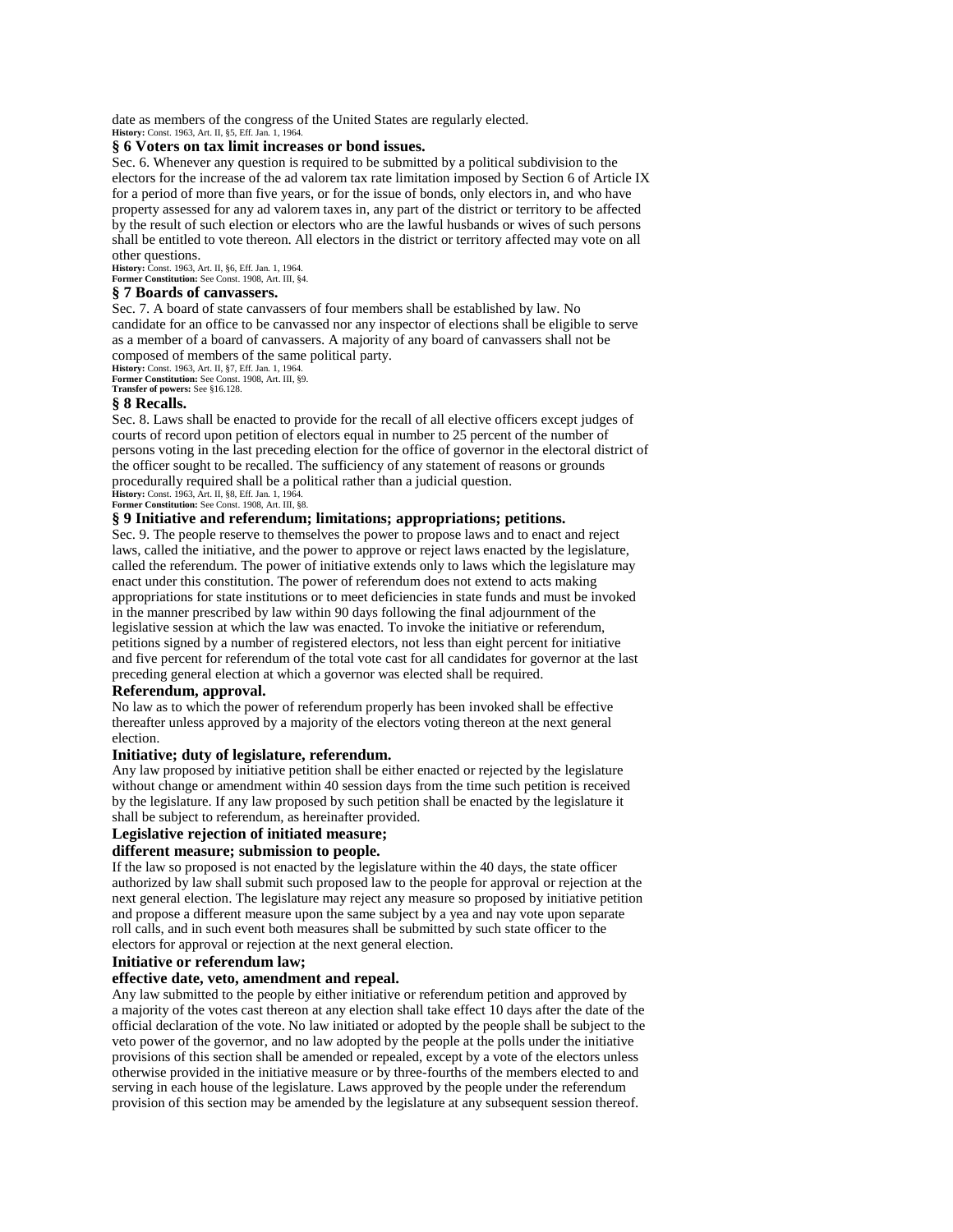If two or more measures approved by the electors at the same election conflict, that receiving the highest affirmative vote shall prevail.

#### **Legislative implementation.**

The legislature shall implement the provisions of this section.

**History:** Const. 1963, Art. II, §9, Eff. Jan. 1, 1964.<br>**Constitutionality:** A law proposed by initiative petition which is enacted by the Legislature without change or amendment within<br>forty days of its reception takes ef house of the Legislature vote to give it immediate effect. Frey v. Department of Management and Budget, 429 Mich. 315, 414 N.W.2d 873 (1987). **Former Constitution:** See Const. 1908, Art. V, §1.

## 7 ELECTIONS Art. II, §9

#### **§ 10 Limitations on terms of office of members of the United States House of Representatives and United States Senate from Michigan.**

Sec. 10. No person shall be elected to office as representative in the United States House of Representatives more than three times during any twelve year period. No person shall be elected to office as senator in the United States Senate more than two times during any twenty-four year period. Any person appointed or elected to fill a vacancy in the United States House of Representatives or the United States Senate for a period greater than one half of a term of such office, shall be considered to have been elected to serve one time in that office for purposes of this section. This limitation on the number of times a person shall be elected to office shall apply to terms of office beginning on or after January 1, 1993.

The people of Michigan hereby state their support for the aforementioned term limits for members of the United States House of Representatives and United States Senate and instruct their public officials to use their best efforts to attain such a limit nationwide.

The people of Michigan declare that the provisions of this section shall be deemed severable from the remainder of this amendment and that their intention is that federal officials elected from Michigan will continue voluntarily to observe the wishes of the people as stated in this section, in the event any provision of this section is held invalid.

This section shall be self-executing. Legislation may be enacted to facilitate operation of this section, but no law shall limit or restrict the application of this section. If any part of this section is held to be invalid or unconstitutional, the remaining parts of this section shall not be affected but will remain in full force and effect. **History:** *Add.* 1992, 1992.

ARTICLE III

General Government

#### **§ 1 Seat of government.**

Sec. 1. The seat of government shall be at Lansing. **History:** Const. 1963, Art. III, §1, Eff. Jan. 1, 1964. **Former Constitution:** See Const. 1908, Art. I, §2.

# **§ 2 Separation of powers of government.**

Sec. 2. The powers of government are divided into three branches; legislative, executive and judicial. No person exercising powers of one branch shall exercise powers properly belonging to another branch except as expressly provided in this constitution.

**History:** Const. 1963, Art. III, §2, Eff. Jan. 1, 1964. **Former Constitution:** See Const. 1908, Art. IV, §2.

#### **§ 3 Great seal.**

Sec. 3. There shall be a great seal of the State of Michigan and its use shall be provided by law.

**History:** Const. 1963, Art. III, §3, Eff. Jan. 1, 1964. **Former Constitution:** See Const. 1908, Art. VI, §§11, 12.

#### **§ 4 Militia.**

Sec. 4. The militia shall be organized, equipped and disciplined as provided by law. **History:** Const. 1963, Art. III, §4, Eff. Jan. 1, 1964. **Former Constitution:** See Const. 1908, Art. XV, §§1-3.

**§ 5 Intergovernmental agreements; service by public officers and employees.**

Sec. 5. Subject to provisions of general law, this state or any political subdivision thereof, any governmental authority or any combination thereof may enter into agreements for the performance, financing or execution of their respective functions, with any one or more of the other states, the United States, the Dominion of Canada, or any political subdivision thereof unless otherwise provided in this constitution. Any other provision of this constitution notwithstanding, an officer or employee of the state or of any such unit of government or subdivision or agency thereof may serve on or with any governmental body established for the purposes set forth in this section and shall not be required to relinquish his office or employment by reason of such service. The legislature may impose such restrictions, limitations or conditions on such service as it may deem appropriate. **History:** Const. 1963, Art. III, §5, Eff. Jan. 1, 1964.

### **§ 6 Internal improvements.**

Sec. 6. The state shall not be a party to, nor be financially interested in, any work of internal improvement, nor engage in carrying on any such work, except for public internal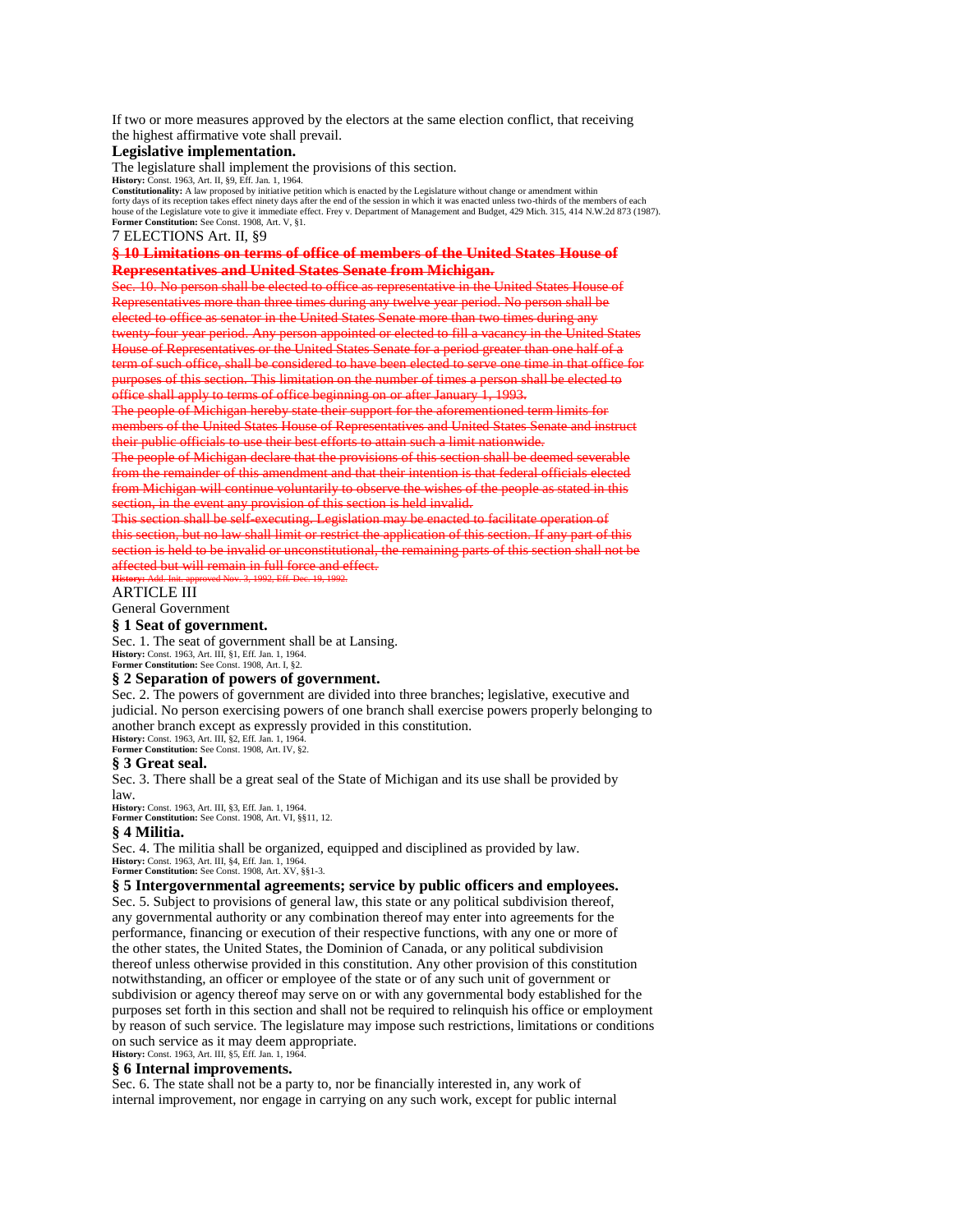improvements provided by law. **History:** Const. 1963, Art. III, §6, Eff. Jan. 1, 1964. **Former Constitution:** See Const. 1908, Art. X, §14.

#### **§ 7 Common law and statutes, continuance.**

Sec. 7. The common law and the statute laws now in force, not repugnant to this constitution, shall remain in force until they expire by their own limitations, or are changed, amended or repealed.

**History:** Const. 1963, Art. III, §7, Eff. Jan. 1, 1964. **Former Constitution:** See Const. 1908, Schedule, §1.

#### **§ 8 Opinions on constitutionality by supreme court.**

Sec. 8. The Either house of the legislature or the governor may request the opinion of the supreme court on important questions of law upon solemn occasions as to the constitutionality of legislation after it has been enacted into law but before its effective date. **History:** Const. 1963, Art. III, §8, Eff. Jan. 1, 1964.

ARTICLE IV

#### Legislative Branch

#### **§ 1 Legislative power.**

Sec. 1. The legislative power of the State of Michigan is vested in a senate and a house of representatives.

**History:** Const. 1963, Art. IV, §1, Eff. Jan. 1, 1964. **Former Constitution:** See Const. 1908, Art. V, §1.

#### **§ 2 Senators, number, term.**

Sec. 2. The senate shall consist of 38 members to be elected from single member districts at the same election as the governor for four-year terms concurrent with the term of office of the governor.

### **Senatorial districts, apportionment factors.**

In districting the state for the purpose of electing senators after the official publication of the total population count of each federal decennial census, each county shall be assigned apportionment factors equal to the sum of its percentage of the state's population as shown by the last regular federal decennial census computed to the nearest one-one hundredth of one percent multiplied by four and its percentage of the state's land area computed to the nearest one-one hundredth of one percent.

#### **Apportionment rules.**

In arranging the state into senatorial districts, the apportionment commission shall be governed by the following rules:

(1) Counties with 13 or more apportionment factors shall be entitled as a class to senators in the proportion that the total apportionment factors of such counties bear to the total apportionment factors of the state computed to the nearest whole number. After each such

## 9 LEGISLATIVE BRANCH Art. IV, §2

county has been allocated one senator, the remaining senators to which this class of counties is entitled shall be distributed among such counties by the method of equal proportions applied to the apportionment factors.

(2) Counties having less than 13 apportionment factors shall be entitled as a class to senators in the proportion that the total apportionment factors of such counties bear to the total apportionment factors of the state computed to the nearest whole number. Such counties shall thereafter be arranged into senatorial districts that are compact, convenient, and

contiguous by land, as rectangular in shape as possible, and having as nearly as possible 13 apportionment factors, but in no event less than 10 or more than 16. Insofar as possible existing senatorial districts at the time of reapportionment shall not be altered unless there is a failure to comply with the above standards.

(3) Counties entitled to two or more senators shall be divided into single member districts. The population of such districts shall be as nearly equal as possible but shall not be less than 75 percent nor more than 125 percent of a number determined by dividing the population of the county by the number of senators to which it is entitled. Each such district shall follow incorporated city or township boundary lines to the extent possible and shall be compact, contiguous, and as nearly uniform in shape as possible. **History:** Const. 1963, Art. IV, §2, Eff. Jan. 1, 1964.

 $F(1008 \text{ A} + \text{V} \cdot \text{S}^2)$ 

#### **§ 3 Representatives, number, term; contiguity of districts.**

Sec. 3. The house of representatives shall consist of  $\frac{55}{10}$  +10 members elected for two-year terms from single member districts apportioned on a basis of population as provided in this article. The districts shall consist of compact and convenient territory contiguous by land.

## **One Person One Vote Concept**

Each district should not vary by more than 2.5 percent from the ideal district size which is defined as the total population of Michigan as of the most recent official United States Census tabulation divided by fifty five which is the number of seats in the Michigan House of Representatives.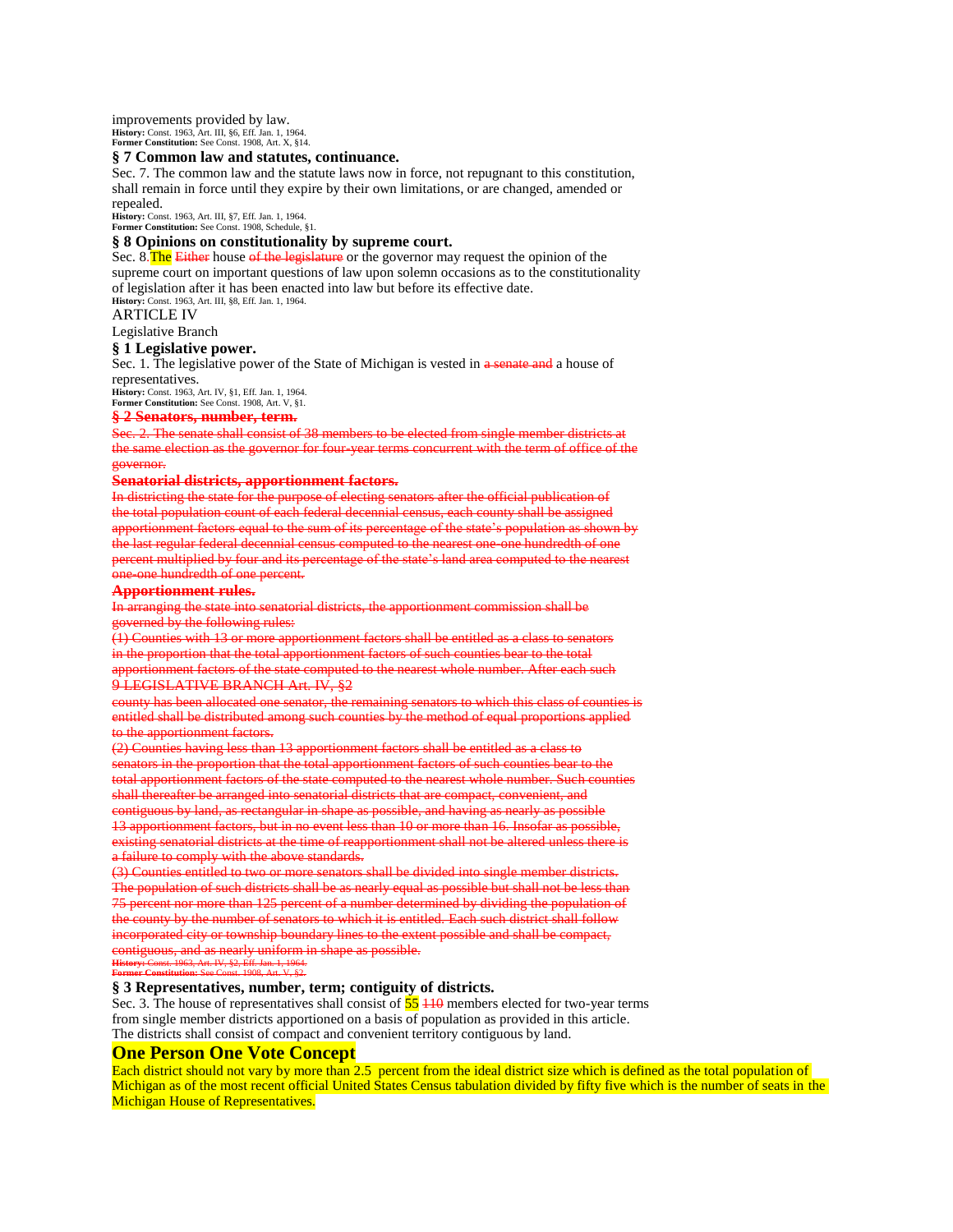#### **Representative areas**

Representative areas shall begin with District one in the south east corner of Michigan. All the land area within a district should be contiguous. County lines should be respected if possible. Within a county the priority in determining district lines should be City, Township, and Village boundaries. Geographic areas as close to squares as possible should be used in determining district lines if County, City, Township, or Village boundaries do not yield a suitable district conforming to the one person one vote concept.

#### **Representative areas, single and multiple county.**

Each county which has a population of not less than seven-tenths of one percent of the population of the state shall constitute a separate representative area. Each county having less than seven-tenths of one percent of the population of the state shall be combined with another county or counties to form a representative area of not less than seven-tenths of one percent of the population of the state. Any county which is isolated under the initial allocation as provided in this section shall be joined with that contiguous representative area having the smallest percentage of the state's population. Each such representative area shall be entitled initially to one representative.

#### **Apportionment of representatives to areas.**

After the assignment of one representative to each of the representative areas, the remaining house seats shall be apportioned among the representative areas on the basis of population by the method of equal proportions.

#### **Districting of single county area entitled to 2 or more representatives.**

Any county comprising a representative area entitled to two or more representatives shall be divided into single member representative districts as follows:

(1) The population of such districts shall be as nearly equal as possible but shall not be less than 75 percent nor more than 125 percent of a number determined by dividing the population of the representative area by the number of representatives to which it is entitled. (2) Such single member districts shall follow city and township boundaries where applicable and shall be composed of compact and contiguous territory as nearly square in shape as

possible.

#### **Districting of multiple county representative areas.**

Any representative area consisting of more than one county, entitled to more than one representative, shall be divided into single member districts as equal as possible in population,

adhering to county lines. **History:** Const. 1963, Art. IV, §3, Eff. Jan. 1, 1964.

**Former Constitution:** See Const. 1908, Art. V, §3.

#### Art. IV, §2 CONSTITUTION OF MICHIGAN OF 1963 10

## **§ 4 Annexation or merger with a city.**

Sec. 4. In counties having more than one representative or senatorial district, the territory in the same county annexed to or merged with a city between apportionments shall become a part of a contiguous representative or senatorial district in the city with which it is combined, if provided by ordinance of the city. The district or districts with which the territory shall be combined shall be determined by such ordinance certified to the secretary of state. No such change in the boundaries of a representative or senatorial district shall have the effect of removing a legislator from office during his term. **Art. IV, §4, Eff. I,** 

## **§ 5 Island areas, contiguity.**

Sec. 5. Island areas are considered to be contiguous by land to the county of which they are a part.<br>History: Co

**History:** Const. 1963, Art. IV, §5, Eff. Jan. 1, 1964.

## **§ 6 Commission on legislative apportionment.**

Sec. 6. A commission on legislative apportionment is hereby established consisting of eight electors, four of whom shall be selected by the state organizations of each of the two political parties whose candidates for governor received the highest vote at the last general election at which a governor was elected preceding each apportionment. If a candidate for governor of a third political party has received at such election more than 25 percent of such gubernatorial vote, the commission shall consist of 12 members, four of whom shall be selected by the state organization of the third political party. One resident of each of the following four regions shall be selected by each political party organization: (1) the upper peninsula; (2) the northern part of the lower peninsula, north of a line drawn along the northern boundaries of the counties of Bay, Midland, Isabella, Mecosta, Newaygo and Oceana; (3) southwestern Michigan, those counties south of region (2) and west of a line drawn along the western boundaries of the counties of Bay, Saginaw, Shiawassee, Ingham, Jackson and Hillsdale; (4) southeastern Michigan, the remaining counties of the state.

#### **Eligibility to membership.**

No officers or employees of the federal, state or local governments, excepting notaries public and members of the armed forces reserve, shall be eligible for membership on the commission.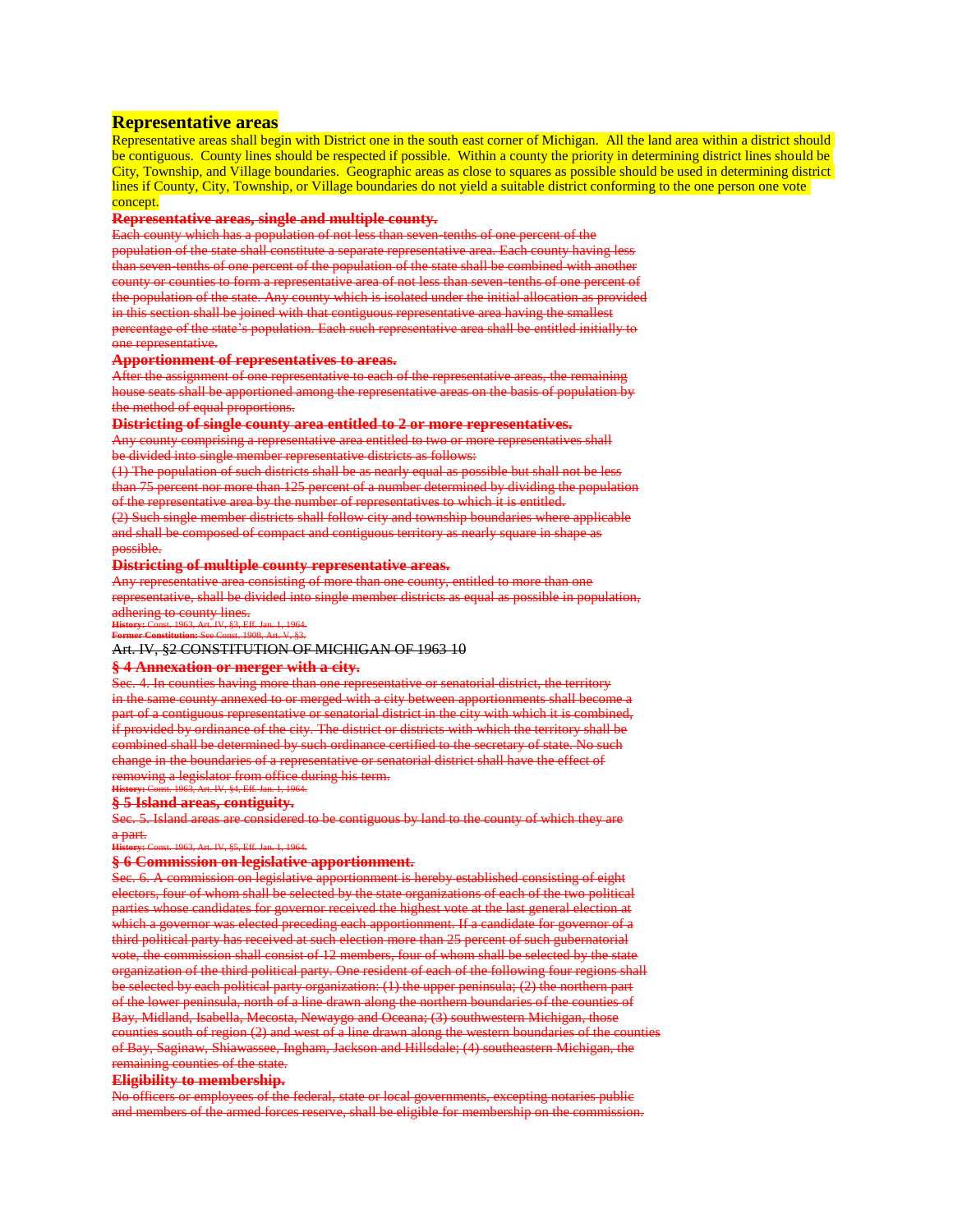Members of the commission shall not be eligible for election to the legislature until two years after the apportionment in which they participated becomes effective.

#### **Appointment, term, vacancies.**

The commission shall be appointed immediately after the adoption of this constitution and whenever apportionment or districting of the legislature is required by the provisions of this constitution. Members of the commission shall hold office until each apportionment or districting plan becomes effective. Vacancies shall be filled in the same manner as for original appointment. **Officers, rules of procedure, compensation, appropriation.**

The secretary of state shall be secretary of the commission without vote, and in that capacity shall furnish, under the direction of the commission, all necessary technical services. The commission shall elect its own chairman, shall make its own rules of procedure, and shall receive compensation provided by law. The legislature shall appropriate funds to enable the commission to carry out its activities.

#### **Call to convene; apportionment; public hearings.**

Within 30 days after the adoption of this constitution, and after the official total population count of each federal decennial census of the state and its political subdivisions is available, the secretary of state shall issue a call convening the commission not less than 30 nor more than 45 days thereafter. The commission shall complete its work within 180 days after all necessary census information is available. The commission shall proceed to district and apportion the 11 LEGISLATIVE BRANCH Art. IV, §6

senate and house of representatives according to the provisions of this constitution. All final decisions shall require the concurrence of a majority of the members of the commission. The commission shall hold public hearings as may be provided by law.

#### **Apportionment plan, publication; record of proceedings.**

Each final apportionment and districting plan shall be published as provided by law within 30 days from the date of its adoption and shall become law 60 days after publication. The secretary of state shall keep a public record of all the proceedings of the commission and shall be responsible for the publication and distribution of each plan.

## **Disagreement of commission; submission of plans to supreme court.**

If a majority of the commission cannot agree on a plan, each member of the commission, individually or jointly with other members, may submit a proposed plan to the supreme court. The supreme court shall determine which plan complies most accurately with the constitutional requirements and shall direct that it be adopted by the commission and published as provided in this section.

## **Jurisdiction of supreme court on elector's application.**

Upon the application of any elector filed not later than 60 days after final publication of the plan, the supreme court, in the exercise of original jurisdiction, shall direct the secretary of state or the commission to perform their duties, may review any final plan adopted by the commission, and shall remand such plan to the commission for further action if it fails to comply with the requirements of this constitution.

**History:** Const. 1963, Art. IV, §6, Eff. Jan. 1, 1964. **Transfer of powers:** See §16.132.

Sec. 4. An independent non-partisan commission on legislative districting shall be established following the adoption of this section and following each federal decennial census thereafter. The commission shall have sole and exclusive authority over and responsibility for legislative districting. The commission shall exist until its legislative districting plans for that decade become law, except as otherwise set forth in this article.

The commission shall consist of nine electors, four of whom shall be selected by each of the two major political parties. No officers or employees of the federal, state or local governments, except notaries public and members of the armed forces reserve, shall be eligible for membership on the commission. No registered lobbyist shall be eligible for membership on the commission. Members of the commission shall not be eligible for election to the legislature or to serve as a registered lobbyist until ten years after the districting in which they participated becomes law. The ninth commissioner shall be a person who is not a member of any political party, shall be elected by a majority vote of at least six of the eight other members, and shall serve as chair of the commission. If, after four ballots, no candidate receives at least six votes, the director of elections shall choose by lot between two candidates, one submitted by each major political party's commissioners. Commission vacancies shall be filled in the same manner as for original selection.

The commission may elect other officers by a majority vote of at least six of its nine members, shall make its own rules of procedure, shall keep a record of its public proceedings, shall solicit plans from the public and shall hold public hearings on proposed plans before their adoption. The legislature shall appropriate sufficient funds to enable the commission to carry out its activities.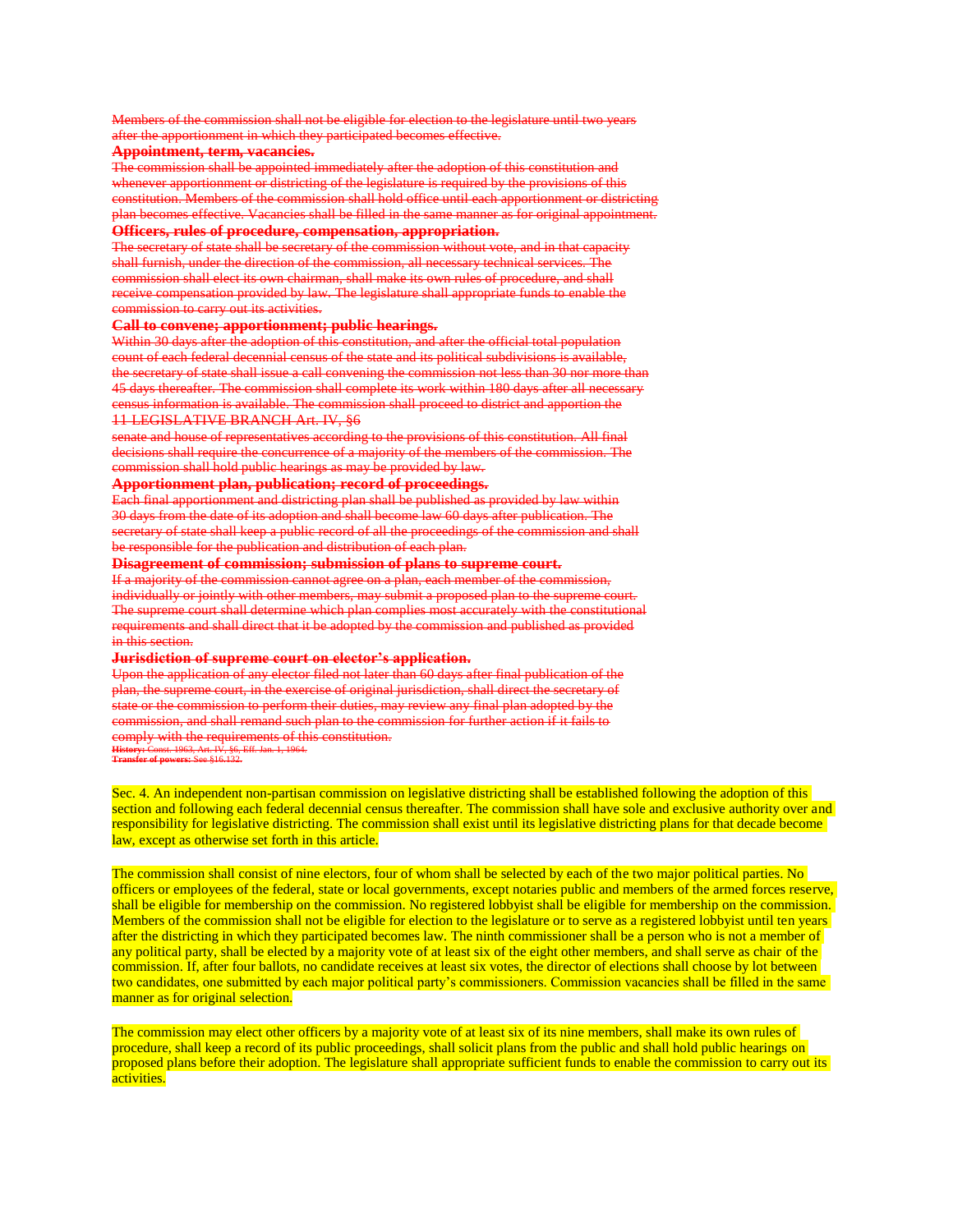Within 30 days after this section takes effect, and after the official total population count of each federal decennial census of the state and its political subdivisions is available thereafter, the director of elections shall issue a call convening the commission not less than 30 nor more than 45 days thereafter. The commission shall proceed to prepare a legislative districting plan for the house of representatives according to the provisions of this article. The commission shall complete its work within 180 days of convening.

Decisions adopting plans shall require a majority vote of at least six of the nine commission members at a public meeting. A plan so adopted shall be the final legislative districting plan for that decade, except as otherwise provided in this article. If at least six of the nine members of the commission cannot timely agree on a plan, the director of elections shall choose by lot between two plans, one plan from each major political party, that meet all the requirements of this article as determined by the chair of the commission, and that have been submitted and exchanged at least 10 days prior thereto. A plan drawn by lot shall be the final legislative districting plan for that decade, except as otherwise provided in this article.

#### The final legislative districting plans for the house of representatives shall immediately become law. The director of elections shall be responsible for the publication and distribution of the plans.

Sec. 5. A final legislative districting plan which becomes law shall remain in effect until another plan becomes law in accordance with this article after the next federal decennial census. A plan shall not be subject to amendment, approval, rejection, or repeal by initiative, referendum, resolution or act of the legislative branch, action of the executive branch or by any other procedure or person. A final legislative districting plan which becomes law shall be conclusive evidence that the plan complies with the requirements of this article. It is the policy and preference of this state that only impartial unelected federal judges should decide any legal challenge to a final legislative districting plan, and accordingly, notwithstanding any other provision of this constitution, no state court shall have jurisdiction over any case or controversy relating to the commission or to a final legislative districting plan. If a final legislative districting plan is found to violate federal law by a federal court or the United States Department of Justice, the plan should be remanded to the commission which shall convene solely for the preparation of a revised plan consistent with federal law and this article.

Sections 4 through 6 of this Article IV shall be self-executing, and no action of the legislative, executive or judicial branches or any other state or local elected or appointed official shall limit or restrict the application of those sections. The provisions of Sections 4 through 6 are severable, and if any part of those sections or application of any part of those sections to any person or circumstance is found to be invalid under federal law or the federal constitution by a federal court or federal agency, the validity shall not affect the remaining portions or applications of those sections which shall remain in full force and effect.

## **§ 7 Legislators; qualifications, removal from district.**

Sec. 7. Each senator and representative must be a citizen of the United States, at least 21 years of age, and an elector of the district he represents. The removal of his domicile from the district shall be deemed a vacation of the office. No person who has been convicted of subversion or who has within the preceding 20 years been convicted of a felony involving a breach of public trust shall be eligible for either house of the legislature. **History:** Const. 1963, Art. IV, §7, Eff. Jan. 1, 1964. **Former Constitution:** See Const. 1908, Art. V, §5.

#### **§ 8 Ineligibility of government officers and employees.**

Sec. 8. No person holding any office, employment or position under the United States or this state or a political subdivision thereof, except notaries public and members of the armed forces reserve, may be a member of either house of the legislature. **History:** Const. 1963, Art. IV, §8, Eff. Jan. 1, 1964. **Former Constitution:** See Const. 1908, Art. V, §6.

## **§ 9 Civil appointments, ineligibility of legislators.**

Sec. 9. No person elected to the legislature shall receive any civil appointment within this state from the governor, except notaries public, from the legislature, or from any other state authority, during the term for which he is elected.

**History:** Const. 1963, Art. IV, §9, Eff. Jan. 1, 1964. **Former Constitution:** See Const. 1908, Art. V, §7.

#### **§ 10 Legislators and state officers, government contracts, conflict of interest.**

Sec. 10. No member of the legislature nor any state officer shall be interested directly or indirectly in any contract with the state or any political subdivision thereof which shall cause a substantial conflict of interest. The legislature shall further implement this provision by appropriate legislation.

**History:** Const. 1963, Art. IV, §10, Eff. Jan. 1, 1964. **Former Constitution:** See Const. 1908, Art. V, §§7, 25.

## **§ 11 Legislators privileged from civil arrest and civil process; limitation; questioning for speech in either house prohibited.**

Sec. 11. Except as provided by law, senators and representatives shall be privileged from civil arrest and civil process during sessions of the legislature and for five days next before the commencement and after the termination thereof. They shall not be questioned in any other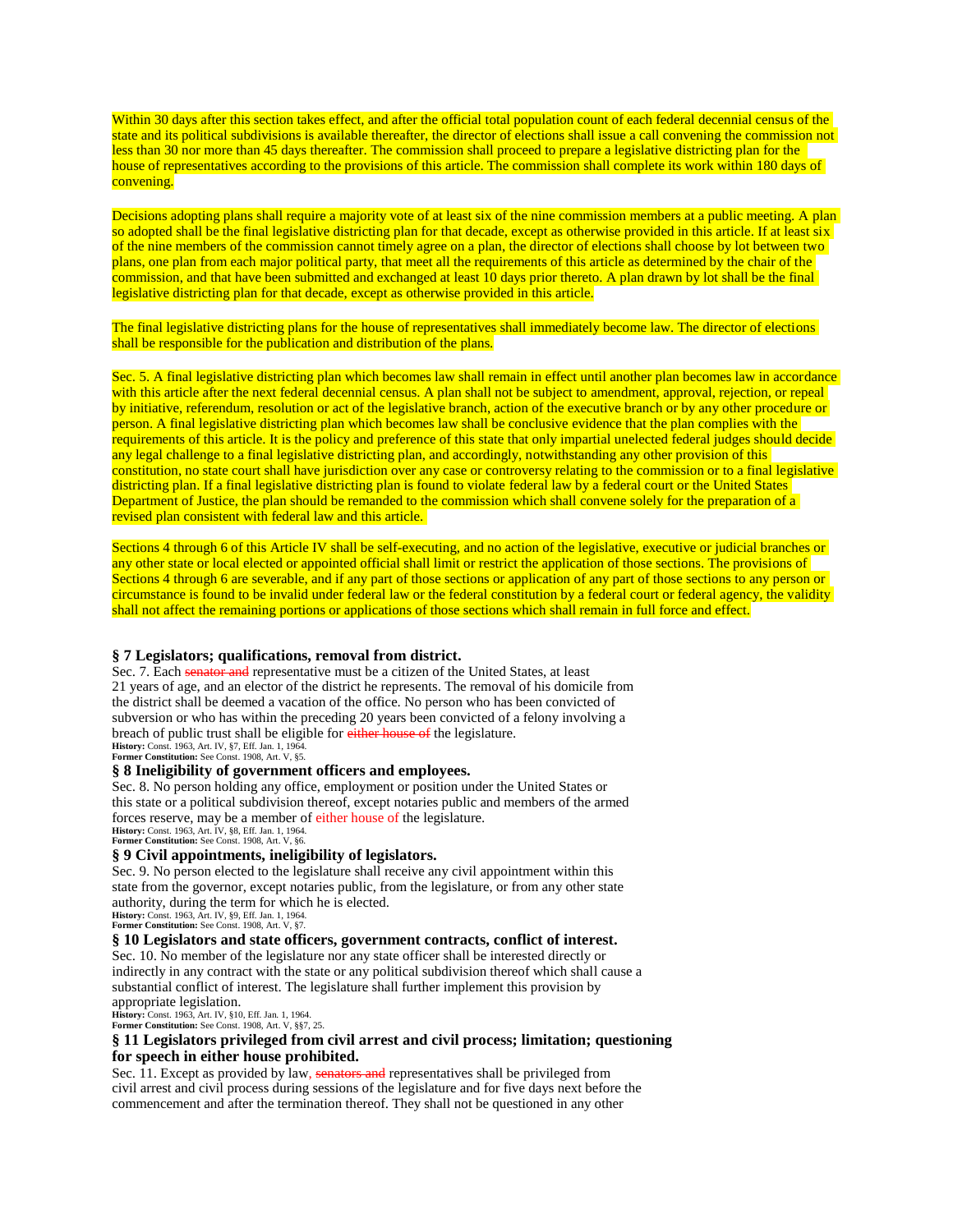place for any speech in the either house.

**History:** Const. 1963, Art. IV, §11, Eff. Jan. 1, 1964;—Am. S.J.R. A, approved Nov. 2, 1982, Eff. Dec. 18, 1982. **Former Constitution:** See Const. 1908, Art. V, §8.

#### **§ 12 State officers compensation commission.**

Sec. 12. The state officers compensation commission is created which subject to this section shall determine the salaries and expense allowances of the members of the legislature, the governor, the lieutenant governor, the attorney general, the secretary of state, and the justices of the supreme court. The commission shall consist of 7 members appointed by the governor whose qualifications may be determined by law. Subject to the legislature's ability to amend the commission's determinations as provided in this section, the commission shall determine the salaries and expense allowances of the members of the legislature, the governor, the lieutenant governor, the attorney general, the secretary of state, and the justices of the supreme court which determinations shall be the salaries and expense allowances only if the legislature by concurrent resolution adopted by a majority of the members elected to and serving in each the house of the legislature approve them. The senate and house of representatives shall alternate on which house of the legislature shall originate the concurrent resolution, with the senate originating the first concurrent resolution.

By The concurrent resolution the house may amend the salary and expense determinations of the state officers compensation commission to reduce the salary and expense determinations by the same proportion for members of the legislature, the governor, the lieutenant governor, the attorney general, the secretary of state, and the justices of the supreme court. The legislature shall not amend the salary and expense determinations to reduce them to below the salary and expense level that members of the legislature, the governor, the lieutenant governor, the attorney general, the secretary of state, and the justices of the supreme court receive on the date the salary and expense determinations are made. If the salary and expense determinations are approved or amended as provided in this section, the salary and expense determinations shall become effective for the legislative session immediately following the next general election. The commission shall meet each 2 years for no more than 15 session days. The legislature shall implement this section by law.

**History:** Const. 1963, Art. IV, §12, Eff. Jan. 1, 1964;—Am. H.J.R. AAA, approved Aug. 6, 1968, Eff. Sept. 21, 1968;—Am. H.J.R. E,<br>approved Aug. 6, 2002, Eff. Sept. 21, 2002.

**§ 13 Legislature; time of convening, sine die adjournment, measures carried over.**

Sec. 13. The legislature shall meet at the seat of government on the second Wednesday in January of each year at twelve o'clock noon. Each regular session shall adjourn without day, on a day determined by concurrent resolution, at twelve o'clock noon. Any business or bill or joint ion pending at the final adjournment of a regular session held in an odd numbered year shall carry over with the same status to the next regular session.

**History:** Const. 1963, Art. IV, §13, Eff. Jan. 1, 1964. **Former Constitution:** See Const. 1908, Art. V, §13.

#### **§ 14 Quorum; powers of less than quorum.**

Sec. 14. A majority of the members elected to and serving in each the house shall constitute a quorum to do business. A smaller number in each the house may adjourn from day to day, and may compel the attendance of absent members in the manner and with penalties as each the house may prescribe.

**History:** Const. 1963, Art. IV, §14, Eff. Jan. 1, 1964. **Former Constitution:** See Const. 1908, Art. V, §14.

#### **§ 15 Legislative council.**

Sec. 15. There shall be a bi-partisan legislative council consisting of legislators appointed in the manner prescribed by law. The legislature shall appropriate funds for the council's operations and provide for its staff which shall maintain bill drafting, research and other services for the members of the legislature. The council shall periodically examine and recommend to the legislature revision of the various laws of the state. **History:** Const. 1963, Art. IV, §15, Eff. Jan. 1, 1964.

**§ 16 Legislature; officers, rules of procedure, expulsion of members.**

Sec. 16. Each The house, except as otherwise provided in this constitution, shall choose its own officers and determine the rules of its proceedings, but shall not adopt any rule that will prevent a majority of the members elected thereto and serving therein from discharging a committee from the further consideration of any measure. Each The house shall be the sole judge of the qualifications, elections and returns of its members, and may, with the concurrence of two-thirds of all the members elected thereto and serving therein, expel a member. The reasons for such expulsion shall be entered in the journal, with the votes and names of the members voting upon the question. No member shall be expelled a second time for the same cause. **History:** Const. 1963, Art. IV, §16, Eff. Jan. 1, 1964. **Former Constitution:** See Const. 1908, Art. V, §15.

#### **§ 17 Committees; record of votes, public inspection, notice of hearings.**

Sec. 17. Each The house of the legislature may establish the committees necessary for the efficient conduct of its business and the legislature may create joint committees. On all actions on bills and resolutions in each committee, names and votes of members shall be recorded.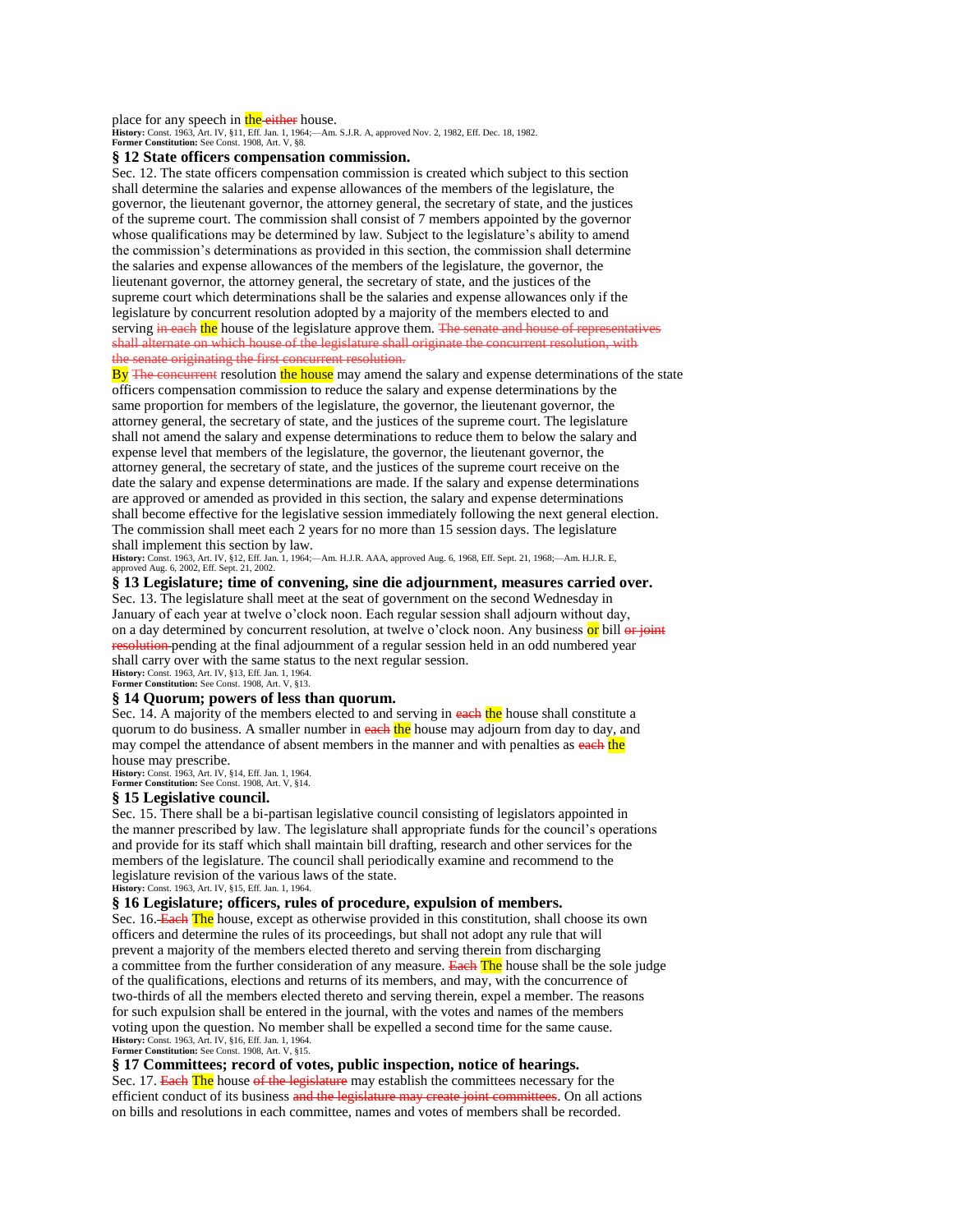Such vote shall be available for public inspection. Notice of all committee hearings and a clear statement of all subjects to be considered at each hearing shall be published in the journal in advance of the hearing.

**History:** Const. 1963, Art. IV, §17, Eff. Jan. 1, 1964.

## **§ 18 Journal of proceedings; record of votes, dissents.**

Sec. 18. Each The house shall keep a journal of its proceedings, and publish the same unless the public security otherwise requires. The record of the vote and name of the members of either house voting on any question shall be entered in the journal at the request of one-fifth of the members present. Any member of either the house may dissent from and protest against any act, proceeding or resolution which he deems injurious to any person or the public, and have the reason for his dissent entered in the journal.

**History:** Const. 1963, Art. IV, §18, Eff. Jan. 1, 1964. **Former Constitution:** See Const. 1908, Art. V, §16.

#### **§ 19 Record of votes on elections and advice and consent.**

Sec. 19. All elections in either the house or in joint convention and all votes on appointments submitted to the senate house for advice and consent shall be published by vote and name in the journal. **History:** Const. 1963, Art. IV, §19, Eff. Jan. 1, 1964. **Former Constitution:** See Const. 1908, Art. V, §17.

#### **§ 20 Open meetings.**

Sec. 20. The doors of each the house shall be open unless the public security otherwise requires. **History:** Const. 1963, Art. IV, §20, Eff. Jan. 1, 1964. **Former Constitution:** See Const. 1908, Art. V, §18.

## **§ 21 Adjournments, limitations.**

Sec. 21. Neither house shall, without the consent of the other, adjourn for more than two intervening calendar days, nor to any place other than where the legislature may then be intervening calendar days, nor to any place other than session.

**History:** Const. 1963, Art. IV, §21, Eff. Jan. 1, 1964. **Former Constitution:** See Const. 1908, Art. V, §18.

## Art. IV, §15 CONSTITUTION OF MICHIGAN OF 1963 14

#### **§ 22 Bills.**

Sec. 22. All legislation shall be by bill and must originate in the house. and may originate in either house **History:** Const. 1963, Art. IV, §22, Eff. Jan. 1, 1964. **Former Constitution:** See Const. 1908, Art. V, §19.

## **§ 23 Style of laws.**

Sec. 23. The style of the laws shall be: The People of the State of Michigan enact. **History:** Const. 1963, Art. IV, §23, Eff. Jan. 1, 1964. **Former Constitution:** See Const. 1908, Art. V, §20.

#### **§ 24 Laws; object, title, amendments changing purpose.**

Sec. 24. No law shall embrace more than one object, which shall be expressed in its title. No bill shall be altered or amended on its passage through either the house so as to change its original purpose as determined by its total content and not alone by its title. **History:** Const. 1963, Art. IV, §24, Eff. Jan. 1, 1964. **Former Constitution:** See Const. 1908, Art. V, §§21, 22.

**§ 25 Revision and amendment of laws; title references, publication of entire sections.**

Sec. 25. No law shall be revised, altered or amended by reference to its title only. The section or sections of the act altered or amended shall be re-enacted and published at length. **History:** Const. 1963, Art. IV, §25, Eff. Jan. 1, 1964. **Former Constitution:** See Const. 1908, Art. V, §21.

#### **§ 26 Bills; printing, possession, reading, vote on passage.**

Sec. 26. No bill shall be passed or become a law at any regular session of the legislature until it has been printed or reproduced and in the possession of each the house for at least five days. Every bill shall be read three two times in each the house before the final passage thereof. No bill shall become a law without the concurrence of a majority of the members elected to and serving in each the house. On the final passage of bills, the votes and names of the members voting thereon

shall be entered in the journal.

**History:** Const. 1963, Art. IV, §26, Eff. Jan. 1, 1964. **Compiler's note:** In Advisory Opinion on Constitutionality of 1978 PA 426, 403 Mich. 631, 272 N.W.2d 495 (1978), the Michigan supreme court held that the lieutenant governor may cast a tie-breaking vote during the final consideration of a bill when the sena

equally divided, and 1978 PA 426 was constitutionally enacted.

**Former Constitution:** See Const. 1908, Art. V, §§22, 23.

## **§ 27 Laws, effective date.**

Sec. 27. No act shall take effect until the expiration of 90 days from the end of the session at which it was passed, but the legislature may give immediate effect to acts by a two-thirds vote of the members elected to and serving in each the house.

**History:** Const. 1963, Art. IV, §27, Eff. Jan. 1, 1964. Constitutionality: A law proposed by initiative petition which is enacted by the Legislature without change or amendment within<br>forty days of its reception takes effect ninety days after the end of the session in which it house of the Legislature vote to give it immediate effect. Frey v. Department of Management and Budget, 429 Mich. 315, 414 N.W.2d 873 (1987). **Former Constitution:** See Const. 1908, Art. V, §21.

#### **§ 28 Bills, subjects at special session.**

Sec. 28. When the legislature is convened on extraordinary occasions in special session no bill shall be passed on any subjects other than those expressly stated in the governor's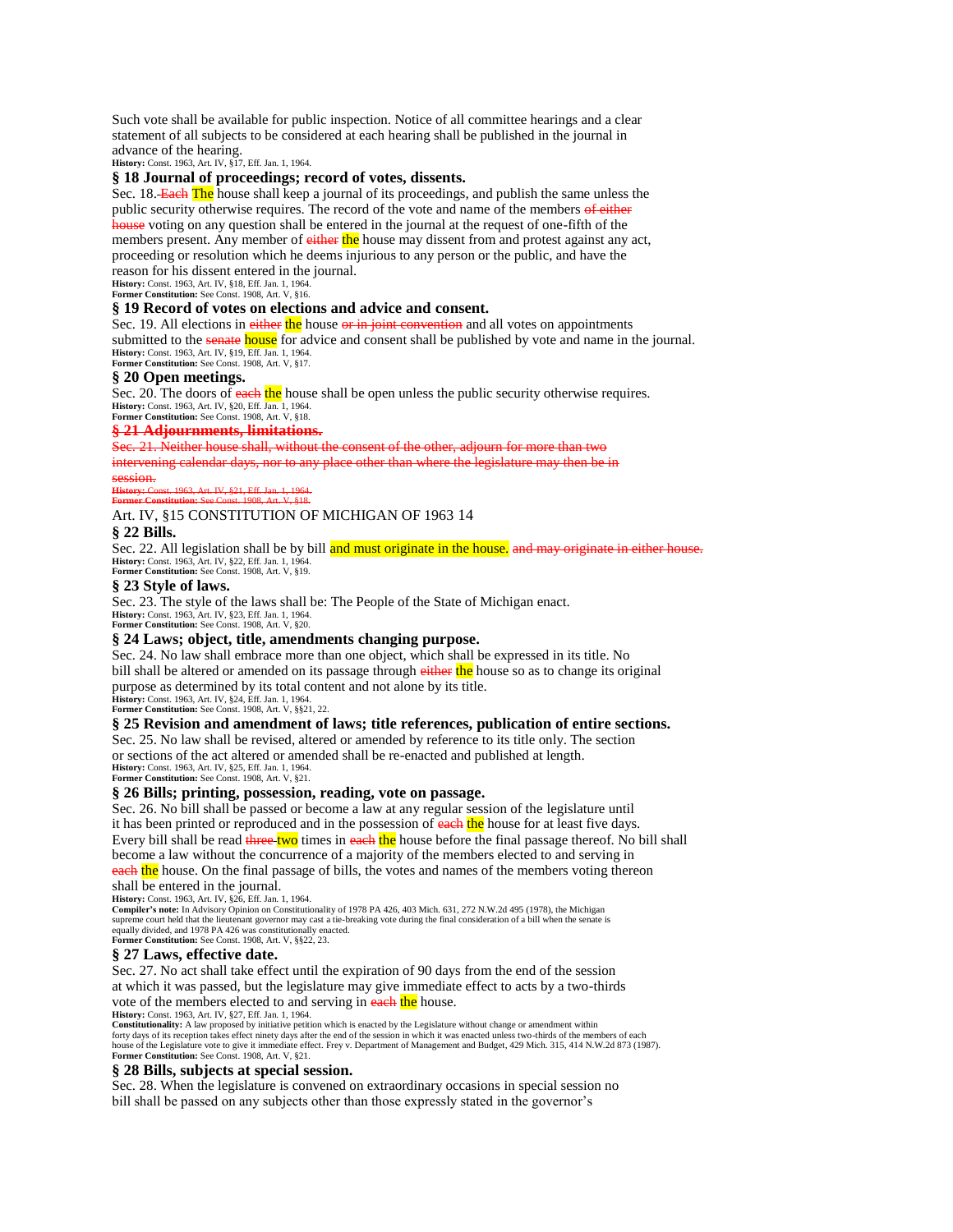proclamation or submitted by special message. **History:** Const. 1963, Art. IV, §28, Eff. Jan. 1, 1964. **Former Constitution:** See Const. 1908, Art. V, §22.

#### **§ 29 Local or special acts.**

Sec. 29. The legislature shall pass no local or special act in any case where a general act can be made applicable, and whether a general act can be made applicable shall be a judicial question. No local or special act shall take effect until approved by two-thirds of the members elected to and serving in each the house and by a majority of the electors voting thereon in the district affected. Any act repealing local or special acts shall require only a majority of the members elected to and serving in each the house and shall not require submission to the electors of such district.

**History:** Const. 1963, Art. IV, §29, Eff. Jan. 1, 1964. **Former Constitution:** See Const. 1908, Art. V, §30.

#### **§ 30 Appropriations; local or private purposes.**

Sec. 30. The assent of two-thirds of the members elected to and serving in each the house of the legislature shall be required for the appropriation of public money or property for local or private purposes.

**History:** Const. 1963, Art. IV, §30, Eff. Jan. 1, 1964. **Former Constitution:** See Const. 1908, Art. V, §24.

#### **§ 31 General appropriation bills; priority, statement of estimated revenue.**

Sec. 31. The general appropriation bills for the succeeding fiscal period covering items set forth in the budget shall be passed or rejected in either house of the legislature before that house passes any appropriation bill for items not in the budget except bills supplementing appropriations for the current fiscal year's operation. Any bill requiring an appropriation to carry out its purpose shall be considered an appropriation bill. One of the general appropriation bills as passed by the legislature shall contain an itemized statement of estimated revenue by major source in each operating fund for the ensuing fiscal period, the total of which shall not be less than the total of all appropriations made from each fund in the general appropriation bills as passed.

**History:** Const. 1963, Art. IV, §31, Eff. Jan. 1, 1964.

## **§ 32 Laws imposing taxes.**

Sec. 32. Every law which imposes, continues or revives a tax shall distinctly state the tax. **History:** Const. 1963, Art. IV, §32, Eff. Jan. 1, 1964. **Former Constitution:** See Const. 1908, Art. X, §6.

**§ 33 Bills passed; approval by governor or veto, reconsideration by legislature.** Sec. 33. Every bill passed by the legislature shall be presented to the governor before it becomes law, and the governor shall have 14 days measured in hours and minutes from the time of presentation in which to consider it. If he approves, he shall within that time sign and file it with the secretary of state and it shall become law. If he does not approve, and the legislature has within that time finally adjourned the session at which the bill was passed, it shall not become law. If he disapproves, and the legislature continues the session at which the bill was passed, he shall return it within such 14-day period with his objections, to the house. in which it originated. That The house shall enter such objections in full in its journal and reconsider the bill. If two-thirds of the members elected to and serving in that house pass the bill notwithstanding the objections of the governor, it shall be sent with the objections to the other house for reconsideration. The bill shall become law if passed by two-thirds of the members elected to and serving in that the house. The vote of each the house shall be entered in the journal with the votes and names of the members voting thereon. If any bill is not returned by the governor within such 14-day period, the legislature continuing in session, it shall become law as if he had signed it.

**History:** Const. 1963, Art. IV, §33, Eff. Jan. 1, 1964. **Former Constitution:** See Const. 1908, Art. V, §36.

## **§ 34 Bills, referendum.**

Sec. 34. Any bill passed by the legislature and approved by the governor, except a bill appropriating money, may provide that it will not become law unless approved by a majority of the electors voting thereon.

**History:** Const. 1963, Art. IV, §34, Eff. Jan. 1, 1964. **Former Constitution:** See Const. 1908, Art. V, §38.

#### **§ 35 Publication and distribution of laws and judicial decisions.**

Sec. 35. All laws enacted at any session of the legislature shall be published in book form within 60 days after final adjournment of the session, and shall be distributed in the manner provided by law. The prompt publication of judicial decisions shall be provided by law. All laws and judicial decisions shall be free for publication by any person. **History:** Const. 1963, Art. IV, §35, Eff. Jan. 1, 1964. **Former Constitution:** See Const. 1908, Art. V, §39.

#### **§ 36 General revision of laws; compilation of laws.**

Sec. 36. No general revision of the laws shall be made. The legislature may provide for a compilation of the laws in force, arranged without alteration, under appropriate heads and titles. **History:** Const. 1963, Art. IV, §36, Eff. Jan. 1, 1964.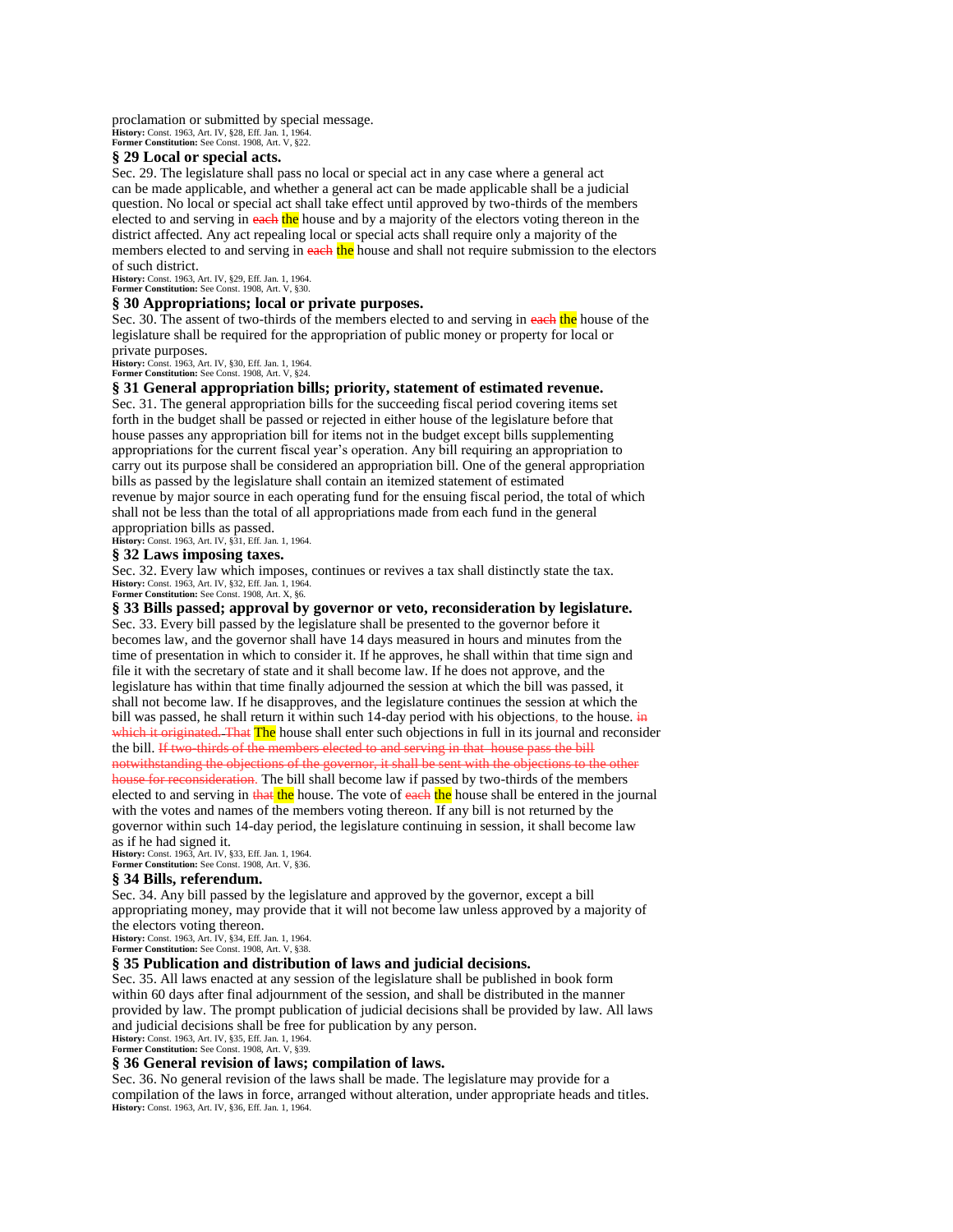**Former Constitution:** See Const. 1908, Art. V, 840.

#### **§ 37 Administrative rules, suspension by legislative committee.**

Sec. 37. The legislature may by concurrent resolution empower a joint committee of the legislature, acting between sessions, to suspend any rule or regulation promulgated by an administrative agency subsequent to the adjournment of the last preceding regular legislative session. Such suspension shall continue no longer than the end of the next regular legislative session.

**History:** Const. 1963, Art. IV, §37, Eff. Jan. 1, 1964.

#### **§ 38 Vacancies in office.**

Sec. 38. The legislature may provide by law the cases in which any office shall be vacant and the manner of filling vacancies where no provision is made in this constitution. **History:** Const. 1963, Art. IV, §38, Eff. Jan. 1, 1964. **Former Constitution:** See Const. 1908, Art. XVI, §5.

#### **§ 39 Continuity of government in emergencies.**

Sec. 39. In order to insure continuity of state and local governmental operations in periods of emergency only, resulting from disasters occurring in this state caused by enemy attack on the United States, the legislature may provide by law for prompt and temporary succession to the powers and duties of public offices, of whatever nature and whether filled by election or appointment, the incumbents of which may become unavailable for carrying on the powers and duties of such offices; and enact other laws necessary and proper for insuring the continuity of governmental operations. Notwithstanding the power conferred by this section, elections shall always be called as soon as possible to fill any vacancies in elective offices temporarily occupied by operation of any legislation enacted pursuant to the provisions of this section. **History:** Const. 1963, Art. IV, §39, Eff. Jan. 1, 1964.

**Former Constitution:** See Const. 1908, Art. XVI, §5.

#### **§ 40 Alcoholic beverages; age requirement; liquor control commission; excise tax; local option.**

Sec. 40. A person shall not sell or give any alcoholic beverage to any person who has not reached the age of 21 years. A person who has not reached the age of 21 years shall not possess any alcoholic beverage for the purpose of personal consumption. An alcoholic beverage is any beverage containing one-half of one percent or more alcohol by volume.

Except as prohibited by this section, (t)he legislature may by law establish a liquor control commission which, subject to statutory limitations, shall exercise complete control of the alcoholic beverage traffic within this state, including the retail sales thereof. The legislature may provide for an excise tax on such sales. Neither the legislature nor the commission may authorize the manufacture or sale of alcoholic beverages in any county in which a majority of the electors voting thereon shall prohibit the same.

**History:** Const. 1963, Art. IV, §40, Eff. Jan. 1, 1964;—Am. Init., approved Nov. 7, 1978, Eff. Dec. 23, 1978. **Former Constitution:** See Const. 1908, Art. XVI, §11.

## **§ 41 Lotteries.**

Sec. 41. The legislature may authorize lotteries and permit the sale of lottery tickets in the manner provided by law. No law enacted after January 1, 2004, that authorizes any form of gambling shall be effective, nor after January 1, 2004, shall any new state lottery games utilizing table games or player operated mechanical or electronic devices be established, without the approval of a majority of electors voting in a statewide general election and a majority of electors voting in the township or city where gambling will take place. This section shall not apply to gambling in up to three casinos in the City of Detroit or to Indian tribal gaming. **History:** Const. 1963, Art. IV, §41, Eff. Jan. 1, 1964;—Am. H.J.R. V, approved May 16, 1972, Eff. July 1, 1972;—Am. Init., approved Nov. 2, 2004, Eff. Dec. 18, 2004.

**Former Constitution:** See Const. 1908, Art. V, §33.

## **§ 42 Ports and port districts; incorporation, internal.**

Sec. 42. The legislature may provide for the incorporation of ports and port districts, and confer power and authority upon them to engage in work of internal improvements in connection therewith.

**History:** Const. 1963, Art. IV, §42, Eff. Jan. 1, 1964. **Former Constitution:** See Const. 1908, Art. VIII, §30.

#### **§ 43 Bank and trust company laws.**

Sec. 43. No general law providing for the incorporation of trust companies or corporations for banking purposes, or regulating the business thereof, shall be enacted, amended or repealed except by a vote of two-thirds of the members elected to and serving in the each house. **History:** Const. 1963, Art. IV, §43, Eff. Jan. 1, 1964. **Former Constitution:** See Const. 1908, Art. XII, §9.

# **§ 44 Trial by jury in civil cases.**

a jury of less than 12 jurors in civil cas **History:** Const. 1963, Art. IV, §44, Eff. Jan. 1, 1964. **Former Constitution:** See Const. 1908, Art. V, §27.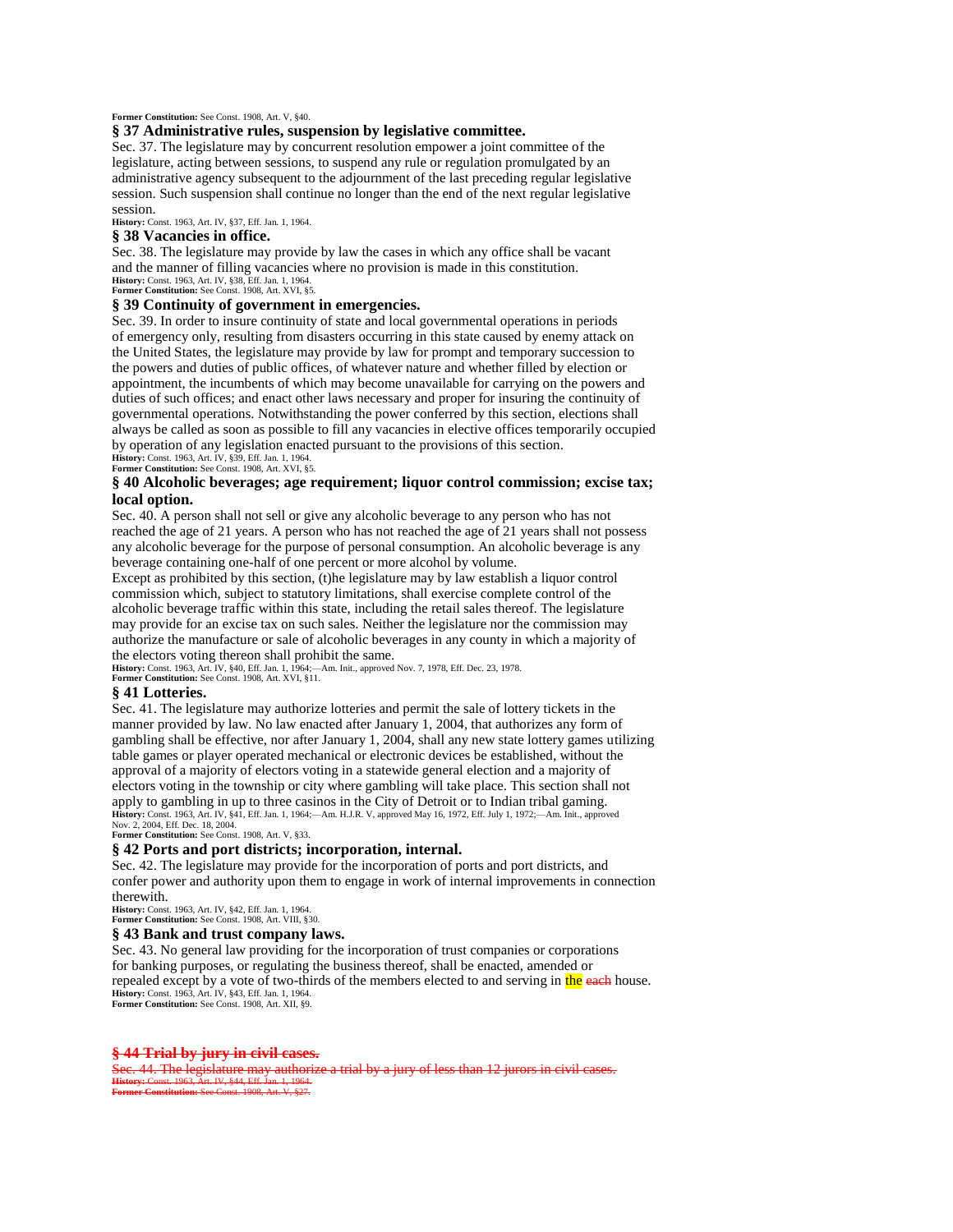## **§ 44 Laws concerning civil cases.**

Sec. 44. The legislature may authorize conditions in order to bring forth civil cases. The legislature may authorize a trial by a jury of less than 12 jurors in civil cases. The legislature may authorize procedural rules in trials of civil cases. The legislature may authorize laws concerning monetary or non-monetary outcomes in civil cases. The legislature may authorize laws concerning legal fees in civil cases.

## **§ 45 Indeterminate sentences.**

Sec. 45. The legislature may provide for indeterminate sentences as punishment for crime and for the detention and release of persons imprisoned or detained under such sentences. **History:** Const. 1963, Art. IV, §45, Eff. Jan. 1, 1964. **Former Constitution:** See Const. 1908, Art. V, §28.

#### **§ 46 Death penalty.**

Sec. 46. No law shall be enacted providing for the penalty of death.

#### **History:** Const. 1963, Art. IV, §46, Eff. Jan. 1, 1964. **§ 47 Chaplains in state institutions.**

Sec. 47. The legislature may authorize the employment of chaplains in state institutions of detention or confinement.

**History:** Const. 1963, Art. IV, §47, Eff. Jan. 1, 1964. **Former Constitution:** See Const. 1908, Art. V, §26.

## **§ 48 Disputes concerning public employees.**

Sec. 48. The legislature may enact laws providing for the resolution of disputes concerning public employees, except those in the state classified civil service. **History:** Const. 1963, Art. IV, §48, Eff. Jan. 1, 1964. **Former Constitution:** See Const. 1908, Art. XVI, §7.

## **§ 49 Hours and conditions of employment.**

Sec. 49. The legislature may enact laws relative to the hours and conditions of employment. **History:** Const. 1963, Art. IV, §49, Eff. Jan. 1, 1964. **Former Constitution:** See Const. 1908, Art. V, §29.

#### **§ 50 Atomic and new forms of energy.**

Sec. 50. The legislature may provide safety measures and regulate the use of atomic energy and forms of energy developed in the future, having in view the general welfare of the people of this state.

**History:** Const. 1963, Art. IV, §50, Eff. Jan. 1, 1964.

## **§ 51 Public health and general welfare.**

Sec. 51. The public health and general welfare of the people of the state are hereby declared to be matters of primary public concern. The legislature shall pass suitable laws for the protection and promotion of the public health.

**History:** Const. 1963, Art. IV, §51, Eff. Jan. 1, 1964.

## **§ 52 Natural resources; conservation, pollution, impairment, destruction.**

Sec. 52. The conservation and development of the natural resources of the state are hereby declared to be of paramount public concern in the interest of the health, safety and general welfare of the people. The legislature shall provide for the protection of the air, water and other natural resources of the state from pollution, impairment and destruction. **History:** Const. 1963, Art. IV, §52, Eff. Jan. 1, 1964.

#### **§ 53 Auditor general; appointment, qualifications, term, removal, post audits.**

Sec. 53. The legislature by a majority vote of the members elected to and serving in each house, shall appoint an auditor general, who shall be a certified public accountant licensed to practice in this state, to serve for a term of eight years. He shall be ineligible for appointment or election to any other public office in this state from which compensation is derived while serving as auditor general and for two years following the termination of his service. He may be removed for cause at any time by a two-thirds vote of the members elected to and serving in each house. The auditor general shall conduct post audits of financial transactions and accounts of the state and of all branches, departments, offices, boards, commissions, agencies, authorities and institutions of the state established by this constitution or by law, and performance post audits thereof.

#### **Independent investigations; reports.**

The auditor general upon direction by the legislature may employ independent accounting firms or legal counsel and may make investigations pertinent to the conduct of audits. He shall report annually to the legislature and to the governor and at such other times as he deems necessary or as required by the legislature. He shall be assigned no duties other than those specified in this section.

#### **Governing boards of institutions of higher education.**

Nothing in this section shall be construed in any way to infringe the responsibility and constitutional authority of the governing boards of the institutions of higher education to be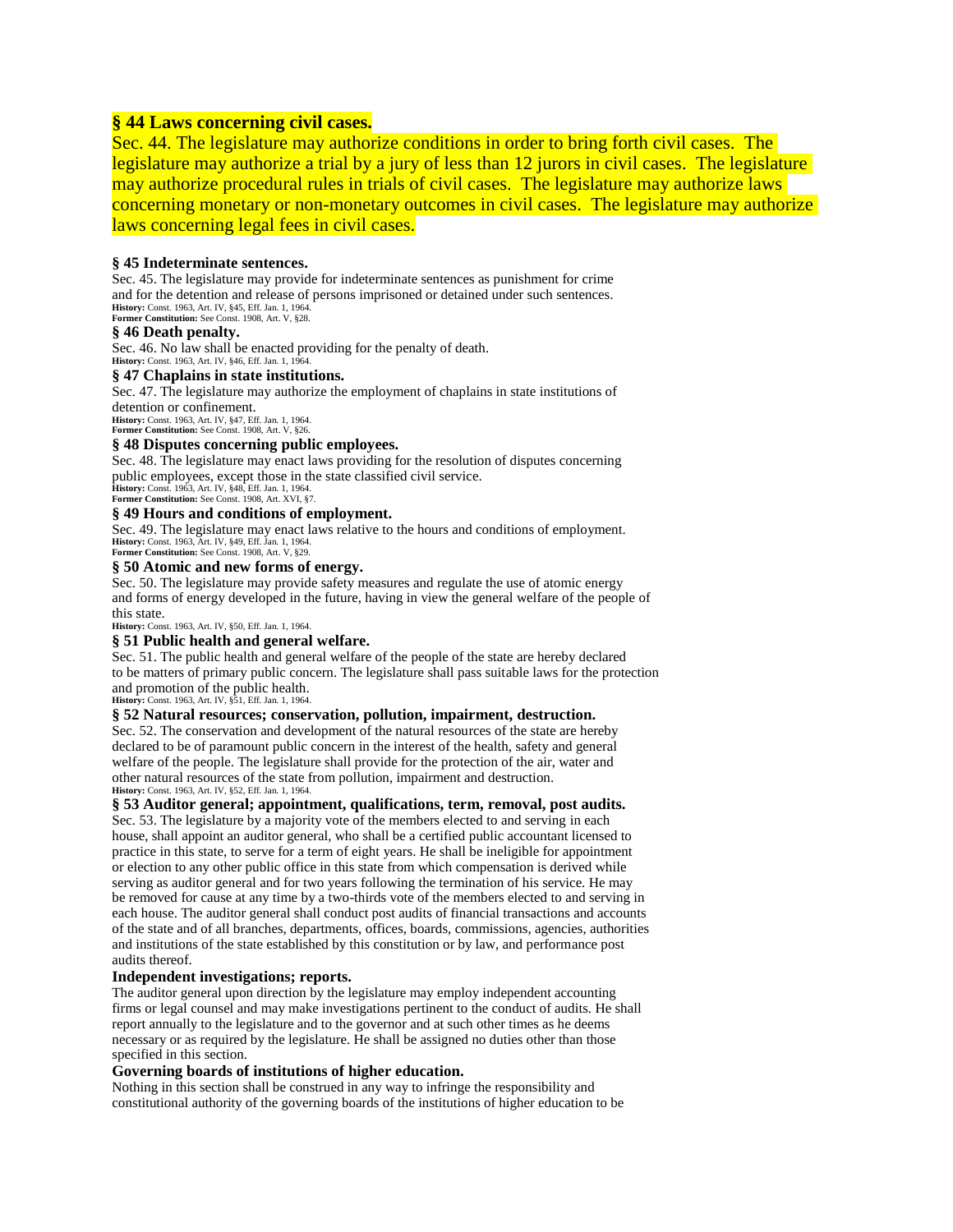solely responsible for the control and direction of all expenditures from the institutions' funds. **Staff members, civil service.**

The auditor general, his deputy and one other member of his staff shall be exempt from classified civil service. All other members of his staff shall have classified civil service status. **History:** Const. 1963, Art. IV, §53, Eff. Jan. 1, 1964.

#### **§ 54 Limitations on terms of office of state legislators.**

Sec. 54. No person shall be elected to the office of state representative more than three five times. No person shall be elected to the office of state senate more than two times. Any person appointed or elected to fill a vacancy in the house of representatives or the state senate for a period greater than one half of a term of such office, shall be considered to have been elected to 19 LEGISLATIVE BRANCH Art. IV, §54

serve one time in that office for purposes of this section. This limitation on the number of times a person shall be elected to office shall apply to terms of office beginning on or after January 1, 1993.

This section shall be self-executing. Legislation may be enacted to facilitate operation of this section, but no law shall limit or restrict the application of this section. If any part of this section is held to be invalid or unconstitutional, the remaining parts of this section shall not be affected but will remain in full force and effect. **History:** Add. Init. approved Nov. 3, 1992, Eff. Dec. 19, 1992.

ARTICLE V

Executive Branch

#### **§ 1 Executive power.**

Sec. 1. The executive power is vested in the governor. **History:** Const. 1963, Art. V, §1, Eff. Jan. 1, 1964. **Former Constitution:** See Const. 1908, Art. VI, §2.

#### **§ 2 Principal departments.**

Sec. 2. All executive and administrative offices, agencies and instrumentalities of the executive branch of state government and their respective functions, powers and duties, except for the office of governor and lieutenant governor and the governing bodies of institutions of higher education provided for in this constitution, shall be allocated by law among and within not more than 20 principal departments. They shall be grouped as far as practicable according to major purposes.

# **Organization of executive branch; assignment of functions;**

## **submission to legislature.**

Subsequent to the initial allocation, the governor may make changes in the organization of the executive branch or in the assignment of functions among its units which he considers necessary for efficient administration. Where these changes require the force of law, they shall be set forth in executive orders and submitted to the legislature. Thereafter the legislature shall have 60 calendar days of a regular session, or a full regular session if of shorter duration, to disapprove each executive order. Unless disapproved in both houses by a resolution concurred in by a majority of the members elected to and serving in each house, each order shall become effective at a date thereafter to be designated by the governor. **History:** Const. 1963, Art. V, §2, Eff. Jan. 1, 1964.

# **§ 3 Single heads of departments; appointment, term.**

Sec. 3. The head of each principal department shall be a single executive unless otherwise provided in this constitution or by law. The single executives heading principal departments shall include a secretary of state, a state treasurer and an attorney general. When a single executive is the head of a principal department, unless elected or appointed as otherwise provided in this constitution, he shall be appointed by the governor by and with the advice and consent of the senate and he shall serve at the pleasure of the governor.

#### **Boards heading departments; appointment, term, removal.**

When a board or commission is at the head of a principal department, unless elected or appointed as otherwise provided in this constitution, the members thereof shall be appointed by the governor by and with the advice and consent of the senate. The term of office and procedure for removal of such members shall be as prescribed in this constitution or by law.

#### **Boards and commissions, maximum term.**

Terms of office of any board or commission created or enlarged after the effective date of this constitution shall not exceed four years except as otherwise authorized in this constitution. The terms of office of existing boards and commissions which are longer than four years shall not be further extended except as provided in this constitution. **History:** Const. 1963, Art. V, §3, Eff. Jan. 1, 1964.

## **§ 4 Commissions or agencies for less than 2 years.**

Sec. 4. Temporary commissions or agencies for special purposes with a life of no more than two years may be established by law and need not be allocated within a principal department. **History:** Const. 1963, Art. V, §4, Eff. Jan. 1, 1964.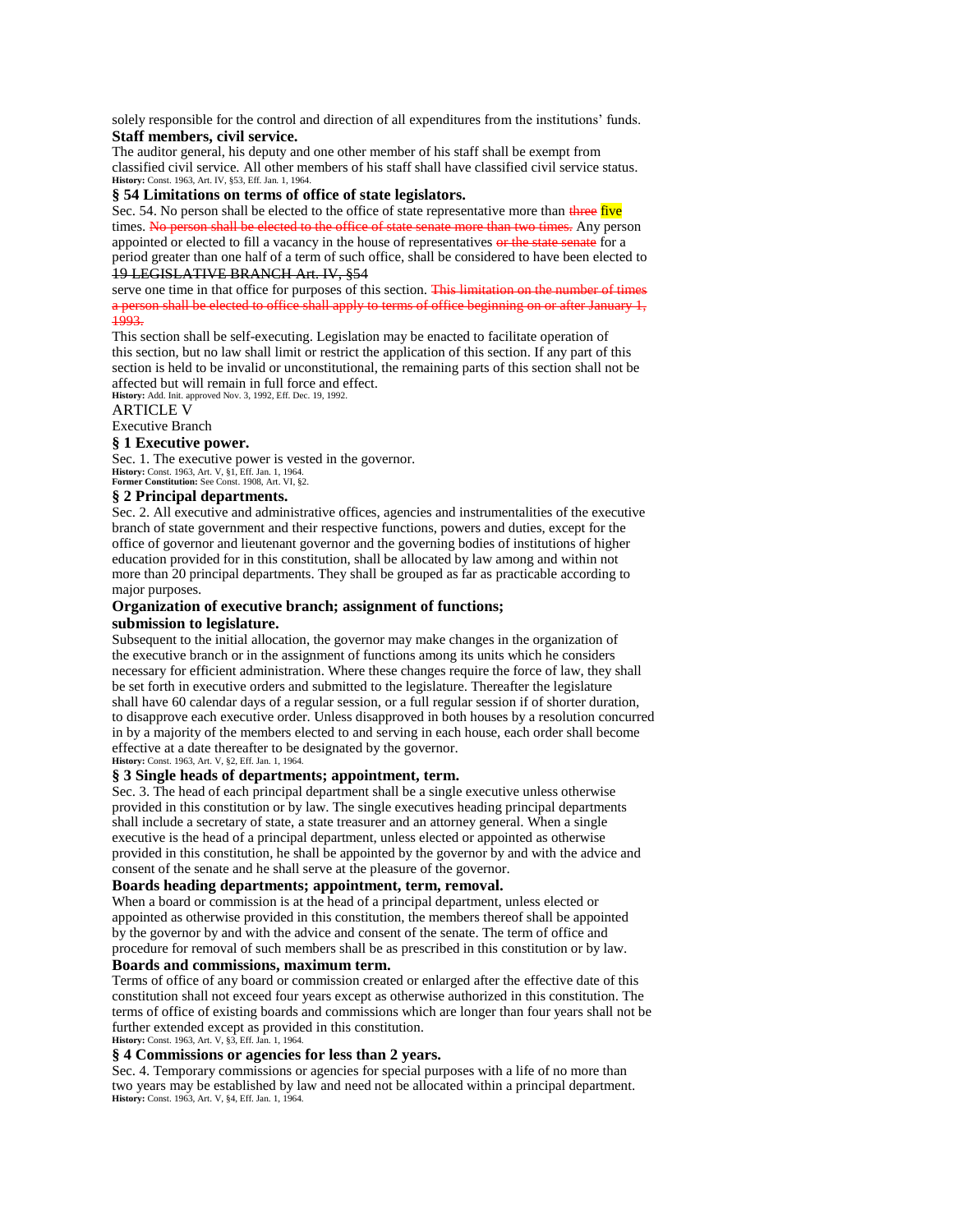#### **§ 5 Examining or licensing board members, qualifications.**

Sec. 5. A majority of the members of an appointed examining or licensing board of a profession shall not be members of that profession.

**History:** Const. 1963, Art. V, §5, Eff. Jan. 1, 1964.

## **§ 6 Advice and consent to appointments.**

Sec. 6. Appointment by and with the advice and consent of the senate house when used in this constitution or laws in effect or hereafter enacted means appointment subject to disapproval by a majority vote of the members elected to and serving in the senate house if such action is taken within 60 session days after the date of such appointment. Any appointment not disapproved within such period shall stand confirmed.

**History:** Const. 1963, Art. V, §6, Eff. Jan. 1, 1964.

## **§ 7 Vacancies in office; filling, senatorial disapproval of appointees.**

Sec. 7. Vacancies in any office, appointment to which requires advice and consent of the senate house, shall be filled by the governor by and with the advice and consent of the senate house. A person whose appointment has been disapproved by the senate house shall not be eligible for an interim appointment to the same office.

**History:** Const. 1963, Art. V, §7, Eff. Jan. 1, 1964. **Former Constitution:** See Const. 1908, Art. VI, §10.

#### **§ 8 Principal departments, supervision of governor; information from state officers.**

Sec. 8. Each principal department shall be under the supervision of the governor unless otherwise provided by this constitution. The governor shall take care that the laws be faithfully executed. He shall transact all necessary business with the officers of government and may require information in writing from all executive and administrative state officers, elective and appointive, upon any subject relating to the duties of their respective offices.

## **Court enforcement of constitutional or legislative mandate.**

The governor may initiate court proceedings in the name of the state to enforce compliance with any constitutional or legislative mandate, or to restrain violations of any constitutional or legislative power, duty or right by any officer, department or agency of the state or any of its political subdivisions. This authority shall not be construed to authorize court proceedings against the legislature.

**History:** Const. 1963, Art. V, §8, Eff. Jan. 1, 1964. **Former Constitution:** See Const. 1908, Art. VI, §3.

## **§ 9 Principal departments, location.**

Sec. 9. Single executives heading principal departments and the chief executive officers of principal departments headed by boards or commissions shall keep their offices at the seat of government except as otherwise provided by law, superintend them in person and perform duties prescribed by law.

**History:** Const. 1963, Art. V, §9, Eff. Jan. 1, 1964. **Former Constitution:** See Const. 1908, Art. VI, §1.

#### **§ 10 Removal or suspension of officers; grounds, report.**

Sec. 10. The governor shall have power and it shall be his duty to inquire into the condition and administration of any public office and the acts of any public officer, elective or appointive. He may remove or suspend from office for gross neglect of duty or for corrupt conduct in office, or for any other misfeasance or malfeasance therein, any elective or appointive state officer, except legislative or judicial, and shall report the reasons for such removal or suspension to the legislature.

**History:** Const. 1963, Art. V, §10, Eff. Jan. 1, 1964. Former Constitution: See Const. 1908, Art. IX, §7.

#### **§ 11 Provisional appointments to fill vacancies due to suspension.**

Sec. 11. The governor may make a provisional appointment to fill a vacancy occasioned by the suspension of an appointed or elected officer, other than a legislative or judicial officer, until he is reinstated or until the vacancy is filled in the manner prescribed by law or this constitution.

**History:** Const. 1963, Art. V, §11, Eff. Jan. 1, 1964. **Former Constitution:** See Const. 1908, Art. IX, §5.

#### **§ 12 Military powers.**

Sec. 12. The governor shall be commander-in-chief of the armed forces and may call them out to execute the laws, suppress insurrection and repel invasion. **History:** Const. 1963, Art. V, §12, Eff. Jan. 1, 1964.

**Former Constitution:** See Const. 1908, Art. VI, §4.

## **§ 13 Elections to fill vacancies in legislature.**

Sec. 13. The governor shall issue writs of election to fill vacancies in the senate or house of representatives. Any such election shall be held in a manner prescribed by law. **History:** Const. 1963, Art. V, §13, Eff. Jan. 1, 1964. **Former Constitution:** See Const. 1908, Art. VI, §6.

#### **§ 14 Reprieves, commutations and pardons.**

Sec. 14. The governor shall have power to grant reprieves, commutations and pardons after convictions for all offenses, except cases of impeachment, upon such conditions and limitations as he may direct, subject to procedures and regulations prescribed by law. He shall inform the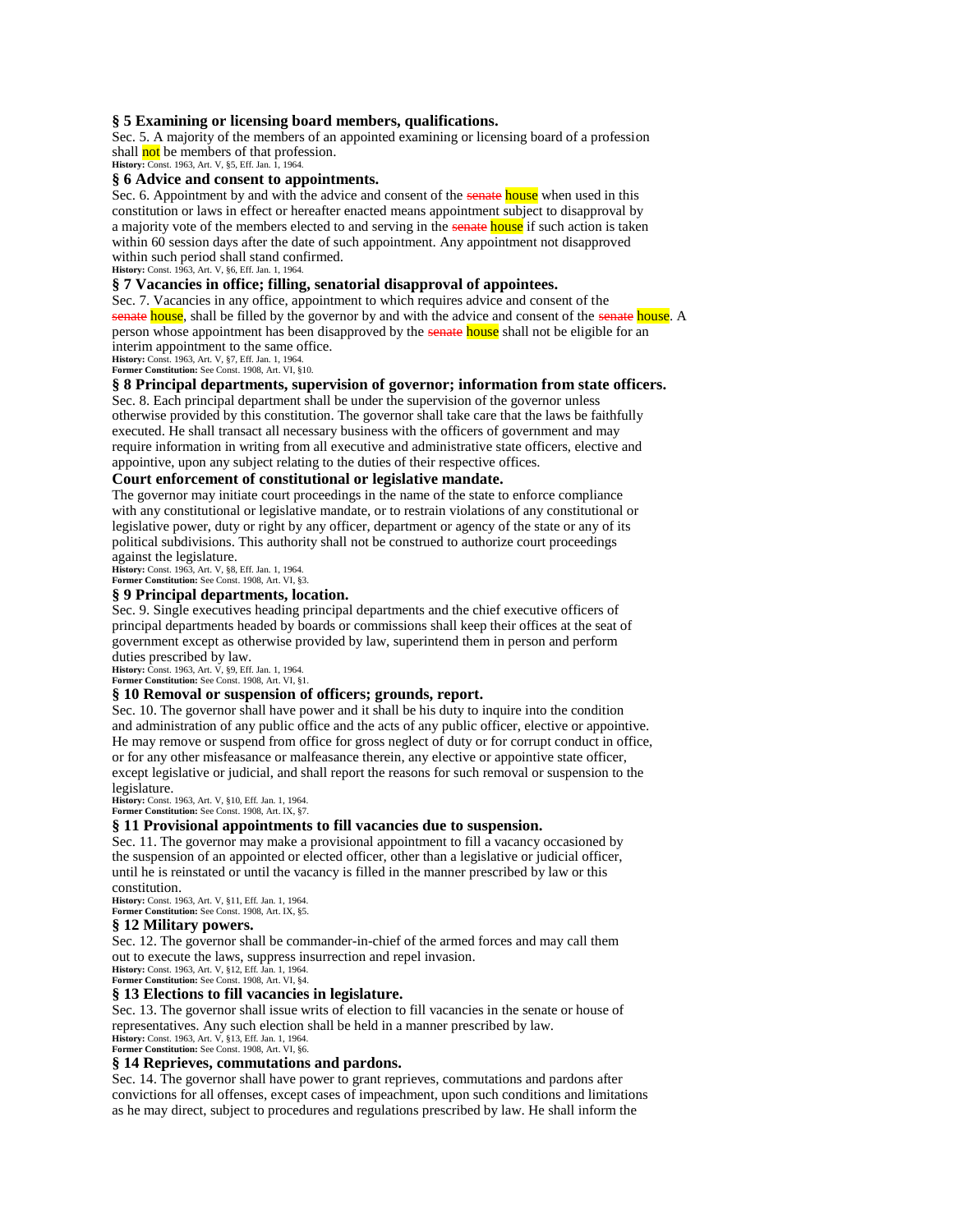legislature annually of each reprieve, commutation and pardon granted, stating reasons therefor.

**History:** Const. 1963, Art. V, §14, Eff. Jan. 1, 1964. **Former Constitution:** See Const. 1908, Art. VI, §9.

## **§ 15 Extra sessions of legislature.**

Sec. 15. The governor may convene the legislature on extraordinary occasions. **History:** Const. 1963, Art. V, §15, Eff. Jan. 1, 1964. **Former Constitution:** See Const. 1908, Art. VI, §7.

#### **§ 16 Legislature other than at seat of government.**

Sec. 16. The governor may convene the legislature at some other place when the seat of government becomes dangerous from any cause. **History:** Const. 1963, Art. V, §16, Eff. Jan. 1, 1964. **Former Constitution:** See Const. 1908, Art. VI, §8.

#### **§ 17 Messages and recommendations to legislature.**

Sec. 17. The governor shall communicate by message to the legislature at the beginning of each session and may at other times present to the legislature information as to the affairs of the state and recommend measures he considers necessary or desirable. **History:** Const. 1963, Art. V, §17, Eff. Jan. 1, 1964.

**Former Constitution:** See Const. 1908, Art. VI, §5.

## **§ 18 Budget; general and deficiency appropriation bills.**

Sec. 18. The governor shall submit to the legislature at a time fixed by law, a budget for the ensuing fiscal period setting forth in detail, for all operating funds, the proposed expenditures and estimated revenue of the state. Proposed expenditures from any fund shall not exceed the estimated revenue thereof. On the same date, the governor shall submit to the legislature general appropriation bills to embody the proposed expenditures and any necessary bill or bills to provide new or additional revenues to meet proposed expenditures. The amount of any surplus created or deficit incurred in any fund during the last preceding fiscal period shall be entered as an item in the budget and in one of the appropriation bills. The governor may submit amendments to appropriation bills to be offered in either house during consideration of the bill by that house, and shall submit bills to meet deficiencies in current appropriations. **History:** Const. 1963, Art. V, §18, Eff. Jan. 1, 1964.

#### **§ 19 Disapproval of items in appropriation bills.**

Sec. 19. The governor may disapprove any distinct item or items appropriating moneys in any appropriation bill. The part or parts approved shall become law, and the item or items disapproved shall be void unless re-passed according to the method prescribed for the passage of other bills over the executive veto.

**History:** Const. 1963, Art. V, §19, Eff. Jan. 1, 1964. **Former Constitution:** See Const. 1908, Art. V, §37.

#### **§ 20 Reductions in expenditures.**

Sec. 20. No appropriation shall be a mandate to spend. The governor, with the approval of the appropriating committees of the house and senate, shall reduce expenditures authorized by appropriations whenever it appears that actual revenues for a fiscal period will fall below the revenue estimates on which appropriations for that period were based. Reductions in expenditures shall be made in accordance with procedures prescribed by law. The governor may not reduce expenditures of the legislative and judicial branches or from funds constitutionally dedicated for specific purposes.

**History:** Const. 1963, Art. V, §20, Eff. Jan. 1, 1964.

#### **§ 21 State elective executive officers; term, election.**

Sec. 21. The governor, lieutenant governor, secretary of state and attorney general shall be elected for four-year terms at the general election in each alternate even-numbered year.

**Lieutenant governor, secretary of state and attorney general, nomination.**

The lieutenant governor, secretary of state and attorney general shall be nominated by party conventions in a manner prescribed by law. In the general election one vote shall be cast jointly for the candidates for governor and lieutenant governor nominated by the same party. **Secretary of state and attorney general, vacancies in office.**

Vacancies in the office of the secretary of state and attorney general shall be filled by appointment by the governor.

**History:** Const. 1963, Art. V, §21, Eff. Jan. 1, 1964. **Former Constitution:** See Const. 1908, Art. VI, §1.

#### **§ 22 Governor and lieutenant governor, qualifications.**

Sec. 22. To be eligible for the office of governor or lieutenant governor a person must have attained the age of 30 years, and have been a registered elector in this state for four years next preceding his election.

**History:** Const. 1963, Art. V, §22, Eff. Jan. 1, 1964. **Former Constitution:** See Const. 1908, Art. VI, §13.

#### **§ 23 State elective executive officers, compensation.**

Sec. 23. The governor, lieutenant governor, secretary of state and attorney general shall each receive the compensation provided by law in full payment for all services performed and expenses incurred during his term of office. Such compensation shall not be changed during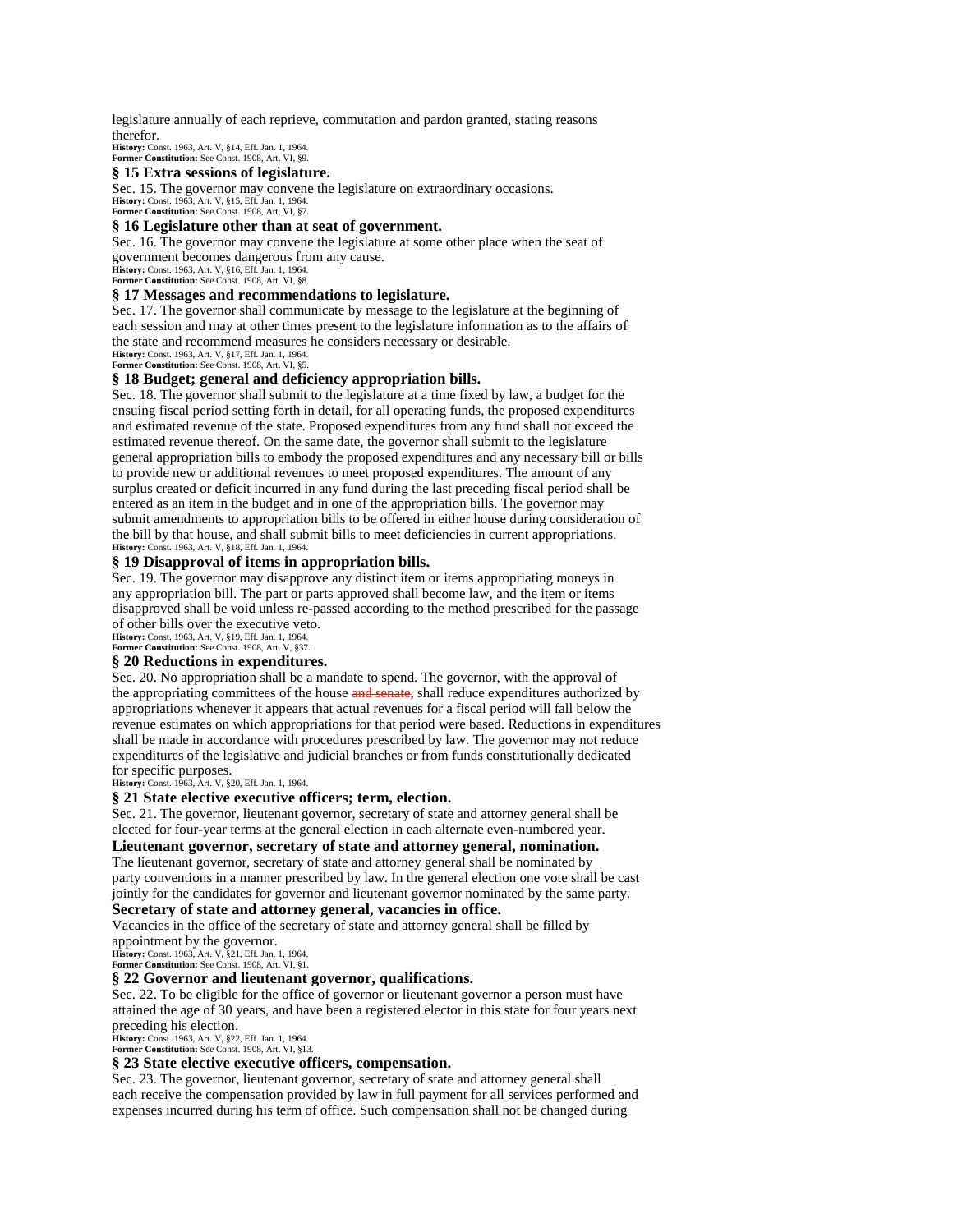the term of office except as otherwise provided in this constitution. **History:** Const. 1963, Art. V, §23, Eff. Jan. 1, 1964. **Former Constitution:** See Const. 1908, Art. VI, §21.

#### **§ 24 Executive residence.**

Sec. 24. An executive residence suitably furnished shall be provided at the seat of government for the use of the governor. He shall receive an allowance for its maintenance as provided by law. **History:** Const. 1963, Art. V, §24, Eff. Jan. 1, 1964.

#### **§ 25 Lieutenant governor; president of senate, tie vote, duties.**

Sec. 25. The lieutenant governor shall be president of the senate, but shall have no vote, unless they be equally divided. He may perform duties requested of him by the governor, but no power vested in the governor shall be delegated.

**History:** Const. 1963, Art. V, §25, Eff. Jan. 1, 1964.

Compiler's note: In Advisory Opinion on Constitutionality of 1978 PA 426, 403 Mich. 631, 272 N.W.2d 495 (1978), the Michigan<br>supreme court held that the lieutenant governor may cast a tie-breaking vote during the final con equally divided, and 1978 PA 426 was constitutionally enacted. **Former Constitution:** See Const. 1908, Art. VI, §19.

#### **§ 26 Succession to governorship.**

Sec. 26. In case of the conviction of the governor on impeachment, his removal from office, his resignation or his death, the lieutenant governor, the elected secretary of state, the elected attorney general and such other persons designated by law shall in that order be governor for the remainder of the governor's term.

#### **Death of governor-elect.**

In case of the death of the governor-elect, the lieutenant governor-elect, the secretary of state-elect, the attorney general-elect and such other persons designated by law shall become governor in that order at the commencement of the governor-elect's term.

#### **Duration of successor's term as governor.**

If the governor or the person in line of succession to serve as governor is absent from the state, or suffering under an inability, the powers and duties of the office of the governor shall devolve in order of precedence until the absence or inability giving rise to the devolution of powers ceases.

#### **Determination of inability.**

The inability of the governor or person acting as governor shall be determined by a majority of the supreme court on joint request of the president pro tempore of the senate and the speaker of the house of representatives. Such determination shall be final and conclusive. The supreme court shall upon its own initiative determine if and when the inability ceases. **History:** Const. 1963, Art. V, §26, Eff. Jan. 1, 1964. **Former Constitution:** See Const. 1908, Art. VI, §§16, 17.

#### **§ 27 Salary of successor.**

Sec. 27. The legislature shall provide that the salary of any state officer while acting as governor shall be equal to that of the governor. **History:** Const. 1963, Art. V, §27, Eff. Jan. 1, 1964. **Former Constitution:** See Const. 1908, Art. VI, §18.

#### **§ 28 State transportation commission; establishment; purpose; appointment, qualifications, and terms of members; director of state transportation department.**

Sec. 28. There is hereby established a state transportation commission, which shall establish policy for the state transportation department transportation programs and facilities, and such other public works of the state, as provided by law.

The state transportation commission shall consist of six members, not more than three of whom shall be members of the same political party. They shall be appointed by the governor by and with the advice and consent of the senate house for three-year terms, no three of which shall expire in the same year, as provided by law.

The director of the state transportation department shall be appointed as provided by law and shall be the principal executive officer of the state transportation department and shall be responsible for executing the policy of the state transportation commission. **History:** Const. 1963, Art. V, §28, Eff. Jan. 1, 1964;—Am. H.J.R. F, approved Nov. 7, 1978, Eff. Dec. 23, 1978.

#### **§ 29 Civil rights commission; members, term, duties, appropriation.**

Sec. 29. There is hereby established a civil rights commission which shall consist of eight persons, not more than four of whom shall be members of the same political party, who shall be appointed by the governor, by and with the advice and consent of the senate house, for four-year terms not more than two of which shall expire in the same year. It shall be the duty of the commission in a manner which may be prescribed by law to investigate alleged discrimination against any person because of religion, race, **gender, sexual orientation**, color or national origin in the enjoyment of the civil rights guaranteed by law and by this constitution, and to secure the equal protection of such civil rights without such discrimination. The legislature shall provide an annual appropriation for the effective operation of the commission.

#### **Rules and regulations; hearings, orders.**

The commission shall have power, in accordance with the provisions of this constitution and of general laws governing administrative agencies, to promulgate rules and regulations for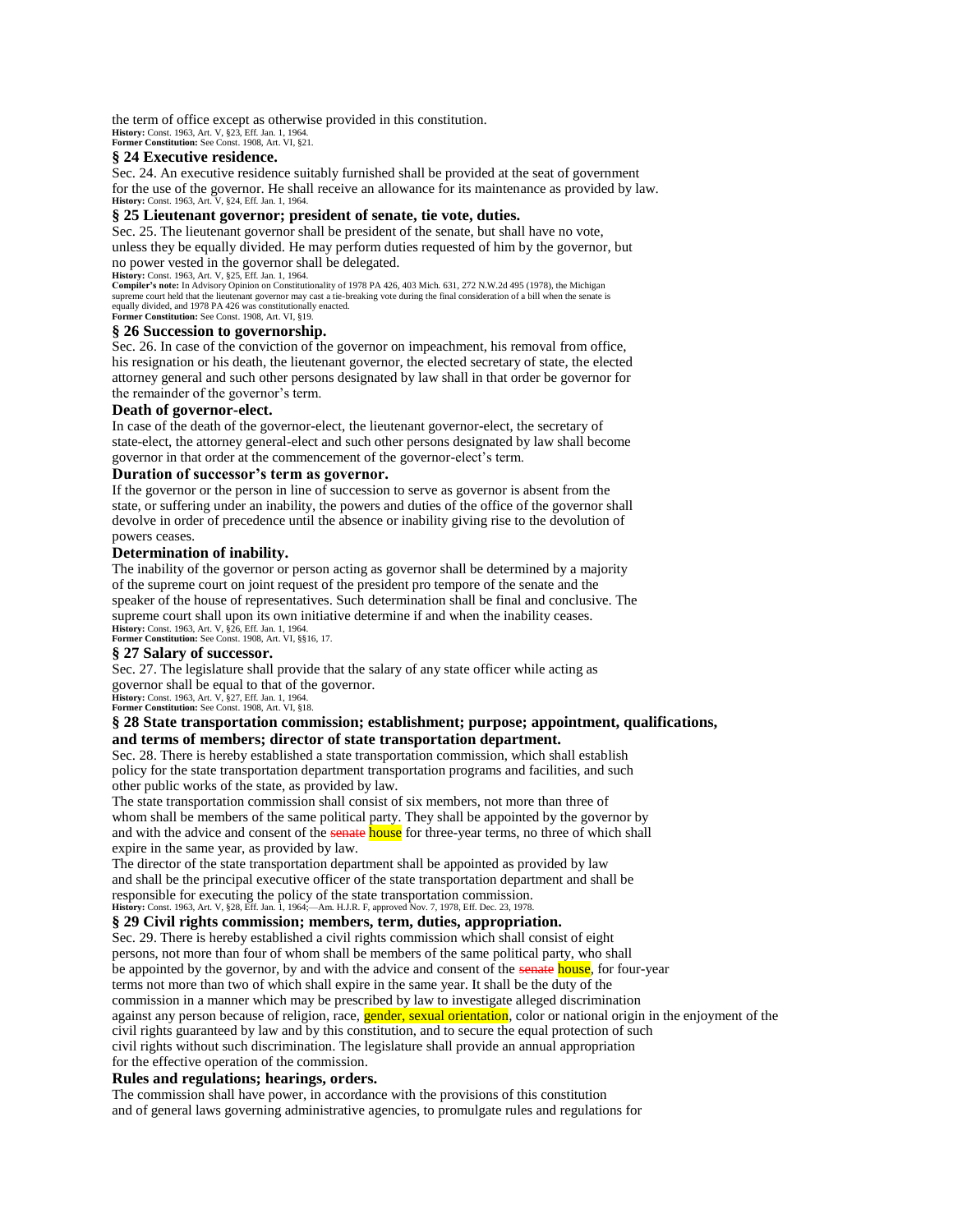its own procedures, to hold hearings, administer oaths, through court authorization to require the attendance of witnesses and the submission of records, to take testimony, and to issue appropriate orders. The commission shall have other powers provided by law to carry out its purposes. Nothing contained in this section shall be construed to diminish the right of any party to direct and immediate legal or equitable remedies in the courts of this state.

#### **Appeals.**

Appeals from final orders of the commission, including cease and desist orders and refusals to issue complaints, shall be tried de novo before the circuit court having jurisdiction provided by law.

**History:** Const. 1963, Art. V, §29, Eff. Jan. 1, 1964. **Administrative rules:** R 37.1 et seq. and R 37.101 of the Michigan Administrative Code.

## **§ 30 Limitations on terms of executive officers.**

Sec. 30. No person shall be elected more than two times to each office of the executive branch of government: governor, lieutenant governor, secretary of state or attorney general. Any person appointed or elected to fill a vacancy in the office of governor, lieutenant governor, secretary of state or attorney general for a period greater than one half of a term of such office, shall be considered to have been elected to serve one time in that office for purposes of this section. This limitation on the number of times a person shall be elected to office shall apply to terms of office beginning on or after January 1, 1993.

This section shall be self-executing. Legislation may be enacted to facilitate operation of this section, but no law shall limit or restrict the application of this section. If any part of this section is held to be invalid or unconstitutional, the remaining parts of this section shall not be affected but will remain in full force and effect.

**History:** Add. Init. approved Nov. 3, 1992, Eff. Dec. 19, 1992.

ARTICLE VI

## Judicial Branch

## **§ 1 Judicial power in court of justice; divisions.**

Sec. 1. The judicial power of the state is vested exclusively in one court of justice which shall be divided into one supreme court, one court of appeals, one trial court of general jurisdiction known as the circuit court, one probate court, and courts of limited jurisdiction that the legislature may establish by a two-thirds vote of the members elected to and serving in each house.

**History:** Const. 1963, Art. VI, §1, Eff. Jan. 1, 1964.

**Former Constitution:** See Const. 1908, Art. VII, §1.

## **§ 2 Justices of the supreme court; number, term, nomination, election.**

Sec. 2. The supreme court shall consist of seven five justices. The number of justices shall be reduced by not filling one position the next two times two terms of office expire at the same time. Supreme Court Justices shall be elected at partisan elections as provided by law. elected at non-partisan elections as provided by law. The term of office shall be eight six years and not more than two terms of office shall expire at the same time. No justice shall be elected more than two terms. Any person appointed or elected to fill a vacancy for a period greater than one half of a term shall be considered to have been elected to serve one term for purposes of this section. Nominations for justices of the supreme court shall be by primary election in the manner prescribed by law or by Party Convention should a party not have a candidate by the primary election process. Any incumbent justice whose term is to expire may become a candidate in the primary election for re-election by filing an affidavit of candidacy, in the form and manner prescribed by law, not less than 180 days prior to the expiration of his term.

**History:** Const. 1963, Art. VI, §2, Eff. Jan. 1, 1964.

**Former Constitution:** See Const. 1908, Art. VII, §2.

## **§ 3 Chief justice; court administrator; other assistants.**

Sec. 3. One justice of the supreme court shall be selected by the court as its chief justice as

provided by rules of the court. He The chief justice shall perform duties required by the court and court rules formulated by the Michigan Legal Oversight Board. The supreme court shall appoint an administrator of the courts and other assistants

supreme court as

may be necessary to aid in the administration of the courts of this state. The administrator shall perform administrative duties assigned by the court.

**History:** Const. 1963, Art. VI, §3, Eff. Jan. 1, 1964.

## **§ 4 General superintending control over courts; writs; appellate jurisdiction.**

Sec. 4. The supreme court shall have general superintending control over all courts; power to issue, hear and determine prerogative and remedial writs; and appellate jurisdiction as provided by rules of the supreme court. The supreme court shall not have the power to remove a judge.

**History:** Const. 1963, Art. VI, §4, Eff. Jan. 1, 1964.

**Former Constitution:** See Const. 1908, Art. VII, §4.

## **§ 5 Court rules; distinctions between law and equity; master in chancery.**

Sec. 5. The supreme court shall by general rules establish, modify, amend and simplify the practice and procedure in all courts of this state. The distinctions between law and equity proceedings shall, as far as practicable, be abolished. The office of master in chancery is prohibited.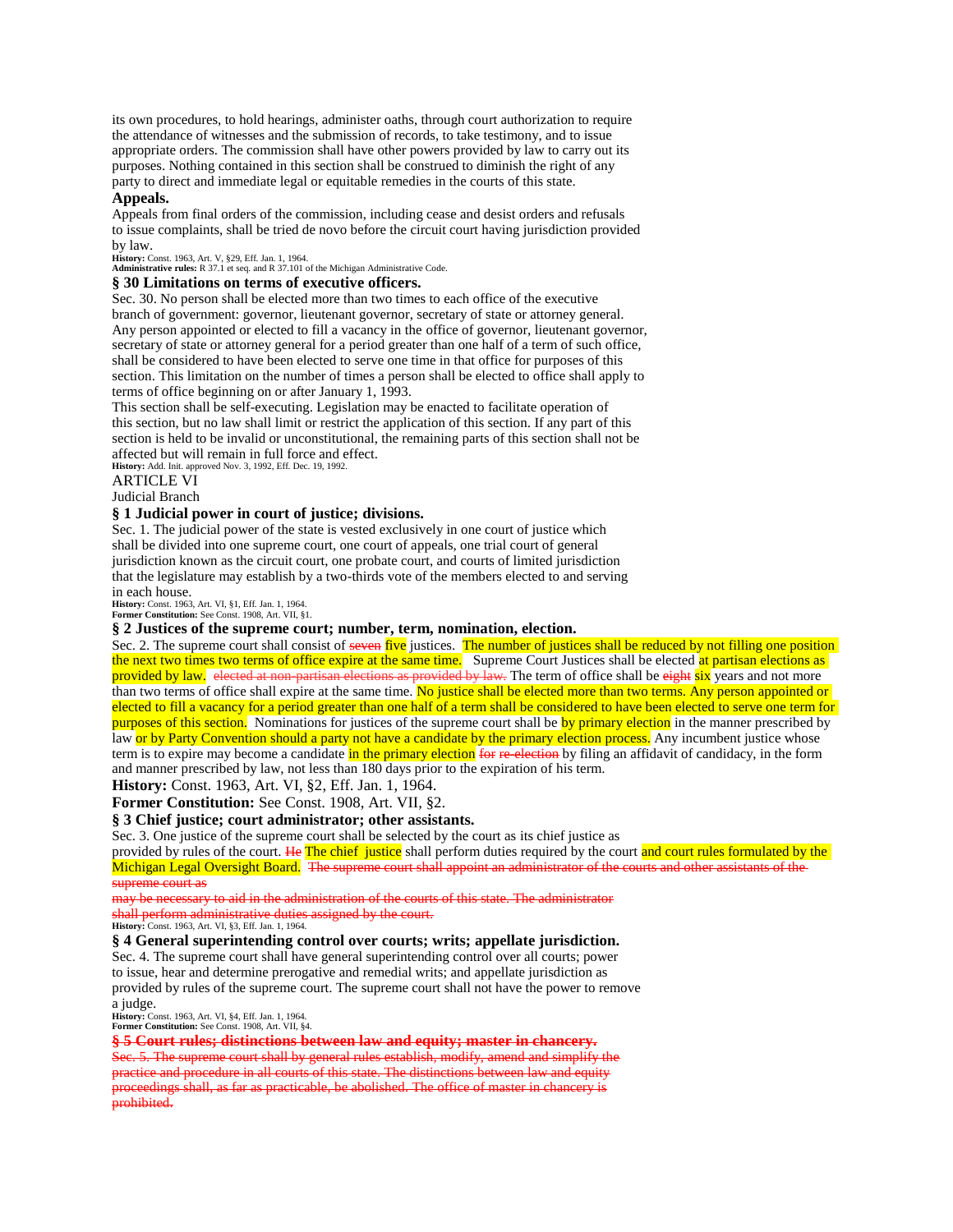# Sec. 5 **Michigan Legal Oversight Board**

A board known as the Michigan Legal Oversight Board shall be established. This board shall consist of nine members who shall hold office for terms of four years. The members of the Board need not be attorneys**.** 

**Election and Appointment of Board Members** The Board members shall be elected every two years at general state elections on a partisan ballot with independent candidates permitted on the ballot. Approximately one half of the Board members shall be elected at each general election. A primary election must be held prior to the general election for the partisan candidates. Independent candidates will be entered as a separate grouping on the primary ballot and all voters may vote on the independent slate of candidates. At the general election each party's slate or the independent slate cannot exceed the number of seats on the Board that are up for election. A registered voter of Michigan may qualify for a listing on the primary ballot if he/she presents a nominating petition to the proper agency with the number of names that is required for an individual to run for the State House of Representatives in that district. The governor shall fill board vacancies by appointment. Each appointee shall hold office until a successor has been nominated and elected as provided by law.

**New Name for The Michigan Rules of Professional Conduct** The Michigan Rules of Professional Conduct will hence be known as the Michigan Code of Attorney and Judicial Conduct.

**Duties and Authority of the Citizens Legal Oversight Board** The Michigan Legal Oversight Board shall be solely responsible for maintaining the Michigan Code of Attorney and Judicial Conduct. The Michigan Legal Oversight Board shall be solely responsible for maintaining Michigan Court Rules. The Michigan Legal Oversight Board shall be solely empowered to specify who shall be licensed to practice law in the state of Michigan and its courts through Michigan Court Rules and rules established in the Michigan Code of Attorney and Judicial Conduct. The Michigan Legal Oversight Board shall have the authority to revoke or suspend Michigan attorney licenses, and fine attorneys licensed in the state of Michigan. The Michigan Legal Oversight Board shall have the authority to fine judges, and suspend or remove sitting judges from the bench of all Michigan courts. The Citizens Legal Oversight Board is solely empowered to protect the integrity of the Michigan legal system by enforcing the Michigan Code of Attorney and Judicial Conduct. The Michigan Legal Oversight Board is empowered to appoint delegates and hire staff to carry out its responsibilities.

**Abolition of Existing Boards and Commissions** The Boards of the Michigan Attorney Grievance Commission, Attorney Discipline Board, and Judicial Tenure Commission are abolished. All cases pending before the Boards of the Michigan Attorney Grievance Commission, Attorney Discipline Board, and Judicial Tenure Commission will be under the jurisdiction of the Michigan Legal Oversight Board. All records, files, and properties of the Boards of the Michigan Attorney Grievance Commission, Attorney Discipline Board, and Judicial Tenure Commission will be under the jurisdiction of the Michigan Legal Oversight Board.

**Court Administration** The Michigan Legal Oversight Board will be responsible for administering all courts in Michigan. The Michigan Legal Oversight Board shall appoint an administrator of the courts and other assistants as may be necessary to aid in the administration of the courts of this state. The administrator shall perform administrative duties assigned by the Michigan Legal Oversight Board.

**Funding** Funding for the Michigan Legal Oversight Board shall be by a mandatory assessment of each member of the Michigan Bar Association as determined by the Michigan Legal Oversight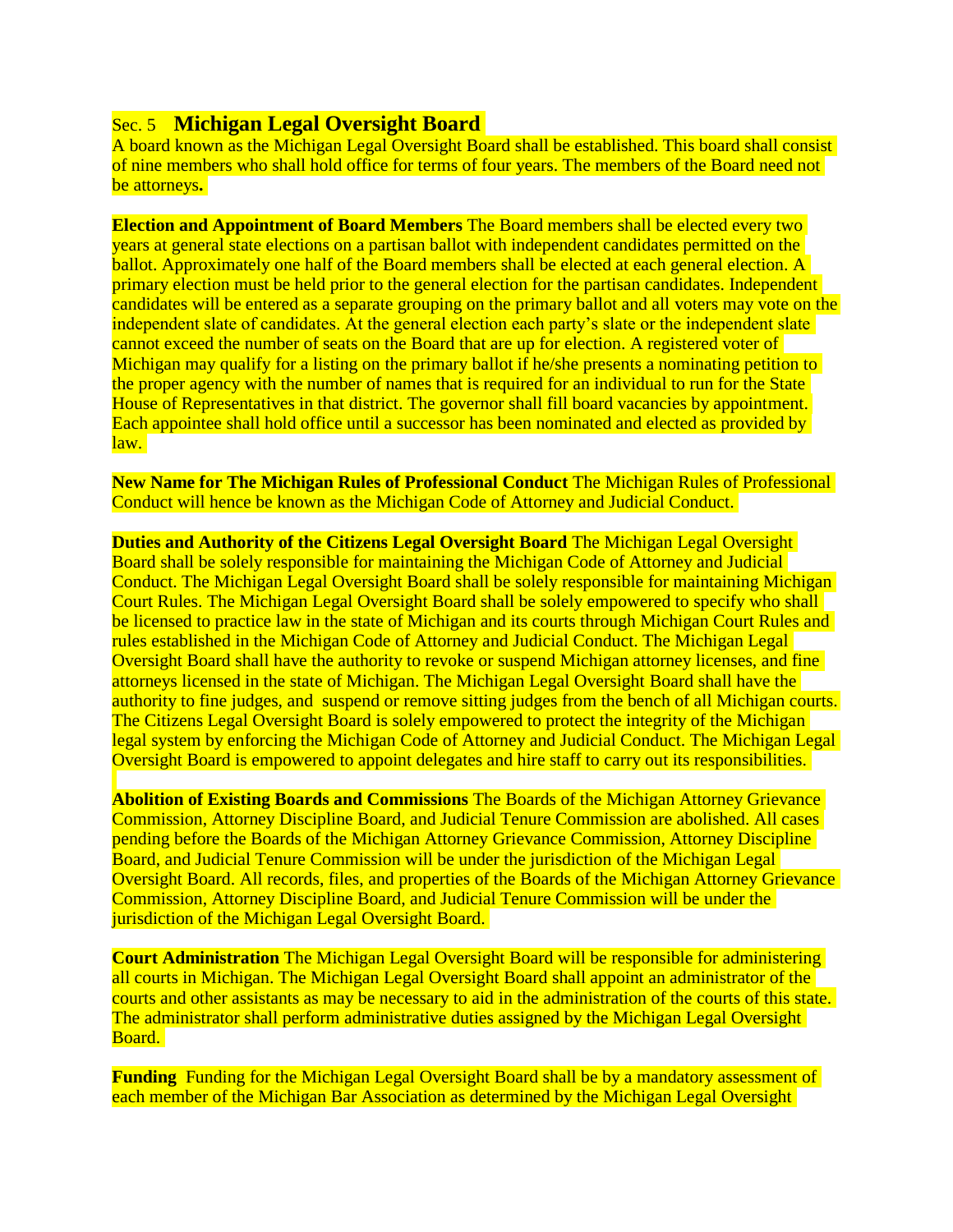## Board and through funds appropriated by the legislative branch of the Michigan government. The Michigan Supreme Court may not assess members of the Michigan Bar Association.

**History:** Const. 1963, Art. VI, §5, Eff. Jan. 1, 1964.

**Constitutionality:** The State of Michigan, through the combined actions of the Supreme Court, the Legislature, and the State Bar, may compulsorily exact dues, and require association of attorneys, to support only those duties and functions of the State Bar which serve a<br>compelling state interest and which cannot be accomplished by means less intrusiv Falk v. State Bar, 418 Mich. 270, 342 N.W.2d 504 (1983).

The regulation of the practice of law, the maintenance of high standards in the legal profession, and the discharge of the profession's duty to protect and inform the public are purposes in which the State of Michigan has a compelling interest justifying unavoidable intrusions on the First Amendment rights of attorneys; on the other hand, political and legislative activities are impermissible intrusions, as are activities<br>designed to further commercial and economic interests of the members of the bar. **Former Constitution:** See Const. 1908, Art. VII, §5.

## **§ 6 Decisions and dissents; writing, contents.**

Sec. 6. Decisions of the supreme court, including all decisions on prerogative writs, shall be in writing and shall contain a concise statement of the facts and reasons for each decision and reasons for each denial of leave to appeal. When a judge dissents in whole or in part he shall give in writing the reasons for his dissent. **History:** Const. 1963, Art. VI, §6, Eff. Jan. 1, 1964.

**Former Constitution:** See Const. 1908, Art. VII, §7.

## **§ 7 Staff; budget; salaries of justices; fees.**

Sec. 7. The supreme court may appoint, may remove, and shall have general supervision of its staff. It shall have control of the preparation of its budget recommendations and the expenditure of moneys appropriated for any purpose pertaining to the operation of the court or the performance of activities of its staff except that the salaries of the justices shall be established by law. All fees and perquisites collected by the court staff shall be turned over to the state treasury and credited to the general fund. **History:** Const. 1963, Art. VI, §7, Eff. Jan. 1, 1964.

**Former Constitution:** See Const. 1908, Art. VII, §6.

## **§ 8 Election and Retention of Appellate, Circuit, or District Court Judge**

Sec. 7 (a) A vacancy occurring in the office of Appellate, Circuit, Probate or District Court Judge shall be filled as the House of Representatives may provide by law. In the absence of a law, vacancies may be filled by appointment by the Michigan Legal Oversight Board. A person appointed to fill a vacancy 60 or more days prior to the next primary election to nominate Judges shall serve until the vacancy is filled for a term at the next general or judicial election. A person appointed to fill a vacancy less than 60 days prior to the next primary election to nominate Judges shall serve until the vacancy is filled at the second general or judicial election following such appointment. (b) Not less than six months before the general election preceding the expiration of his term of office, an Appellate, Circuit, Probate, or District Court Judge who has been elected to that office may file in the office of the Secretary of State a declaration of candidacy to succeed himself. The Secretary of State, not less than 63 days before the election, shall certify the Judge's candidacy to the proper election officials. The names of Judges seeking retention shall be submitted to the electors, separately and without party designation, on the sole question whether each Judge shall be retained in office for another term. The retention elections shall be conducted at general elections in the appropriate Judicial District for Appellate Judges, in the appropriate circuit for Circuit Judges and Probate Judges, and in the appropriate district for District Court Judges. The affirmative vote of three-fifths of the electors voting on the question shall elect the Judge to the office for a term commencing on the first Monday in December following his election.

Note: Based on Illinois's Constitution 1970

**§ 8.1** Retention Evaluation of Justices and Judges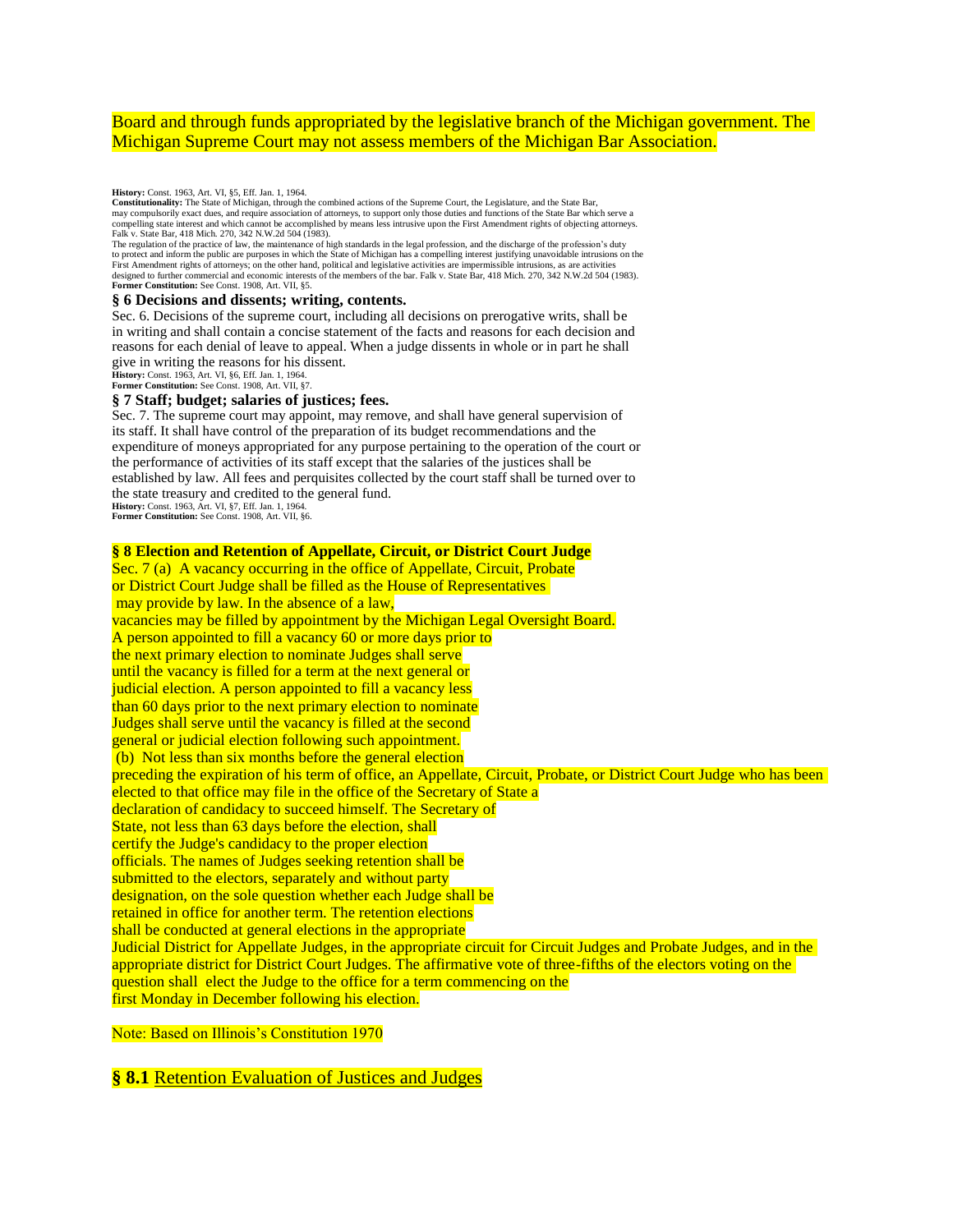The Michigan Legal Oversight Board shall adopt, after public hearings, and administer for all justices and judges who file a declaration to be retained in office, a process, established by court rules for evaluating judicial performance. The rules shall include written performance standards and performance reviews which survey opinions of persons who have knowledge of the justice's or judge's performance. The public shall be afforded a full and fair opportunity for participation in the evaluation process through public hearings, dissemination of evaluation reports to voters and any other methods as the Michigan Legal Oversight Board deems advisable.

Note: Based on the Arizona State Constitution, amended 1992, which is the only state constitution at this time to include such a clause. However, the Michigan Legal Oversight Board would oversee the process in Michigan instead of the state supreme court as is the case in Arizona.

#### **§ 8.2 Court of appeals; election of judges, divisions.**

Sec. 8. The court of appeals shall consist initially of nine judges who shall be nominated

and elected at non-partisan elections from districts drawn on county lines and as nearly as

possible of equal population, as provided by law. The supreme court Michigan Legal Oversight Board may prescribe by rule that the court of appeals sit in divisions and for the terms of court and the times and places thereof.

Each such division shall consist of not fewer than three judges. The number of judges comprising the court of appeals may be increased or decreased by law, and the districts from which they are elected may be changed by law.

**History:** Const. 1963, Art. VI, §8, Eff. Jan. 1, 1964.

#### **§ 9 Judges of court of appeals, terms.**

Sec. 9. Judges of the court of appeals shall hold office for a term of six years and until their successors are elected and qualified. The terms of office for the judges in each district shall be arranged by law to provide that not all terms will expire at the same time. **History:** Const. 1963, Art. VI, §9, Eff. Jan. 1, 1964.

## **§ 10 Jurisdiction, practice and procedure of court of appeals.**

Sec. 10. The jurisdiction of the court of appeals shall be provided by law and the practice and procedure therein shall be prescribed by rules of the supreme court. **History:** Const. 1963, Art. VI, §10, Eff. Jan. 1, 1964.

## **§ 11 Circuit courts; judicial circuits, sessions, number of judges.**

Sec. 11. The state shall be divided into judicial circuits along county lines in each of which there shall be elected one or more circuit judges as provided by law. Sessions of the circuit court shall be held at least four times in each year in every county organized for judicial purposes. Each circuit judge shall hold court in the county or counties within the circuit in which he is elected, and in other circuits as may be provided by rules of the supreme court. The number of judges may be changed and circuits may be created, altered and discontinued by law and the number of judges shall be changed and circuits shall be created, altered and discontinued on recommendation of the supreme court to reflect changes in judicial activity. No change in the number of judges or alteration or discontinuance of a circuit shall have the effect of removing a judge from office during his term. **History:** Const. 1963, Art. VI, §11, Eff. Jan. 1, 1964. **Former Constitution:** See Const. 1908, Art. VII, §8.

.

#### **§ 12 Circuit judges; nomination, election, term.**

Sec. 12. Circuit judges shall be nominated and elected at non-partisan elections in the circuit in which they reside, and shall hold office for a term of six years and until their successors are elected and qualified. In circuits having more than one circuit judge their terms of office shall be arranged by law to provide that not all terms will expire at the same time. **History:** Const. 1963, Art. VI, §12, Eff. Jan. 1, 1964. **Former Constitution:** See Const. 1908, Art. VII, §9.

**§ 13 Circuit courts; jurisdiction, writs, supervisory control over inferior courts.**

Sec. 13. The circuit court shall have original jurisdiction in all matters not prohibited by law; appellate jurisdiction from all inferior courts and tribunals except as otherwise provided by law; power to issue, hear and determine prerogative and remedial writs; supervisory and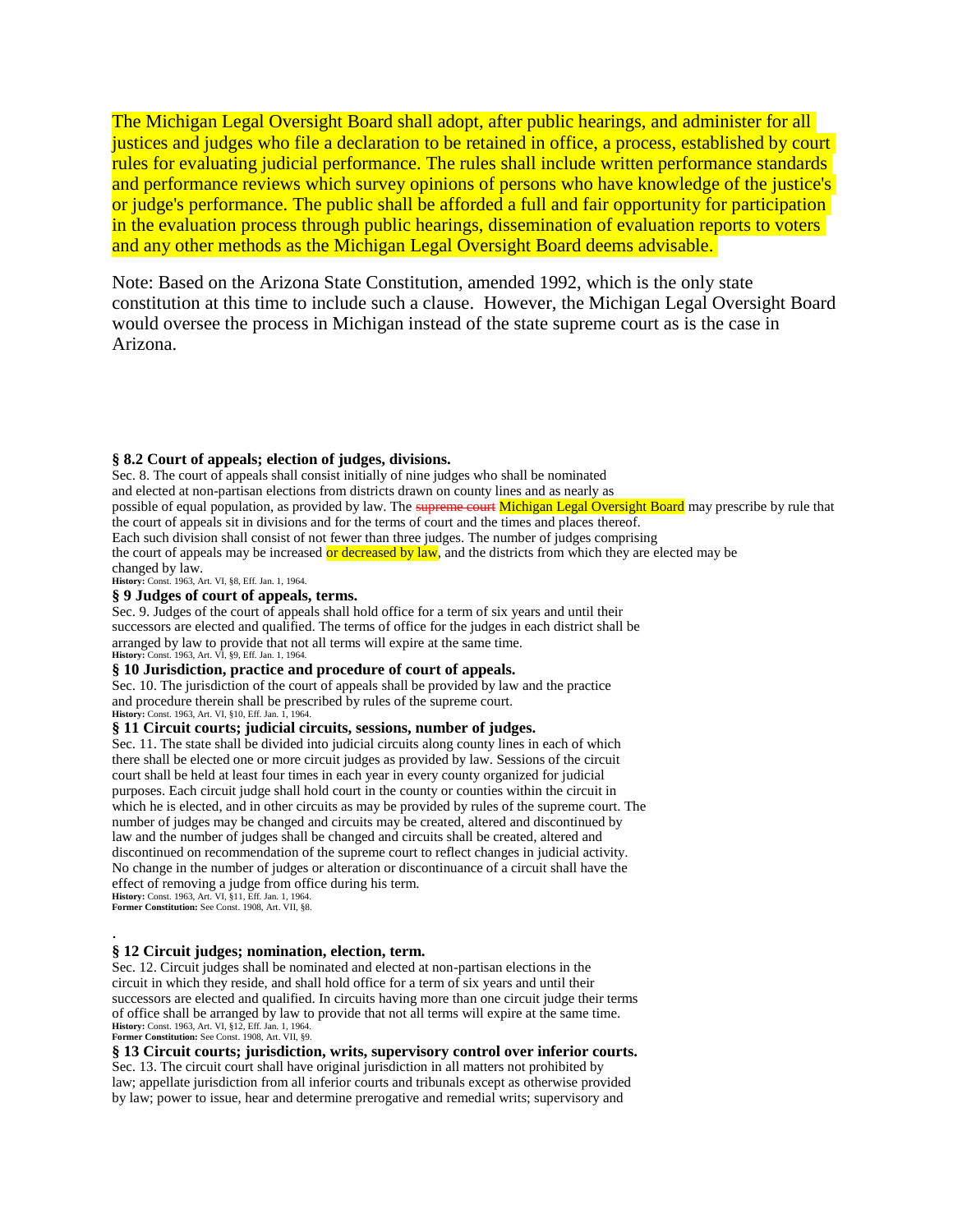general control over inferior courts and tribunals within their respective jurisdictions in accordance with rules of the supreme court; and jurisdiction of other cases and matters as provided by rules of the supreme court. **History:** Const. 1963, Art. VI, §13, Eff. Jan. 1, 1964. **Former Constitution:** See Const. 1908, Art. VII, §10.

#### **§ 14 County clerks; duties, vacancies; prosecuting attorneys, vacancies.**

Sec. 14. The clerk of each county organized for judicial purposes or other officer performing the duties of such office as provided in a county charter shall be clerk of the circuit court for such county. The judges of the circuit court may fill a vacancy in an elective office of county clerk or prosecuting attorney within their respective jurisdictions. **History:** Const. 1963, Art. VI, §14, Eff. Jan. 1, 1964. **Former Constitution:** See Const. 1908, Art. VII, §11.

#### **§ 15 Probate courts; districts, jurisdiction.**

Sec. 15. In each county organized for judicial purposes there shall be a probate court. The legislature may create or alter probate court districts of more than one county if approved in each affected county by a majority of the electors voting on the question. The legislature may provide for the combination of the office of probate judge with any judicial office of limited jurisdiction within a county with supplemental salary as provided by law. The jurisdiction, powers and duties of the probate court and of the judges thereof shall be provided by law. They shall have original jurisdiction in all cases of juvenile delinquents and dependents, except as

otherwise provided by law. **History:** Const. 1963, Art. VI, §15, Eff. Jan. 1, 1964. **Former Constitution:** See Const. 1908, Art. VII, §13.

## **§ 16 Probate judges; nomination, election, terms.**

Sec. 16. One or more judges of probate as provided by law shall be nominated and elected at non-partisan elections in the counties or the probate districts in which they reside and shall hold office for terms of six years and until their successors are elected and qualified. In counties or districts with more than one judge the terms of office shall be arranged by law to provide that not all terms will expire at the same time. **History:** Const. 1963, Art. VI, §16, Eff. Jan. 1, 1964. **Former Constitution:** See Const. 1908, Art. VII, §14.

## **§ 17 Judicial salaries and fees.**

Sec. 17. No judge or justice of any court of this state shall be paid from the fees of his office nor shall the amount of his salary be measured by fees, other moneys received or the amount of judicial activity of his office.

**History:** Const. 1963, Art. VI, §17, Eff. Jan. 1, 1964.

## **§ 18 Salaries; uniformity, changes during term.**

Sec. 18. Salaries of justices of the supreme court, of the judges of the court of appeals, of the circuit judges within a circuit, and of the probate judges within a county or district, shall be uniform, and may be increased but shall not be decreased during a term of office except and only to the extent of a general salary reduction in all other branches of government.

## **Circuit judges, additional salary from county.**

Each of the judges of the circuit court shall receive an annual salary as provided by law. In addition to the salary received from the state, each circuit judge may receive from any county in which he regularly holds court an additional salary as determined from time to time by the board of supervisors of the county. In any county where an additional salary is granted, it shall be paid at the same rate to all circuit judges regularly holding court therein.

**History:** Const. 1963, Art. VI, §18, Eff. Jan. 1, 1964. **Former Constitution:** See Const. 1908, Art. VII, §12; Art. XVI, §3.

## **§ 19 Courts of record; seal, qualifications of judges.**

Sec. 19. (1) The supreme court, the court of appeals, the circuit court, the probate court and other courts designated as such by the legislature shall be courts of record and each shall have a common seal. Justices and judges of courts of record must be persons who are licensed to practice law in this state.

(2) To be qualified to serve as a judge of a trial court, a judge of the court of appeals, or a justice of the supreme court, a person shall have been admitted to the practice of law for at least 5 years. This subsection shall not apply to any judge or justice appointed or elected to judicial office prior to the date on which this subsection becomes part of the constitution. (3) No person shall be elected or appointed to a judicial office after reaching the age of 70 years.

**History:** Const. 1963, Art. VI, §19, Eff. Jan. 1, 1964;—Am. S.J.R. D, approved Nov. 5, 1996, Eff. Dec. 21, 1996. **Former Constitution:** See Const. 1908, Art. VII, §17.

#### **§ 20 Removal of domicile of judge.**

Sec. 20. Whenever a justice or judge removes his domicile beyond the limits of the territory from which he was elected or appointed, he shall have vacated his office. **History:** Const. 1963, Art. VI, §20, Eff. Jan. 1, 1964;—Am. H.J.R. F, approved Aug. 6, 1968, Eff. Sept. 21, 1968.<br>**Former Constitution:** See Const. 1908, Art. VII, §19.

## **§ 21 Ineligibility for other office.**

Sec. 21. Any justice or judge of a court of record shall be ineligible to be nominated for or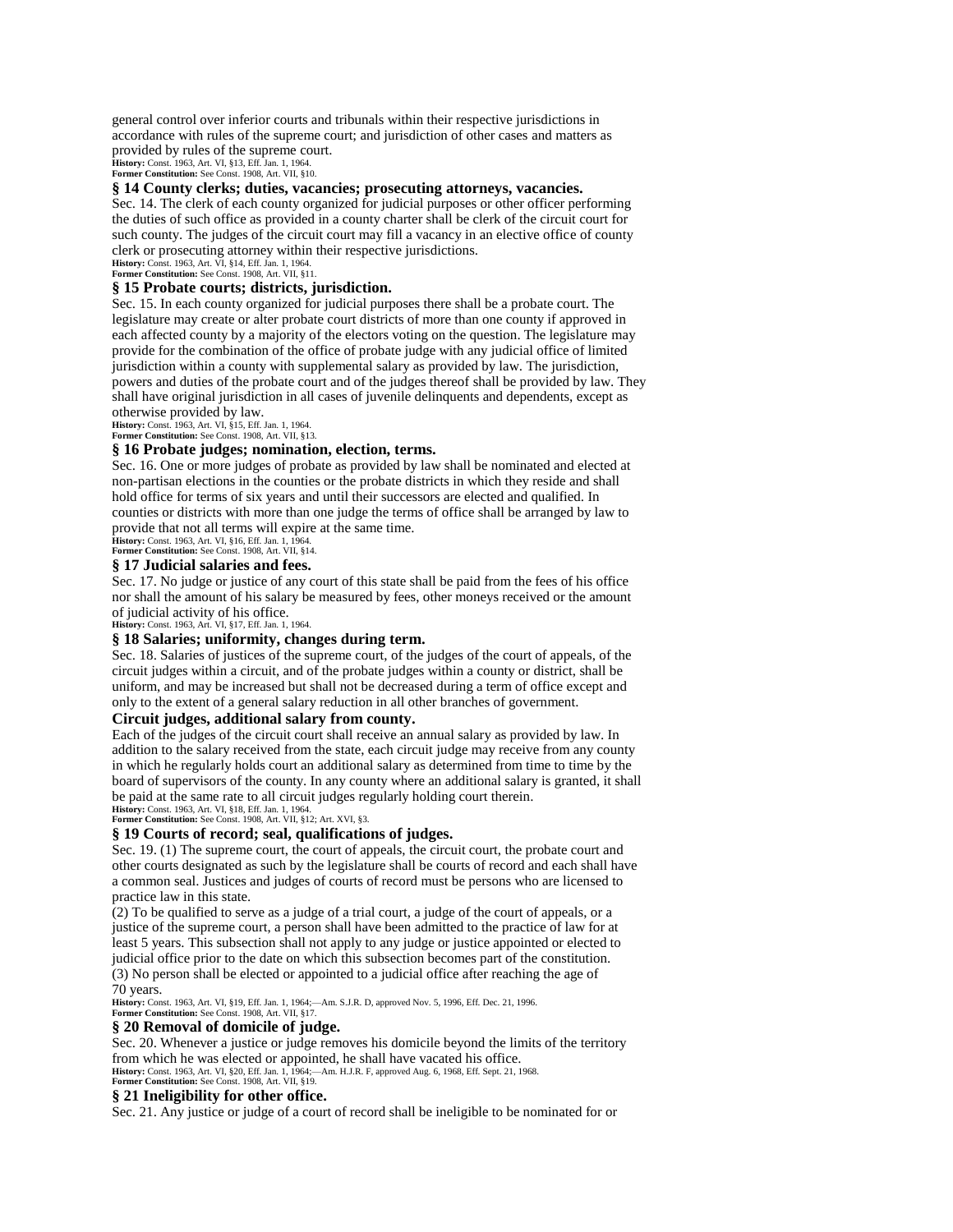elected to an elective office other than a judicial office during the period of his service and for one year thereafter.

**History:** Const. 1963, Art. VI, §21, Eff. Jan. 1, 1964. **Former Constitution:** See Const. 1908, Art. VII, §9.

#### **§ 22 Incumbent judges, affidavit of candidacy.**

Sec. 22. Any judge of the court of appeals, circuit court or probate court may become a candidate in the primary election for the office of which he is the incumbent by filing an affidavit of candidacy in the form and manner prescribed by law.

**History:** Const. 1963, Art. VI, §22, Eff. Jan. 1, 1964;—Am. H.J.R. F, approved Aug. 6, 1968, Eff. Sept. 21, 1968.

## **§ 23 Judicial vacancies, filling; appointee, term; successor; new offices.**

Sec. 23. A vacancy shall occur in the office of judge of any court of record or in the district court by death, removal, resignation or vacating of the office, and such vacancy shall be filled by appointment by the governor. The person appointed by the governor shall hold office until 12 noon of the first day of January next succeeding the first general election held after the vacancy occurs, at which election a successor shall be elected for the remainder of the unexpired term. Whenever a new office of judge in a court of record, or the district court, is created by law, it shall be filled by election as provided by law. The supreme court may authorize persons who have been elected and served as judges to perform judicial duties for limited periods or specific assignments.

**History:** Const. 1963, Art. VI, §23, Eff. Jan. 1, 1964;—Am. H.J.R. F, approved Aug. 6, 1968, Eff. Sept. 21, 1968. **Former Constitution:** See Const. 1908, Art. VII, §20.

## **§ 24 Incumbent judges, ballot designation.**

Sec. 24. There shall be printed upon the ballot under the name of each incumbent justice or judge who is a candidate for nomination or election to the same office the designation of that office.

**History:** Const. 1963, Art. VI, §24, Eff. Jan. 1, 1964;—Am. H.J.R. F, approved Aug. 6, 1968, Eff. Sept. 21, 1968.<br>**Former Constitution:** See Const. 1908, Art. VII, §23.

## **§ 25 Removal of judges from office.**

Sec. 25. For reasonable cause, which is not sufficient ground for impeachment, the governor shall remove any judge on a concurrent resolution of two-thirds of the members elected to and serving in each the house. of the legislature. The cause for removal shall be stated at length in the resolution.

**History:** Const. 1963, Art. VI, §25, Eff. Jan. 1, 1964.

**Former Constitution:** See Const. 1908, Art. IX, §6.

#### **§ 26 Circuit court commissioners and justices of the peace, abolition; courts of limited jurisdiction.**

Sec. 26. The offices of circuit court commissioner and justice of the peace are abolished at the expiration of five years from the date this constitution becomes effective or may within this period be abolished by law. Their jurisdiction, compensation and powers within this period shall be as provided by law. Within this five-year period, the legislature shall establish a court or courts of limited jurisdiction with powers and jurisdiction defined by law. The location of such court or courts, and the qualifications, tenure, method of election and salary of the judges of such court or courts, and by what governmental units the judges shall be paid, shall be provided by law, subject to the limitations contained in this article.

#### **Present statutory courts.**

Statutory courts in existence at the time this constitution becomes effective shall retain their powers and jurisdiction, except as provided by law, until they are abolished by law. **History:** Const. 1963, Art. VI, §26, Eff. Jan. 1, 1964.

#### **§ 27 Power of appointment to public office.**

Sec. 27. The supreme court, the court of appeals, the circuit court, or any justices or judges thereof, shall not exercise any power of appointment to public office except as provided in this constitution.

**History:** Const. 1963, Art. VI, §27, Eff. Jan. 1, 1964. **Former Constitution:** See Const. 1908, Art. VII, §11.

## **§ 28 Administrative action, review.**

Sec. 28. All final decisions, findings, rulings and orders of any administrative officer or agency existing under the constitution or by law, which are judicial or quasi-judicial and affect private rights or licenses, shall be subject to direct review by the courts as provided by law. This review shall include, as a minimum, the determination whether such final decisions, findings, rulings and orders are authorized by law; and, in cases in which a hearing is required, whether the same are supported by competent, material and substantial evidence on the whole record. Findings of fact in workmen's compensation proceedings shall be conclusive in the absence of fraud unless otherwise provided by law.

#### **Property tax valuation or allocation; review.**

In the absence of fraud, error of law or the adoption of wrong principles, no appeal may be taken to any court from any final agency provided for the administration of property tax laws from any decision relating to valuation or allocation. **History:** Const. 1963, Art. VI, §28, Eff. Jan. 1, 1964.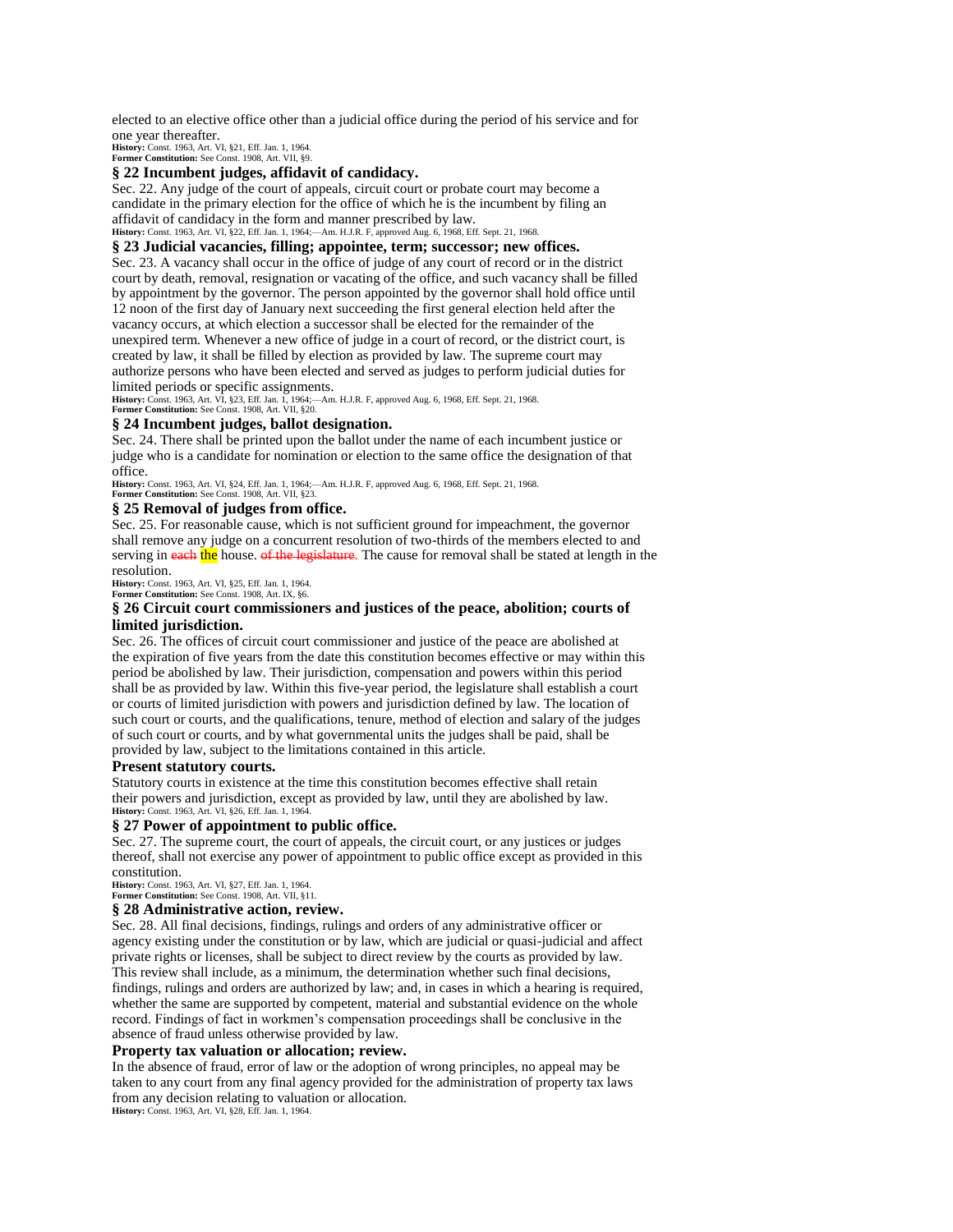#### **§ 29 Conservators of the peace.**

Sec. 29. Justices of the supreme court, judges of the court of appeals, circuit judges and other judges as provided by law shall be conservators of the peace within their respective jurisdictions.

**History:** Const. 1963, Art. VI, §29, Eff. Jan. 1, 1964. **Former Constitution:** See Const. 1908, Art. VII, §18.

**§ 30 Judicial tenure commission; selection; terms; duties; power of supreme court.**

Sec. 30. (1) A judicial tenure commission is established consisting of nine persons selected for three-year terms as follows: Four members shall be judges elected by the judges of the courts in which they serve; one shall be a court of appeals judge, one a circuit judge, one a probate judge and one a judge of a court of limited jurisdiction. Three shall be members of the state bar who shall be elected by the members of the state bar of whom one shall be a judge and two shall not be judges. Two shall be appointed by the governor; the members appointed by the governor shall not be judges, retired judges or members of the state bar. Terms shall be staggered as provided by rule of the supreme court. Vacancies shall be filled by the appointing power.

(2) On recommendation of the judicial tenure commission, the supreme court may censure, suspend with or without salary, retire or remove a judge for conviction of a felony, physical or mental disability which prevents the performance of judicial duties, misconduct in office, persistent failure to perform his duties, habitual intemperance or conduct that is clearly prejudicial to the administration of justice. The supreme court shall make rules implementing this section and providing for confidentiality and privilege of proceedings.

**History: Add. P.F. Sept. 21, 1968.** 

## ARTICLE VII

#### Local Government

#### **§ 1 Counties; corporate character, powers and immunities.**

Sec. 1. Each organized county shall be a body corporate with powers and immunities provided by law.

**History:** Const. 1963, Art. VII, §1, Eff. Jan. 1, 1964. **Former Constitution:** See Const. 1908, Art. VIII, §1.

#### **§ 2 County charters.**

Sec. 2. Any county may frame, adopt, amend or repeal a county charter in a manner and with powers and limitations to be provided by general law, which shall among other things provide for the election of a charter commission. The law may permit the organization of county government in form different from that set forth in this constitution and shall limit the rate of ad valorem property taxation for county purposes, and restrict the powers of charter counties to borrow money and contract debts. Each charter county is hereby granted power to levy other taxes for county purposes subject to limitations and prohibitions set forth in this constitution or law. Subject to law, a county charter may authorize the county through its regularly constituted authority to adopt resolutions and ordinances relating to its concerns.

#### **Election of charter commissions.**

The board of supervisors by a majority vote of its members may, and upon petition of five percent of the electors shall, place upon the ballot the question of electing a commission to frame a charter.

#### **Approval of electors.**

No county charter shall be adopted, amended or repealed until approved by a majority of electors voting on the question. **History:** Const. 1963, Art. VII, §2, Eff. Jan. 1, 1964.

## **§ 3 Reduction of size of county.**

Sec. 3. No organized county shall be reduced by the organization of new counties to less than 16 townships as surveyed by the United States, unless approved in the manner prescribed by law by a majority of electors voting thereon in each county to be affected.

**History:** Const. 1963, Art. VII, §3, Eff. Jan. 1, 1964. **Former Constitution:** See Const. 1908, Art. VIII, §2.

#### 31 LOCAL GOVERNMENT Art. VII, §3

#### **§ 4 County officers; terms, combination.**

Sec. 4. There shall be elected for four-year terms in each organized county a sheriff, a county clerk, a county treasurer, a register of deeds and a prosecuting attorney, whose duties and powers shall be provided by law. The board of supervisors in any county may combine the offices of county clerk and register of deeds in one office or separate the same at pleasure. **History:** Const. 1963, Art. VII, §4, Eff. Jan. 1, 1964. **Former Constitution:** See Const. 1908, Art. VIII, §3.

## **§ 5 Offices at county seat.**

Sec. 5. The sheriff, county clerk, county treasurer and register of deeds shall hold their principal offices at the county seat.

**History:** Const. 1963, Art. VII, §5, Eff. Jan. 1, 1964.

**Former Constitution:** See Const. 1908, Art. VIII, §4.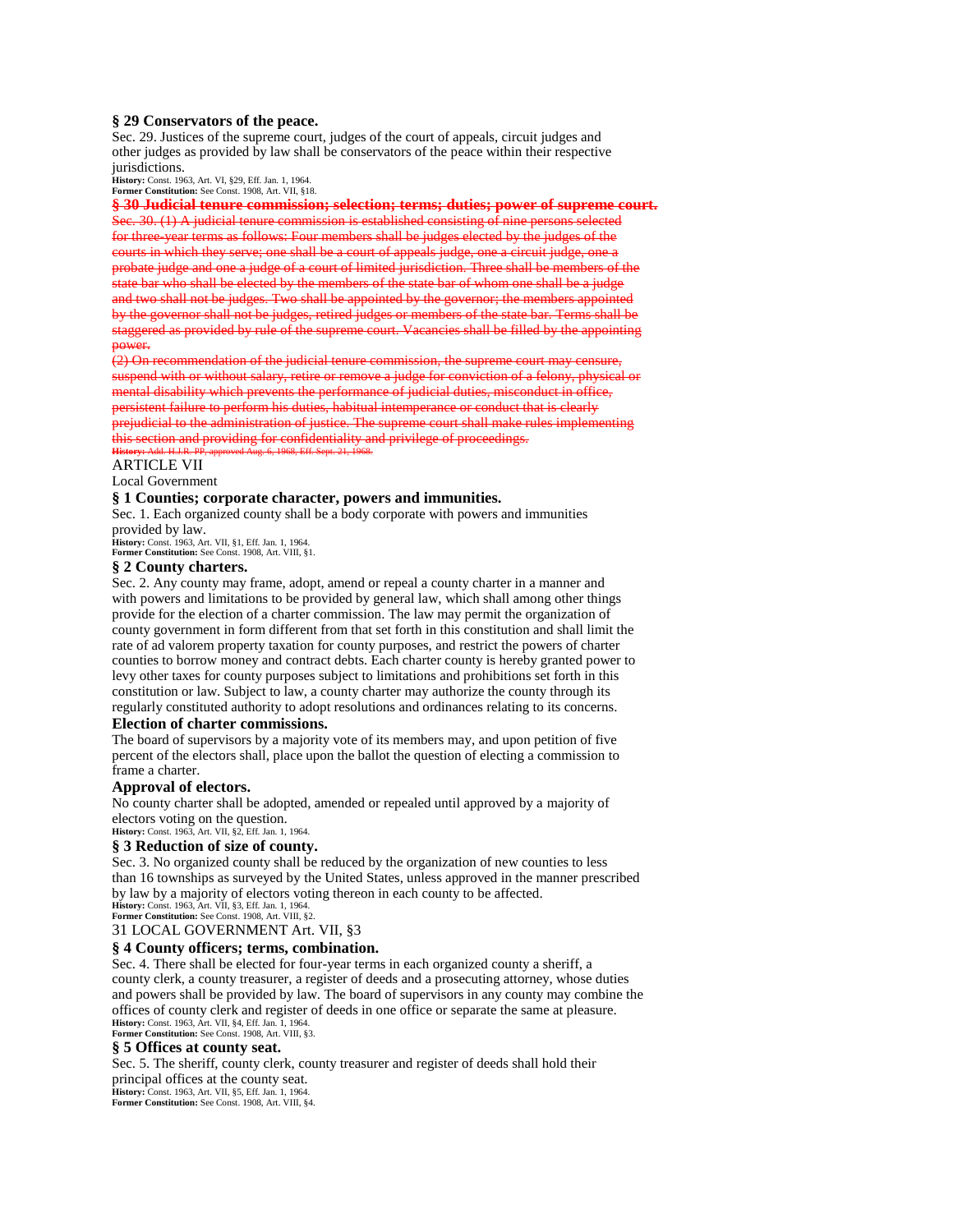#### **§ 6 Sheriffs; security, responsibility for acts, ineligibility for other office.**

Sec. 6. The sheriff may be required by law to renew his security periodically and in default of giving such security, his office shall be vacant. The county shall never be responsible for his acts, except that the board of supervisors may protect him against claims by prisoners for unintentional injuries received while in his custody. He shall not hold any other office except in civil defense.

**History:** Const. 1963, Art. VII, §6, Eff. Jan. 1, 1964. **Former Constitution:** See Const. 1908, Art. VIII, §5.

## **§ 7 Boards of supervisors; members.**

Sec. 7. A board of supervisors shall be established in each organized county consisting of one member from each organized township and such representation from cities as provided by law. **History:** Const. 1963, Art. VII, §7, Eff. Jan. 1, 1964.

**Constitutionality:** Section held invalid under federal constitution. Advisory Opinion re Constitutionality of P.A. 1966, No. 261, 380<br>Mich. 736, 158 N.W. 2d 497 (1968); In re Apportionment of Ontonagon County Board of Sup

#### **§ 8 Legislative, administrative, and other powers and duties of boards.**

Sec. 8. Boards of supervisors shall have legislative, administrative and such other powers and duties as provided by law.

**History:** Const. 1963, Art. VII, §8, Eff. Jan. 1, 1964. **Former Constitution:** See Const. 1908, Art. VIII, §8.

## **§ 9 Compensation of county officers.**

Sec. 9. Boards of supervisors shall have exclusive power to fix the compensation of county officers not otherwise provided by law. **History:** Const. 1963, Art. VII, §9, Eff. Jan. 1, 1964. **Former Constitution:** See Const. 1908, Art. VIII, §9.

#### **§ 10 Removal of county seat.**

Sec. 10. A county seat once established shall not be removed until the place to which it is proposed to be moved shall be designated by two-thirds of the members of the board of supervisors and a majority of the electors voting thereon shall have approved the proposed location in the manner prescribed by law.

**History:** Const. 1963, Art. VII, §10, Eff. Jan. 1, 1964. **Former Constitution:** See Const. 1908, Art. VIII, §13.

## **§ 11 Indebtedness, limitation.**

Sec. 11. No county shall incur any indebtedness which shall increase its total debt beyond 10 percent of its assessed valuation. **History:** Const. 1963, Art. VII, §11, Eff. Jan. 1, 1964.

**Former Constitution:** See Const. 1908, Art. VIII, §12.

#### **§ 12 Navigable streams, permission to bridge or dam.**

Sec. 12. A navigable stream shall not be bridged or dammed without permission granted by the board of supervisors of the county as provided by law, which permission shall be subject to such reasonable compensation and other conditions as may seem best suited to safeguard the rights and interests of the county and political subdivisions therein.

**History:** Const. 1963, Art. VII, §12, Eff. Jan. 1, 1964. **Former Constitution:** See Const. 1908, Art. VIII, §14.

#### **§ 13 Consolidation of counties, approval by electors.**

Sec. 13. Two or more contiguous counties may combine into a single county if approved in each affected county by a majority of the electors voting on the question. **History:** Const. 1963, Art. VII, §13, Eff. Jan. 1, 1964.

## **§ 14 Organization and consolidation of townships.**

Sec. 14. The board of supervisors of each organized county may organize and consolidate townships under restrictions and limitations provided by law.

**History:** Const. 1963, Art. VII, §14, Eff. Jan. 1, 1964. **Former Constitution:** See Const. 1908, Art. VIII, §15.

#### **§ 15 County intervention in public utility service and rate proceedings.**

Sec. 15. Any county, when authorized by its board of supervisors shall have the authority to enter or to intervene in any action or certificate proceeding involving the services, charges or rates of any privately owned public utility furnishing services or commodities to rate payers within the county.

**History:** Const. 1963, Art. VII, §15, Eff. Jan. 1, 1964.

#### **§ 16 Highways, bridges, culverts, airports; road tax limitation.**

Sec. 16. The legislature may provide for the laying out, construction, improvement and maintenance of highways, bridges, culverts and airports by the state and by the counties and townships thereof; and may authorize counties to take charge and control of any highway within their limits for such purposes. The legislature may provide the powers and duties of counties in relation to highways, bridges, culverts and airports; may provide for county road commissioners to be appointed or elected, with powers and duties provided by law. The ad valorem property tax imposed for road purposes by any county shall not exceed in any year one-half of one percent of the assessed valuation for the preceding year. **History:** Const. 1963, Art. VII, §16, Eff. Jan. 1, 1964. **Former Constitution:** See Const. 1908, Art. VIII, §26.

#### **§ 17 Townships; corporate character, powers and immunities.**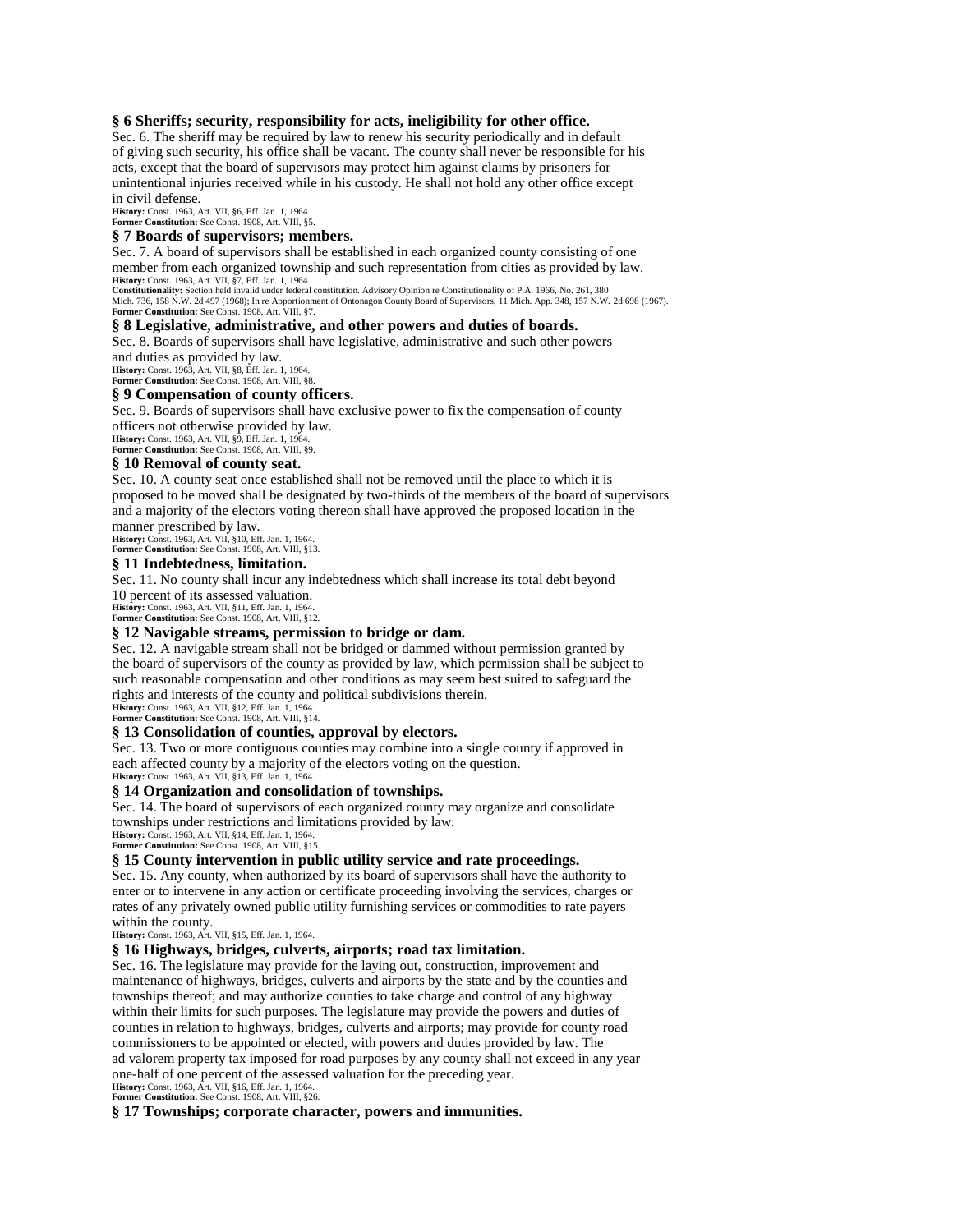Sec. 17. Each organized township shall be a body corporate with powers and immunities

provided by law. **History:** Const. 1963, Art. VII, §17, Eff. Jan. 1, 1964. **Former Constitution:** See Const. 1908, Art. VIII, §16.

#### **§ 18 Township officers; term, powers and duties.**

Sec. 18. In each organized township there shall be elected for terms of not less than two nor more than four years as prescribed by law a supervisor, a clerk, a treasurer, and not to exceed four trustees, whose legislative and administrative powers and duties shall be provided by law. **History:** Const. 1963, Art. VII, §18, Eff. Jan. 1, 1964. **Former Constitution:** See Const. 1908, Art. VIII, §18.

#### **§ 19 Township public utility franchises.**

Sec. 19. No organized township shall grant any public utility franchise which is not subject to revocation at the will of the township, unless the proposition shall first have been approved by a majority of the electors of such township voting thereon at a regular or special election. **History:** Const. 1963, Art. VII, §19, Eff. Jan. 1, 1964. **Former Constitution:** See Const. 1908, Art. VIII, §19.

#### **§ 20 Townships, dissolution; villages as cities.**

Sec. 20. The legislature shall provide by law for the dissolution of township government whenever all the territory of an organized township is included within the boundaries of a village or villages notwithstanding that a village may include territory within another organized township and provide by law for the classification of such village or villages as cities. **History:** Const. 1963, Art. VII, §20, Eff. Jan. 1, 1964.

#### **§ 21 Cities and villages; incorporation, taxes, indebtedness.**

Sec. 21. The legislature shall provide by general laws for the incorporation of cities and villages. Such laws shall limit their rate of ad valorem property taxation for municipal purposes, and restrict the powers of cities and villages to borrow money and contract debts. Each city and village is granted power to levy other taxes for public purposes, subject to limitations and prohibitions provided by this constitution or by law. **History:** Const. 1963, Art. VII, §21, Eff. Jan. 1, 1964.

**Former Constitution:** See Const. 1908, Art. VIII, §20.

#### **§ 22 Charters, resolutions, ordinances; enumeration of powers.**

Sec. 22. Under general laws the electors of each city and village shall have the power and authority to frame, adopt and amend its charter, and to amend an existing charter of the city or village heretofore granted or enacted by the legislature for the government of the city or village. Each such city and village shall have power to adopt resolutions and ordinances relating to its municipal concerns, property and government, subject to the constitution and law. No enumeration of powers granted to cities and villages in this constitution shall limit or restrict the general grant of authority conferred by this section.

**History:** Const. 1963, Art. VII, §22, Eff. Jan. 1, 1964. **Former Constitution:** See Const. 1908, Art. VIII, §21.

#### **§ 23 Parks, boulevards, cemeteries, hospitals.**

Sec. 23. Any city or village may acquire, own, establish and maintain, within or without its corporate limits, parks, boulevards, cemeteries, hospitals and all works which involve the public health or safety.

**History:** Const. 1963, Art. VII, §23, Eff. Jan. 1, 1964. **Former Constitution:** See Const. 1908, Art. VIII, §22.

#### **§ 24 Public service facilities.**

Sec. 24. Subject to this constitution, any city or village may acquire, own or operate, within or without its corporate limits, public service facilities for supplying water, light, heat, power, sewage disposal and transportation to the municipality and the inhabitants thereof.

#### **Services outside corporate limits.**

Any city or village may sell and deliver heat, power or light without its corporate limits in an amount not exceeding 25 percent of that furnished by it within the corporate limits, except as greater amounts may be permitted by law; may sell and deliver water and provide sewage disposal services outside of its corporate limits in such amount as may be determined by the legislative body of the city or village; and may operate transportation lines outside the municipality within such limits as may be prescribed by law.

**History:** Const. 1963, Art. VII, §24, Eff. Jan. 1, 1964. **Former Constitution:** See Const. 1908, Art. VIII, §23.

#### **§ 25 Public utilities; acquisition, franchises, sale.**

Sec. 25. No city or village shall acquire any public utility furnishing light, heat or power, or grant any public utility franchise which is not subject to revocation at the will of the city or village, unless the proposition shall first have been approved by three-fifths of the electors voting thereon. No city or village may sell any public utility unless the proposition shall first have been approved by a majority of the electors voting thereon, or a greater number if the charter shall so provide.

**History:** Const. 1963, Art. VII, §25, Eff. Jan. 1, 1964. **Former Constitution:** See Const. 1908, Art. VIII, §25.

**§ 26 Cities and villages, loan of credit.**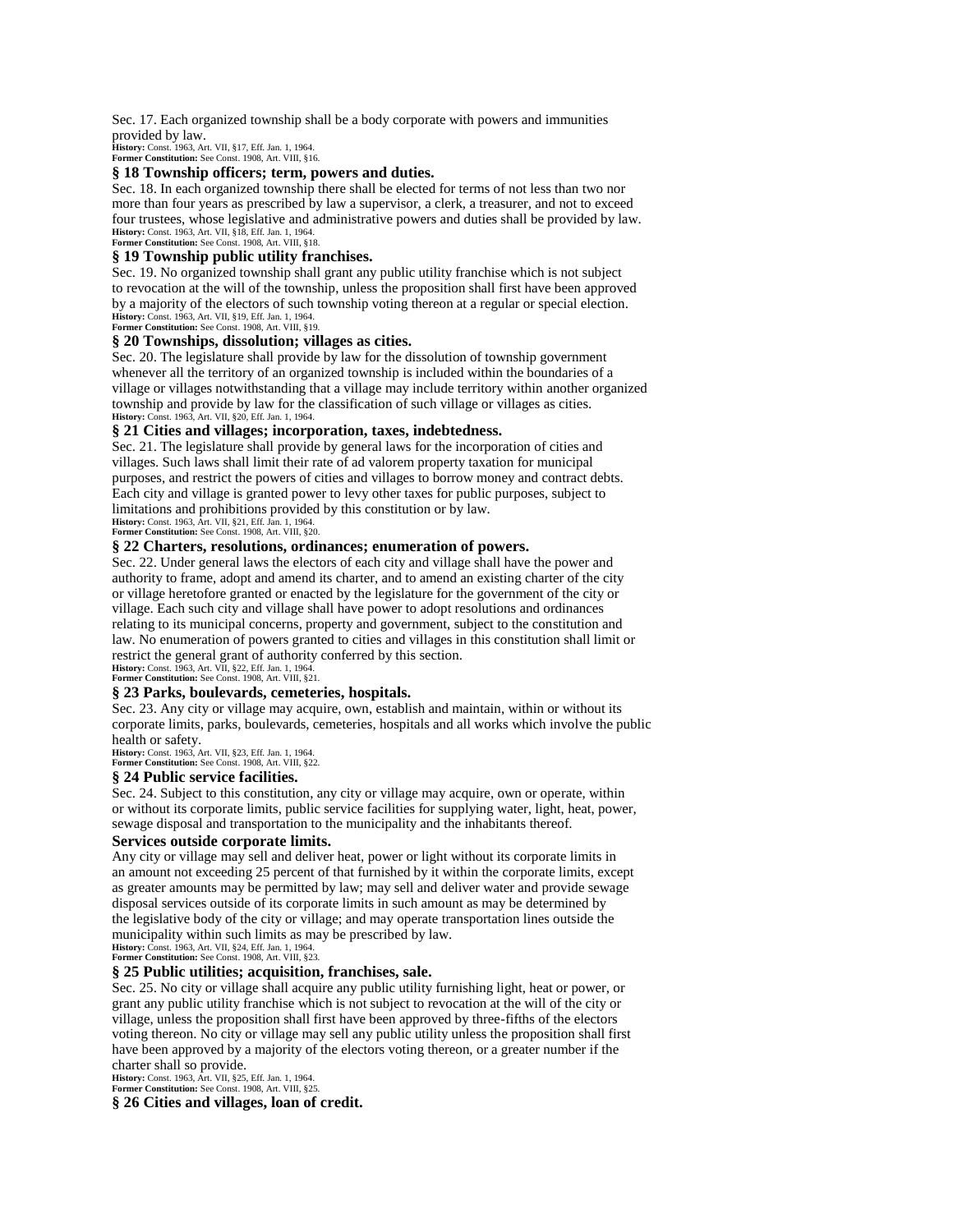Sec. 26. Except as otherwise provided in this constitution, no city or village shall have the power to loan its credit for any private purpose or, except as provided by law, for any public purpose. **History:** Const. 1963, Art. VII, §26, Eff. Jan. 1, 1964.

## **§ 27 Metropolitan governments and authorities.**

Sec. 27. Notwithstanding any other provision of this constitution the legislature may establish in metropolitan areas additional forms of government or authorities with powers, duties and jurisdictions as the legislature shall provide. Wherever possible, such additional forms of government or authorities shall be designed to perform multipurpose functions rather than a single function.

**History:** Const. 1963, Art. VII, §27, Eff. Jan. 1, 1964. **Former Constitution:** See Const. 1908, Art. VIII, §31.

#### **§ 28 Governmental functions and powers; joint administration, costs and credits, transfers.**

Sec. 28. The legislature by general law shall authorize two or more counties, townships, cities, villages or districts, or any combination thereof among other things to: enter into contractual undertakings or agreements with one another or with the state or with any combination thereof for the joint administration of any of the functions or powers which each would have the power to perform separately; share the costs and responsibilities of functions and services with one another or with the state or with any combination thereof which each would have the power to perform separately; transfer functions or responsibilities to one another or any combination thereof upon the consent of each unit involved; cooperate with one another and with state government; lend their credit to one another or any combination

thereof as provided by law in connection with any authorized publicly owned undertaking. **Officers, eligibility.**

Any other provision of this constitution notwithstanding, an officer or employee of the state or any such unit of government or subdivision or agency thereof, except members of the legislature, may serve on or with any governmental body established for the purposes set forth in this section and shall not be required to relinquish his office or employment by reason of such service.

**History:** Const. 1963, Art. VII, §28, Eff. Jan. 1, 1964.

#### **§ 29 Highways, streets, alleys, public places; control, use by public utilities.**

Sec. 29. No person, partnership, association or corporation, public or private, operating a public utility shall have the right to the use of the highways, streets, alleys or other public places of any county, township, city or village for wires, poles, pipes, tracks, conduits or other utility facilities, without the consent of the duly constituted authority of the county, township, city or village; or to transact local business therein without first obtaining a franchise from the township, city or village. Except as otherwise provided in this constitution the right of all counties, townships, cities and villages to the reasonable control of their highways, streets, alleys and public places is hereby reserved to such local units of government. **History:** Const. 1963, Art. VII, §29, Eff. Jan. 1, 1964. **Former Constitution:** See Const. 1908, Art. VIII, §28.

**§ 30 Franchises and licenses, duration.**

Sec. 30. No franchise or license shall be granted by any township, city or village for a period longer than 30 years.

**History:** Const. 1963, Art. VII, §30, Eff. Jan. 1, 1964. **Former Constitution:** See Const. 1908, Art. VIII, §29.

#### **§ 31 Vacation or alteration of roads, streets, alleys, public places.**

Sec. 31. The legislature shall not vacate or alter any road, street, alley or public place under the jurisdiction of any county, township, city or village.

**History:** Const. 1963, Art. VII, §31, Eff. Jan. 1, 1964. **Former Constitution:** See Const. 1908, Art. VIII, §27.

## **§ 32 Budgets, public hearing.**

Sec. 32. Any county, township, city, village, authority or school district empowered by the legislature or by this constitution to prepare budgets of estimated expenditures and revenues shall adopt such budgets only after a public hearing in a manner prescribed by law. **History:** Const. 1963, Art. VII, §32, Eff. Jan. 1, 1964.

#### **§ 33 Removal of elected officers.**

Sec. 33. Any elected officer of a political subdivision may be removed from office in the manner and for the causes provided by law.

**History:** Const. 1963, Art. VII, §33, Eff. Jan. 1, 1964. **Former Constitution:** See Const. 1908, Art. IX, §8.

#### **§ 34 Construction of constitution and law concerning counties, townships, cities, villages.**

Sec. 34. The provisions of this constitution and law concerning counties, townships, cities and villages shall be liberally construed in their favor. Powers granted to counties and townships by this constitution and by law shall include those fairly implied and not prohibited by this constitution.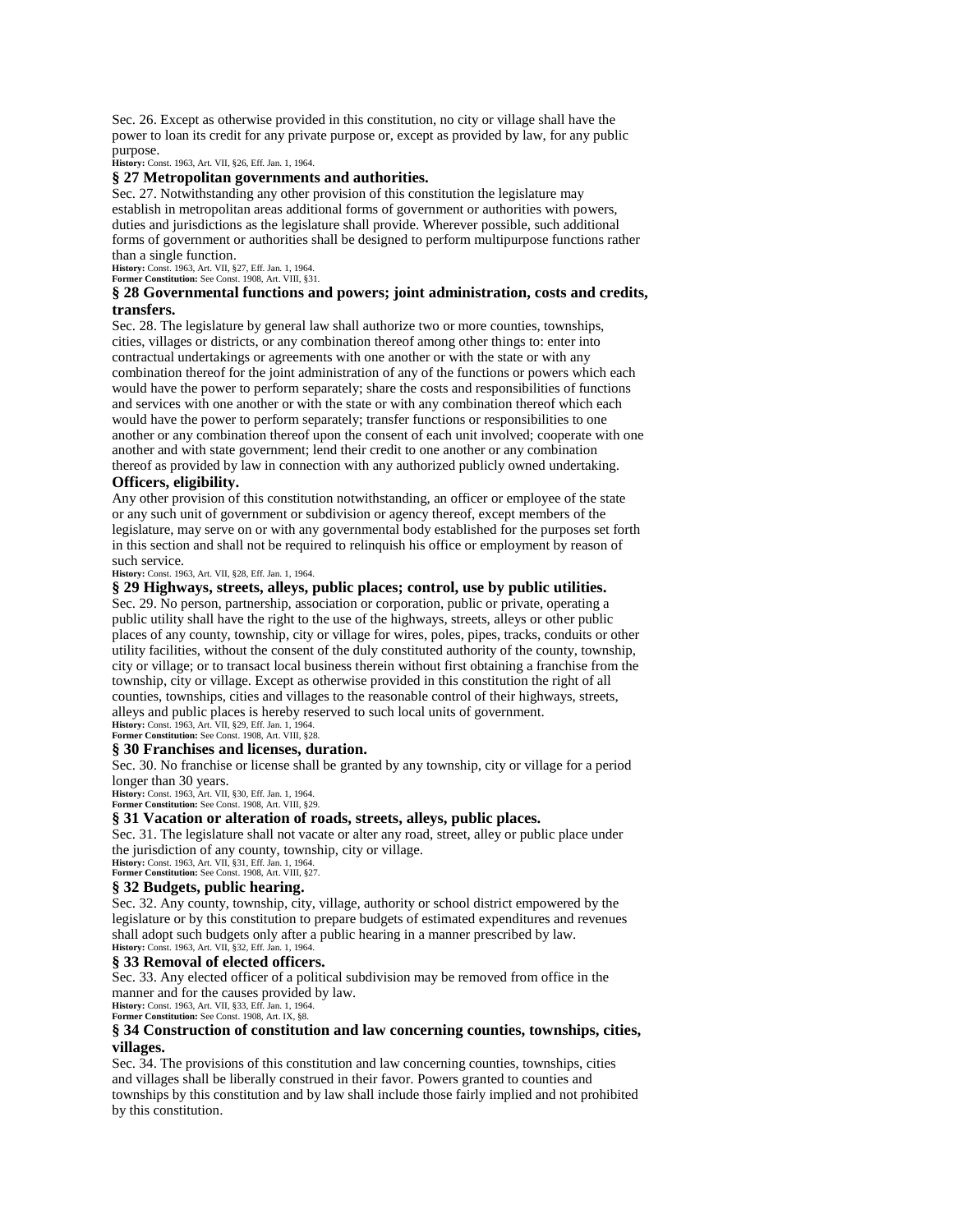#### **History:** Const. 1963, Art. VII, §34, Eff. Jan. 1, 1964. ARTICLE VIII Education

**§ 1 Encouragement of education.**

Sec. 1. Religion, morality and knowledge being necessary to good government and the

happiness of mankind, schools, Schools and the means of education shall forever be encouraged, and supported by the State of Michigan.

**History:** Const. 1963, Art. VIII, §1, Eff. Jan. 1, 1964. **Former Constitution:** See Const. 1908, Art. XI, §1.

#### **§ 2 Free public elementary and secondary schools; discrimination.**

Sec. 2. The legislature shall maintain and support a system of free public elementary and

secondary schools as defined by law. Every school and school district shall provide for the education of its pupils without discrimination as to religion, creed, race, gender, sexual orientation, color or national origin. Schools that discriminate as to religion, creed, gender, sexual orientation, color or national origin shall be prohibited from receiving public funding in any manner. Students are prohibited from receiving public funding in any manner if it is determined that they attend a school that discriminates as to religion, creed, gender, sexual orientation, color or national origin.

**Nonpublic schools, prohibited aid.**

No public monies or property shall be appropriated or paid or any public credit utilized, by the legislature or any other political subdivision or agency of the state directly or indirectly to aid or maintain any private, denominational or other nonpublic, pre-elementary, ondary school. No payment, credit, tax benefit, exemption or deduction subsidy, grant or loan of public monies or property shall be provided, directly or indirectly, to support the attendance of any student or the employment of any person at any such nonpublic school or at any location or institution where instruction is offered in whole or in part to such nonpublic school students. The legislature may provide for the transportation of students to and from any school.

**History:** Const. 1963, Art. VIII, §2, Eff. Jan. 1, 1964;—Am. Init., approved Nov. 3, 1970, Eff. Dec. 19, 1970.

**Constitutionality:** That portion of second sentence of second paragraph of this section, prohibiting use of public money to support attendance of any student or employment of any person at any location or institution where instruction is offered in whole or in part to nonpublic students, was held unconstitutional, void, and unenforceable because it contravened free exercise of religion guaranteed by the United States Constitution and was violative of equal protection of laws provisions of United States Constitution. Traverse City School District v. Attorney General, 384 Mich. 390, 185 N.W. 2d 9 (1971).

 $\text{cot} 1008$   $\text{A} \div \text{V} \cdot \text{R} \cdot \text{O}$ 

## **§ 3 State board of education; duties.**

Sec. 3. Leadership and general supervision over all public education, including adult education and instructional programs in state institutions, except as to institutions of higher education granting baccalaureate degrees, is vested in a state board of education. It shall serve as the general planning and coordinating body for all public education, including higher education, and shall advise the legislature as to the financial requirements in connection therewith.

#### **Superintendent of public instruction; appointment, powers, duties.**

The state board of education shall appoint a superintendent of public instruction whose term of office shall be determined by the board. He shall be the chairman of the board without the right to vote, and shall be responsible for the execution of its policies. He shall be the principal executive officer of a state department of education which shall have powers and duties provided by law.

#### **State board of education; members, nomination, election, term.**

The state board of education shall consist of eight members who shall be nominated by party conventions and elected at large for terms of eight years as prescribed by law. The governor shall fill any vacancy by appointment for the unexpired term. The governor shall be ex-officio a member of the state board of education without the right to vote.

## **Boards of institutions of higher education, limitation.**

The power of the boards of institutions of higher education provided in this constitution to supervise their respective institutions and control and direct the expenditure of the institutions' funds shall not be limited by this section.

**History:** Const. 1963, Art. VIII, §3, Eff. Jan. 1, 1964. **Former Constitution:** See Const. 1908, Art. XI, §§2, 6.

#### **§ 4 Higher education institutions; appropriations, accounting, public sessions of boards.**

Sec. 4. The legislature shall appropriate moneys to maintain the University of Michigan, Michigan State University, Wayne State University, Eastern Michigan University, Michigan College of Science and Technology, Central Michigan University, Northern Michigan University, Western Michigan University, Ferris Institute, Grand Valley State College, Oakland University by whatever names such institutions may hereafter be known, and other institutions of higher education established by law. The legislature shall be given an annual accounting of all income and expenditures by each of these educational institutions. Formal sessions of governing boards of such institutions shall be open to the public.

**History:** Const. 1963, Art. VIII, §4, Eff. Jan. 1, 1964. **Former Constitution:** See Const. 1908, Art. XI, §10.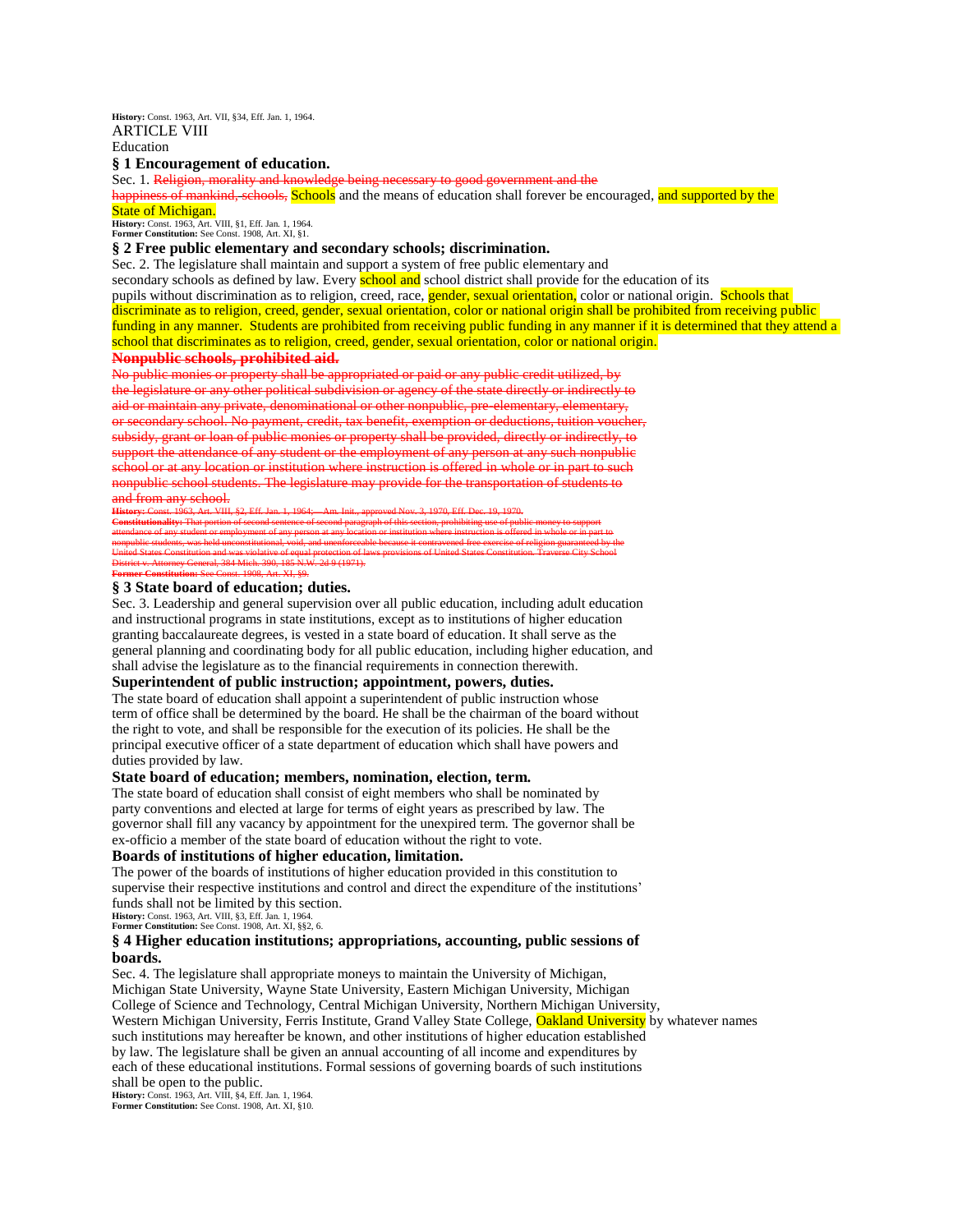#### **§ 5 University of Michigan, Michigan State University, Wayne State University; controlling boards.**

Sec. 5. The regents of the University of Michigan and their successors in office shall constitute a body corporate known as the Regents of the University of Michigan; the trustees of Michigan State University and their successors in office shall constitute a body corporate known as the Board of Trustees of Michigan State University; the governors of Wayne State University and their successors in office shall constitute a body corporate known as the Board of Governors of Wayne State University. Each board shall have general supervision of its institution and the control and direction of all expenditures from the institution's funds. Each board shall, as often as necessary, elect a president of the institution under its supervision. He shall be the principal executive officer of the institution, be ex-officio a member of the board without the right to vote and preside at meetings of the board. The board of each institution shall consist of eight members who shall hold office for terms of eight years and who shall be elected as provided by law. The governor shall fill board vacancies by appointment. Each appointee shall hold office until a successor has been nominated and elected as provided by law. **History:** Const. 1963, Art. VIII, §5, Eff. Jan. 1, 1964.

**Former Constitution:** See Const. 1908, Art. XI, §§3, 4, 5, 7, 8, 16.

#### **§ 6 Other institutions Institutions of higher education, controlling boards.**

Sec. 6. Other All institutions of higher education established by law having authority to grant baccalaureate degrees shall each be governed by a board of control which shall be a body corporate. The board shall have general supervision of the institution and the control and direction of all expenditures from the institution's funds. It shall, as often as necessary, elect a president of the institution under its supervision. He shall be the principal executive officer of the institution and be ex-officio a member of the board without the right to vote. The board may elect one of its members or may designate the president, to preside at board meetings. Each board of control shall consist of eight members who shall hold office for terms of eight years, not more than two of which shall expire in the same year, and who shall be appointed by the governor the State Board of Education by and with the advice and consent of the senate house. Vacancies shall be filled in like manner.

**History:** Const. 1963, Art. VIII, §6, Eff. Jan. 1, 1964.

#### **§ 7 Community and junior colleges; state board, members, terms, vacancies.** Sec. 7. The legislature shall provide by law for the establishment and financial support of

public community and junior colleges which shall be supervised and controlled by locally elected boards. The legislature shall provide by law for a state board for public community and junior colleges which shall advise the state board of education concerning general supervision and planning for such colleges and requests for annual appropriations for their support. The board shall consist of eight members who shall hold office for terms of eight years, not more than two of which shall expire in the same year, and who shall be appointed by the state board of education. Vacancies shall be filled in like manner. The superintendent of public instruction shall be ex-officio a member of this board without the right to vote. **History:** Const. 1963, Art. VIII, §7, Eff. Jan. 1, 1964.

#### **§ 8 Services for disabled persons.**

Sec. 8. Institutions, programs, and services for the care, treatment, education, or rehabilitation of those inhabitants who are physically, mentally, or otherwise seriously disabled shall always be fostered and supported.

**History:** Const. 1963, Art. VIII, §8, Eff. Jan. 1, 1964;—Am. S.J.R. I, approved Nov. 3, 1998, Eff. Dec. 19, 1998. **Former Constitution:** See Const. 1908, Art. XI, §15.

#### **§ 9 Public libraries, fines.**

Sec. 9. The legislature shall provide by law for the establishment and support of public libraries which shall be available to all residents of the state under regulations adopted by the governing bodies thereof. All fines assessed and collected in the several counties, townships and cities for any breach of the penal laws shall be exclusively applied to the support of such public libraries, and county law libraries as provided by law.

**History:** Const. 1963, Art. VIII, §9, Eff. Jan. 1, 1964. **Former Constitution:** See Const. 1908, Art. XI, §14.

ARTICLE IX Finance and Taxation

#### **§ 1 Taxes for state expenses.**

Sec. 1. The legislature shall impose taxes sufficient with other resources to pay the expenses of state government.

**History:** Const. 1963, Art. IX, §1, Eff. Jan. 1, 1964. **Former Constitution:** See Const. 1908, Art. X, §2.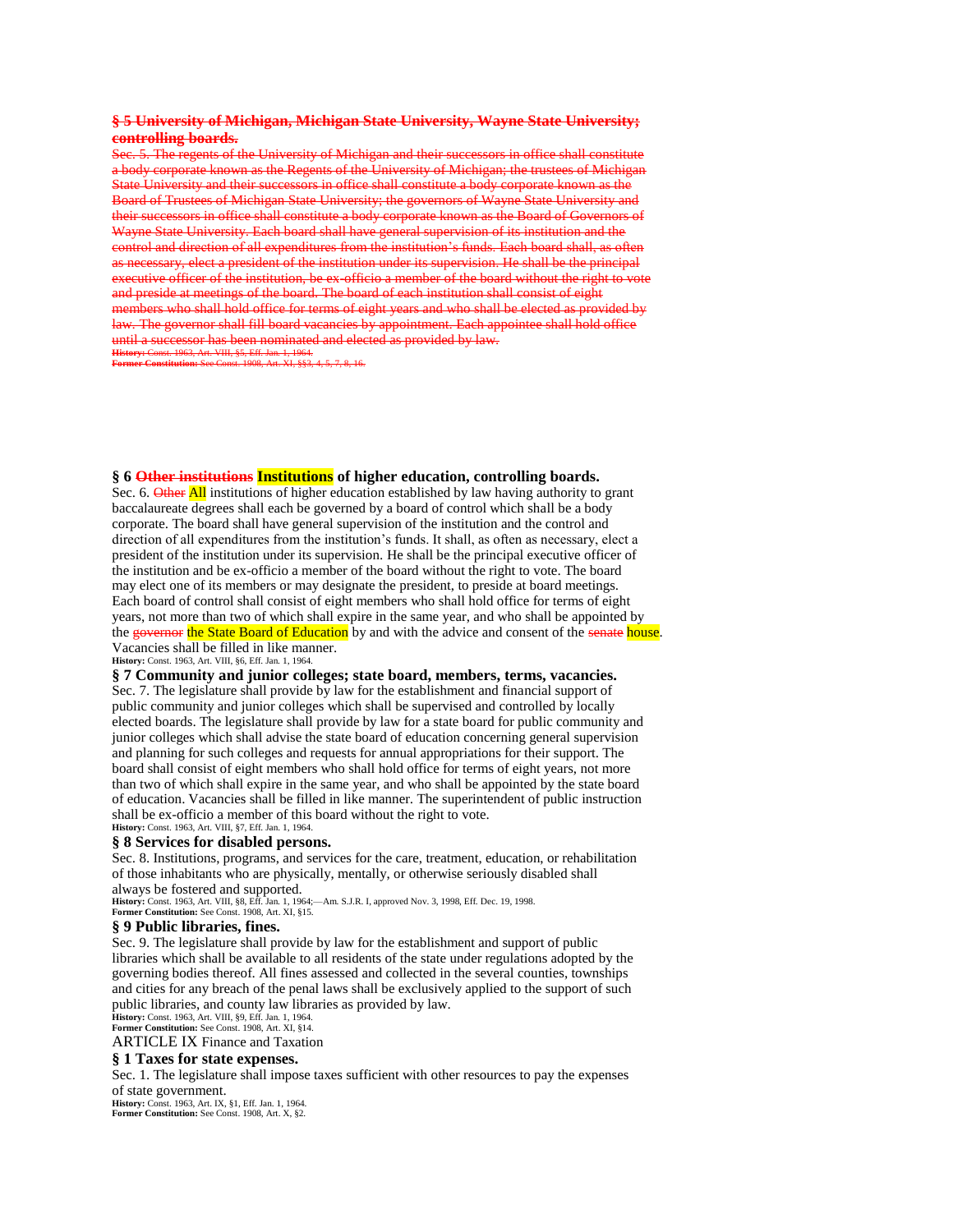#### **§ 2 Power of taxation, relinquishment.**

Sec. 2. The power of taxation shall never be surrendered, suspended or contracted away. **History:** Const. 1963, Art. IX, §2, Eff. Jan. 1, 1964. **Former Constitution:** See Const. 1908, Art. X, §9.

#### **3 Property taxation; uniformity; assessments; limitations; classes; approval of legislature.**

Sec. 3. The legislature shall provide for the uniform general ad valorem taxation of real and tangible personal property not exempt by law except for taxes levied for school operating purposes. The legislature shall provide for the determination of true cash value of such property; the proportion of true cash value at which such property shall be uniformly assessed, which shall not, after January 1, 1966, exceed 50 percent; and for a system of equalization of assessments. For taxes levied in 1995 and each year thereafter, the legislature shall provide that the taxable value of each parcel of property adjusted for additions and losses, shall not increase each year by more than the increase in the immediately preceding year in the general price level, as defined in section 33 of this article, or 5 percent, whichever is less until ownership of the parcel of property is transferred. When ownership of the parcel of property is transferred as defined by law, the parcel shall be assessed at the applicable proportion of current true cash value. The legislature may provide for alternative means of taxation of designated real and tangible personal property in lieu of general ad valorem taxation. Every tax other than the general ad valorem property tax shall be uniform upon the class or classes on which it operates. A law that increases the statutory limits in effect as of February 1, 1994 on the maximum amount of ad valorem property taxes that may be levied for school district operating purposes requires the approval of 3/4 of the members elected to and serving in the Senate and in the House of Representatives.

**History:** Const. 1963, Art. IX, §3, Eff. Jan. 1, 1964;—Am. S.J.R. S, approved Mar. 15, 1994, Eff. Apr. 30, 1994. **Former Constitution:** See Const. 1908, Art. X, §§3, 4, 7, 8.

#### **§ 4 Exemption of religious or educational nonprofit organizations.**

Sec. 4. Property owned and occupied by non-profit religious or educational organizations and used exclusively for religious or educational purposes, as defined by law, shall be exempt from real and personal property taxes.

**History:** Const. 1963, Art. IX, §4, Eff. Jan. 1, 1964.

## **§ 5 Assessment of property of public service businesses.**

Sec. 5. The legislature shall provide for the assessment by the state of the property of those public service businesses assessed by the state at the date this constitution becomes effective, and of other property as designated by the legislature, and for the imposition and collection of taxes thereon. Property assessed by the state shall be assessed at the same proportion of its true cash value as the legislature shall specify for property subject to general ad valorem taxation. The rate of taxation on such property shall be the average rate levied upon other commercial, industrial, and utility property in this state under the general ad valorem tax law, or, if the legislature provides, the rate of tax applicable to the property of each business enterprise assessed by the state shall be the average rate of ad valorem taxation levied upon other commercial, industrial, and utility property in all counties in which any of such property is situated.

**History:** Const. 1963, Art. IX, §5, Eff. Jan. 1, 1964;—Am. S.J.R. S, approved Mar. 15, 1994, Eff. Apr. 30, 1994.

#### **§ 6 Real and tangible personal property; limitation on general ad valorem taxes; adoption and alteration of separate tax limitations; exceptions to limitations; property tax on school district extending into 2 or more counties.**

Section 6. Except as otherwise provided in this constitution, the total amount of general ad valorem taxes imposed upon real and tangible personal property for all purposes in any one year shall not exceed 15 mills on each dollar of the assessed valuation of property as finally equalized. Under procedures provided by law, which shall guarantee the right of initiative, separate tax limitations for any county and for the townships and for school districts therein, the aggregate of which shall not exceed 18 mills on each dollar of such valuation, may be adopted and thereafter altered by the vote of a majority of the qualified electors of such county voting thereon, in lieu of the limitation hereinbefore established. These limitations may be increased to an aggregate of not to exceed 50 mills on each dollar of valuation, for a period of not to exceed 20 years at any one time, if approved by a majority of the electors, qualified under Section 6 of Article II of this constitution, voting on the question.

The foregoing limitations shall not apply to taxes imposed for the payment of principal and interest on bonds approved by the electors or other evidences of indebtedness approved by the electors or for the payment of assessments or contract obligations in anticipation of which bonds are issued approved by the electors, which taxes may be imposed without limitation as to rate or amount; or, subject to the provisions of Section 25 through 34 of this article, to taxes imposed for any other purpose by any city, village, charter county, charter township, charter authority or other authority, the tax limitations of which are provided by charter or by general law.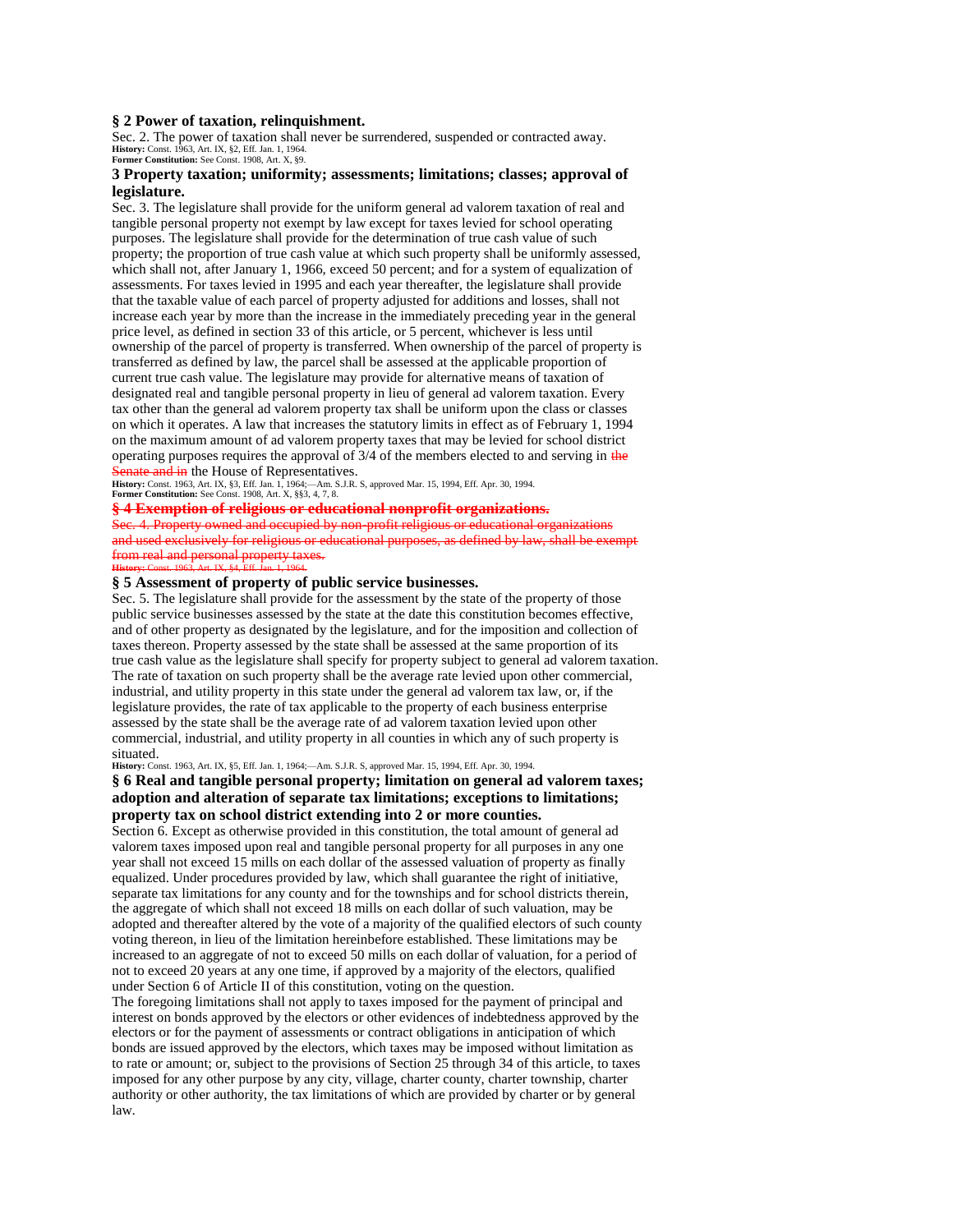In any school district which extends into two or more counties, property taxes at the highest rate available in the county which contains the greatest part of the area of the district may be imposed and collected for school purposes throughout the district. **History:** Const. 1963, Art. IX, §6, Eff. Jan. 1, 1964;—Am. Init., approved Nov. 7, 1978, Eff. Dec. 23, 1978. **Former Constitution:** See Const. 1908, Art. X, §21.

#### **§ 7 Income tax.**

Sec. 7. No An income tax graduated as to rate or base shall may be imposed by the state or but not any of its subdivisions.

**History:** Const. 1963, Art. IX, §7, Eff. Jan. 1, 1964.

## **§ 8 Sales and use taxes.**

Sec. 8. Except as provided in this section, the Legislature shall not impose a sales tax on retailers at a rate of more than 4% of their gross taxable sales of tangible personal property. Beginning May 1, 1994, the sales tax shall be imposed on retailers at an additional rate of 2% of their gross taxable sales of tangible personal property not exempt by law and the use tax at an additional rate of 2%. The proceeds of the sales and use taxes imposed at the additional rate of 2% shall be deposited in the state school aid fund established in section 11 of this article. The allocation of sales tax revenue required or authorized by sections 9 and 10 of this article does not apply to the revenue from the sales tax imposed at the additional rate of 2%. No sales tax or use tax shall be charged or collected from and after January 1, 1975 on the sale or use of prescription drugs for human use, or on the sale or use of food for human consumption except in the case of prepared food intended for immediate consumption as defined by law. This provision shall not apply to alcoholic beverages. **History:** Const. 1963, Art. IX, §8, Eff. Jan. 1, 1964;—Am. Init., approved Nov. 5, 1974, Eff. Dec. 21, 1974;—Am. S.J.R. S, approved<br>Mar. 15, 1994, Eff. Apr. 30, 1994.

**Former Constitution:** See Const. 1908, Art. X, §23.

#### **§ 9 Use of specific taxes on fuels for transportation purposes; authorization of indebtedness and issuance of obligations.**

Sec. 9. All specific taxes, except general sales and use taxes and regulatory fees, imposed directly or indirectly on fuels sold or used to propel motor vehicles upon highways and to propel aircraft and on registered motor vehicles and aircraft shall, after the payment of necessary collection expenses, be used exclusively for transportation purposes as set forth in this section.

Not less than 90 percent of the specific taxes, except general sales and use taxes and regulatory fees, imposed directly or indirectly on fuels sold or used to propel motor vehicles upon highways and on registered motor vehicles shall, after the payment of necessary collection expenses, be used exclusively for the transportation purposes of planning, administering, constructing, reconstructing, financing, and maintaining state, county, city, and village roads, streets, and bridges designed primarily for the use of motor vehicles using tires, and reasonable appurtenances to those state, county, city, and village roads, streets, and bridges.

The balance, if any, of the specific taxes, except general sales and use taxes and regulatory fees, imposed directly or indirectly on fuels sold or used to propel motor vehicles upon highways and on registered motor vehicles, after the payment of necessary collection expenses; 100 percent of the specific taxes, except general sales and use taxes and regulatory fees, imposed directly or indirectly on fuels sold or used to propel aircraft and on registered aircraft, after the payment of necessary collection expenses; and not more than 25 percent of the general sales taxes, imposed directly or indirectly on fuels sold to propel motor vehicles upon highways, on the sale of motor vehicles, and on the sale of the parts and accessories of motor vehicles, after the payment of necessary collection expenses; shall be used exclusively for the transportation purposes of comprehensive transportation purposes as defined by law.

The legislature may authorize the incurrence of indebtedness and the issuance of obligations pledging the taxes allocated or authorized to be allocated by this section, which obligations shall not be construed to be evidences of state indebtedness under this constitution. **History:** Const. 1963, Art. IX, §9, Eff. Jan. 1, 1964;—Am. H.J.R. F, approved Nov. 7, 1978, Eff. Dec. 23, 1978. **Former Constitution:** See Const. 1908, Art. X, §22.

#### **§ 10 Sales tax; distribution to local governments.**

Sec. 10. Fifteen percent of all taxes imposed on retailers on taxable sales at retail of tangible personal property at a rate of not more than 4% shall be used exclusively for assistance to townships, cities and villages, on a population basis as provided by law. In determining population the legislature may exclude any portion of the total number of persons who are wards, patients or convicts in any tax supported institution. **History:** Const. 1963, Art. IX, §10, Eff. Jan. 1, 1964;—Am. S.J.R. S, approved Mar. 15, 1994, Eff. Apr. 30, 1994.

**Former Constitution:** See Const. 1908, Art. X, §23.

**§ 11 State school aid fund; source; distribution; guarantee to local school district.**

Sec. 11. There shall be established a state school aid fund which shall be used exclusively for aid to school districts, higher education, and school employees' retirement systems, as provided by law. Sixty percent of all taxes imposed at a rate of 4% on retailers on taxable sales at retail of tangible personal property, 100% of the proceeds of the sales and use taxes imposed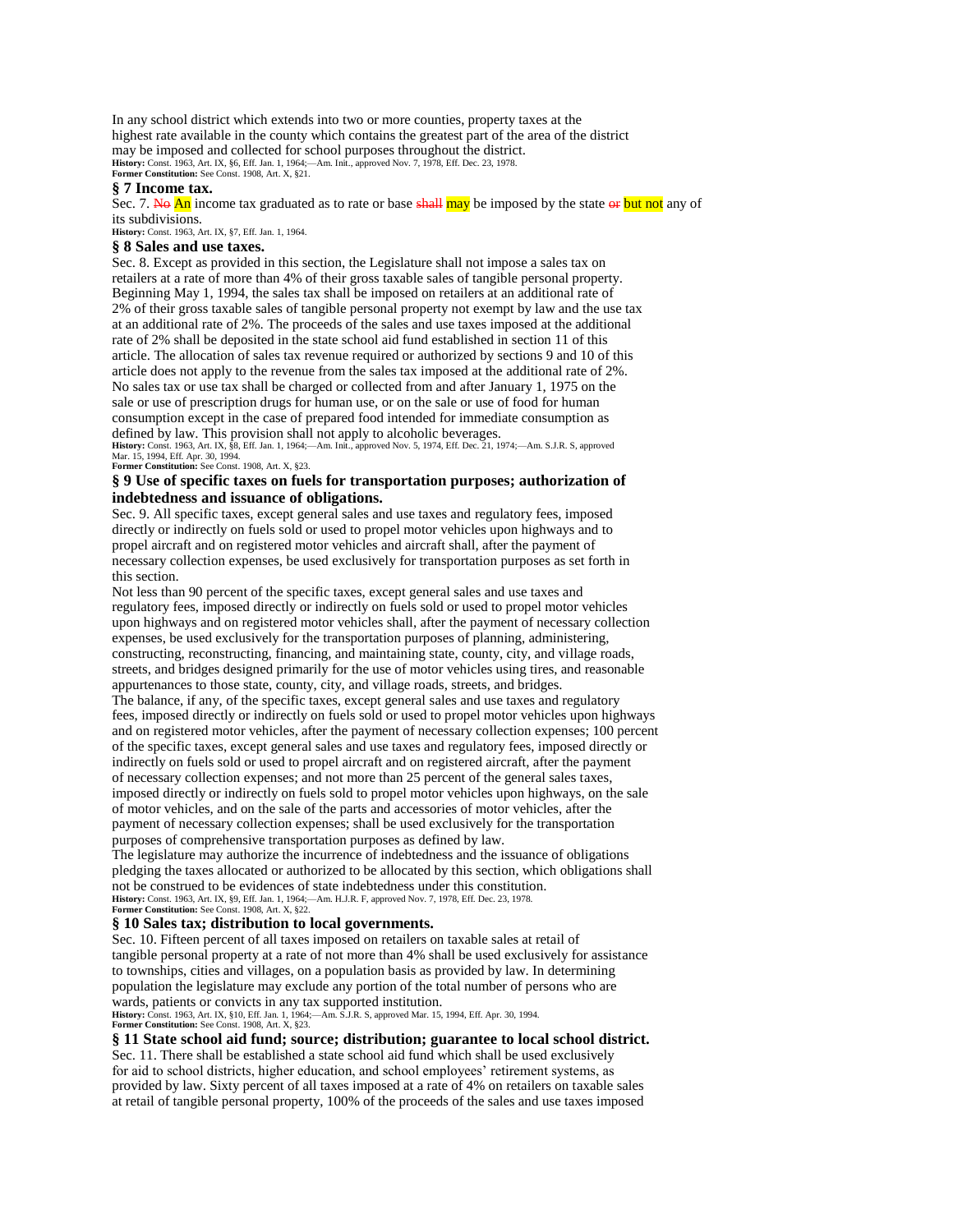at the additional rate of 2% provided for in section 8 of this article, and other tax revenues provided by law, shall be dedicated to this fund. Payments from this fund shall be made in full on a scheduled basis, as provided by law. Beginning in the 1995-96 state fiscal year and each state fiscal year after 1995-96, the state shall guarantee that the total state and local per pupil revenue for school operating purposes for each local school district shall not be less than the 1994-95 total state and local per pupil revenue for school operating purposes for that local school district, as adjusted for consolidations, annexations, or other boundary changes. However, this guarantee does not apply in a year in which the local school district levies a millage rate for school district operating purposes less than it levied in 1994.

**History:** Const. 1963, Art. IX, §11, Eff. Jan. 1, 1964—Am. S.J.R. S, approved Mar. 15, 1994, Eff. Apr. 30, 1994.

#### **§ 12 Evidence of state indebtedness.**

Sec. 12. No evidence of state indebtedness shall be issued except for debts authorized pursuant to this constitution.

**History:** Const. 1963, Art. IX, §12, Eff. Jan. 1, 1964. **Former Constitution:** See Const. 1908, Art. X, §11.

## **§ 13 Public bodies, borrowing power.**

Sec. 13. Public bodies corporate shall have power to borrow money and to issue their securities evidencing debt, subject to this constitution and law.

#### **History:** Const. 1963, Art. IX, §13, Eff. Jan. 1, 1964. **§ 14 State borrowing; short term.**

Sec. 14. To meet obligations incurred pursuant to appropriations for any fiscal year, the legislature may by law authorize the state to issue its full faith and credit notes in which case it shall pledge undedicated revenues to be received within the same fiscal year for the repayment thereof. Such indebtedness in any fiscal year shall not exceed 15 percent of undedicated revenues received by the state during the preceding fiscal year and such debts shall be repaid at the time the revenues so pledged are received, but not later than the end of the same fiscal year.

**History:** Const. 1963, Art. IX, §14, Eff. Jan. 1, 1964.

#### **§ 15 Long term borrowing by state.**

Sec. 15. The state may borrow money for specific purposes in amounts as may be provided by acts of the legislature adopted by a vote of two-thirds of the members elected to and serving in each house, and approved by a majority of the electors voting thereon at any general election. The question submitted to the electors shall state the amount to be borrowed, the specific purpose to which the funds shall be devoted, and the method of repayment. **History:** Const. 1963, Art. IX, §15, Eff. Jan. 1, 1964.

#### **§ 16 State loans to school districts.**

Sec. 16. The state, in addition to any other borrowing power, may borrow from time to time such amounts as shall be required, pledge its faith and credit and issue its notes or bonds therefor, for the purpose of making loans to school districts as provided in this section.

#### **Amount of loans.**

If the minimum amount which would otherwise be necessary for a school district to levy in any year to pay principal and interest on its qualified bonds, including any necessary allowances for estimated tax delinquencies, exceeds 13 mills on each dollar of its assessed valuation as finally equalized, or such lower millage as the legislature may prescribe, then the school district may elect to borrow all or any part of the excess from the state. In that event the state shall lend the excess amount to the school district for the payment of principal and interest. If for any reason any school district will be or is unable to pay the principal and interest on its qualified bonds when due, then the school district shall borrow and the state shall lend to it an amount sufficient to enable the school district to make the payment.

#### **Qualified bonds.**

The term "qualified bonds" means general obligation bonds of school districts issued for capital expenditures, including refunding bonds, issued prior to May 4, 1955, or issued thereafter and qualified as provided by law pursuant to Section 27 or Section 28 of Article X of the Constitution of 1908 or pursuant to this section.

## **Repayment of loans, tax levy by school district.**

After a school district has received loans from the state, each year thereafter it shall levy for debt service, exclusive of levies for nonqualified bonds, not less than 13 mills or such lower millage as the legislature may prescribe, until the amount loaned has been repaid, and any tax collections therefrom in any year over and above the minimum requirements for principal and interest on qualified bonds shall be used toward the repayment of state loans. In any year when such levy would produce an amount in excess of the requirements and the amount due to the state, the levy may be reduced by the amount of the excess.

#### **Bonds, state loans, repayment.**

Subject to the foregoing provisions, the legislature shall have the power to prescribe and to limit the procedure, terms and conditions for the qualification of bonds, for obtaining and making state loans, and for the repayment of loans.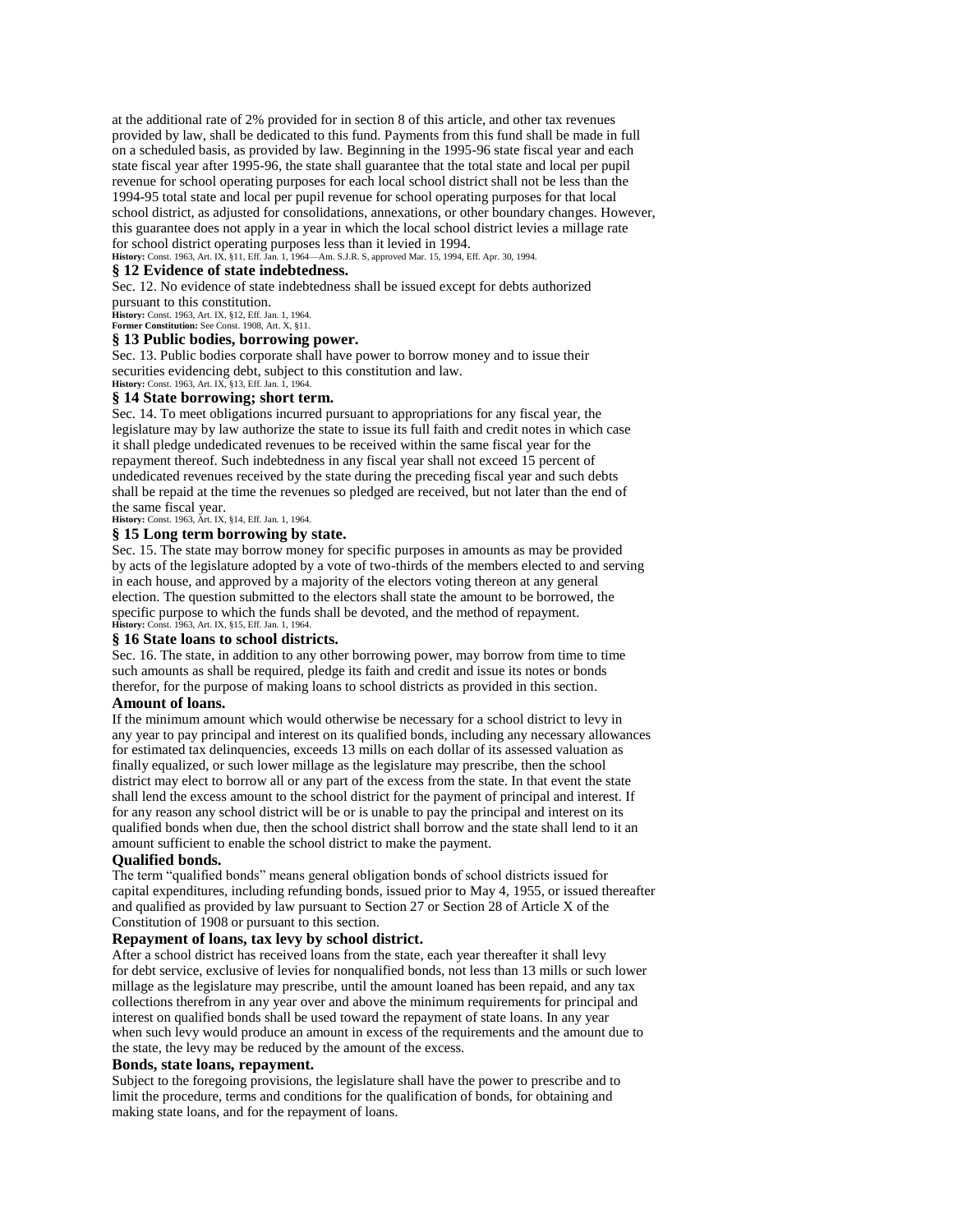#### **Power to tax unlimited.**

The power to tax for the payment of principal and interest on bonds hereafter issued which are the general obligations of any school district, including refunding bonds, and for repayment of any state loans made to school districts, shall be without limitation as to rate or amount.

#### **Rights and obligations to remain unimpaired.**

All rights acquired under Sections 27 and 28 of Article X of the Constitution of 1908, by holders of bonds heretofore issued, and all obligations assumed by the state or any school district under these sections, shall remain unimpaired. **History:** Const. 1963, Art. IX, §16, Eff. Jan. 1, 1964.

**Former Constitution:** See Const. 1908, Art. X, §§27, 28.

#### **§ 17 Payments from state treasury.**

Sec. 17. No money shall be paid out of the state treasury except in pursuance of appropriations made by law.

**History:** Const. 1963, Art. IX, §17, Eff. Jan. 1, 1964. **Former Constitution:** See Const. 1908, Art. X, §16.

#### **§ 18 State credit.**

Sec. 18. The credit of the state shall not be granted to, nor in aid of any person, association or corporation, public or private, except as authorized in this constitution.

#### **Investment of public funds.**

This section shall not be construed to prohibit the investment of public funds until needed for current requirements or the investment of funds accumulated to provide retirement or pension benefits for public officials and employees, as provided by law.

**History:** Const. 1963, Art. IX, §18, Eff. Jan. 1, 1964. **Former Constitution:** See Const. 1908, Art. X, §12.

#### **§ 19 Subscription to or interest in stock by state prohibited; exceptions.**

Sec. 19. The state shall not subscribe to, nor be interested in the stock of any company, association or corporation, except as follows:

(a) Funds accumulated to provide retirement or pension benefits for public officials and employees may be invested as provided by law.

(b) Endowment funds created for charitable or educational purposes may be invested as provided by law governing the investment of funds held in trust by trustees.

(c) Funds held as permanent funds or endowment funds other than those described in subdivision (b) may be invested as provided by law.

Except as otherwise provided in this section, other state funds or money may be invested in accounts of a bank, savings and loan association, or credit union organized under the laws of this state or federal law, as provided by law.

**History:** Const. 1963, Art. IX, §19, Eff. Jan. 1, 1964;—Am. H.J.R. GG, approved Nov. 7, 1978, Eff. Dec. 23, 1978;—Am. S.J.R. T, approved Aug. 6, 2002, Eff. Sept. 21, 2002. **Former Constitution:** See Const. 1908, Art. X, §13.

## **§ 20 Deposit of state money in certain financial institutions; requirements.**

Sec. 20. No state money shall be deposited in banks, savings and loan associations, or credit unions, other than those organized under the law of this state or federal law. No state money shall be deposited in any bank, savings and loan association, or credit union, in excess of 50 percent of the net worth of the bank, savings and loan association, or credit union. Any bank, savings and loan association, or credit union, receiving deposits of state money shall show the amount of state money so deposited as a separate item in all published statements. **History:** Const. 1963, Art. IX, §20, Eff. Jan. 1, 1964;—Am. H.J.R. GG, approved Nov. 7, 1978, Eff. Dec. 23, 1978.<br>**Former Constitution:** See Const. 1908, Art. X, §15.

#### **§ 21 Accounting for public moneys.**

Sec. 21. The legislature shall provide by law for the annual accounting for all public moneys, state and local, and may provide by law for interim accounting.

#### **Accounting and auditing for local governments.**

The legislature shall provide by law for the maintenance of uniform accounting systems by units of local government and the auditing of county accounts by competent state authority and other units of government as provided by law.

**History:** Const. 1963, Art. IX, §21, Eff. Jan. 1, 1964. **Former Constitution:** See Const. 1908, Art. X, §18.

#### **§ 22 Examination and adjustment of claims against state.**

Sec. 22. Procedures for the examination and adjustment of claims against the state shall be prescribed by law.

**History:** Const. 1963, Art. IX, §22, Eff. Jan. 1, 1964. **Former Constitution:** See Const. 1908, Art. VI, §20.

#### **§ 23 Financial records; statement of revenues and expenditures.**

Sec. 23. All financial records, accountings, audit reports and other reports of public moneys shall be public records and open to inspection. A statement of all revenues and expenditures of public moneys shall be published and distributed annually, as provided by law. **History:** Const. 1963, Art. IX, §23, Eff. Jan. 1, 1964. **Former Constitution:** See Const. 1908, Art. X, §17.

**§ 24 Public pension plans and retirement systems, obligation.**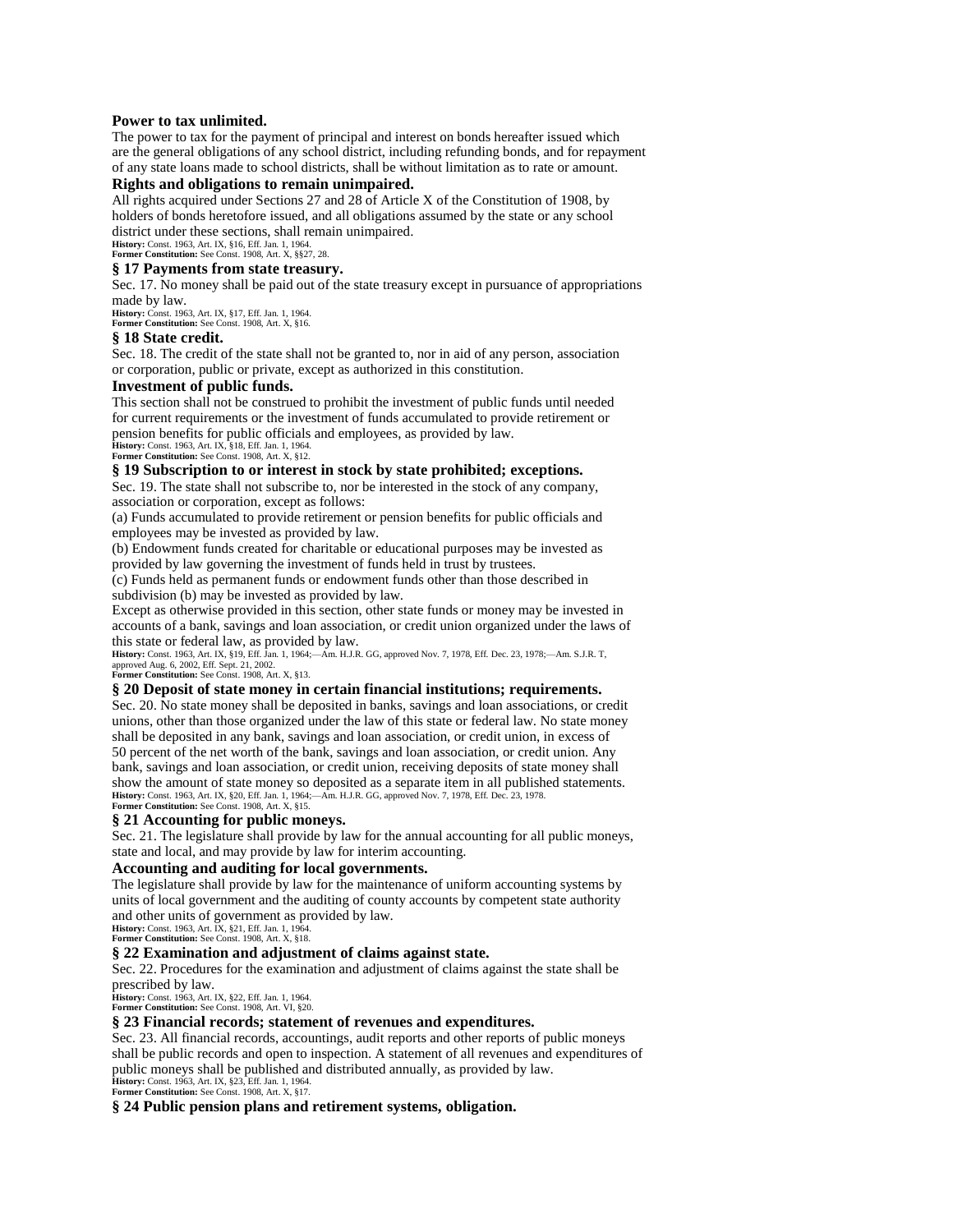Sec. 24. The accrued financial benefits of each pension plan and retirement system of the state and its political subdivisions shall be a contractual obligation thereof which shall not be diminished or impaired thereby.

#### **Financial benefits, annual funding.**

Financial benefits arising on account of service rendered in each fiscal year shall be funded during that year and such funding shall not be used for financing unfunded accrued liabilities. **History:** Const. 1963, Art. IX, §24, Eff. Jan. 1, 1964.

**§ 25 Voter approval of increased local taxes; prohibitions; emergency conditions; repayment of bonded indebtedness guaranteed; implementation of section.** Sec. 25. Property taxes and other local taxes and state taxation and spending may not be increased above the limitations specified herein without direct voter approval. The state is prohibited from requiring any new or expanded activities by local governments without full state financing, from reducing the proportion of state spending in the form of aid to local governments, or from shifting the tax burden to local government. A provision for emergency conditions is established and the repayment of voter approved bonded indebtedness is guaranteed. Implementation of this section is specified in Sections 26 through 34, inclusive, of this Article. **History:** Add. Init., approved Nov. 7, 1978, Eff. Dec. 23, 1978.

**§ 26 Limitation on taxes; revenue limit; refunding or transferring excess revenues; exceptions to revenue limitation; adjustment of state revenue and spending limits.** Sec. 26. There is hereby established a limit on the total amount of taxes which may be

imposed by the legislature in any fiscal year on the taxpayers of this state. This limit shall not be changed without approval of the majority of the qualified electors voting thereon, as provided for in Article 12 of the Constitution. Effective with fiscal year 1979-1980, and for each fiscal year thereafter, the legislature shall not impose taxes of any kind which, together with all other revenues of the state, federal aid excluded, exceed the revenue limit established in this section. The revenue limit shall be equal to the product of the ratio of Total State Revenues in fiscal year 1978-79 divided by the Personal Income of Michigan in calendar year 1977 multiplied by the Personal Income of Michigan in either the prior calendar year or the average of Personal Income of Michigan in the previous three calendar years, whichever is greater.

For any fiscal year in the event that Total State Revenues exceed the revenue limit established in this section by 1% or more, the excess revenues shall be refunded pro rata based on the liability reported on the Michigan income tax and single business tax (or its successor tax or taxes) annual returns filed following the close of such fiscal year. If the excess is less than 1%, this excess may be transferred to the State Budget Stabilization Fund. The revenue limitation established in this section shall not apply to taxes imposed for the

payment of principal and interest on bonds, approved by the voters and authorized under Section 15 of this Article, and loans to school districts authorized under Section 16 of this Article.

If responsibility for funding a program or programs is transferred from one level of government to another, as a consequence of constitutional amendment, the state revenue and spending limits may be adjusted to accommodate such change, provided that the total revenue authorized for collection by both state and local governments does not exceed that amount which would have been authorized without such change.

**History:** Add. Init., approved Nov. 7, 1978, Eff. Dec. 23, 1978.

## **§ 27 Exceeding revenue limit; conditions.**

Sec. 27. The revenue limit of Section 26 of this Article may be exceeded only if all of the following conditions are met: (1) The governor requests the legislature to declare an emergency; (2) the request is specific as to the nature of the emergency, the dollar amount of the emergency, and the method by which the emergency will be funded; and (3) the legislature thereafter declares an emergency in accordance with the specific of the governor's request by a two-thirds vote of the members elected to and serving in each house. The emergency must be declared in accordance with this section prior to incurring any of the expenses which constitute the emergency request. The revenue limit may be exceeded only during the fiscal year for which the emergency is declared. In no event shall any part of the amount representing a refund under Section 26 of this Article be the subject of an emergency request. **History:** Add. Init., approved Nov. 7, 1978, Eff. Dec. 23, 1978.

#### **§ 28 Limitation on expenses of state government.**

Sec. 28. No expenses of state government shall be incurred in any fiscal year which exceed the sum of the revenue limit established in Sections 26 and 27 of this Article plus federal aid and any surplus from a previous fiscal year. **History:** Add. Init., approved Nov. 7, 1978, Eff. Dec. 23, 1978.

#### **§ 29 State financing of activities or services required of local government by state law.**

Sec. 29. The state is hereby prohibited from reducing the state financed proportion of the necessary costs of any existing activity or service required of units of Local Government by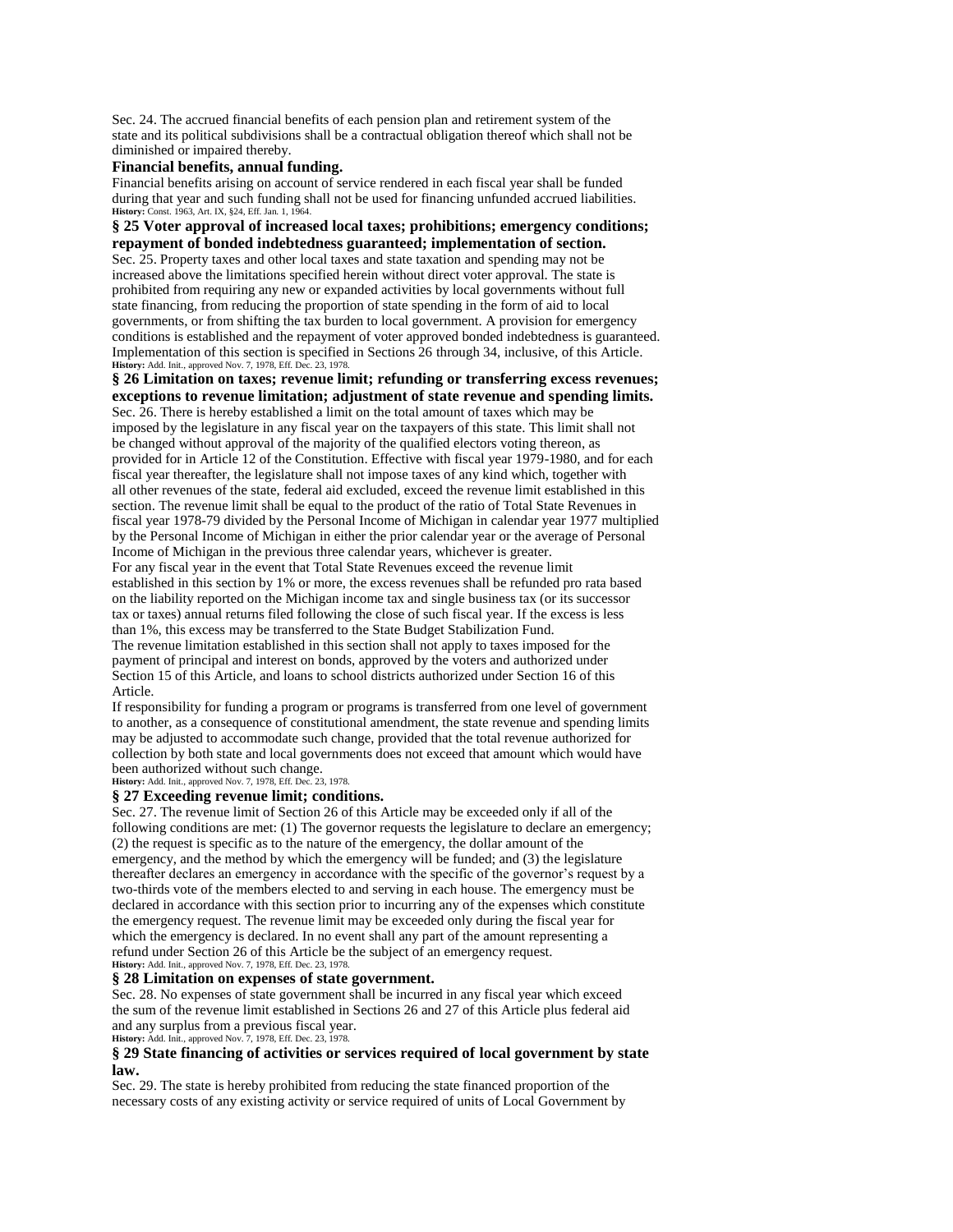state law. A new activity or service or an increase in the level of any activity or service beyond that required by existing law shall not be required by the legislature or any state agency of units of Local Government, unless a state appropriation is made and disbursed to pay the unit of Local Government for any necessary increased costs. The provision of this section shall not apply to costs incurred pursuant to Article VI, Section 18. **History:** Add. Init., approved Nov. 7, 1978, Eff. Dec. 23, 1978.

#### **§ 30 Reduction of state spending paid to units of local government.**

Sec. 30. The proportion of total state spending paid to all units of Local Government, taken as a group, shall not be reduced below that proportion in effect in fiscal year 1978-79. **History:** Add. Init., approved Nov. 7, 1978, Eff. Dec. 23, 1978.

#### **§ 31 Levying tax or increasing rate of existing tax; maximum tax rate on new base; increase in assessed valuation of property; exceptions to limitations.**

Sec. 31. Units of Local Government are hereby prohibited from levying any tax not authorized by law or charter when this section is ratified or from increasing the rate of an existing tax above that rate authorized by law or charter when this section is ratified, without the approval of a majority of the qualified electors of that unit of Local Government voting thereon. If the definition of the base of an existing tax is broadened, the maximum authorized rate of taxation on the new base in each unit of Local Government shall be reduced to yield the same estimated gross revenue as on the prior base. If the assessed valuation of property as finally equalized, excluding the value of new construction and improvements, increases by a larger percentage than the increase in the General Price Level from the previous year, the maximum authorized rate applied thereto in each unit of Local Government shall be reduced to yield the same gross revenue from existing property, adjusted for changes in the General Price Level, as could have been collected at the existing authorized rate on the prior assessed value.

The limitations of this section shall not apply to taxes imposed for the payment of principal and interest on bonds or other evidence of indebtedness or for the payment of assessments on contract obligations in anticipation of which bonds are issued which were authorized prior to the effective date of this amendment. **History:** Add. Init., approved Nov. 7, 1978, Eff. Dec. 23, 1978.

## **§ 32 Suit to enforce sections 25 to 31.**

Sec. 32. Any taxpayer of the state shall have standing to bring suit in the Michigan State

Court of Appeals to enforce the provisions of Sections 25 through 31, inclusive, of this Article and, if the suit is sustained, shall receive from the applicable unit of government his costs incurred in maintaining such suit.

**History:** Add. Init., approved Nov. 7, 1978, Eff. Dec. 23, 1978.

#### **§ 33 Definitions applicable to sections 25 to 32.**

Sec. 33. Definitions. The definitions of this section shall apply to Section 25 through 32 of Article IX, inclusive.

"Total State Revenues" includes all general and special revenues, excluding federal aid, as defined in the budget message of the governor for fiscal year 1978-1979. Total State Revenues shall exclude the amount of any credits based on actual tax liabilities or the imputed tax components of rental payments, but shall include the amount of any credits not related to actual tax liabilities. "Personal Income of Michigan" is the total income received by persons in Michigan from all sources, as defined and officially reported by the United States Department of Commerce or its successor agency. "Local Government" means any political subdivision of the state, including, but not restricted to, school districts, cities, villages, townships, charter townships, counties, charter counties, authorities created by the state, and authorities created by other units of local government. "General Price Level" means the Consumer Price Index for the United States as defined and officially reported by the United States Department of Labor or its successor agency. **History:** Add. Init., approved Nov. 7, 1978, Eff. Dec. 23, 1978.

#### **§ 34 Implementation of sections 25 to 33.**

Sec. 34. The Legislature shall implement the provisions of Sections 25 through 33, inclusive, of this Article.

**History:** Add. Init., approved Nov. 7, 1978, Eff. Dec. 23, 1978.

#### **§ 35 Michigan natural resources trust fund.**

Sec. 35. There is hereby established the Michigan natural resources trust fund. The trust fund shall consist of all bonuses, rentals, delayed rentals, and royalties collected or reserved by the state under provisions of leases for the extraction of nonrenewable resources from state owned lands, except such revenues accruing under leases of state owned lands acquired with money from state or federal game and fish protection funds or revenues accruing from lands purchased with such revenues. The trust fund may receive appropriations, money, or other things of value. The assets of the trust fund shall be invested as provided by law.

Until the trust fund reaches an accumulated principal of \$500,000,000.00, \$10,000,000.00 of the revenues from bonuses, rentals, delayed rentals, and royalties described in this section otherwise dedicated to the trust fund that are received by the state each state fiscal year shall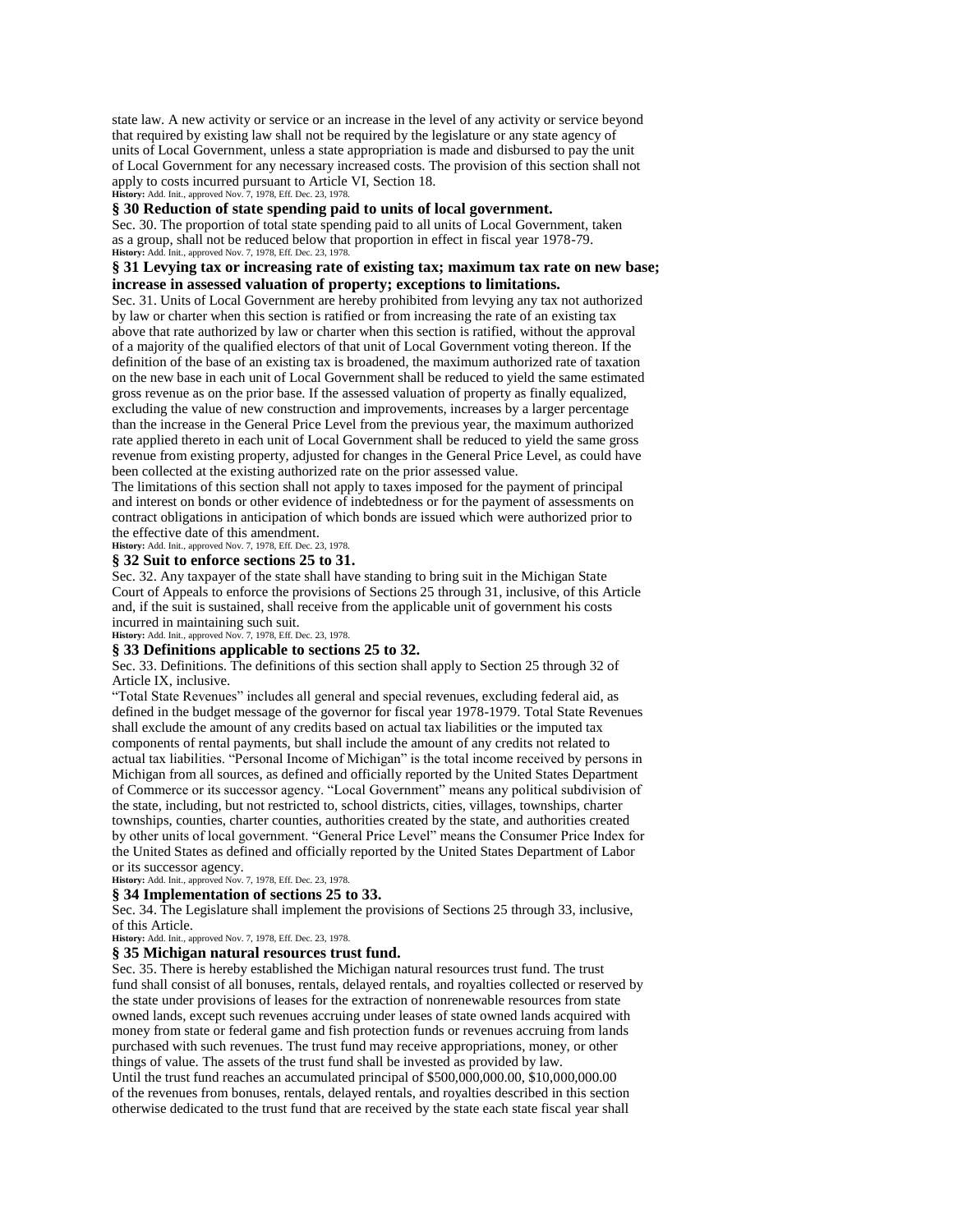be deposited into the Michigan state parks endowment fund. However, until the trust fund reaches an accumulated principal of \$500,000,000.00, in any state fiscal year, not more than 50 percent of the total revenues from bonuses, rentals, delayed rentals, and royalties described in this section otherwise dedicated to the trust fund that are received by the state each state fiscal year shall be deposited into the Michigan state parks endowment fund. The amount accumulated in the trust fund in any state fiscal year shall not exceed \$500,000,000.00, exclusive of interest and earnings and amounts authorized for expenditure pursuant to this section. When the accumulated principal of the trust fund reaches \$500,000,000.00, all revenue from bonuses, rentals, delayed rentals, and royalties described in this section that would be received by the trust fund but for this limitation shall be deposited into the Michigan state parks endowment fund until the Michigan state parks endowment fund reaches an accumulated principal of \$800,000,000.00. When the Michigan state parks endowment fund reaches an accumulated principal of \$800,000,000.00, all revenues from bonuses, rentals, delayed rentals, and royalties described in this section shall be distributed as provided by law.

The interest and earnings of the trust fund shall be expended for the acquisition of land or rights in land for recreational uses or protection of the land because of its environmental importance or its scenic beauty, for the development of public recreation facilities, and for the administration of the trust fund, which may include payments in lieu of taxes on state owned land purchased through the trust fund. The trust fund may provide grants to units of local government or public authorities which shall be used for the purposes of this section. The legislature shall provide that a portion of the cost of a project funded by such grants be provided by the local unit of government or public authority.

Until the trust fund reaches an accumulated principal of \$500,000,000.00, the legislature may provide, in addition to the expenditure of interest and earnings authorized by this section, that a portion, not to exceed  $33-1/3$  percent, of the revenues from bonuses, rentals, delayed rentals, and royalties described in this section received by the trust fund during each state fiscal year may be expended during subsequent state fiscal years for the purposes of this section. Not less than 25 percent of the total amounts made available for expenditure from the trust fund from any state fiscal year shall be expended for acquisition of land and rights in land and not more than 25 percent of the total amounts made available for expenditure from the trust fund from any state fiscal year shall be expended for development of public recreation facilities. The legislature shall provide by law for the establishment of a trust fund board within the department of natural resources. The trust fund board shall recommend the projects to be funded. The board shall submit its recommendations to the governor who shall submit the board's recommendations to the legislature in an appropriations bill.

The legislature shall provide by law for the implementation of this section. **History:** Add. H.J.R. M, approved Nov. 6, 1984, Eff. Dec. 22, 1984;—Am. S.J.R. E, approved Nov. 8, 1994, Eff. Dec. 24, 1994;—Am.<br>S.J.R. T, approved Aug. 6, 2002, Eff. Sept. 21, 2002.

#### **§ 35a Michigan state parks endowment fund.**

Sec. 35a. There is hereby established the Michigan state parks endowment fund. The endowment fund shall consist of revenues as provided in section 35 of this article, and as provided by law. The endowment fund may also receive private contributions of money or other things of value. All money in the Genevieve Gillette state parks endowment fund shall be transferred to the endowment fund. The assets of the endowment fund shall be invested as provided by law.

The accumulated principal of the endowment fund shall not exceed \$800,000,000.00, which amount shall be annually adjusted pursuant to the rate of inflation beginning when the endowment fund reaches \$800,000,000.00. This annually adjusted figure is the accumulated principal limit of the endowment fund.

Money available for expenditure from the endowment fund as provided in this section shall be expended for operations, maintenance, and capital improvements at Michigan state parks and for the acquisition of land or rights in land for Michigan state parks. Money in the endowment fund shall be expended as follows:

(1) Until the endowment fund reaches an accumulated principal of \$800,000,000.00, each state fiscal year the legislature may appropriate not more than 50 percent of the money received under section 35 of this article plus interest and earnings and any private contributions or other revenue to the endowment fund.

(2) Once the accumulated principal in the endowment fund reaches \$800,000,000.00, only the interest and earnings of the endowment fund in excess of the amount necessary to maintain the endowment fund's accumulated principal limit may be made available for expenditure. Unexpended appropriations of the endowment fund from any state fiscal year as authorized by this section may be carried forward or may be appropriated as determined by the legislature for purposes of this section.

The legislature shall provide by law for implementation of this section.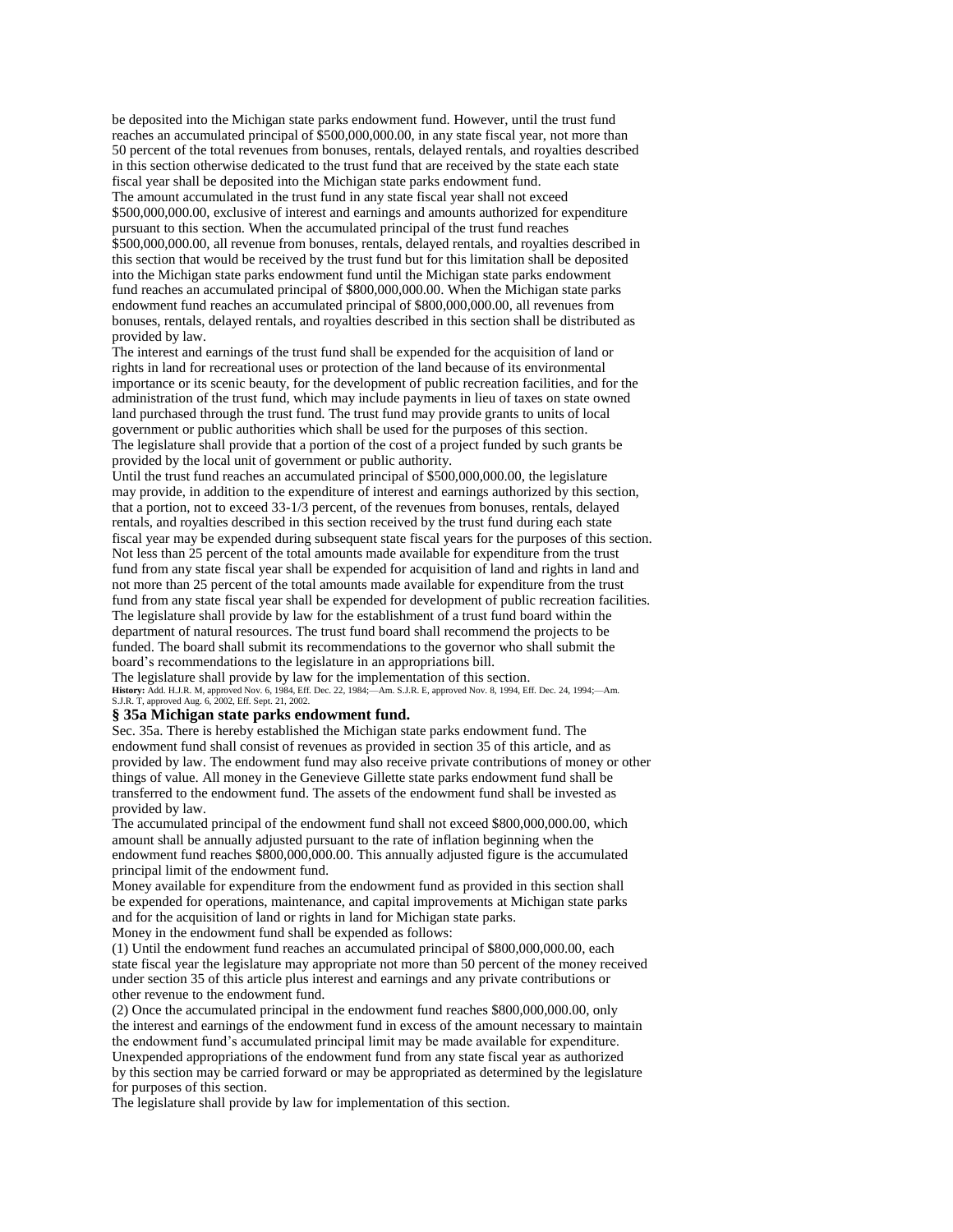**History:** Add. S.J.R. E, approved Nov. 8, 1994, Eff. Dec. 24, 1994;—Am. S.J.R. T, approved Aug. 6, 2002, Eff. Sept. 21, 2002. **Compiler's note:** This section was originally added to the Constitution by S.J.R. E as section 36, effective Dec. 24, 1994, but was compiled as §36[1] to distinguish it from another section 36 added to Article 9, effective April 30, 1994, which pertained to a tax on tobacco<br>products. When this section (§36[1]) was amended by S.J.R. T, effective Septemb

#### **§ 36 Tax on tobacco products; dedication of proceeds.**

Sec. 36. Six percent of the proceeds of the tax on tobacco products shall be dedicated to improving the quality of health care of the residents of this state.

# **History:** Add. S.J.R. S, approved Mar. 15, 1994, Eff. Apr. 30, 1994. **§ 37 Michigan veterans' trust fund.**

Sec. 37. The Michigan veterans' trust fund is established within the department of treasury. All money in the fund established by 1946 (1st Ex Sess) PA  $\hat{9}$  shall be transferred to the Michigan veterans' trust fund. The trust fund may additionally receive appropriations, money, or other things of value. The state treasurer shall direct investment of the fund as provided by law, and credit interest and earnings of the fund to the fund. Except for the state treasurer's actions authorized under this section, an expenditure or transfer of a trust fund asset, interest, or earnings may be made only upon the authorization of a majority of the members of the Michigan veterans' trust fund board of trustees. **History:** Add. H.J.R. H, approved Nov. 5, 1996, Eff. Dec. 21, 1996;—Am. S.J.R. T, approved Aug. 6, 2002, Eff. Sept. 21, 2002.

**§ 38 Michigan veterans' trust fund board of trustees; establishment.** Sec. 38. The Michigan veterans' trust fund board of trustees is established and consists of veterans honorably discharged from the armed services and appointed by the governor as prescribed by law. **History:** Add. H.J.R. H, approved Nov. 5, 1996, Eff. Dec. 21, 1996.

**§ 39 Michigan veterans' trust fund board of trustees; administration of trust fund.**

Sec. 39. The Michigan veterans' trust fund board of trustees shall administer the Michigan veterans' trust fund. The board of trustees shall not authorize the expenditure or transfer of a trust fund asset, interest, or earnings unless the board of trustees determines in its discretion and by a majority vote that the expenditure or transfer is for the benefit of veterans or their

spouses or dependents. **History:** Add. H.J.R. H, approved Nov. 5, 1996, Eff. Dec. 21, 1996.

#### **§ 40 Michigan conservation and recreation legacy fund.**

Sec. 40. The Michigan conservation and recreation legacy fund is established. The state treasurer shall direct the investment of the legacy fund. The state treasurer shall establish within the legacy fund restricted accounts as authorized by this section and may establish additional subaccounts as authorized by law. The state treasurer may receive gifts, grants, bequests, or assets from any source for deposit into a particular account or subaccount. The assets of the legacy fund shall be invested as provided by law. Interest and earnings accruing from each account or subaccount shall be credited to that account or subaccount.

The forest recreation account is established as an account within the legacy fund. The forest recreation account shall consist of revenue derived from concessions, leases, contracts, and fees from recreational activities on state forestlands and other revenues as authorized by law. Money in the forest recreation account shall be expended only for the following: (a) The development, improvement, operation, promotion, and maintenance of forest recreation activities.

(b) Grants to state colleges and universities to implement programs funded by the forest recreation account.

(c) The administration of the forest recreation account.

The game and fish protection account is established as an account within the legacy fund. The game and fish protection account shall consist of revenue derived from hunting and fishing licenses, passbooks, permits, fees, concessions, leases, contracts, and activities; damages paid for the illegal taking of game and fish; revenue derived from fees, licenses, and permits related to game, game areas, and game fish; and other revenues as authorized by law. Money in the game and fish protection account shall be expended only for the following:

(a) The development, improvement, operation, promotion, and maintenance of wildlife and fisheries programs and facilities.

(b) The acquisition of land and rights in land that support wildlife and fisheries programs. (c) Research to support wildlife and fisheries programs.

(d) The enforcement and administration of the wildlife and fisheries laws of the state,

including the necessary equipment and apparatus incident to the operation and enforcement of wildlife and fisheries laws.

(e) The protection, propagation, distribution, and control of wildlife and fish.

(f) Grants to state colleges and universities to implement programs funded by the game and fish protection account.

(g) The administration of the game and fish protection account, which may include payments in lieu of taxes on state owned land that has been or will be purchased through the game and fish protection fund or account.

The off-road vehicle account is established as an account within the legacy fund. The off-road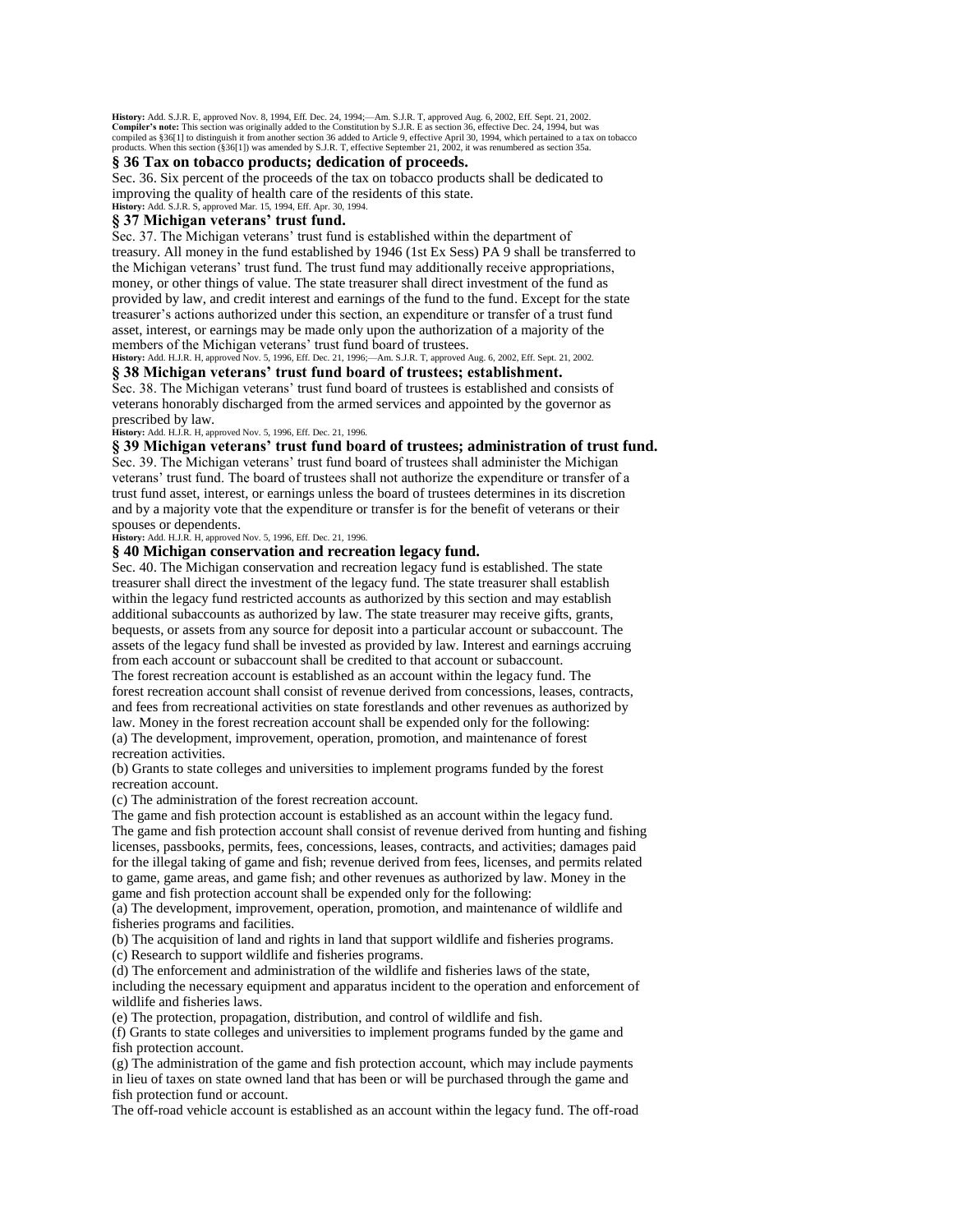vehicle account shall consist of revenue derived from fees imposed upon the use or registration of off-road vehicles and other revenues as authorized by law. Money in the off-road vehicle account shall be expended only for the following:

(a) Signage for and the improvement, maintenance, and construction of off-road vehicle trails, routes, or areas.

(b) The administration and enforcement of state regulations related to off-road vehicles.

(c) The leasing of land for use by off-road vehicles.

(d) The acquisition of easements, permits, or other agreements for the use of land for off-road vehicle trails, routes, or areas.

(e) The restoration of any of the natural resources of the state on public land that are damaged due to off-road vehicle use.

(f) Safety education programs related to the operation of off-road vehicles.

(g) Other uses as provided by law as long as the uses are consistent with the development, improvement, operation, promotion, and maintenance of the state's off-road vehicle programs. (h) Grants to state colleges and universities to implement programs funded by the off-road vehicle account.

(i) The administration of the off-road vehicle account.

The recreation improvement account is established as an account within the legacy fund. The recreation improvement account shall consist of all tax revenue derived from the sale of two percent of the gasoline sold in this state for consumption in internal combustion engines and other revenues as authorized by law. Money in the recreation improvement account shall be distributed as follows:

(a) Eighty percent of the money shall be annually transferred to the waterways account to be used for the purposes of that account.

(b) Fourteen percent of the money shall be annually transferred to the snowmobile account to be used for the purposes of that account.

(c) The remainder of the money that is not transferred under this section shall be used, upon appropriation, for recreation projects, including grants to state colleges and universities to implement recreation projects, and for the administration of the recreation improvement account. Of the amount that is credited to recreational projects in a fiscal year, not less than twenty-five percent of any funds designated for projects intended for off-road vehicles shall be expended on projects to repair damages as a result of pollution, impairment, or destruction of air, water, or other natural resources, or the public trust, in air, water, or other natural resources, as a result of the use of off-road vehicles.

The snowmobile account is established as an account within the legacy fund. The snowmobile account shall consist of revenue derived from fees imposed for the registration or use of snowmobiles; revenue derived from the use of snowmobile trails; transfers from the recreation improvement account; and other revenues as authorized by law. Money in the snowmobile account shall be expended only for the following:

(a) Planning, construction, maintenance, and acquisition of trails and areas for the use of snowmobiles.

(b) Providing access to trails and areas for the use of snowmobiles.

(c) Providing basic snowmobile facilities.

(d) The administration and enforcement of state regulations related to snowmobiles.

(e) Safety education programs related to the operation of snowmobiles.

(f) Other uses as provided by law as long as the uses are consistent with the development, improvement, operation, promotion, and maintenance of the state's snowmobile programs. (g) Grants to state colleges and universities to implement programs funded by the snowmobile account.

(h) The administration of the snowmobile account, which may include payments in lieu of taxes on state owned land that has been or will be purchased through the recreational snowmobile trail improvement fund or snowmobile account.

The state park improvement account is established as an account within the legacy fund. The state park improvement account shall consist of revenue derived from concessions, leases, contracts, fees, and permits for activities in state parks and recreation areas; damages paid to the state for illegal activities in state parks and recreation areas; and other revenues as authorized by law. Money in the state park improvement account shall be expended only for the following:

(a) The development, improvement, operation, promotion, and maintenance of state parks and recreation areas.

(b) Grants to state colleges and universities to implement programs funded by the state park improvement account.

(c) The administration of the state park improvement account.

The waterways account is established as an account within the legacy fund. The waterways account shall consist of revenue derived from watercraft registration fees assessed on the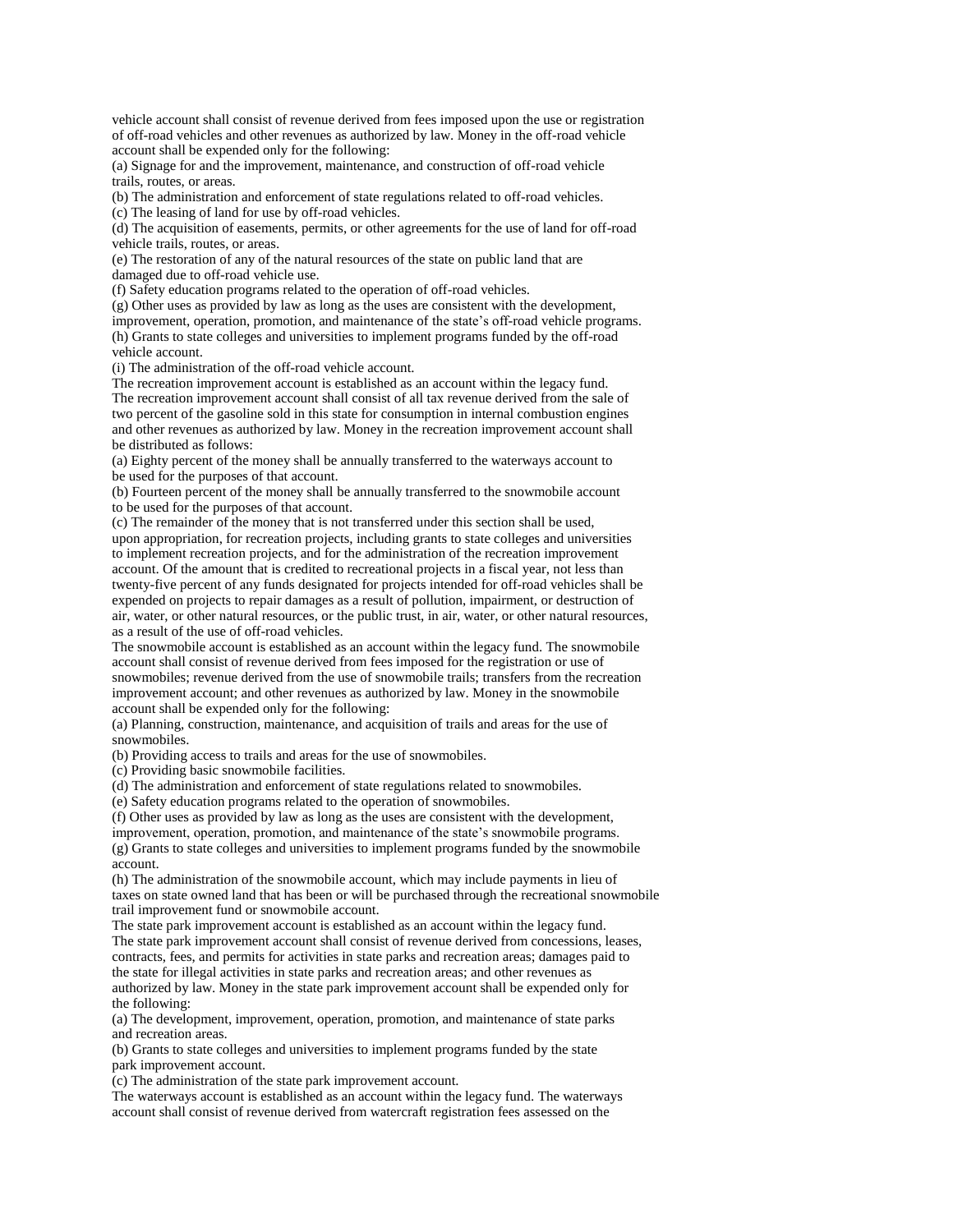ownership or operation of watercraft in the state; revenue derived from fees charged for the moorage of watercraft at state-operated mooring facilities; revenue derived from fees charged for the use of state-operated public access sites; transfers from the recreation improvement account; all tax revenue derived from the sale of diesel fuel in this state that is used to generate power for the operation or propulsion of vessels on the waterways of the state; and other revenues as authorized by law. Money in the waterways account shall be expended only for the following:

(a) The construction, operation, and maintenance of recreational boating facilities that provide public access to waterways or moorage of watercraft.

(b) The acquisition of property for the purpose of paragraph (a).

(c) Grants to local units of government and state colleges and universities for the provision of public access or moorage of watercraft and law enforcement or boating education to recreational watercraft operators.

(d) The acquisition and development of harbors and public access sites.

(e) The enforcement of laws related to the operation of watercraft and education related to the operation of watercraft. Not less than forty-nine percent of revenues from watercraft registration fees received by the waterways account shall be used for the purposes of this subdivision.

(f) The administration of programs funded by the waterways account.

(g) Other uses as provided by law as long as the uses are consistent with the development, improvement, operation, promotion, and maintenance of the state's waterways programs.

(h) The administration of the waterways account, which may include payments in lieu of taxes on state owned land that has been or will be purchased through the Michigan state waterways fund or waterways account.

The legislature shall provide by law for the implementation of this section.

**History:** Add. H.J.R. Z, approved Nov. 7, 2006, Eff. Dec. 23, 2006.

## **§ 41 Michigan game and fish protection trust fund.**

Sec. 41. The Michigan game and fish protection trust fund is established. The Michigan game and fish protection trust fund shall consist of revenue derived from bonuses, rentals, delayed rentals, royalties, and other revenues collected or reserved by the state under leases or direct sale contracts accruing from state owned lands acquired with money from state or federal game and fish protection funds or revenues accruing from lands purchased with such revenues. The Michigan game and fish protection trust fund may also receive gifts, grants, bequests, or assets from any source and may receive other revenues as authorized by law.

The assets of the Michigan game and fish protection trust fund shall be invested as provided by law. The interest and earnings from these investments shall be credited to the Michigan game and fish protection trust fund.

The accumulated interest and earnings of the Michigan game and fish protection trust fund and not more than \$6,000,000.00 of the principal of the Michigan game and fish protection trust fund may be expended in any year for the purposes of the game and fish protection account of the Michigan conservation and recreation legacy fund established in section 40. The legislature shall provide by law for the implementation of this section. **History:** Add. H.J.R. Z, approved Nov. 7, 2006, Eff. Dec. 23, 2006.

#### **§ 42 Michigan nongame fish and wildlife trust fund.**

Sec. 42. The Michigan nongame fish and wildlife trust fund is established. The Michigan nongame fish and wildlife trust fund shall consist of revenue designated by a member of the public for the benefit of nongame fish and wildlife.

The Michigan nongame fish and wildlife trust fund may also receive gifts, grants, bequests, or assets from any source and may receive other revenues as authorized by law.

The assets of the Michigan nongame fish and wildlife trust fund shall be invested as provided by law. The interest and earnings from these investments shall be credited to the Michigan nongame fish and wildlife trust fund.

The Michigan nongame fish and wildlife trust fund shall maintain a principal balance of not less than \$6,000,000.00.

The interest and earnings of the Michigan nongame fish and wildlife trust fund and other revenues not retained on a permanent basis shall be expended only for the following:

(a) The management of nongame fish and wildlife species consistent with a long-range plan for the management of Michigan's nongame fish and wildlife resources.

(b) Grants to state colleges and universities to implement programs funded by the Michigan nongame fish and wildlife trust fund.

(c) The administration of the Michigan nongame fish and wildlife trust fund. **History:** Add. H.J.R. Z, approved Nov. 7, 2006, Eff. Dec. 23, 2006.

## **§ 43 Fiscal Year**

Sec. 43. The fiscal year for the purposes of the Michigan Constitution is an accounting unit of time of one year which is defined as 365 days except for leap year which will allow one extra day. The fiscal year as referenced in this Constitution is mandated to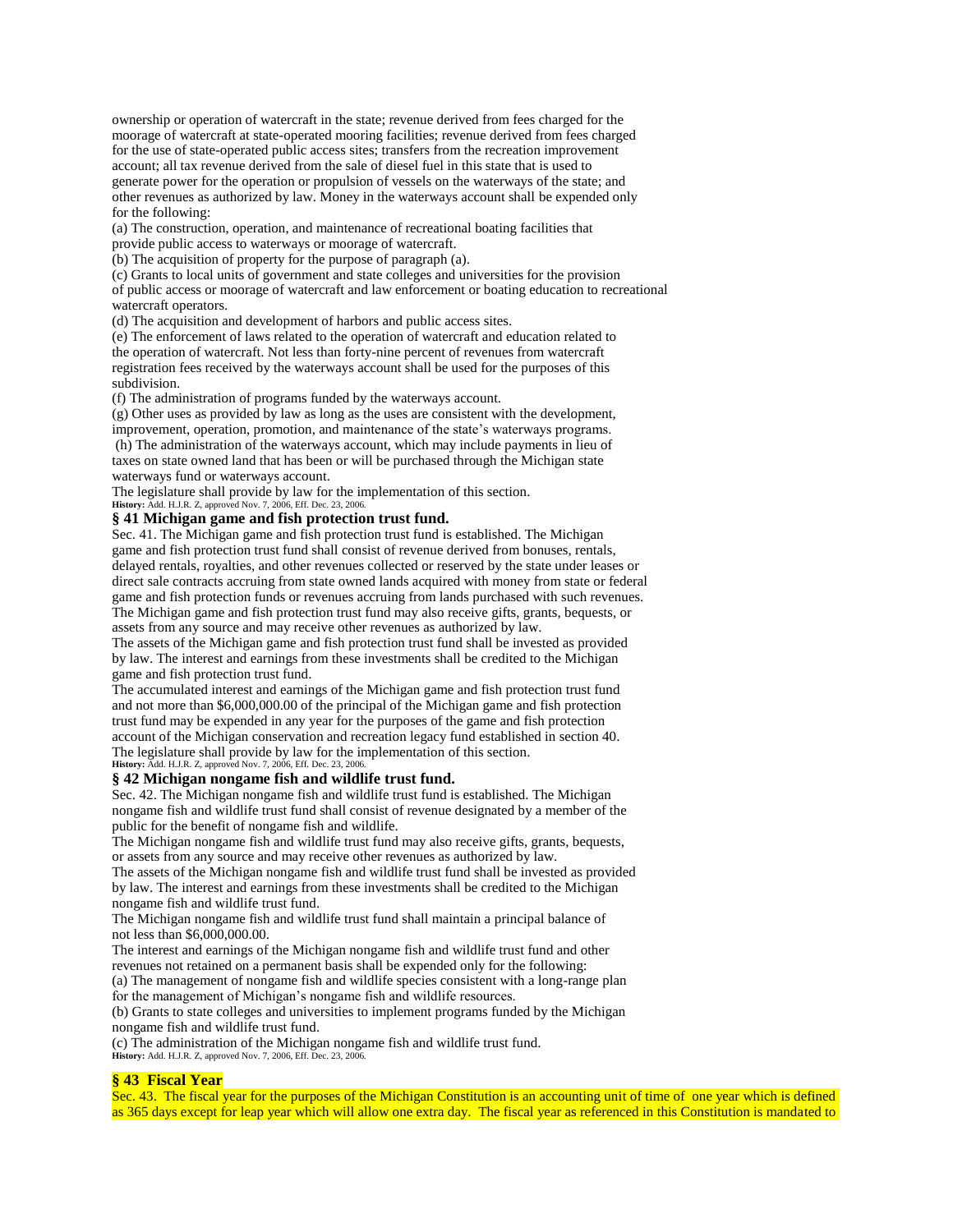start on July1, and end on June 30 of the following year. The July 1 start date must be enacted within two years of the date this Constitution becomes effective. No exceptions are allowed by law. The legislature must submit to the governor an annual fiscal year budget 14 days prior to the start of the fiscal year . The fiscal year budget must be approved by the legislature and governor by the start of the fiscal year.

ARTICLE X

#### Property

#### **§ 1 Disabilities of coverture abolished; separate property of wife; dower.**

Sec. 1. The disabilities of coverture as to property are abolished. The real and personal estate of every woman acquired before marriage and all real and personal property to which she may afterwards become entitled shall be and remain the estate and property of such woman, and shall not be liable for the debts, obligations or engagements of her husband, and may be dealt with and disposed of by her as if she were unmarried. Dower may be relinquished or conveyed as provided by law. **History:** Const. 1963, Art. X, §1, Eff. Jan. 1, 1964.

#### **Former Constitution:** See Const. 1908, Art. XVI, §8. **§ 2 Eminent domain; compensation.**

Sec. 2. Private property shall not be taken for public use without just compensation therefore being first made or secured in a manner prescribed by law. If private property consisting of an individual's principal residence and occupied by the owner for one year is taken for public use, the amount of compensation made and determined for that taking shall be not less than 125% of that property's fair market value, in addition to any other reimbursement allowed by law. Compensation shall be determined in

proceedings in a court of record.

"Public use" does not include the taking of private property consisting of an individual's principal residence and occupied by the owner for one year for transfer to a private entity for the purpose of economic development or enhancement of tax revenues. Private property not consisting of an individual's principal residence and occupied by the owner for one year otherwise may be taken for reasons of public use, which includes transfer to a private entity for the purpose of economic development or enhancement of tax revenues, as that term is understood on the effective date of the amendment to this constitution. that added this paragraph.

In a condemnation action, the burden of proof is on the condemning authority to demonstrate, by the preponderance of the evidence, that the taking of a private property is for a public use, unless the condemnation action involves a taking for the eradication of blight, in which case the burden of proof is on the condemning authority to demonstrate, by clear and convincing evidence, that the taking of that property is for a public use.

Any existing right, grant, or benefit afforded to property owners as of November 1, 2005, whether provided by this section, by statute, or otherwise, shall be preserved and shall not be abrogated or impaired by the constitutional amendment that added this paragraph. this constitutional nendment that added this paragraph. this constitution. **History:** Const. 1963, Art. X, § 2, Eff. Jan. 1, 1964;—Am. S.J.R. E, approved Nov. 7, 2006, Eff. Dec. 23, 2006. **Former Constitution:** See Const. 1908, Art. XIII, §§ 1-5.

#### **§ 3 Homestead and personalty, exemption from process.**

Sec. 3. A homestead in the amount of not less than \$3,500 and personal property of every resident of this state in the amount of not less than \$750, as defined by law, shall be exempt from forced sale on execution or other process of any court. Such exemptions shall not extend to any lien thereon excluded from exemption by law.

**History:** Const. 1963, Art. X, §3, Eff. Jan. 1, 1964. **Former Constitution:** See Const. 1908, Art. XIV, §§1-4.

#### **§ 4 Escheats.**

Sec. 4. Procedures relating to escheats and to the custody and disposition of escheated property shall be prescribed by law. **History:** Const. 1963, Art. X, §4, Eff. Jan. 1, 1964. **Former Constitution:** See Const. 1908, Art. VI, §20.

#### **§ 5 State lands.**

Sec. 5. The legislature shall have general supervisory jurisdiction over all state owned lands useful for forest preserves, game areas and recreational purposes; shall require annual reports as to such lands from all departments having supervision or control thereof; and shall by general law provide for the sale, lease or other disposition of such lands.

#### **State land reserve.**

The legislature by an act adopted by two-thirds of the members elected to and serving in each house may designate any part of such lands as a state land reserve. No lands in the state land reserve may be removed from the reserve, sold, leased or otherwise disposed of except by an act of the legislature.

**History:** Const. 1963, Art. X, §5, Eff. Jan. 1, 1964.

#### **§ 6 Resident aliens, property rights.**

Sec. 6. Aliens who are residents of this state shall enjoy the same rights and privileges in property as citizens of this state. **History:** Const. 1963, Art. X, §6, Eff. Jan. 1, 1964. **Former Constitution:** See Const. 1908, Art. XVI, §9.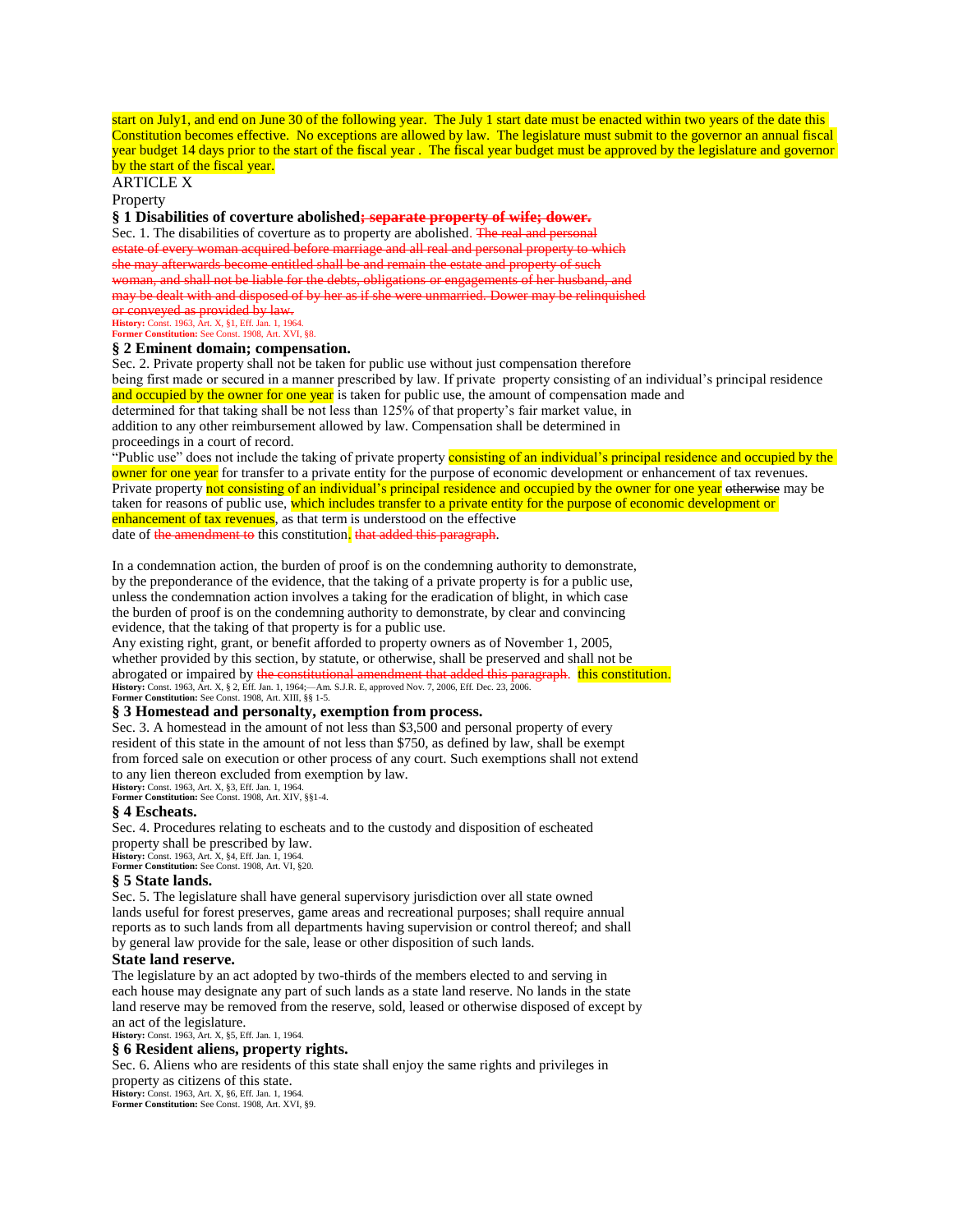## ARTICLE XI

Public Officers and Employment

## **§ 1 Oath of public officers.**

Sec. 1. All officers, legislative, executive and judicial, before entering upon the duties of their respective offices, shall take and subscribe the following oath or affirmation: I do solemnly swear (or affirm) that I will support the Constitution of the United States and the constitution of this state, and that I will faithfully discharge the duties of the office of . . . . . . . . . . . . . . . . . . according to the best of my ability. No other oath, affirmation, or any religious test shall be required as a qualification for any office or public trust. History: Const. 1963, Art. XI, §1, Eff. Jan. 1, 196

**Former Constitution:** See Const. 1908, Art. XVI, §2.

#### **§ 2 Terms of office of state and county officers.**

Sec. 2. The terms of office of elective state officers, members of the legislature and justices and judges of courts of record shall begin at twelve o'clock noon on the first day of January next succeeding their election, except as otherwise provided in this constitution. The terms of office of county officers shall begin on the first day of January next succeeding their election, except as otherwise provided by law. **History:** Const. 1963, Art. XI, §2, Eff. Jan. 1, 1964. **Former Constitution:** See Const. 1908, Art. XVI, §1.

#### **§ 3 Extra compensation.**

Sec. 3. Neither the legislature nor any political subdivision of this state shall grant or authorize extra compensation to any public officer, agent or contractor after the service has been rendered or the contract entered into.

**History:** Const. 1963, Art. XI, §3, Eff. Jan. 1, 1964. **Former Constitution:** See Const. 1908, Art. XVI, §3.

#### **§ 4 Custodian of public moneys; eligibility to office, accounting.**

Sec. 4. No person having custody or control of public moneys shall be a member of the legislature, or be eligible to any office of trust or profit under this state, until he shall have made an accounting, as provided by law, of all sums for which he may be liable. **History:** Const. 1963, Art. XI, §4, Eff. Jan. 1, 1964. **Former Constitution:** See Const. 1908, Art. X, §19.

**§ 5 Classified state civil service; scope; exempted positions; appointment and terms of members of state civil service commission; state personnel director; duties of commission; collective bargaining for state police troopers and sergeants; appointments, promotions, demotions, or removals; increases or reductions in compensation; creating or abolishing positions; recommending compensation for unclassified service; appropriation; reports of expenditures; annual audit; payment for personal services; violation; injunctive or mandamus proceedings.**

Sec. 5. The classified state civil service shall consist of all positions in the state service except those filled by popular election, heads of principal departments, members of boards and commissions, the principal executive officer of boards and commissions heading principal departments, employees of courts of record, employees of the legislature, employees of the state institutions of higher education, all persons in the armed forces of the state, eight exempt positions in the office of the governor, and within each principal department, when requested by the department head, two other exempt positions, one of which shall be policy-making. The civil service commission may exempt three additional positions of a policy-making nature within each principal department.

The civil service commission shall be non-salaried and shall consist of four persons, not more than two of whom shall be members of the same political party, appointed by the governor for terms of eight years, no two of which shall expire in the same year.

#### 53 PUBLIC OFFICERS AND EMPLOYMENT Art. XI, §5

The administration of the commission's powers shall be vested in a state personnel director who shall be a member of the classified service and who shall be responsible to and selected by the commission after open competitive examination.

The commission shall classify all positions in the classified service according to their respective duties and responsibilities, fix rates of compensation for all classes of positions, approve or disapprove disbursements for all personal services, determine by competitive examination and performance exclusively on the basis of merit, efficiency and fitness the qualifications of all candidates for positions in the classified service, make rules and regulations covering all personnel transactions, and regulate all conditions of employment in the classified service. State Police Troopers and Sergeants shall, through their elected representative designated by 50% of such troopers and sergeants, have the right to bargain collectively with their employer concerning conditions of their employment, compensation, hours, working conditions, retirement, pensions, and other aspects of employment except promotions which will be determined by competitive examination and performance on the basis of merit, efficiency and fitness; and they shall have the right 30 days after commencement of such bargaining to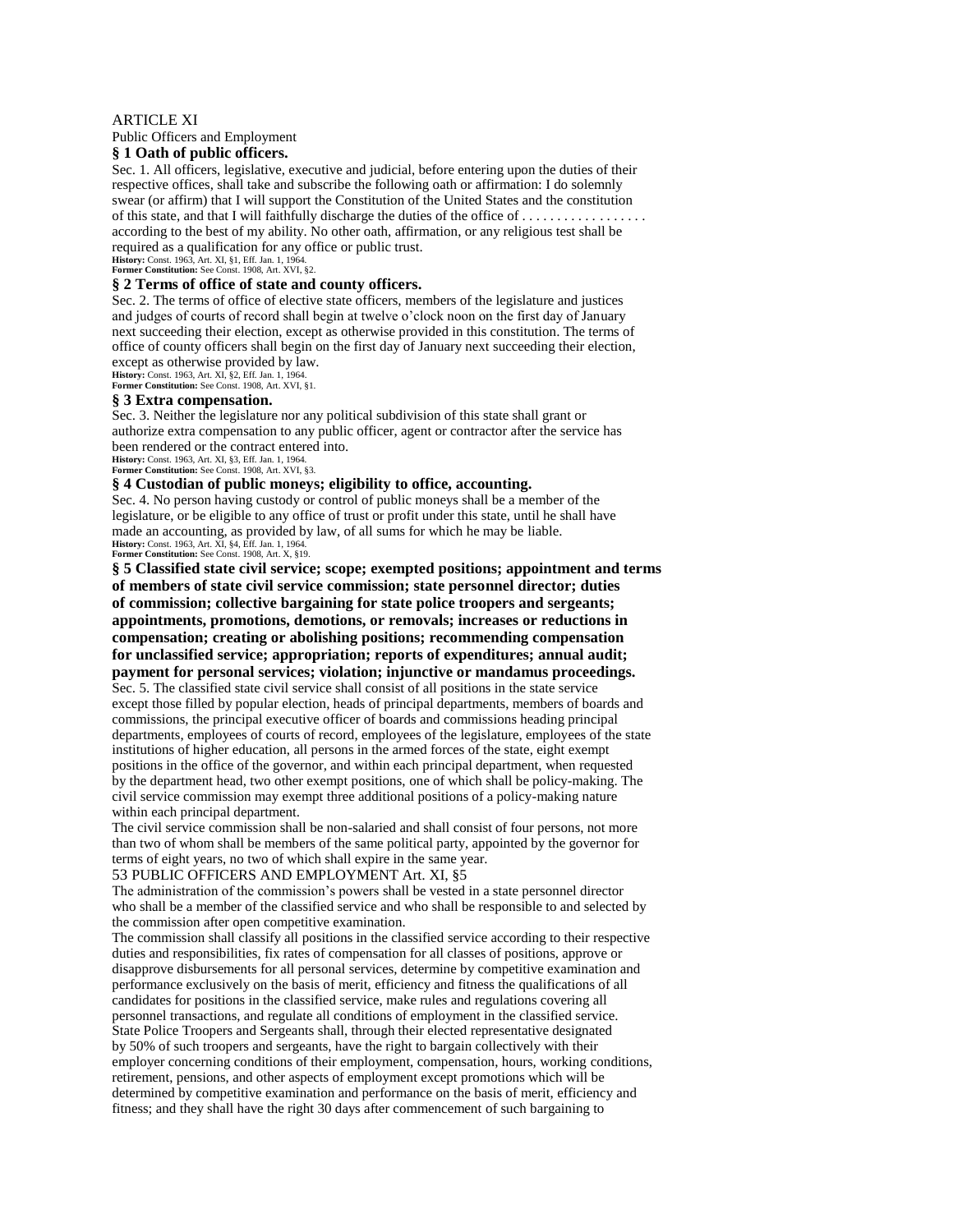submit any unresolved disputes to binding arbitration for the resolution thereof the same as now provided by law for Public Police and Fire Departments.

No person shall be appointed to or promoted in the classified service who has not been certified by the commission as qualified for such appointment or promotion. No appointments, promotions, demotions or removals in the classified service shall be made for religious, racial or partisan considerations.

Increases in rates of compensation authorized by the commission may be effective only at the start of a fiscal year and shall require prior notice to the governor, who shall transmit such increases to the legislature as part of his budget. The legislature may, by a majority vote of the members elected to and serving in each house, waive the notice and permit increases in rates of compensation to be effective at a time other than the start of a fiscal year. Within 60 calendar days following such transmission, the legislature may, by a two-thirds vote of the members elected to and serving in each house, reject or reduce increases in rates of compensation authorized by the commission. Any reduction ordered by the legislature shall apply uniformly to all classes of employees affected by the increases and shall not adjust pay differentials already established by the civil service commission. The legislature may not reduce rates of compensation below those in effect at the time of the transmission of increases authorized by the commission.

The appointing authorities may create or abolish positions for reasons of administrative efficiency without the approval of the commission. Positions shall not be created nor abolished except for reasons of administrative efficiency. Any employee considering himself aggrieved by the abolition or creation of a position shall have a right of appeal to the commission through established grievance procedures.

The civil service commission shall recommend to the governor and to the legislature rates of compensation for all appointed positions within the executive department not a part of the classified service.

To enable the commission to exercise its powers, the legislature shall appropriate to the commission for the ensuing fiscal year a sum not less than one percent of the aggregate payroll of the classified service for the preceding fiscal year, as certified by the commission. Within six months after the conclusion of each fiscal year the commission shall return to the state treasury all moneys unexpended for that fiscal year.

The commission shall furnish reports of expenditures, at least annually, to the governor and the legislature and shall be subject to annual audit as provided by law.

No payment for personal services shall be made or authorized until the provisions of this constitution pertaining to civil service have been complied with in every particular. Violation of any of the provisions hereof may be restrained or observance compelled by injunctive or mandamus proceedings brought by any citizen of the state.

**History:** Const. 1963, Art. XI, §5, Eff. Jan. 1, 1964;—Am. Init., approved Nov. 7, 1978, Eff. Dec. 23, 1978.<br>**Former Constitution:** See Const. 1908, Art. VI, §22.

Art. XI, §5 CONSTITUTION OF MICHIGAN OF 1963 54

#### **§ 6 Merit systems for local governments.**

Sec. 6. By ordinance or resolution of its governing body which shall not take effect until approved by a majority of the electors voting thereon, unless otherwise provided by charter, each county, township, city, village, school district and other governmental unit or authority may establish, modify or discontinue a merit system for its employees other than teachers under contract or tenure. The state civil service commission may on request furnish technical services to any such unit on a reimbursable basis. **History:** Const. 1963, Art. XI, §6, Eff. Jan. 1, 1964.

## **§ 7 Impeachment of civil officers.**

Sec. 7. The house of representatives shall have the sole power of impeaching civil officers for corrupt conduct in office or for crimes or misdemeanors, but a majority of the members elected thereto and serving therein shall be necessary to direct an impeachment.

#### **Prosecution by 3 members of house of representatives.**

When an impeachment is directed, the house of representatives shall elect three of its members to prosecute the impeachment.

**Trial by senate Michigan Legal Oversight Board ; oath, presiding officer.**

Every impeachment shall be tried by the senate **Michigan Legal Oversight Board** immediately after the final adjournment of the legislature. The senators members of the Michigan Legal Oversight Board shall take an oath or affirmation truly and impartially to try and determine the impeachment according to the evidence. When the governor or lieutenant governor is tried, the chief justice of the supreme court shall preside.

#### **Conviction; vote, penalty.**

No person shall be convicted without the concurrence of two-thirds of the members of the Michigan Legal Oversight Board senators elected and serving. Judgment in case of conviction shall not extend further than removal from office, but the person convicted shall be liable to punishment according to law.

**Judicial officers, functions after impeachment.**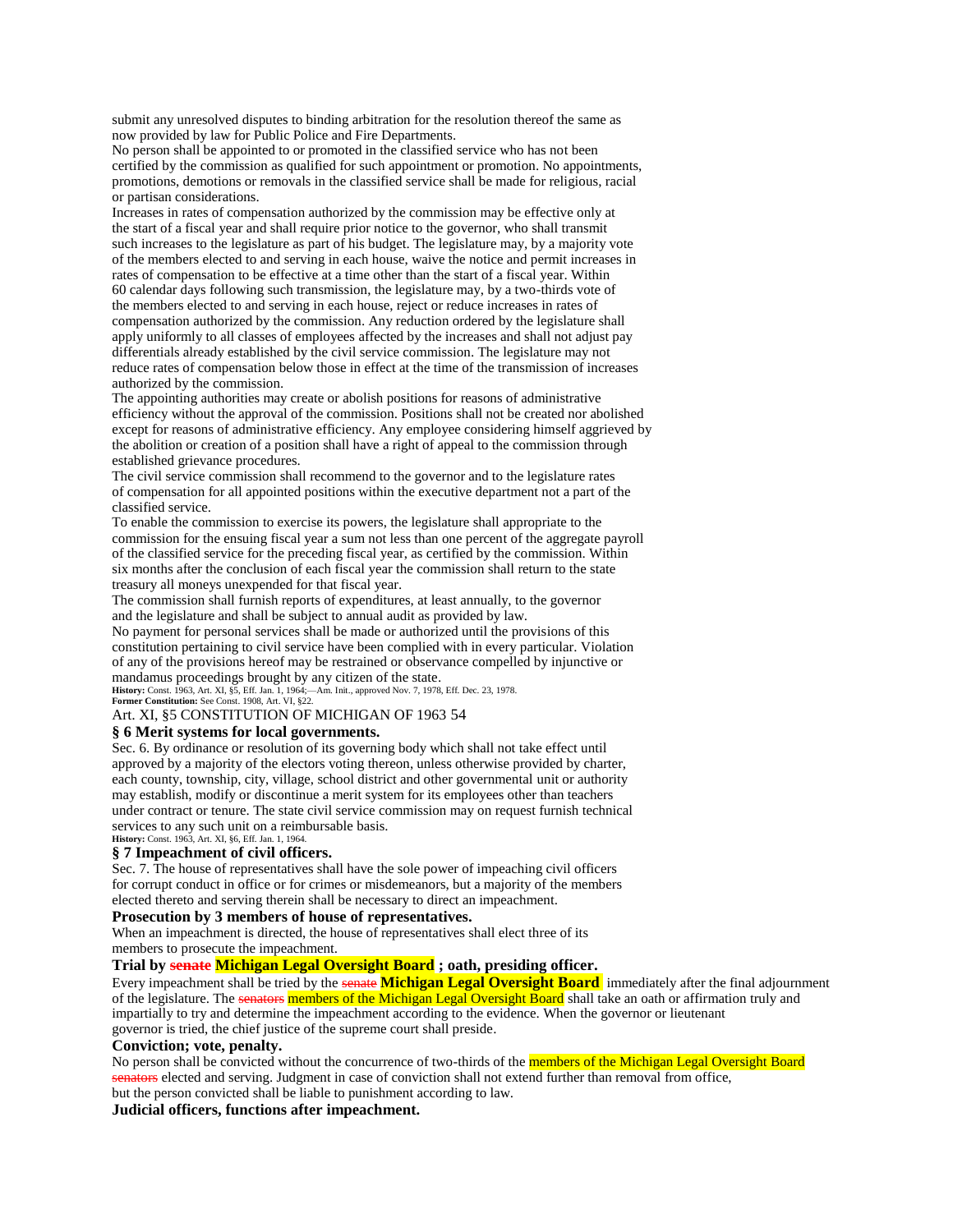No judicial officer shall exercise any of the functions of his office after an impeachment is directed until he is acquitted.

**History:** Const. 1963, Art. XI, §7, Eff. Jan. 1, 1964. **Former Constitution:** See Const. 1908, Art. IX, §§1-4.

## ARTICLE XII

Amendment and Revision

## **§ 1 Amendment by legislative proposal and vote of electors.**

Sec. 1. Amendments to this constitution may be proposed in the senate or house of representatives. Proposed amendments agreed to by two-thirds of the members elected to and serving in each the house on a vote with the names and vote of those voting entered in the respective journals shall be submitted, not less than 60 days thereafter, to the electors at the next general election or special election as the legislature shall direct. If a majority of electors voting on a proposed amendment approve the same, it shall become part of the constitution and shall abrogate or amend existing provisions of the constitution at the end of 45 days after the date of the election at which it was approved.

**History:** Const. 1963, Art. XII, §1, Eff. Jan. 1, 1964. **Former Constitution:** See Const. 1908, Art. XVII, §1.

#### **§ 2 Amendment by petition and vote of electors.**

Sec. 2. Amendments may be proposed to this constitution by petition of the registered electors of this state. Every petition shall include the full text of the proposed amendment, and be signed by registered electors of the state equal in number to at least 10 percent of the total vote cast for all candidates for governor at the last preceding general election at which a governor was elected. Such petitions shall be filed with the person authorized by law to receive the same at least 120 days before the election at which the proposed amendment is to be voted upon. Any such petition shall be in the form, and shall be signed and circulated in such manner, as prescribed by law. The person authorized by law to receive such petition shall upon its receipt determine, as provided by law, the validity and sufficiency of the signatures on the petition, and make an official announcement thereof at least 60 days prior to the election at which the proposed amendment is to be voted upon.

#### **Submission of proposal; publication.**

Any amendment proposed by such petition shall be submitted, not less than 120 days after it was filed, to the electors at the next general election. Such proposed amendment, existing provisions of the constitution which would be altered or abrogated thereby, and the question as it shall appear on the ballot shall be published in full as provided by law. Copies of such publication shall be posted in each polling place and furnished to news media as provided by law.

#### **Ballot, statement of purpose.**

The ballot to be used in such election shall contain a statement of the purpose of the proposed amendment, expressed in not more than 100 words, exclusive of caption. Such statement of purpose and caption shall be prepared by the person authorized by law, and shall consist of a true and impartial statement of the purpose of the amendment in such language as shall create no prejudice for or against the proposed amendment.

## **Approval of proposal, effective date; conflicting amendments.**

If the proposed amendment is approved by a majority of the electors voting on the question, it shall become part of the constitution, and shall abrogate or amend existing provisions of the constitution at the end of 45 days after the date of the election at which it was approved. If two or more amendments approved by the electors at the same election conflict, that amendment receiving the highest affirmative vote shall prevail.

**History:** Const. 1963, Art. XII, §2, Eff. Jan. 1, 1964. **Former Constitution:** See Const. 1908, Art. XVII, §§2, 3.

#### **§ 3 General revision of constitution; submission of question, convention delegates and meeting.**

Sec. 3. At the general election to be held in the year 1978, and in each 16th year thereafter and at such times as may be provided by law, the question of a general revision of the constitution shall be submitted to the electors of the state. If a majority of the electors voting on the question decide in favor of a convention for such purpose, at an election to be held not later than six months after the proposal was certified as approved, the electors of each representative district as then organized shall elect one delegate and the electors of each delegate at a partisan election. The

delegates so elected shall convene at the seat of government on the first Tuesday in October next succeeding such election or at an earlier date if provided by law.

## **Convention officers, rules, membership, personnel, publications.**

The convention shall choose its own officers, determine the rules of its proceedings and judge the qualifications, elections and returns of its members. To fill a vacancy in the office of any delegate, the governor shall appoint a qualified resident of the same district who shall be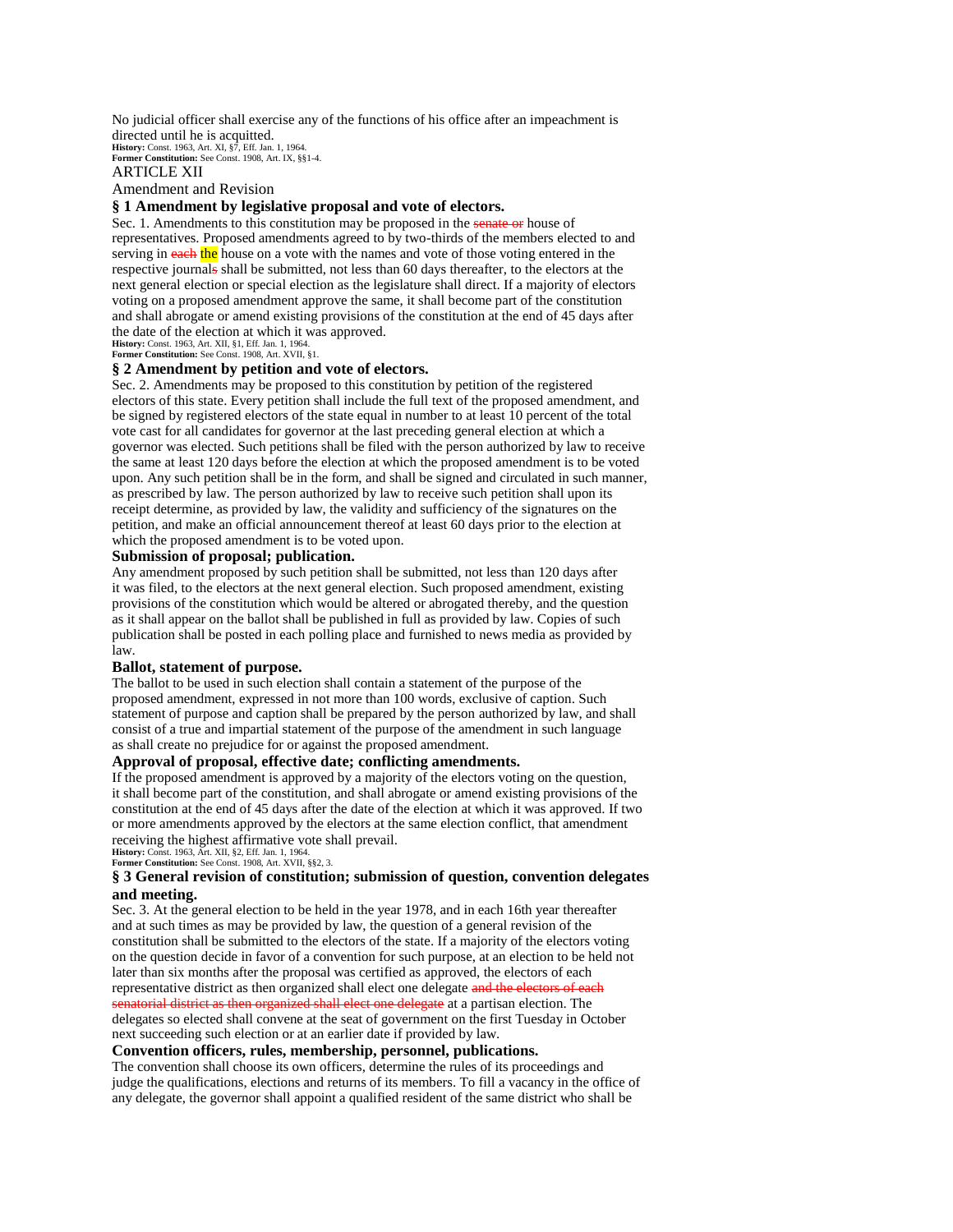a member of the same party as the delegate vacating the office. The convention shall have power to appoint such officers, employees and assistants as it deems necessary and to fix their compensation; to provide for the printing and distribution of its documents, journals and proceedings; to explain and disseminate information about the proposed constitution and to complete the business of the convention in an orderly manner. Each delegate shall receive for his services compensation provided by law.

## **Submission of proposed constitution or amendment.**

No proposed constitution or amendment adopted by such convention shall be submitted to the electors for approval as hereinafter provided unless by the assent of a majority of all the delegates elected to and serving in the convention, with the names and vote of those voting entered in the journal. Any proposed constitution or amendments adopted by such convention shall be submitted to the qualified electors in the manner and at the time provided by such convention not less than 90 days after final adjournment of the convention. Upon the approval of such constitution or amendments by a majority of the qualified electors voting thereon the constitution or amendments shall take effect as provided by the convention.

**History:** Const. 1963, Art. XII, §3, Eff. Jan. 1, 1964. **Former Constitution:** See Const. 1908, Art. XVII, §4.

#### **§ 4 Severability.**

Sec. 4. If any section, subsection or part of Article 2, Section 10, Article 4, Section 54 or Article 5, Section 30 is for any reason held to be invalid or unconstitutional, the remaining sections, subsections or parts of those sections shall not be affected but will remain in full force and effect.

**History:** Add. Init., approved Nov. 3, 1992, Eff. Dec. 19, 1992.

## **SCHEDULE AND TEMPORARY PROVISIONS**

To insure the orderly transition from the constitution of  $\frac{1908}{1963}$  to this constitution the following schedule and temporary provisions are set forth to be effective for such period as are thereby required.

#### **§ 1 Recommendations by attorney general for changes in laws.**

Sec. 1. The attorney general shall recommend to the legislature as soon as practicable such changes as may be necessary to adapt existing laws to this constitution.

**History:** Const. 1963, Schedule, §1, Eff. Jan. 1, 1964. **Former Constitution:** See Const. 1908, Schedule, §8.

#### **§ 2 Existing public and private rights, continuance.**

Sec. 2. All writs, actions, suits, proceedings, civil or criminal liabilities, prosecutions, judgments, sentences, orders, decrees, appeals, causes of action, contracts, claims, demands, titles and rights existing on the effective date of this constitution shall continue unaffected except as modified in accordance with the provisions of this constitution. **History:** Const. 1963, Schedule, §2, Eff. Jan. 1, 1964. **Former Constitution:** See Const. 1908, Schedule, §2.

#### **§ 3 Officers, continuance in office.**

Sec. 3. Except as otherwise provided in this constitution, all officers filling any office by election or appointment shall continue to exercise their powers and duties until their offices shall have been abolished or their successors selected and qualified in accordance with this constitution or the laws enacted pursuant thereto.

#### **Terms of office.**

No provision of this constitution, or of law or of executive order authorized by this constitution shall shorten the term of any person elected to state office at a statewide election on or prior to the date on which this constitution is submitted to a vote. In the event the duties of any such officers shall not have been abolished or incorporated into one or more of the principal departments at the expiration of his term, such officer shall continue to serve until his duties are so incorporated or abolished.

**History:** Const. 1963, Schedule, §3, Eff. Jan. 1, 1964. Former Constitution: See Const. 1908, Schedule, §5.

57 SCHEDULE AND TEMPORARY PROVISIONS Sched. §3

#### **§ 4 Officers elected in spring of 1963, term.**

Sec. 4. All officers elected at the same election that this constitution is submitted to the people for adoption shall take office and complete the term to which they were elected under the 1908 2111 constitution and existing laws and continue to serve until their successors are elected and qualified pursuant to this constitution or law. **History:** Const. 1963, Schedule, §4, Eff. Jan. 1, 1964. **Former Constitution:** See Const. 1908, Schedule, §6.

#### **§ 5 State elective executive officers and senators, 2 and 4 year terms.**

Sec. 5. Notwithstanding any other provision in this constitution, the governor, the lieutenant governor, the secretary of state, the attorney general and state senators shall be elected at the general election in 1964 to serve for two-year terms beginning on the first day of January next succeeding their election. The first election of such officers for four-year terms under this constitution shall be held at the general election in 1966.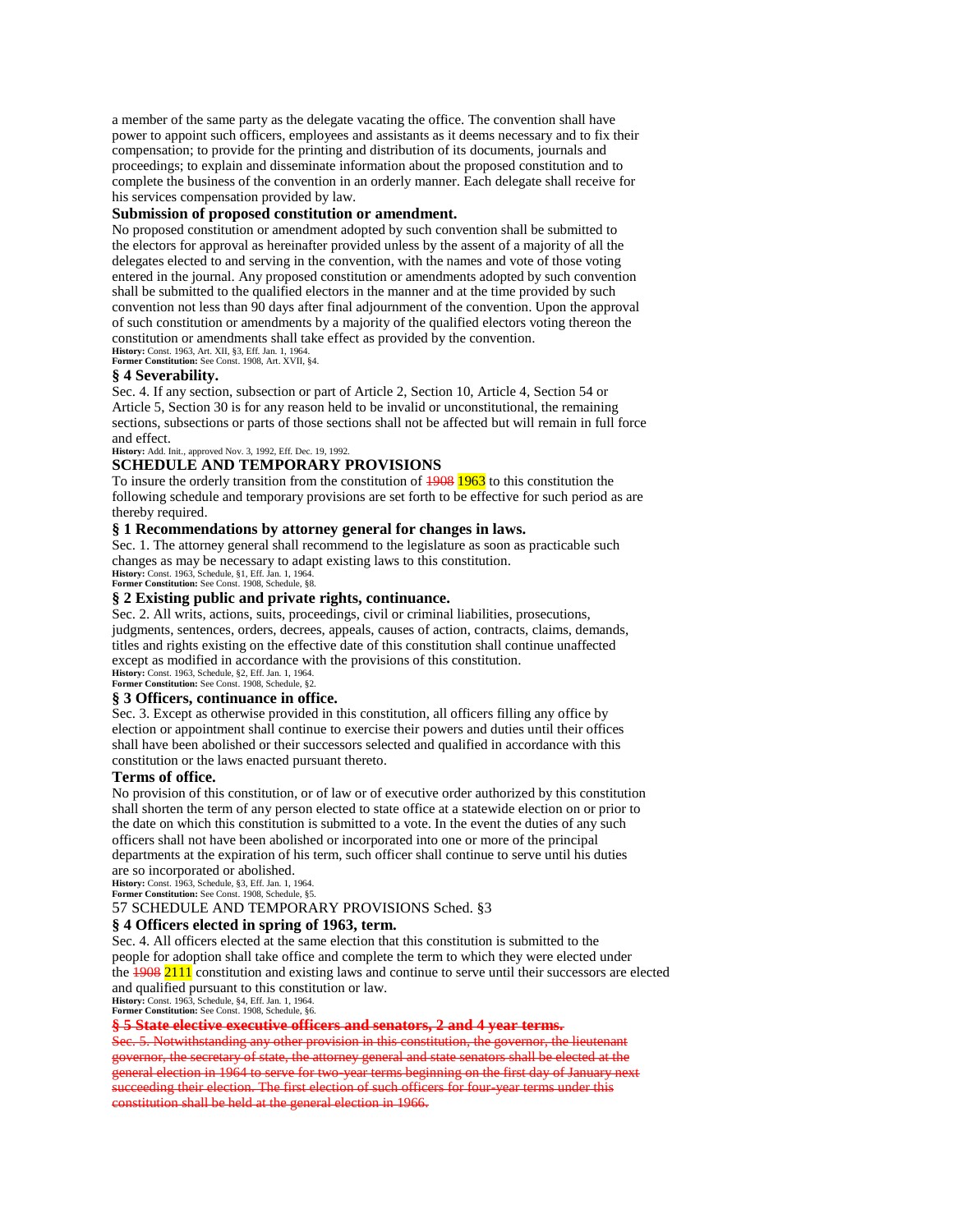#### **History:** Const. 1963, Schedule, §5, Eff. Jan. 1, 1964.

#### **§ 6 Supreme court, reduction to 7 5 justices.**

Sec. 6. Notwithstanding the provisions of this constitution that the supreme court shall consist of seven five justices it shall consist of eight seven justices until the time that a vacancy occurs as a result of death, retirement or resignation of a justice. The first such vacancy shall not be filled.

**History:** Const. 1963, Schedule, §6, Eff. Jan. 1, 1964.

## **§ 7 Judges of probate, eligibility for re-election.**

Sec. 7. Any judge of probate serving on the effective date of this constitution may serve the remainder of the term and be eligible to succeed himself for election regardless of other provisions in this constitution requiring him to be licensed to practice law in this state. **History:** Const. 1963, Schedule, §7, Eff. Jan. 1, 1964.

#### **§ 8 Judicial officers, staggered terms.**

Sec. 8. The provisions of Article VI providing that terms of judicial offices shall not all expire at the same time, shall be implemented by law providing that at the next election for such offices judges shall be elected for terms of varying length, none of which shall be shorter than the regular term provided for the office.

**History:** Const. 1963, Schedule, §8, Eff. Jan. 1, 1964.

**History:** Const. 1963, Schedule, §9, Eff. Jan. 1, 1964.

## **§ 9 State board of education; first election, terms.**

Sec. 9. The members of the state board of education provided for in Section 3 of Article VIII of this constitution shall first be elected at the first general election after the effective date of this constitution for the following terms: two shall be elected for two years, two for four years, two for six years, and two for eight years as prescribed by law.

**Abolition of existing state board of education.**

The state board of education provided for in the constitution of 1908 is abolished at twelve o'clock noon January 1 of the year following the first general election under this constitution and the terms of members thereof shall then expire.

#### **§ 10 Boards controlling higher education institutions and state board of public community and junior colleges, terms.**

Sec. 10. The provisions of this constitution providing for members of boards of control of institutions of higher education and the state board of public community and junior colleges Sched. §4 CONSTITUTION OF MICHIGAN OF 1963 58

shall be implemented by law. The law may provide that the term of each member in office on the date of the vote on this constitution may be extended, and may further provide that the initial terms of office of members may be less than eight years. **History:** Const. 1963, Schedule, §10, Eff. Jan. 1, 1964.

#### **§ 11 Michigan State University trustees and Wayne State University governors, terms.**

Sec. 11. The provisions of this constitution increasing the number of members of the Board of Trustees of Michigan State University and the Board of Governors of Wayne State University to eight, and of their term of office to eight years, shall be implemented by law. The law may provide that the term of each member in office on the date of the vote on this constitution may be extended one year, and may further provide that the initial terms of office of the additional members may be less than eight years. **History:** Const. 1963, Schedule, §11, Eff. Jan. 1, 1964.

#### **§ 12 Initial allocation of departments by law or executive order.**

Sec. 12. The initial allocation of departments by law pursuant to Section 2 of Article V of this constitution, shall be completed within two years after the effective date of this constitution. If such allocation shall not have been completed within such period, the governor, within one year thereafter, by executive order, shall make the initial allocation. **History:** Const. 1963, Schedule, §12, Eff. Jan. 1, 1964.

#### **§ 13 State contracts, continuance.**

Sec. 13. Contractual obligations of the state incurred pursuant to the constitution of  $\frac{1908}{1963}$  shall continue to be obligations of the state.

#### **Korean service bonus bonds, appropriation.**

For the retirement of notes and bonds issued under Section 26 of Article X of the 1908 constitution, there is hereby appropriated from the general fund each year during their life a sum equal to the amount of principal and interest payments due and payable in each year. **History:** Const. 1963, Schedule, §13, Eff. Jan. 1, 1964.

## **§ 14 Mackinac Bridge Authority; refunding of bonds, transfer of functions to highway department.**

Sec. 14. The legislature by a vote of two-thirds of the members elected to and serving in each the house may provide that the state may borrow money and may pledge its full faith and credit for refunding any bonds issued by the Mackinac Bridge Authority and at the time of refunding the Mackinac Bridge Authority shall be abolished and the operation of the bridge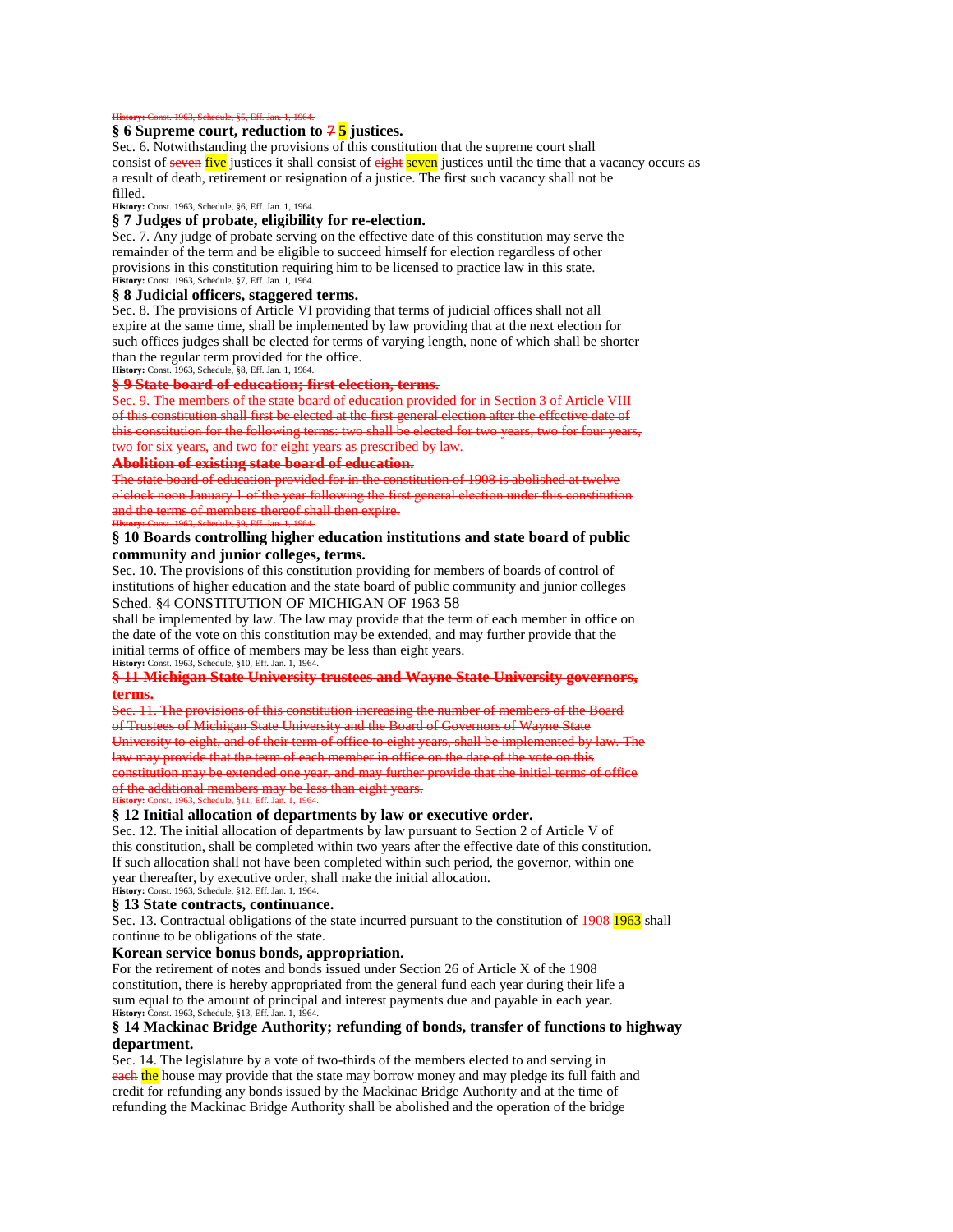shall be assumed by the state highway department. The legislature may implement this section by law.

**History:** Const. 1963, Schedule, §14, Eff. Jan. 1, 1964.

## **§ 15 Submission of constitution; time, notice.**

Sec. 15. This constitution shall be submitted to the people for their adoption or rejection at the general election to be held on the first Monday in April, 1963. It shall be the duty of the secretary of state forthwith to give notice of such submission to all other officers required to give or publish any notice in regard to a general election. He shall give notice that this constitution will be duly submitted to the electors at such election. The notice shall be given in the manner required for the election of governor. **History:** Const. 1963, Schedule, §15, Eff. Jan. 1, 1964.

**Former Constitution:** See Const. 1908, Schedule, §10.

59 SCHEDULE AND TEMPORARY PROVISIONS Sched. §15

#### **§ 16 Voters, ballots, effective date.**

Sec. 16. Every registered elector may vote on the adoption of the constitution. The board of election commissioners in each county shall cause to be printed on a ballot separate from the ballot containing the names of the nominees for office, the words: Shall the revised constitution be adopted? ( ) Yes. ( ) No. All votes cast at the election shall be taken, counted, canvassed and returned as provided by law for the election of state officers. If the revised constitution so submitted receives more votes in its favor than were cast against it, it shall be the supreme law of the state on and after the first day of January of the year following its adoption. **History:** Const. 1963, Schedule, §16, Eff. Jan. 1, 1964. **Former Constitution:** See Const. 1908, Schedule, §11.

Adopted by the Constitutional Convention of nineteen hundred sixty-one at Constitution Hall in Lansing on the first day of August, nineteen hundred sixty-two.

Stephen S. Nisbet, President

Fred I. Chase, Secretary

The vote on the Constitution of 1963, as certified by the Board of State Canvassers on June 20, 1963, was 810,860 to 803,436 in favor of adoption.

Sched. §16 CONSTITUTION OF MICHIGAN OF 1963 60 **ABSENCE** Electors, vote, II, 4 Governor, V, 26 Legislators, attendance, IV, 14 **ACCOUNTS** Annual fiscal, IX, 21 Public officials, IX, 21, 23 **ACCUSED** Rights, I, 15, 16 **ACQUITTAL** Double jeopardy, I, 15 Libel, trust, evidence, I, 19 **ACTIONS** Civil, jurors, IV, 44 Prosecution or defense, I, 13 Public utility matters, county, VII, 15 **ADJOURNMENT OF LEGISLATURE** Acts, effective date, IV, 27 Consent of both houses, IV, 21 Day to day, IV, 14 Senate, impeachment trial, XI, 7 Without day, IV, 13 **ADMINISTRATIVE** Decisions, review, VI, 28 Rules, suspension, IV, 37 Supervisors, power, VII, 8 **ADVICE AND CONSENT** Civil rights commission, V, 29 Defined, V, 6 Vacancies, V, 7 Vote, how taken, IV, 19 **ADVISORY OPINIONS** Supreme court, III, 8 **AFFIRMATION** Public officers, XI, 1 **AFFIRMATIVE ACTION** Programs, I, 26 **AGE** Alcoholic beverages, IV, 40 Governor, V, 22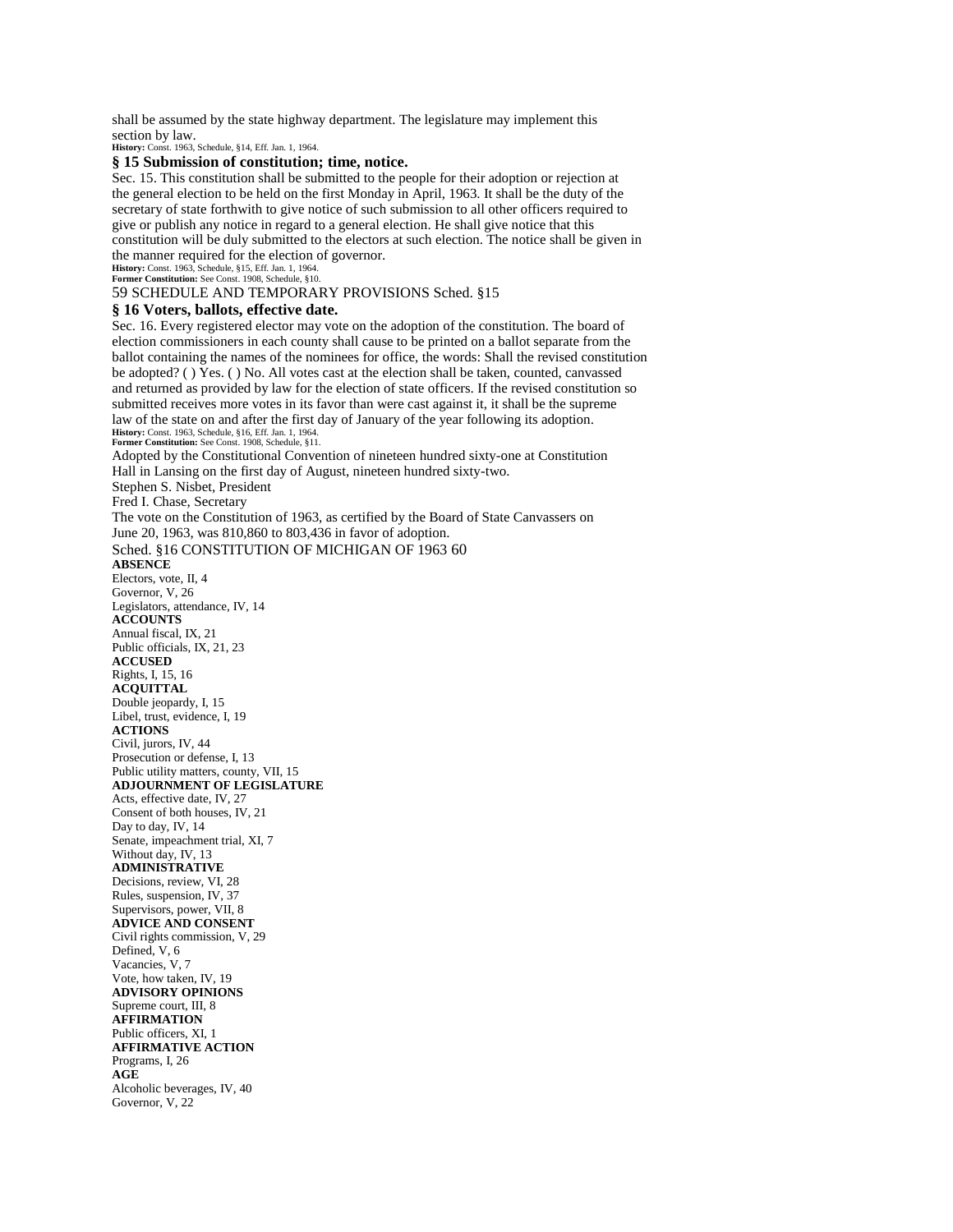Judicial offices, VI, 19 Legislators, IV, 7 Lieutenant governor, V, 22 **AIRPORTS** Public, VII, 16 **ALCOHOLIC BEVERAGES** Age, IV, 40 Excise tax, IV, 40 Liquor control commission, IV, 40 Local option, IV, 40 **ALIENS** Property rights, X, 6 **AMENDMENTS** Appropriation bills, V, 18 Bills, legislative, IV, 26, 28 City, village, charters, VII, 22 **Constitution** Convention to revise, XII, 3 Effective date, XII, 2 Legislative proposals, XII, 1 Petition of electors, XII, 2 County charters, VII, 2 **ANNEXATION** Legislative districts, effect, IV, 4 **APPEALS** Assistance, I, 20 Civil rights commission, V, 29 Criminal, matter of right, I, 20 **APPOINTMENTS** Circuit judges, VI, 14 Civil service commission, XI, 5 Governor, provisional, V, 11 Supreme court, VI, 7 Vacancies, state officers, V, 7 **APPORTIONMENT** Annexation, effect, IV, 4 Commission, IV, 6 House of representatives, IV, 3 Island areas, IV, 5 Senate, IV, 2 **APPROPRIATIONS** Bills Content, IV, 31 Effective date, IV, 27 Referendum, II, 9; IV, 34 Civil rights commission, V, 29 Civil service commission, XI, 5 Expenditures, reduction, V, 20 Item veto, V, 19 Local or private purposes, IV, 30 Necessity, IX,  $17$ Religious institutions, I, 4 School aid, IX, 11 State expenses, IX, 1 Veto, passage over, IV, 33 **ARMS** Right to bear, I, 6 Seizure, I, 11 61

## INDEX

CONSTITUTION OF MICHIGAN OF 1963 **ARREST** Legislators, privilege, IV, 11 **ASSEMBLY** Right of, I, 3 **ASSESSMENTS** Cash value, IX, 3 Eighteen mill limitation, IX, 6 Equalization, IX, 3 Fifteen mill limitation, IX, 6 Public utilities, IX, 5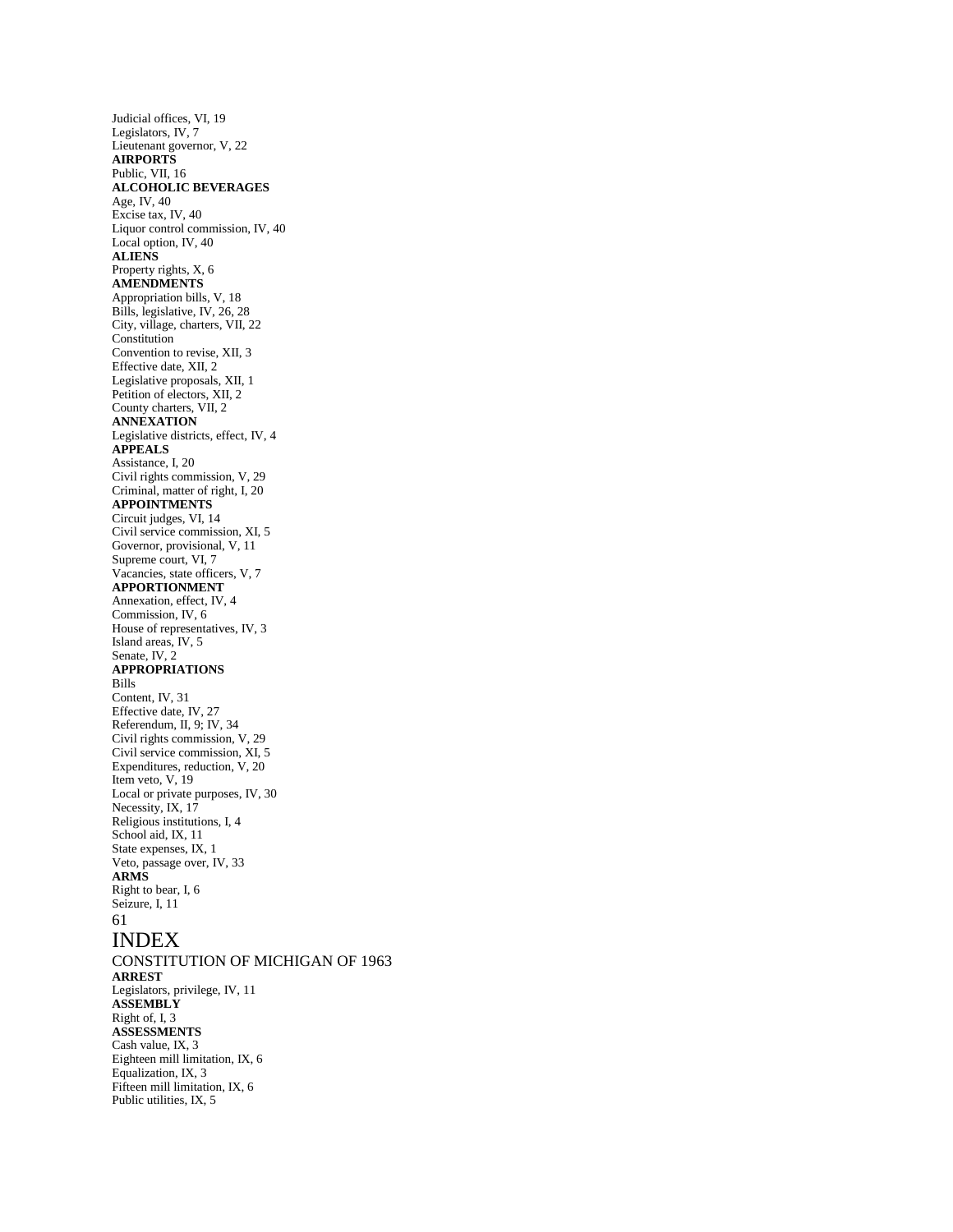Uniform rule, IX, 3 **ATTORNEY GENERAL** Compensation, V, 23 Duties, Sched. 1 Election, V, 21 Removal, V, 10 Term, V, 21 Term limits, V, 30 Vacancy, V, 21 **ATTORNEYS** Courts, appearance, I, 13 Criminals, appeals, right of, I, 20 **AUDITOR GENERAL** Appointment, duties, IV, 53 **BAIL** Excessive, prohibited, I, 16 Release on, I, 15 **BALLOTS** Candidates, partisan, designation, II, 4 Secrecy, preservation, II, 4 **BANKS** Legislation, vote, IV, 43 State depositories, IX, 20 **BILL OF ATTAINDER** Prohibited, I, 10 **BILL OF RIGHTS** Enumeration, I, 1-23 **BILLS, LEGISLATIVE** Amendment, IV, 24 Appropriation, IV, 30, 31, 34; V, 18 Carry over to next session, IV, 13 Five day possession, IV, 26 Governor's action, IV, 33 Initiative and referendum, II, 9 Item veto, V, 19 Legislation by, IV, 22 Local and special acts, IV, 29 Object, IV, 24 Passage, IV, 26 Printing, IV, 26 Purpose, changing, IV, 24 Reading, IV, 26 Reconsideration after veto, IV, 33 Record vote, IV, 26 Referendum, legislation by, II, 9; IV, 34 **BILLS, LEGISLATIVE** *(Cont.)* Special session, IV, 28 Veto, IV, 33; V, 19 Vote on, IV, 26, 30 **BONDS** Issuance, elector qualifications, II, 6 Schools, IX, 16 **BORROWING** Public bodies corporate, IX, 13 **BRIDGES** Construction, maintenance, VII, 16 Navigable streams, VII, 12 **BUDGET** Local, adoption, hearing, VII, 32 State, IV, 31; V, 18, 20 **CANDIDATES** Ballot designation, limitations, II, 4 Elections, time, II, 5 **CANVASSERS** Composition of boards, II, 7 State, II, 7 **CEMETERIES** Cities and villages, VII, 23 **CENTRAL MICHIGAN UNIVERSITY** Accounting, VIII, 4 Board of control, VIII, 6 President, VIII, 6 **CERTIORARI**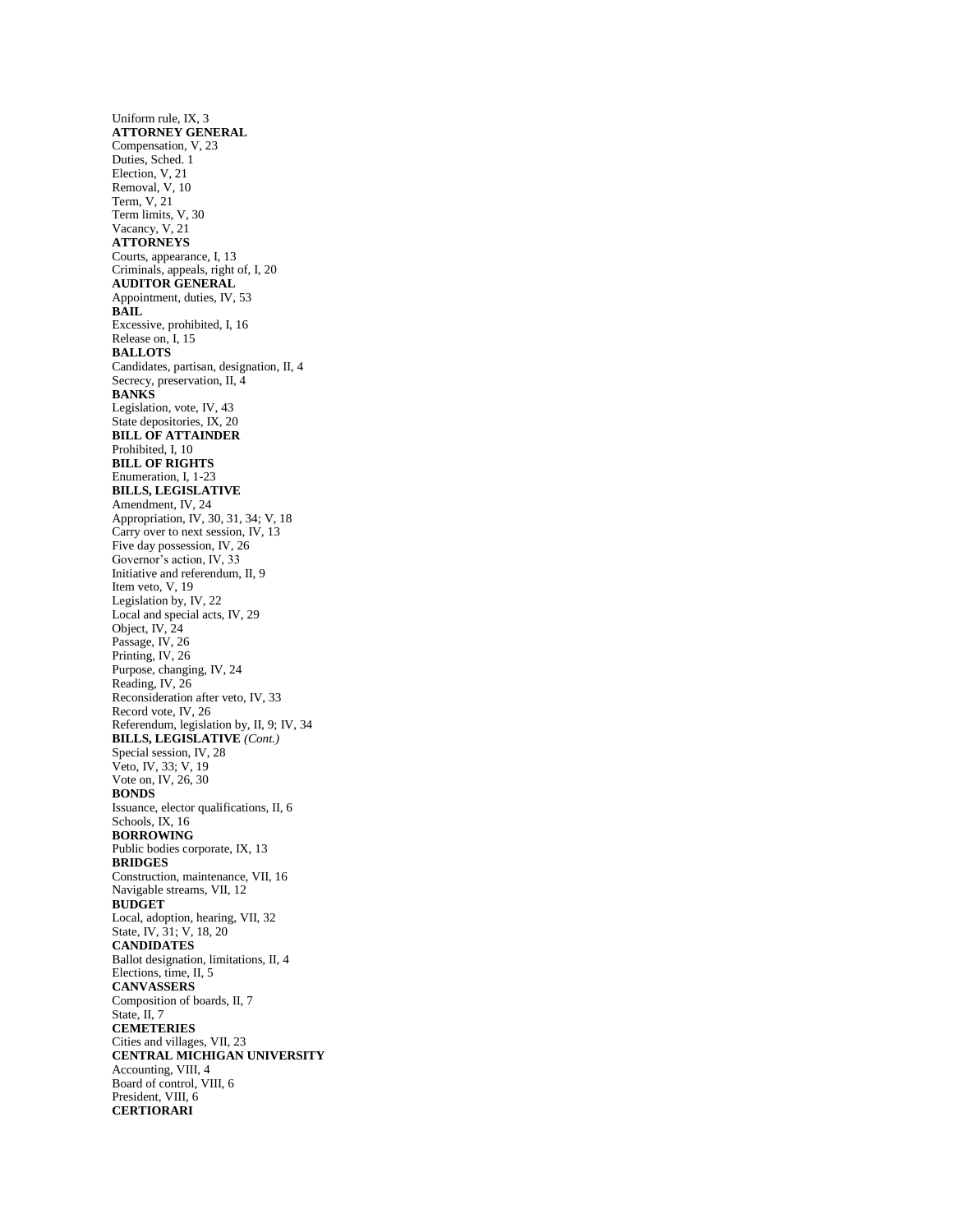Circuit court, VI, 13 **CHAPLAINS** State institutions, IV, 47 **CHARTERS** Cities and villages, VII, 22 Counties, VII, 2 Tax limitation, IX, 6 **CIRCUIT COURT** Appointments, limitation, VI, 27 Clerk, VI, 14 Commissioners, abolished, VI, 26 Court of record, VI, 19 Creation, VI, 11 Judges Appointments by, VI, 14 Compensation, VI, 18 Conservator of the peace, VI, 29 Election, term, VI, 12 Eligibility for other office, VI, 21 Incumbency designation, VI, 24 Incumbent, affidavit, VI, 22 Number, VI, 11 Qualifications, VI, 19 Removal, VI, 25 Residence, VI, 20 Vacancies, VI, 23 CONSTITUTION OF MICHIGAN OF 1963 62 **CIRCUIT COURT** *(Cont.)* Judicial power, VI, 1 Jurisdiction, VI, 13 Seal, VI, 19 Sessions, number, VI, 11 Supervisory control, VI, 13 Writs, VI, 13 **CITIES** Budget, hearing, VII, 32 Cemeteries, VII, 23 Charters, VII, 22 Civil service, XI, 6 Debt limit, VII, 21 Fines, libraries, VIII, 9 Franchises, VII, 25, 29, 30 Hospitals, VII, 23 Incorporation, VII, 21 Intergovernmental action, VII, 28 Libraries, VIII, 9 Lighting plants, VII, 24, 25, 29 Loan of credit, VII, 26 Metropolitan districts, VII, 27, 28 Officers, removal, VII, 33 Parks, VII, 23 Public utilities, VII, 24, 25, 29 Sales tax distribution, IX, 10 Sewage disposal, VII, 24 Streets, VII, 29 Supervisors, representation, VII, 7 Taxation, VII, 21 Water supply, VII, 24 **CIVIL POWER** Paramount, I, 7 **CIVIL RIGHTS** Commission, state, V, 29 Religious belief, I, 4 **CIVIL SERVICE** Local systems, XI, 6 State, XI, 5 **CLAIMS** State, against, IX, 22 **CLERKS** County, *see* COUNTY CLERK Supreme court, VI, 7 Townships, VII, 18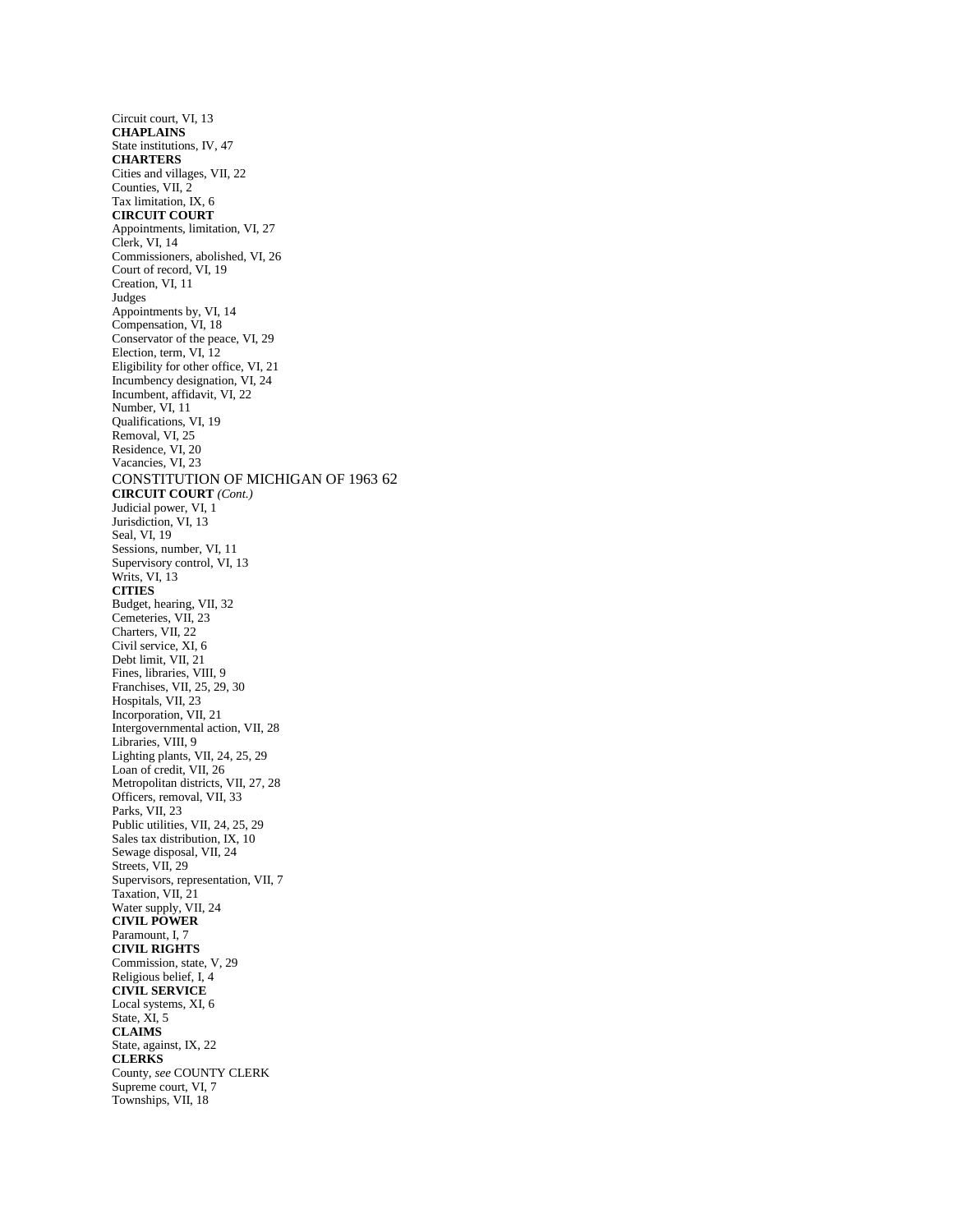**COMMON LAW** Force of, III, 7 **COMMUNITY COLLEGES** Establishment, VIII, 7 **COMMUTATIONS** Governor's power, V, 14 **COMPENSATION (and SALARIES)** Acting governor, V, 27 County officers, VII, 9 **COMPENSATION (and SALARIES)** *(Cont.)* Increase or decrease during term, IV, 12; V, 23; XI, 3 Judges, fees prohibited, VI, 17 Judges, uniform, VI, 18 Legislators, IV, 12 State civil service, XI, 5 State officers, IV, 12; V, 23 Supreme court justices, IV, 12; VI, 7 **CONDEMNATION** Compensation, X, 2 **CONSERVATORS OF THE PEACE** Judges, VI, 29 **CONSTITUTION** Adoption, legal status, Sched. 2-4 Amendment, XII, 1, 2 Effective date, Sched. 16 Revised, submission, Sched. 15 Revision, XII, 3 Severability, XII, 4 **CONTRACTS** Debt, imprisonment for, I, 21 Impairment, I, 10 State officers interest, IV, 10 **CORPORATIONS** State credit, IX, 18, 19 **COUNTY** Body corporate, VII, 1 Bridges, VII, 12, 16 Budget, hearing, VII, 32 Circuit judge, salary, VI, 18 Civil service, XI, 6 Contiguous, combine, VII, 13 Debt limit, VII, 11 Fines, libraries, VIII, 9 Highways, VII, 16 Home rule, VII, 2 Immunities, VII, 1 Intergovernmental action, VII, 28 Intoxicating liquors, IV, 40 **Officers** Compensation, VII, 9 Election, VII, 4 Removal, VII, 33 Terms, VII, 4 Powers, VII, 1 Public utility rate matters, VII, 15 Road systems, VII, 16 Sales tax, distribution, IX, 10 Seat, removal, VII, 10 Sheriff's acts, responsibility, VII, 6 Size, VII, 3 Supervisors, *see* SUPERVISORS, BOARD OF **COUNTY CLERK** Circuit court, VI, 14 Election, term, VII, 4 Office location, VII, 5 Vacancy, appointment, VI 14 63 INDEX **COURT OF APPEALS** Appointment, limitation, VI, 27 Court of record, VI, 19 Districts, VI, 8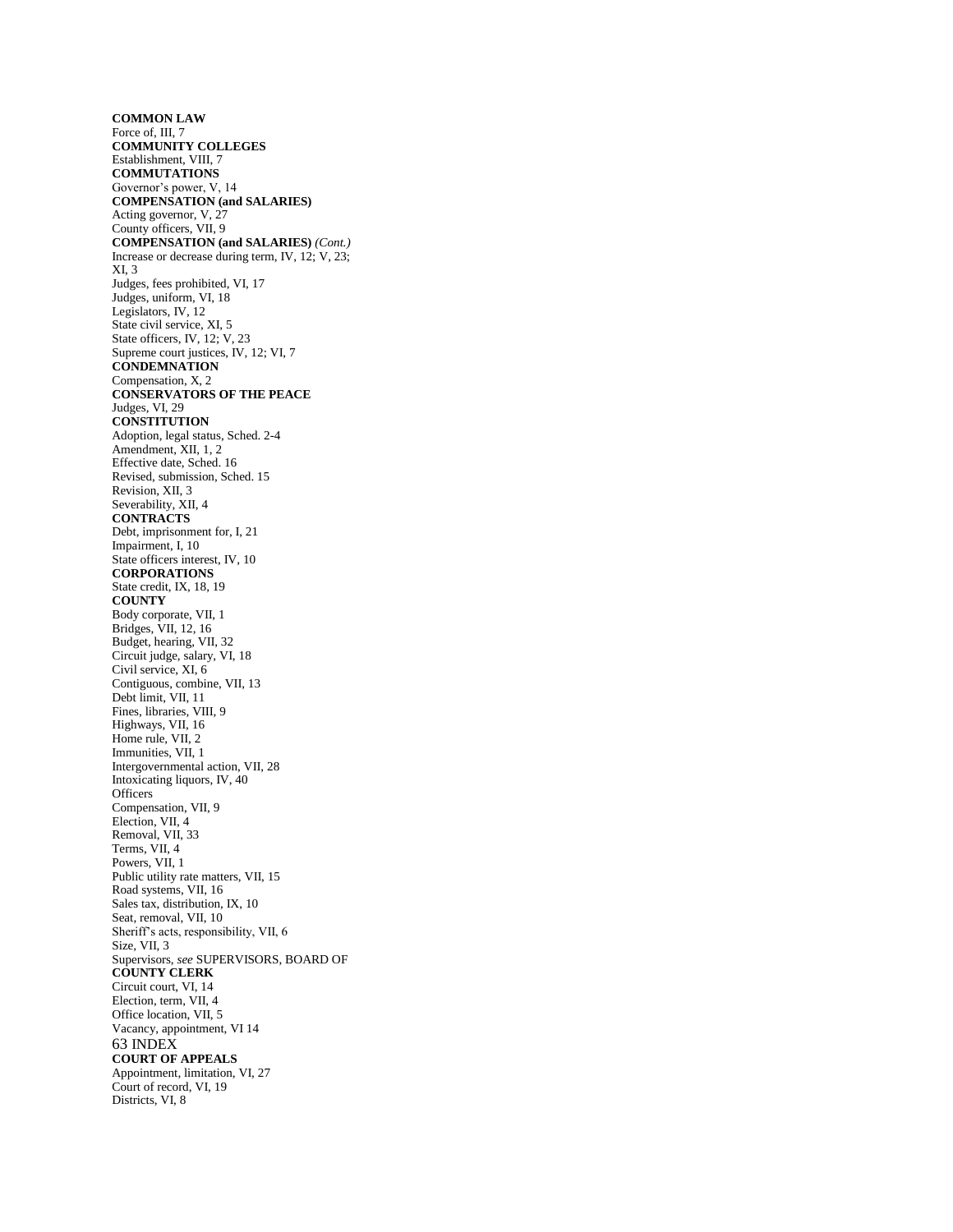Division, VI, 8 Judges Compensation, VI, 18 Conservators of the peace, VI, 29 Election, VI, 8 Eligibility for other office, VI, 21 Incumbency designation, VI, 24 Incumbent, affidavit, VI, 22 Qualifications, VI, 19 Removal, VI, 25 Residence, VI, 20 Term of office, VI, 9 Vacancies, VI, 23 Jurisdiction, VI, 10 Seal, VI, 19 **CREDIT** Cities, villages, VII, 26 State, limit, IX, 14, 18 **CRIMES** Accused, rights, I, 20 Appeal, matter of right, I, 20 Bail, I, 15, 16 Counsel, right to, I, 20 Indeterminate sentences, IV, 45 Jeopardy, double, prohibit, I, 15 Self-incrimination, I, 17 Servitude, involuntary, I, 9 Trial, speedy, public, I, 20 Victims' rights, I, 24 **CRIMINAL PROSECUTIONS** Jury trial, right, I, 14 **DAMS** Navigable streams, VII, 12 **DEATH PENALTY** Prohibited, IV, 46 **DEBTS** Cities and villages, VII, 21 Counties, limit, VII, 11 Exemption from execution, X, 3 Imprisonment, I, 21 School district loans, IX, 16 State, IX, 12, 14, 15 **DENOMINATION SCHOOLS** State aid, VIII, 2 **DEPOSITORIES** State, IX, 20 **DISABLED PERSONS** Institutions, services, programs, VIII, 8 **DISCRIMINATION** Race, creed, color, I, 2 **DIVISION OF POWERS** Enumerated, III, 2 **DOMINION OF CANADA** Intergovernmental contracts, III, 5 **DOUBLE JEOPARDY** Prohibited, I, 15 **DRUGS** Sales tax prohibited, IX, 8 Use tax prohibited, IX, 8 **DUE PROCESS OF LAW** Life, liberty, property, deprived, I, 17 **EASTERN MICHIGAN UNIVERSITY** Accounting, VIII, 4 Board of control, VIII, 6 President, VIII, 6 **EDUCATION** Annual fiscal accounting, VIII, 4 Boards of control, VIII, 4, 6 Encouragement, VIII, 1 Libraries, VIII, 9 Primary schools, VIII, 2 **EDUCATION, STATE BOARD OF** Abolished, Sched. 9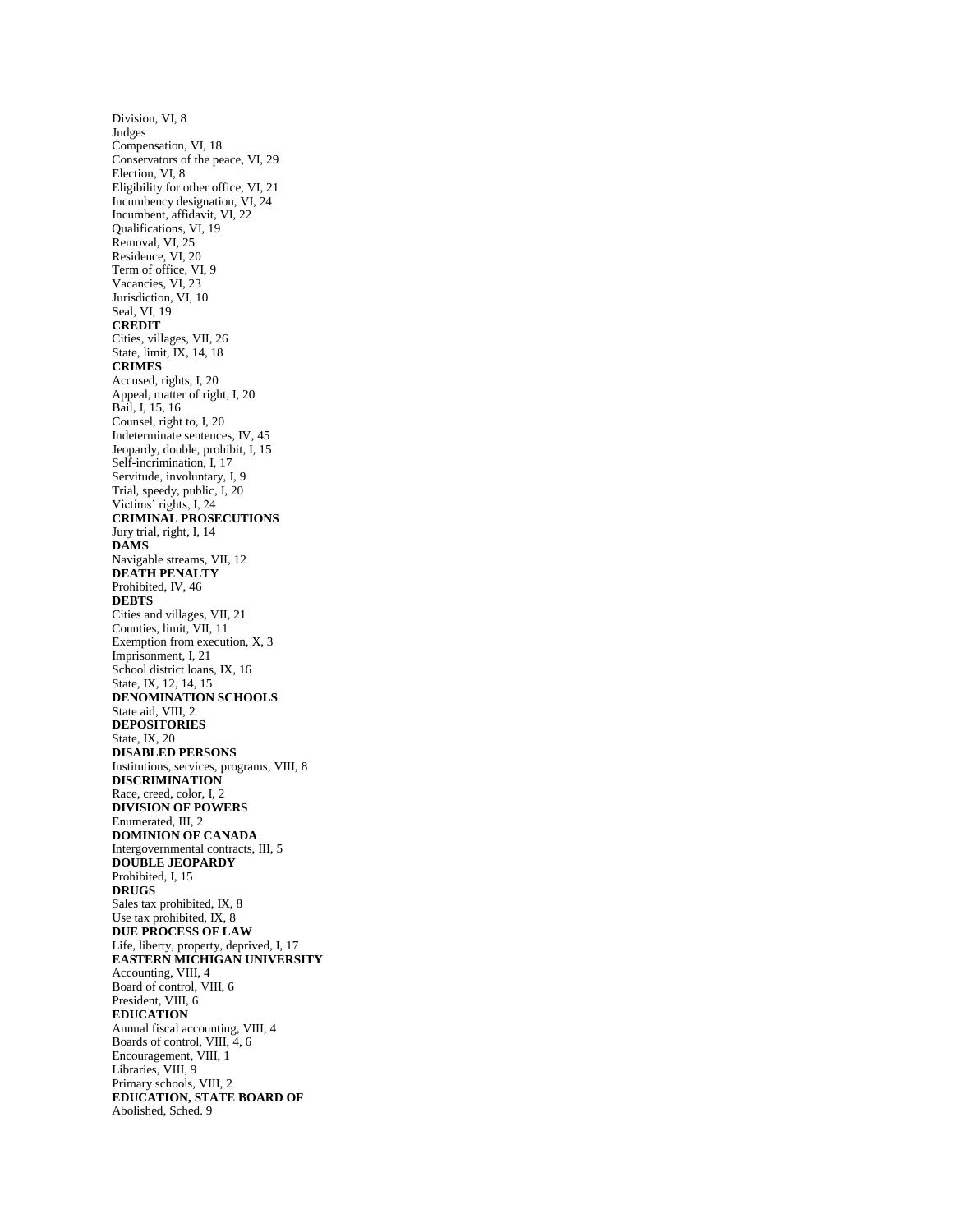Chairman, VIII, 3 Community colleges, VIII, 7 Duties, VIII, 3 Election, term, VIII, 3 **ELECTIONS** Absent voters, II, 4 Abuses, II, 4 Ballots, secrecy, II, 4 Boards of canvassers, II, 7 Circuit judges, VI, 12 Constitutional amendments, XII, 2 Constitutional revision, XII, 3 Continuity of government, IV, 39 Court of appeals, VI, 8 Education, state board, VIII, 3 Electors, transitory, II, 3 Excluded persons, II, 2 Governor and lieutenant governor, V, 21 Governors, Wayne state, VIII, 5 Holding, time, II, 5 Legislators, IV, 16 Partisan, ballot designation, II, 4 President, voting requirements, II, 3 Probate judges, VI, 16 Public money, expenditure, II, 6 Public utility franchise, VII, 19, 25 Purity, preservation, II, 4 Referendum, II, 9 Regents, university of Michigan, VIII, 5 Residence, II, 1, 3 State debt, IX, 15 Superintendent of public instruction, VIII, 3 Supreme court justices, VI, 2 Term limits, II, 10 Time, place, manner, II, 4 Trustees, Michigan state, VIII, 5 Vacancies, holding, II, 5 CONSTITUTION OF MICHIGAN OF 1963 64 **ELECTORS** Absent voters, II, 4 Bond issue, qualifications, II, 6 Mental patients, II, 2 President, qualifications, II, 3 Prisoners, II, 2 Qualifications, II, 1 Residence, II, 1, 3 Tax rate limitations, qualifications, II, 6 **EMERGENCY** Government, continuity, IV, 39 **EMINENT DOMAIN** Compensation, X, 2 **EQUALIZATION** Assessments, IX, 3 School district bonds, IX, 16; Sched. 13 **EQUAL PROTECTION** Laws, I, 1, 2 **EQUITY** Distinctions abolished, VI, 5 **ESCHEATS** Procedures, X, 4 **EVIDENCE** Libel, truth, I, 19 Searches and seizures, I, 11 Treason, I, 22 **EXECUTION** Exemptions, X, 3 **EXECUTIVE BRANCH** Board or commission, V, 3 Examining and licensing boards, V, 5 Expenditures, reduction, V, 20 Investigations, witnesses, I, 17 Offices, location, V, 9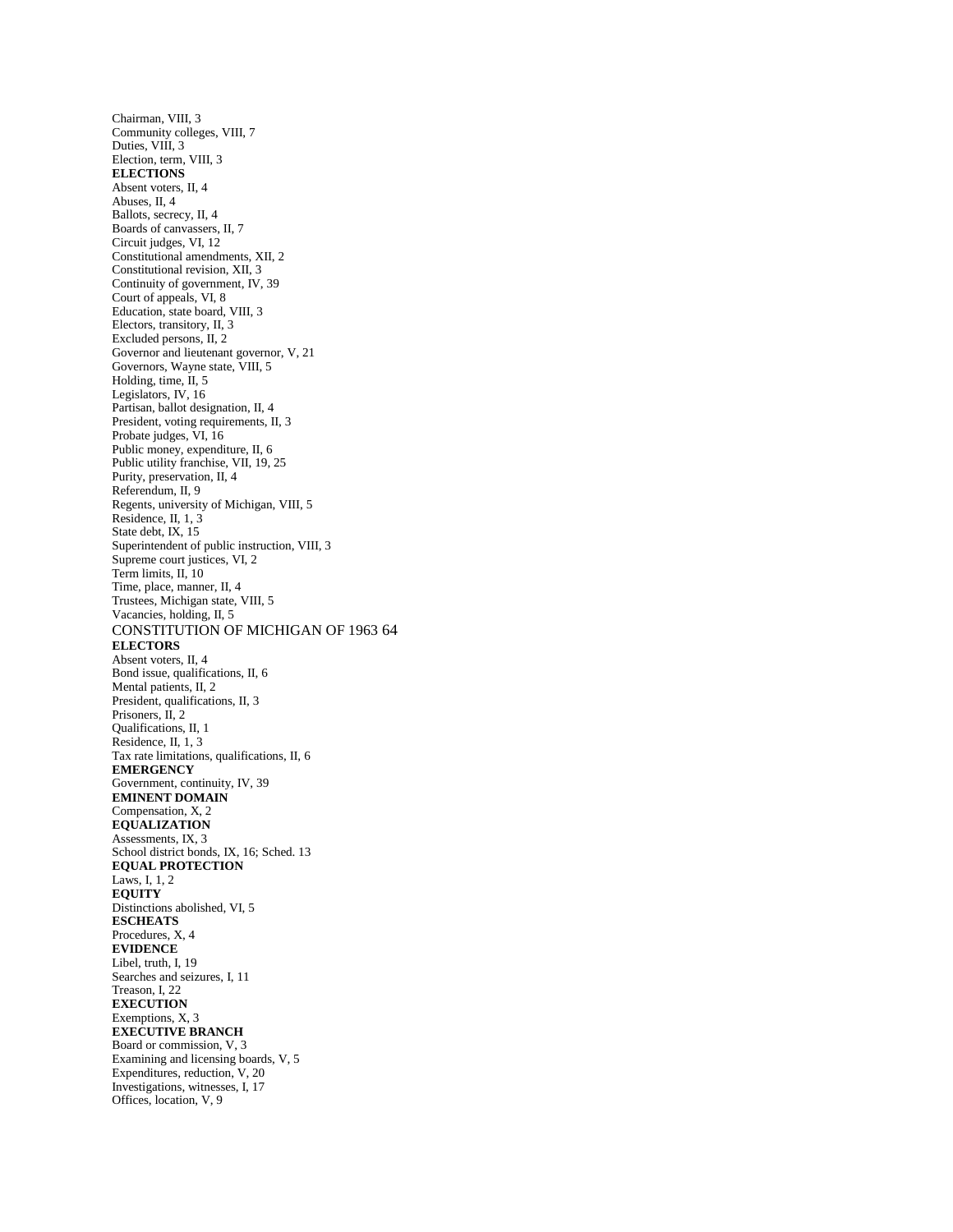Reorganization, V, 2; Sched. 12 Single executive head, V, 3 Supervision by governor, V, 8 Temporary commissions, V, 4 **EXEMPTIONS** Homestead, X, 3 Personal property, X, 3 **EXPLOSIVES** Evidence, I, 11 **EX POST FACTO LAW** Prohibited, I, 10 **FEES** Judicial, use, VI, 17 Supreme court, VI, 7 **FERRIS INSTITUTE** Accounting, VIII, 4 Board of control, VIII, 6 President, VIII, 6 **FINANCIAL INSTITUTIONS** Deposit of state money, IX, 20 **FINES** Excessive, prohibit, I, 16 Library purposes, VIII, 9 **FIREARMS** Bear, keep, right to, I, 6 Evidence, I, 11 **FOOD** Sales tax prohibited, IX, 8 Use tax prohibited, IX, 8 **FRANCHISES** City, utility, VII, 25, 30 Townships, utility, VII, 19 Villages, utility, VII, 25 **GASOLINE TAX** Proceeds, use, IX, 9 **GOVERNMENT** Division of powers, III, 2 Intergovernmental contracts, III, 5 Seat of, III, 1 Treason, I, 22 **GOVERNOR** Absence from state, V, 26 Acting, compensation, V, 27 Appointments, V, 7, 11 Appropriations, item veto, V, 19 Bills, action on, IV, 33 Boards of control, VIII, 6 Budget duties, V, 18 Civil rights commission, V, 29 Civil service commission, XI, 5 Commander-in-chief, V, 12 Compensation, IV, 12; V, 23 Death, succession, V, 26 Duties, V, 1-3, 7, 10-20 Election, V, 21 Execution of laws, V, 8 Executive department, reorganization, V, 2 Executive departments, supervision, V, 8 Executive power, V, 1 Expenditures, reduction, V, 20 Highway commission, V, 28 Impeachment, succession, V, 26 Inability, determination, V, 26 Information required by, V, 8 Insurrection and invasion, V, 12 Judges, removal, VI, 25 Legislature Convene, V, 15, 16 Messages to, V, 17 Special sessions, IV, 28 Vacancies in, V, 13 Line of succession, V, 26 Pardons and reprieves, V, 14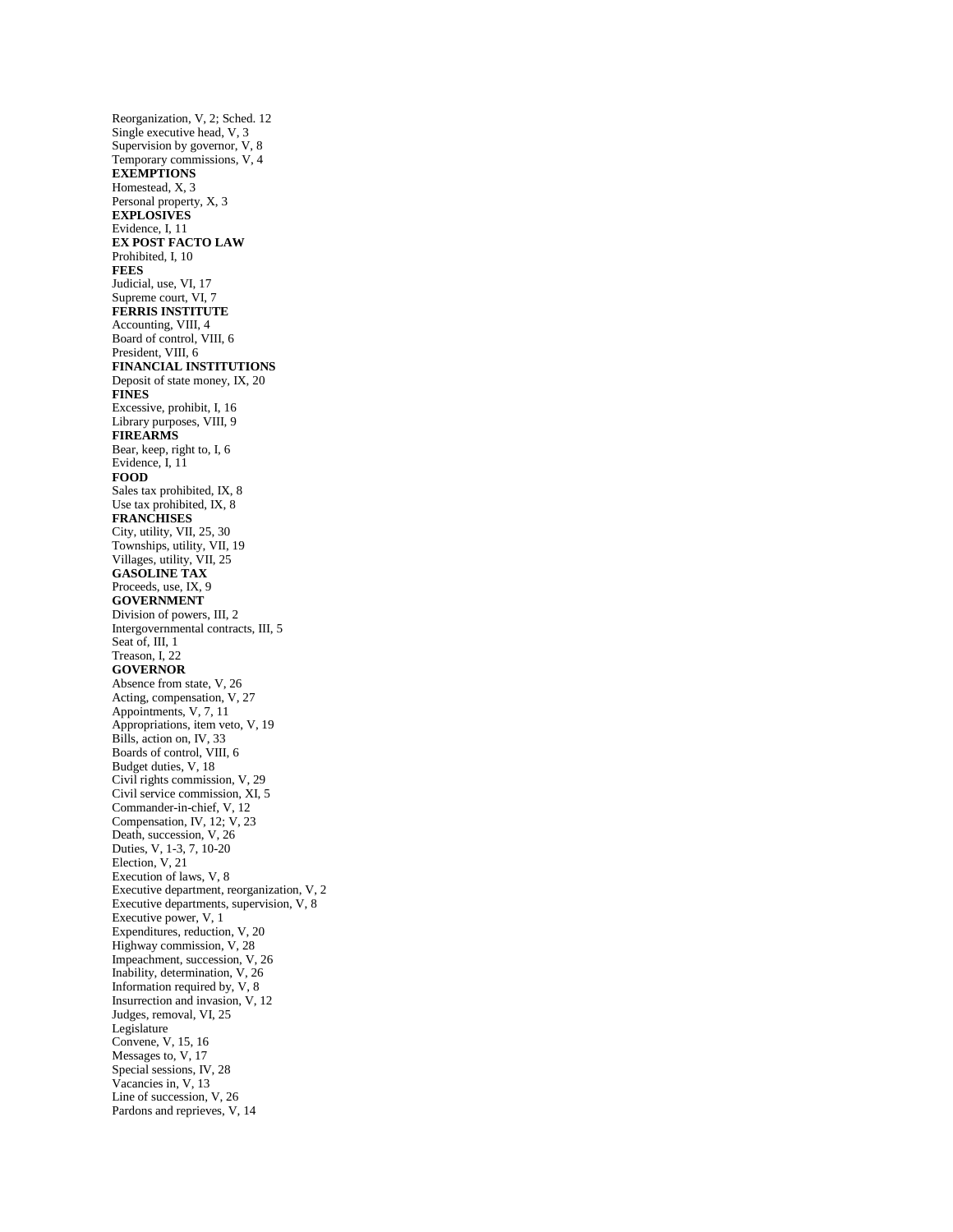Public officers' removal, V, 10 Qualifications, V, 22 Removal, succession, V, 26 Reorganization powers, Sched. 12 65 INDEX **GOVERNOR** *(Cont.)* Residence, V, 24 Succession, V, 26 Supreme court, opinions, III, 7 Term, V, 21 Term limits, V, 30 Vacancies in office, V, 7, 13 Veto power, IV, 33; V, 19 Writs of election, V, 13 **GRAND VALLEY STATE UNIVERSITY** Accounting, VIII, 4 Board of control, VIII, 6 President, VIII, 6 **GRIEVANCES** Redress, petition, I, 3 **HABEAS CORPUS** Circuit courts, VI, 13 Privilege of, I, 12 Supreme court, VI, 4 Suspension, conditions, I, 12 **HIGHER EDUCATION** Institutions of, VIII, 3-7; Sched. 10-12 **HIGHWAY COMMISSION, STATE** Director, V, 28 Jurisdiction, V, 28 Members, V, 28 **HIGHWAYS** Alterations, legislature, VII, 31 Construction, VII, 16 Gas and weight tax, IX, 9 Local control, VII, 29 Public utilities, use, VII, 29 **HOMESTEAD** Exemptions, X, 3 **HOSPITALS** Bond issue for, Sched. 13 Cities and villages, VII, 23 **HOUSE OF REPRESENTATIVES,** *see* **LEGISLATURE IMPEACHMENTS** Procedure, XI, 7 **IMPRISONMENT** Debt, prohibit, I, 21 **INCOME TAX** Graduated, prohibited, IX, 7 **INCORPORATION** Cities and villages, VII, 21 Metropolitan districts, VII, 27 Port districts, IV, 42 **INITIATIVE** Constitutional amendments, XII, 2 Legislation, II, 9 **INSURRECTION AND INVASION** Suppression, V, 12 **INTERNAL IMPROVEMENTS** Port districts, IV, 42 State, III, 6 **JUDICIAL DECISIONS** Publication, IV, 35 Supreme court, VI, 6 **JUDICIAL POWER** Single court, VI, 1 **JUDICIAL TENURE COMMISSION** Establishment, selection, terms, duties, VI, 30 **JUNIOR COLLEGES** Establishment, VIII, 7 **JURISDICTION**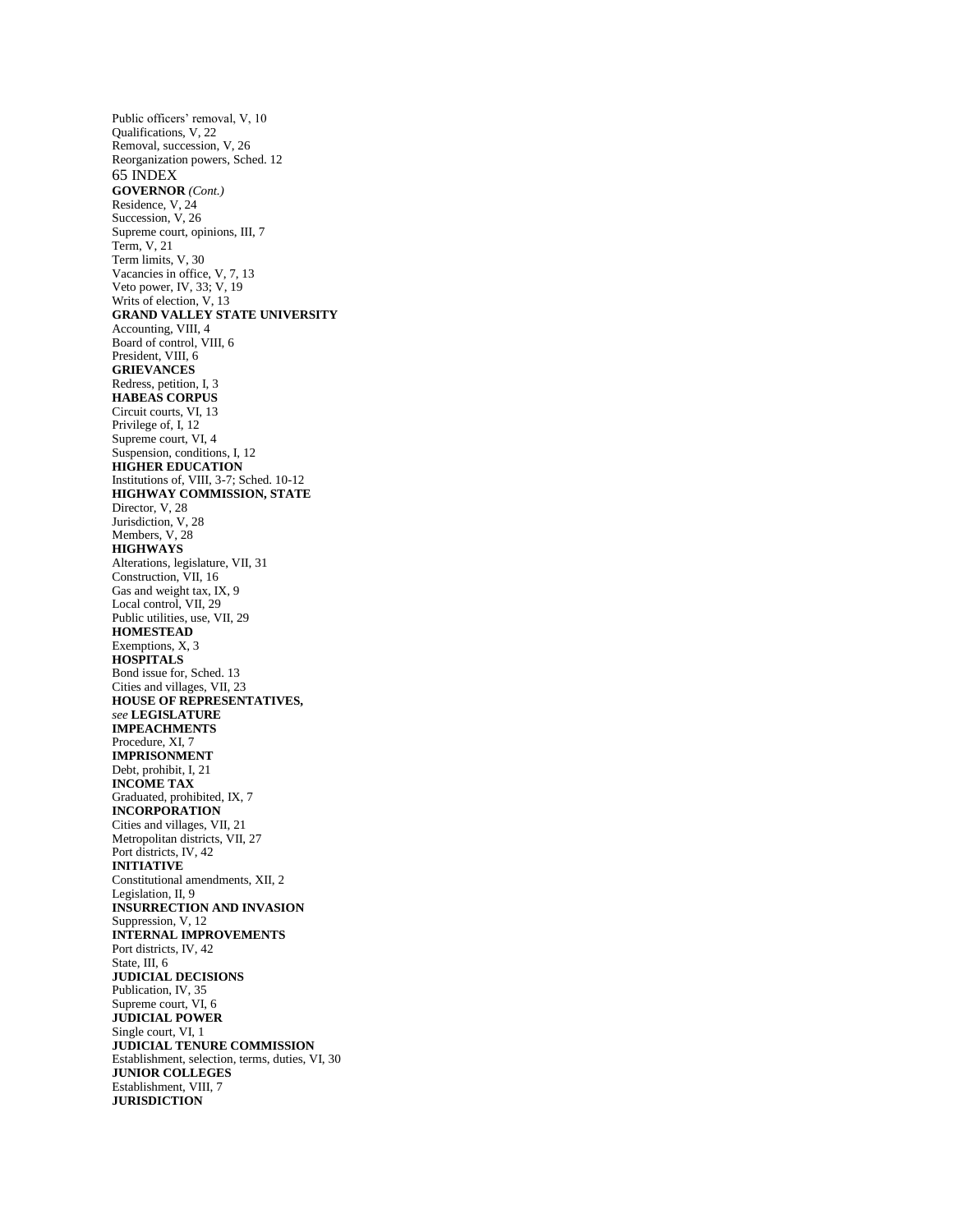Circuit courts, VI, 13 Court of appeals, VI, 10 Probate court, VI, 15 Supreme court, VI, 4 **JURY** Civil cases, I, 14; IV, 44 Criminal prosecutions, I, 14, 20 Libel, truth, evidence, I, 19 Right to, I, 14 Waiver in civil cases, I, 14 **JUSTICES OF THE PEACE** Abolished, VI, 26 **JUVENILE DELINQUENTS** Jurisdictions, VI, 15 **LABOR** Working hours and conditions, IV, 49 **LAWS** Advisory opinions, III, 7 Amendment, IV, 24, 25 Banks and trust companies, IV, 43 Compilation, IV, 36 Distribution, IV, 35 Effective date, IV, 27 Equal protection, I, 2 Execution, governor's duty, V, 8 Immediate effect, IV, 27 Initiative, II, 9 Local acts, IV, 29, 30 Object, IV, 24, 32 Publication, IV, 35 Revision prohibited, IV, 36 Special acts, IV, 29 Style, IV, 23 Tax, content, IV, 32 Treasurer's statement, IX, 23 **LEGISLATIVE COUNCIL** Composition and duties, IV, 15 CONSTITUTION OF MICHIGAN OF 1963 66 **LEGISLATIVE POWER** Legislature, IV, 1 People, II, 9 Supervisors, board of, VII, 8 **LEGISLATURE** Absent members, attendance, IV, 14 Adjournment, IV, 13, 14, 21 Administrative rule suspension, IV, 37 Advice and consent defined, V, 6 Annual sessions, IV, 13 Appointments, V, 7 Apportionment, IV, 2-6 Appropriations, *see* APPROPRIATIONS Arrest, privilege from, IV, 11 Auditor general, IV, 53 Bills, *see* BILLS, LEGISLATIVE Budget, governor's, V, 18 Civil appointment of members, IV, 9 Civil, political rights, implement, I, 2 Civil process, members, IV, 11 Claims against state, IX, 22 Committee, IV, 16, 17 Commutations, report, V, 14 Compensation and expenses, IV, 12 Compilation of laws, IV, 36 Constitutional amendment, XII, 1 Constitutional revision, XII, 3 Contested election, IV, 16 Contracts, interest in, IV, 10 Convening, place, V, 16 Dissent, IV, 18 Elections, IV, 16, 19 Eligibility, members, IV, 7, 8; XI, 4 Executive department, reorganization, V, 2;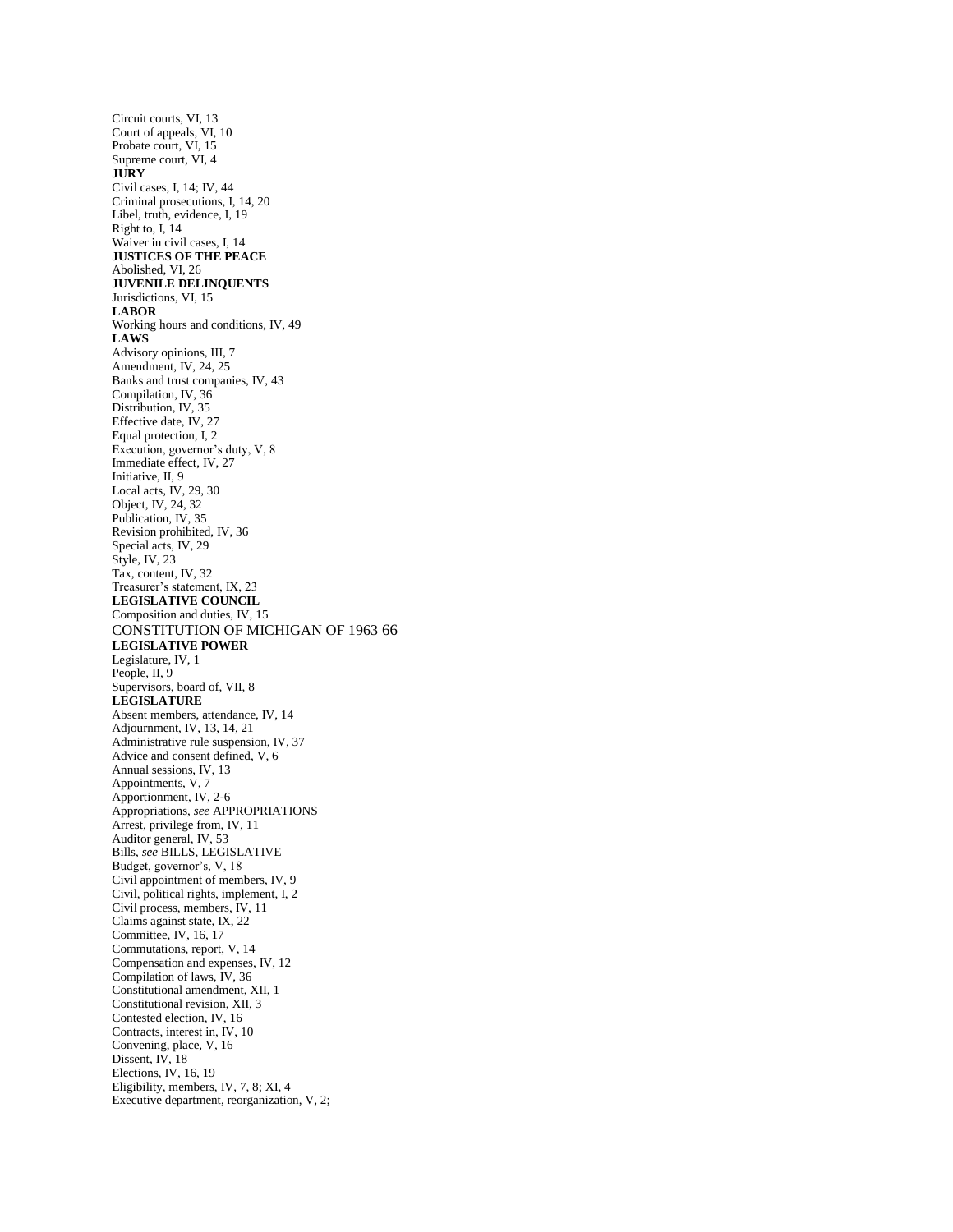Sched. 12 Expulsion of members, IV, 16 Extra sessions, IV, 28; V, 15 Governor, inability, determination, V, 26 Governor's messages, V, 17 Great seal, use, III, 3 Highways, VII, 16 Immediate effect acts, IV, 27 Impeachments, XI, 7 Income tax, restriction, IX, 7 Initiative, II, 9 Investigations, witnesses, treatment, I, 17 Joint convention, voting, IV, 19 Journals, IV, 16-18, 33 Judges, removal, VI, 25 Legislation by bill only, IV, 22 Local acts, IV, 29, 30 Mackinac bridge, refunding, Sched. 14 Meetings, IV, 13 Members Age, minimum, IV, 7 Civil appointment, IV, 9 Commencement of term, XI, 2 Compensation and expenses, IV, 12 Contracts with, IV,  $10$ Crimes, certain, ineligibility, IV, 7 Oath of office, XI, 1 Privileges, IV, 11 Qualifications, IV, 7, 8, 16; XI, 4 Membership House, IV, 3 Senate, IV, 2 Oath of office, XI, 1 **LEGISLATURE** *(Cont.)* Officers, IV, 16 Open sessions, IV, 20, 21 Pocket veto, IV, 33 Powers, IV, 1 Powers of each house, IV, 16 President of senate, V, 25 Quorum, IV, 14 Referendum, II, 9; IV, 34 Representative districts, IV, 3 Rules of procedure, IV, 16 Senatorial districts, IV, 2 Special acts, IV, 29 Special sessions, IV, 28; V, 15 State debt, IX, 15 State land, jurisdiction, X, 5 State salaries, XI, 5 Style of laws, IV, 23 Tax levies, IX, 1 Term limits, IV, 54 Vacancies, V, 13 Vetoes, IV, 33 Votes Dissent, IV, 18 Final passage, IV, 26, 30 President of senate, V, 25 Three-quarters Initiated law, amendment or repeal, II, 9 School taxes, increase limits, IX, 3 Two-thirds Appropriations, local or private purposes, IV, 30 Banks and trust powers, IV, 43 Constitutional amendment, XII, 1 Conviction, impeachment, (senate), XI, 7 Courts of limited jurisdiction, establish, VI, 1 Expulsion of members, IV, 16 Immediate effect, acts, IV, 27 Line-item veto, passage over, V, 19 Local or private acts, IV, 29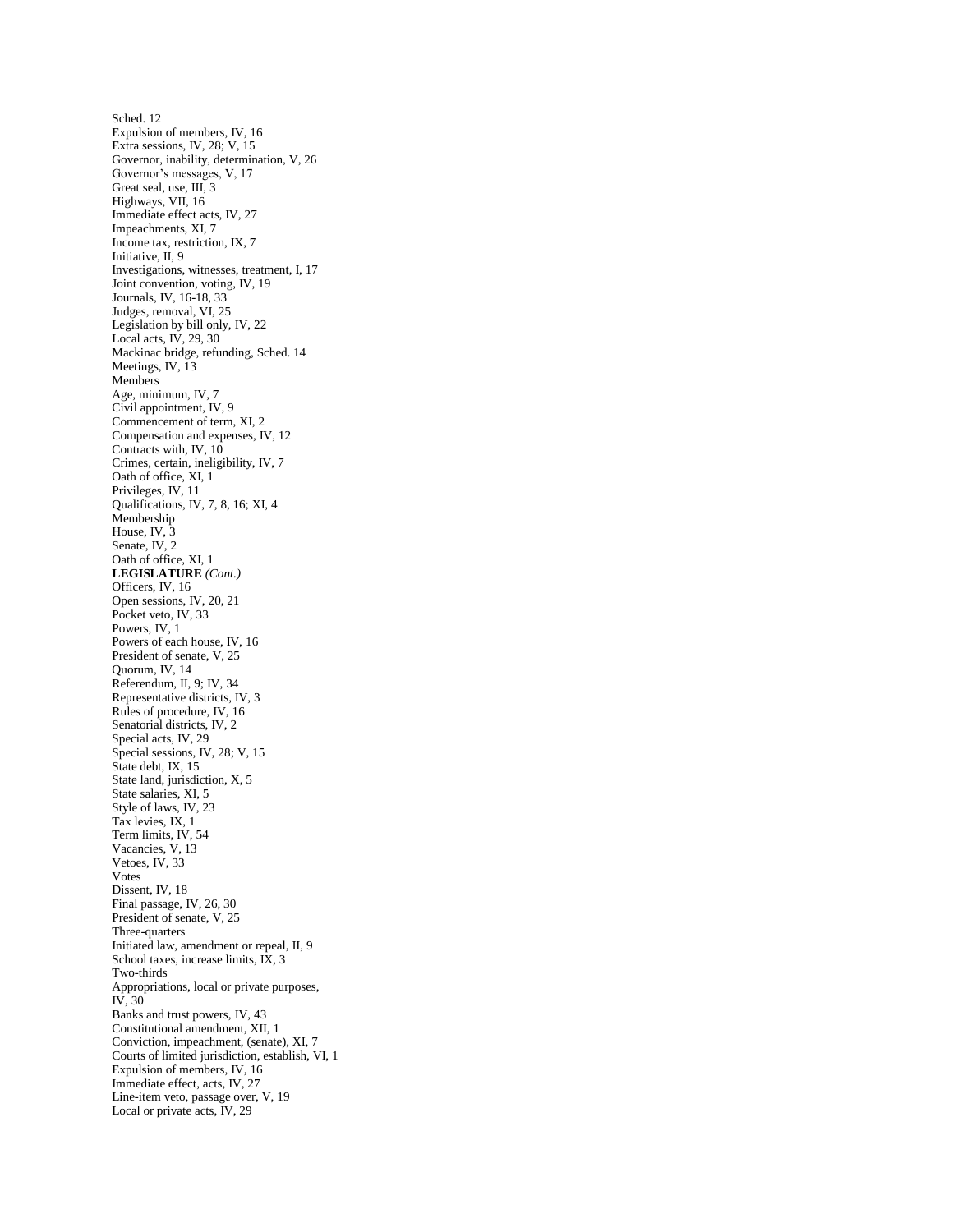Long-term state borrowing, IX, 15 Mackinac bridge refunding, Sched. 14 Rejection of civil service pay, XI, 5 Removal of judge, VI, 25 Revenue limits, authorize increase, IX, 27 State land reserve designation, X, 5 Veto, passage over, IV, 33 **LIBEL** Truth, evidence, I, 19 **LIBRARIES** Establishment, VIII, 9 **LICENSING BOARDS** Composition, V, 5 **LIEUTENANT GOVERNOR** Absence from state, V, 26 Compensation, IV, 12; V, 23, 27 Death, V, 26 Duties, V, 25 Election, V, 21 Governor, acting as, V, 26 Line of succession, V, 26 President of senate, vote, V, 25 67 INDEX **LIEUTENANT GOVERNOR** *(Cont.)* Qualifications, V, 22 Term, V, 21 Term limits, V, 30 **LIQUOR CONTROL COMMISSION** Establishment, powers, IV, 40 **LOCAL ACTS** Enactment, referendum, IV, 29, 30 **LOCAL GOVERNMENT** Contracts between units, VII, 28 Liberal construction of laws, VII, 34 **LOTTERIES** Authorized, IV, 41 **MACKINAC BRIDGE** Bond refunding, Sched. 14 **MANDAMUS** Circuit court, VI, 13 Supreme court, VI, 4 **MARRIAGE** Defined, I, 25 **MARRIED WOMEN** Property rights, X, 1, 3 **MASTER IN CHANCERY** Prohibited, VI, 5 **MENTAL PATIENTS** Voting qualifications, II, 2 **METROPOLITAN AREAS** Government for, VII, 27 **MICHIGAN CONSERVATION AND RECREATION LEGACY FUND** Establishment, IX, 40 **MICHIGAN GAME AND FISH PROTECTION TRUST FUND** Establishment, IX, 41 **MICHIGAN NATURAL RESOURCES TRUST FUND** Establishment, IX, 35 **MICHIGAN NONGAME FISH AND WILDLIFE TRUST FUND** Establishment, IX, 42 **MICHIGAN STATE PARKS ENDOWMENT FUND** Establishment, IX, 35a **MICHIGAN STATE UNIVERSITY** Accounting, funds, VIII, 4 President, VIII, 5 Trustees, VIII, 5; Sched. 11 **MICHIGAN VETERANS' TRUST FUND** Establishment, IX, 37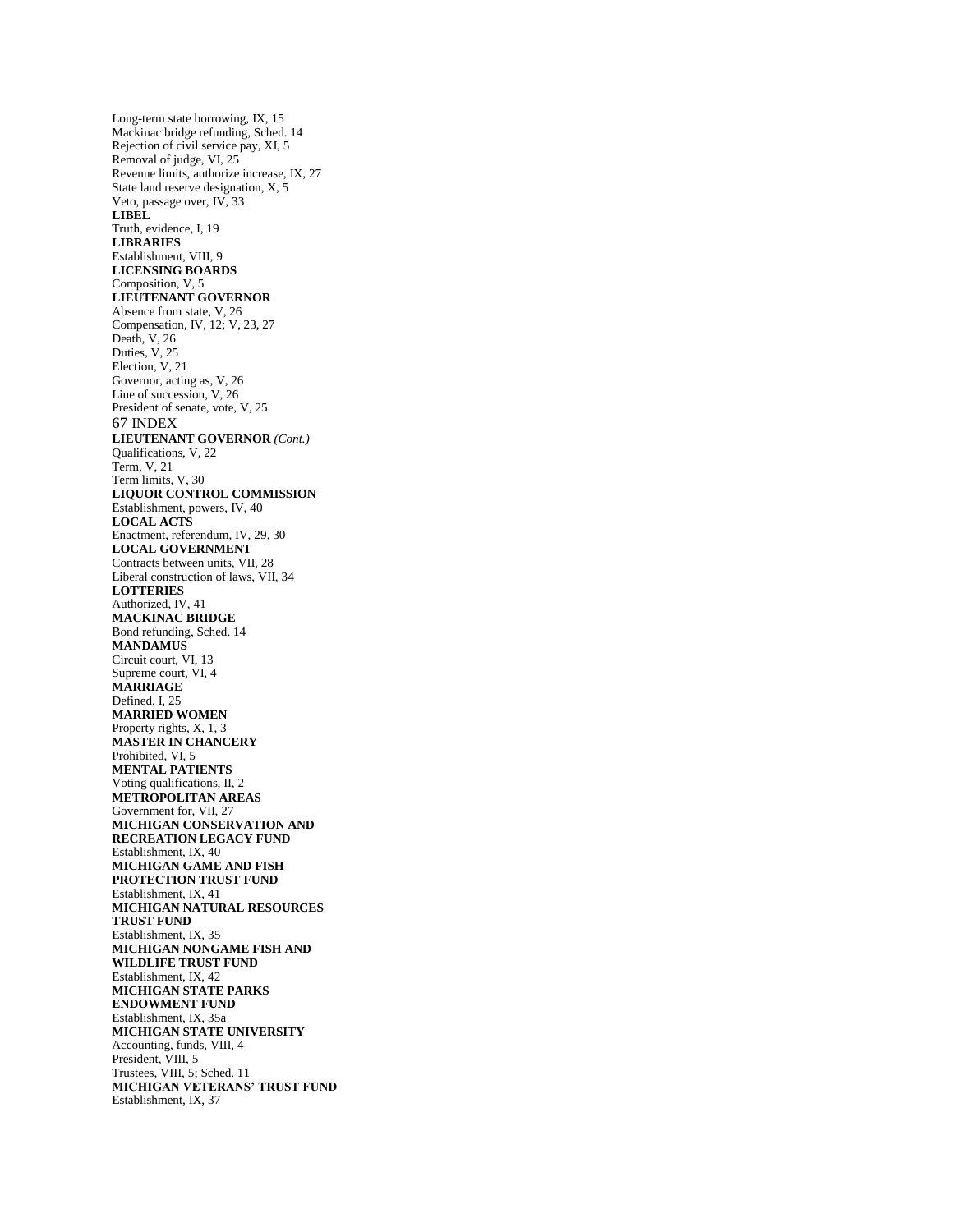Trustees, IX, 38, 39 **MILITARY** Civil power, subordinate, I, 7 Personnel, quartering, I, 8 **MILITIA** Composition, III, 4 Governor, V, 12 Legislators, eligibility, IV, 8 **MORTGAGES** Exemption from execution, X, 3 **MOTOR VEHICLES** Licensing and registration, IX, 9 Taxation, IX, 9 **MURDER** Bail, prohibit, I, 15 **NARCOTIC DRUGS** Evidence, seizure, I, 11 **NATURAL RESOURCES TRUST FUND** Generally, IX, 35 **NAVIGABLE WATERS** Bridges and dams, VII, 12 **NORTHERN MICHIGAN UNIVERSITY** Accounting, VIII, 4 Board of control, VIII, 6 President, VIII, 6 **NOTARIES PUBLIC** Legislators, eligibility, IV, 8, 9 **OATH OR AFFIRMATION** Public officers, XI, 1 Search warrants, basis, I, 11 **OFFICERS, PUBLIC** Elective, recall, II, 8 **PARDONS** Governor's power, V, 14 **PARKS** Cities and villages, VII, 23 **PENSION SYSTEMS** Contractual obligation, IX, 24 **PETITIONS** Constitution, amendments, XII, 2 Grievances, I, 3 Initiative and referendum, II, 9 **POLITICAL PARTIES** Apportionment commission, representation, IV, 6 CONSTITUTION OF MICHIGAN OF 1963 68 **POLITICAL SUBDIVISIONS** Intergovernmental contracts, III, 5 **PORTS AND PORT DISTRICTS** Incorporation, powers, IV, 42 **PRESS** Freedom of, I, 5 **PRINTING** Bills, IV, 26 Compiled laws, IV, 36 Constitutional amendments, XII, 2 Journals, IV, 18 Judicial decisions, IV, 35; VI, 6 Laws, IV, 35 **PRISONERS** Voting qualifications, II, 2 **PRISONS** Chaplains, IV, 47 Inmates, residence, II, 2 **PRIVATE** Appropriation, vote, IV, 30 **PRIVATE SCHOOLS** State aid, VIII, 2 **PROBATE COURT** Court of record, VI, 19 Creation, VI, 15 Judges Compensation, VI, 18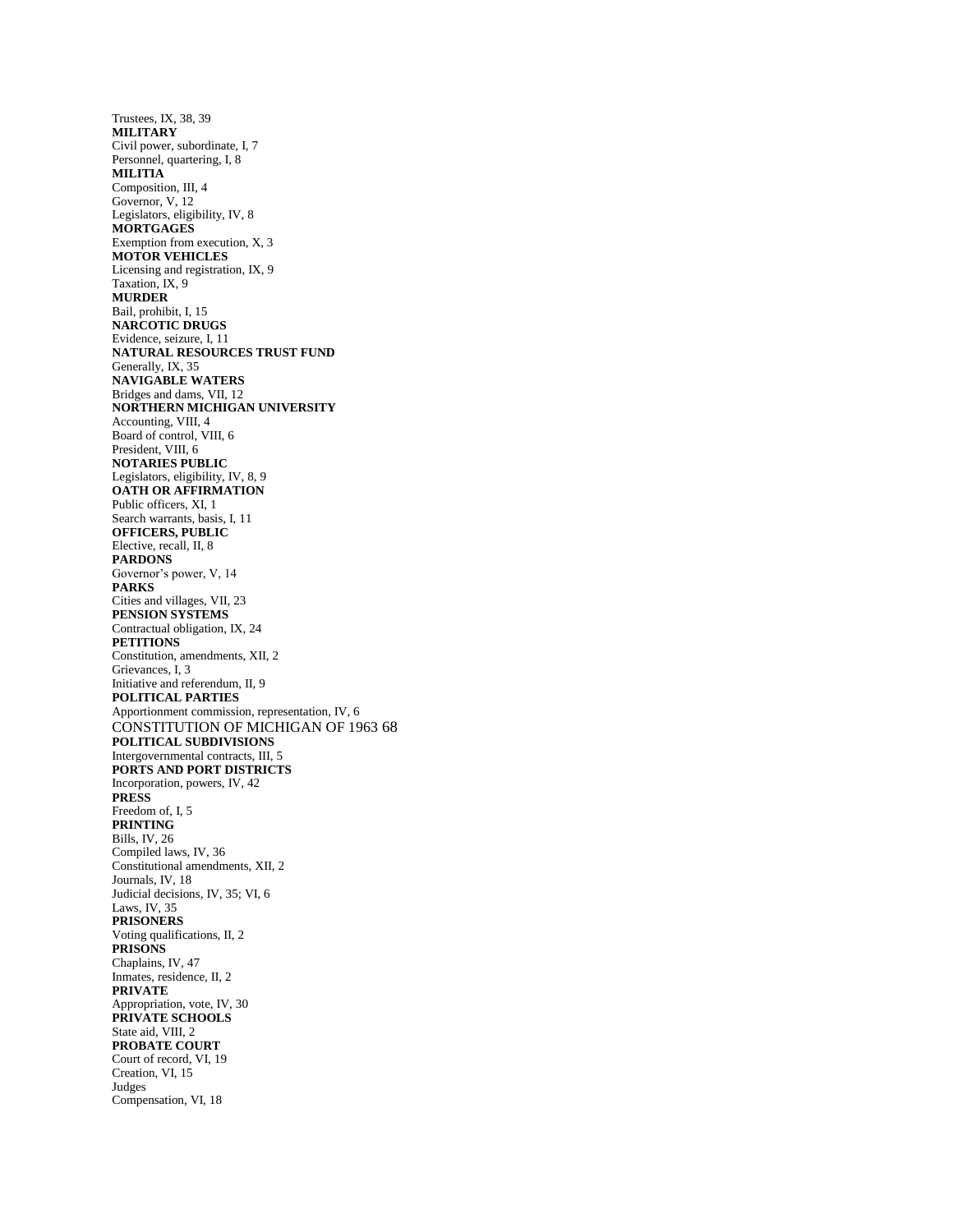Election, VI, 16 Eligibility for other office, VI, 21 Incumbency designation, VI, 24 Incumbent, affidavit, VI, 22 Jurisdiction, VI, 15 Juvenile delinquents, VI, 15 Number, VI, 15, 16 Qualifications, VI, 19; Sched. 7 Removal, VI, 25 Residence, VI, 20 Seal, VI, 19 Term, VI, 16 Vacancies, VI, 23 **PROPERTY** Aliens, X, 6 Condemnation, X, 2 Exemptions from execution, X, 3 Married women, X, 1 **PROSECUTING ATTORNEY** Election, VII, 4 Term of office, VII, 4 Vacancy, appointment, VI, 14 **PUBLICATION** Apportionment plans, IV, 6 **PUBLIC EMPLOYEES** Intergovernmental contracts, III, 5 Resolution of disputes, IV, 48 Retirement systems, IX, 24 **PUBLIC HEALTH** Cities and villages, VII, 23 Protection and promotion, IV, 51 **PUBLIC RECORDS** Inspection, IX, 23 **PUBLIC UTILITIES** Franchises, VII, 19, 25, 30 Rate actions, intervention, VII, 15 Streets, use, VII, 29 Taxation of property, IX, 5 **PUNISHMENT** Indeterminate sentences, IV, 45 Slavery, I, 9 Unusual, prohibited, I, 16 **QUORUM** Legislature, IV, 14 **RECALL** Elective officers, II, 8 **RECEIPTS** Accounts, IX, 21, 23 Publication with laws, IX, 23 **REFERENDUM** Legislation, by, II, 9; IV, 34 Local acts, IV, 29 **REGISTER OF DEEDS** Election, VII, 4 Office location, VII, 5 Term of office, VII, 4 **RELIGION** Freedom of, I, 4 Witnesses, competency, I, 18 **REMOVAL FROM OFFICE** Governor, power, V, 10 Impeachment, XI, 7 Judges, VI, 25 Local officers, VII, 33 **REPRIEVES** Governor's power, V, 14 **RESIDENCE** Electors, II, 1 Executive, V, 24 Legislators, IV, 7 **RETIREMENT** Contractual obligation, IX, 24 School employees, IX, 11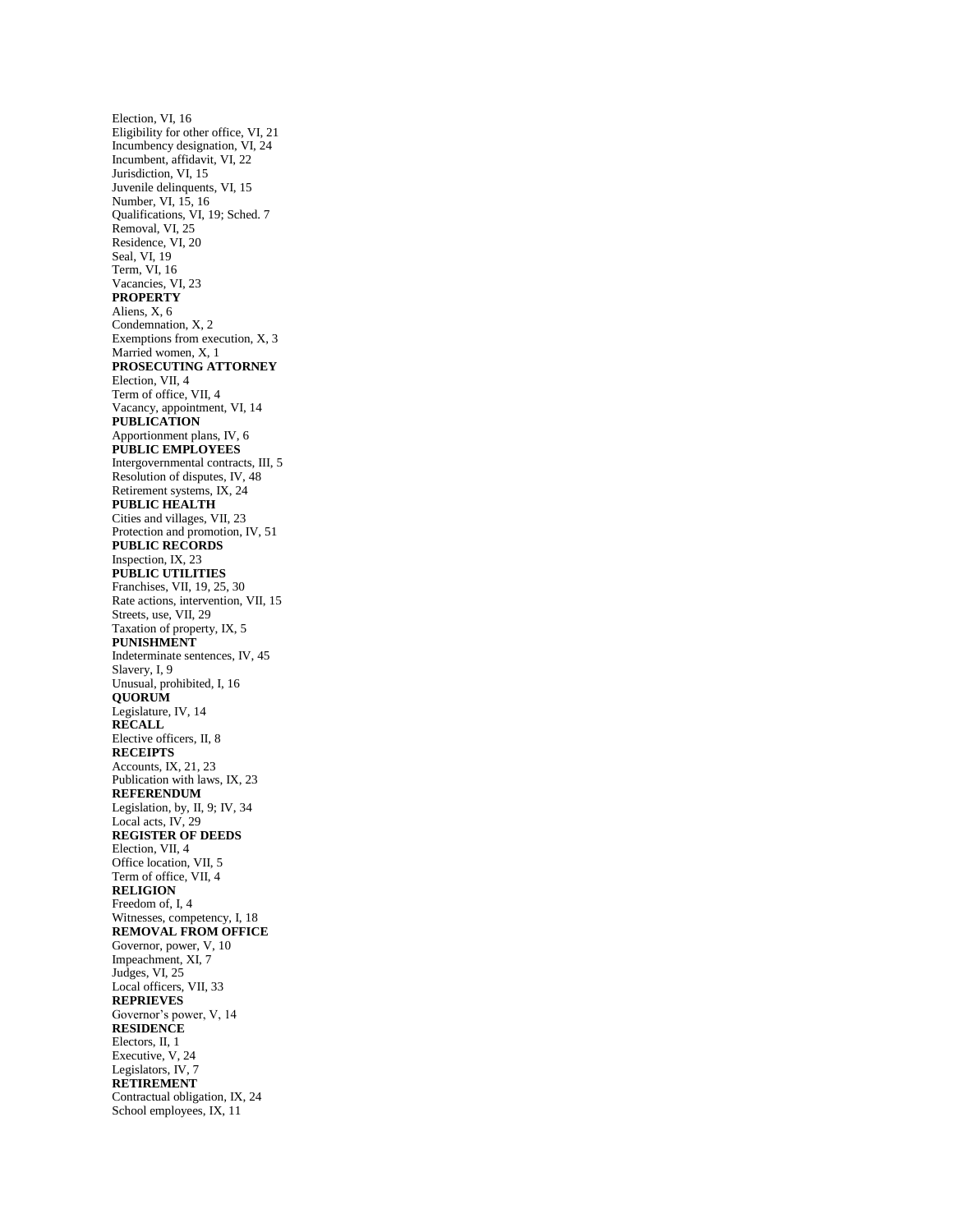69 INDEX **REVISION** Constitution, XII, 3 Laws, IV, 36 **ROADS,** *see* **HIGHWAYS SALARIES** Increase or decrease during term, IV, 12; V, 23 **SALES TAX** Drugs, prohibited, IX, 8 Food, prohibited, IX, 8 Local units, distribution, IX, 10 Motor vehicles and fuel, IX, 9 Rate, maximum, IX, 8 School aid fund, IX, 11 **SCHOOLS** Bonds, IX, 16 Budget, hearing, VII, 32 Civil service, XI, 6 Encouragement, VIII, 1 Nonpublic, state aid, VIII, 2 Primary system, VIII, 2 Removal of officers, V, 10; VII, 33 Sales tax distribution, IX, 11 Taxes, fractional districts, IX, 6 Transportation of students, VIII, 2 **SCIENCE AND TECHNOLOGY, COLLEGE OF** Accounting, funds, VIII, 4 Board of control, VIII, 6 President, VIII, 6 **SEAL** Court, VI, 19 State, III, 3 **SEARCHES AND SEIZURES** Unreasonable, I, 11 **SEAT OF GOVERNMENT** Executive residence, V, 24 Location, III, 1 Offices at, V, 9 **SECRETARY OF STATE** Apportionment, duties, IV, 6 Bills, filing with, IV, 33 Compensation, IV, 12; V, 23 Election, V, 21 Line of succession, V, 26 Principal department, V, 3 Removal, V, 10 Term, V, 21 Term limits, V, 30 Vacancy, V, 21 **SENATE,** *see* **LEGISLATURE SENTENCE** Reprieves, commutation, pardon, V, 14 **SHERIFF** Election, VII, 4 Office location, VII, 5 Responsibility, VII, 6 Term of office, VII, 4 **SPEECH** Freedom of, I, 5 **STATE** Arms, defense of, I, 6 Claims against, IX, 22 Exceeding revenue limit, IX, 27 Expenses Limitation, IX, 28 Interest in stock, IX, 19 Internal improvements, III, 6 Reduction of spending, IX, 30 **STATE FUNDS** Investment, IX, 18, 19, 20 **STATE OFFICERS**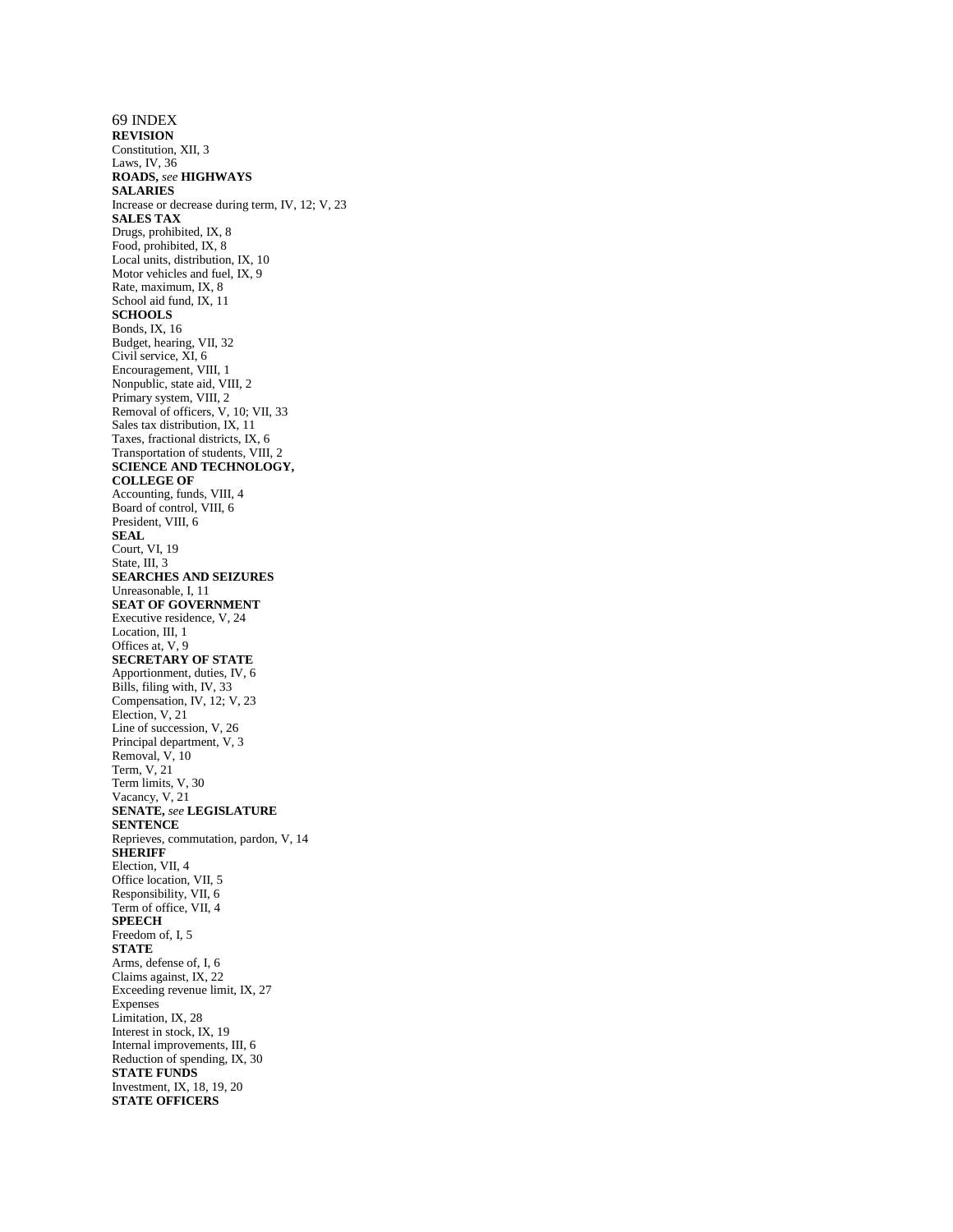Public contracts, interest, IV, 10 **STATE OFFICERS COMPENSATION COMMISSION** Creation, powers and duties, IV, 12 **STATE OWNED LANDS** Control over, X, 5 **STATE PARKS** Endowment fund Establishment, IX, 35a **STATE POLICE** Collective bargaining, XI, 5 **STREETS,** *see* **HIGHWAYS SUPERINTENDENT OF PUBLIC INSTRUCTION** Appointment, duties, VIII, 3 Community colleges, VIII, 7 **SUPERVISORS, BOARD OF** Bridges and dams, approval, VII, 12 Circuit judge salary, VI, 18 County seat removal, VII, 10 Election, VII, 18 Formation, VII, 7 Highways, duties, VII, 16 Powers, VII, 8 Register of deeds, county clerk, consolidation, VII, 4 Salaries, powers, VII, 9 Townships, consolidation, VII, 14 **SUPREME COURT** Appointments, limitation, VI, 27 Apportionment plans, IV, 6 Budget, preparation, expenditures, VI, 7 Chief justice, VI, 3 CONSTITUTION OF MICHIGAN OF 1963 70 **SUPREME COURT** *(Cont.)* Circuit courts, VI, 13 Circuit judges, VI, 11 Court administrator, VI, 3 Court of appeals, procedure, VI, 10 Court of appeals, rules, VI, 8 Court of record, VI, 19 Decisions, VI, 6 Employees, VI, 3, 7 Fees, disposition, VI, 7 Governor, inability, determination, V, 26 Judicial power, VI, 1 Judicial tenure commission, powers and duties, VI, 30 Jurisdiction, VI, 4 **Justices** Candidacy, incumbent, affidavit, VI, 2 Compensation, IV, 12; VI, 7, 18 Conservator of the peace, VI, 29 Election, VI, 2 Eligibility for other office, VI, 21 Incumbency designation, VI, 24 Number, Sched. 6 Oath of office, XI, 1 Qualifications, VI, 19 Removal, VI, 25 Residence, VI, 20 Terms, VI, 2 Vacancies, VI, 23 Opinions, III, 7; VI, 6 Powers, VI, 4 Rules, VI, 5 Seal, VI, 19 Staff, VI, 7 Superintending control, VI, 4 Writs, VI, 4 **TAXATION** Annual tax, IX, 1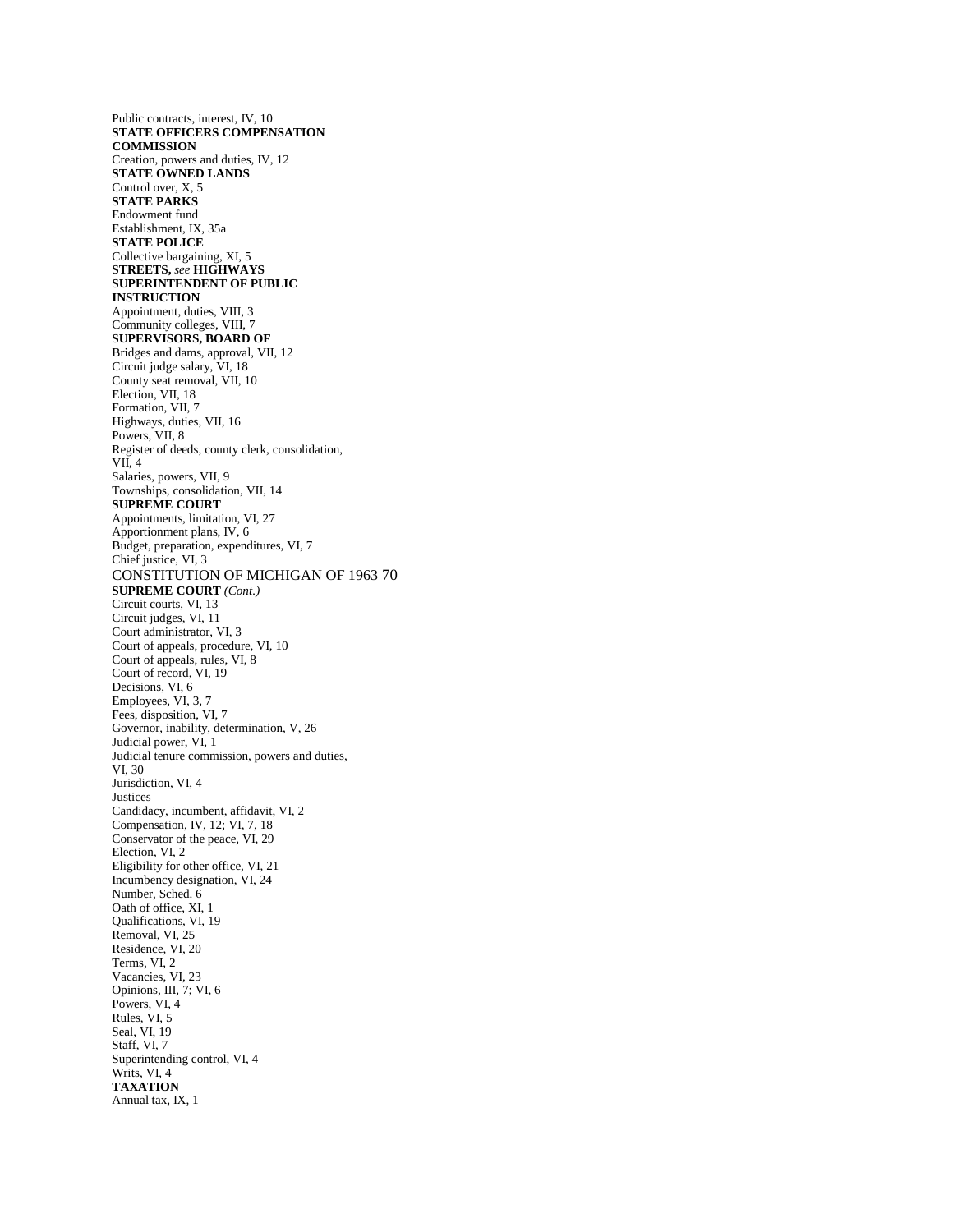Assessments, IX, 3 Charter counties, VII, 2 Cities, VII, 21 County roads, VII, 16 Exemption, IX, 4 Gasoline, IX, 9 Income tax, IX, 7 Laws, contents, IV, 32 Limitation, IX, 6, 25-34 Liquor, excise, IV, 40 Local taxes Voter aproval, IX, 25 Power, surrender, IX, 2 Public utilities, IX, 5 Real and tangible personal property Limitation, IX, 6 Religious purposes, I, 4 Sales tax Drugs, prohibited, IX, 8 Food, prohibited, IX, 8 Local units, share, IX, 10 Rate, maximum, IX, 8 School aid fund, IX, 11 School bonds, IX, 16 Specific, IX, 3 State, IX, 1 Tobacco products Dedication of proceeds, IX, 36 Uniformity, IX, 3 **TAXATION** *(Cont.)* Use tax Drugs, prohibited, IX, 8 Food, prohibited, IX, 8 Villages, VII, 21 **TERM OF OFFICE** Attorney general, V, 21, 30 Circuit judges, VI, 12 Commencement, XI, 2 County officers, VII, 4 Court of appeals judges, VI, 9 Governor,  $V$ , 21, 30 Governors, Wayne state, VIII, 5 Higher education boards, VIII, 6 Highway commission, V, 28 Judicial officers, Sched. 8 Lieutenant governor, V, 21, 30 Probate judges, VI, 16 Regents, university of Michigan, VIII, 5 Secretary of state, V, 21, 30 Senators, IV, 2, 54 State officers, Sched. 5 Supreme court justices, VI, 2 Township officers, VII, 18 Trustees, Michigan state, VIII, 5 **TOWNSHIP** Body corporate, VII, 17 Budget, hearing, VII, 32 Civil service, XI, 6 Clerk, VII, 18 Consolidation, VII, 14 Dissolution, VII, 20 Elections, VII, 18 Highways, VII, 16 Immunities, VII, 17 Intergovernmental action, VII, 28 Libraries, fines to, VIII, 9 Officers, VII, 18 Organization, VII, 14 Powers, VII, 17 Public utility, VII, 19, 29 Removal of officers, V, 10; VII, 33 Sales tax, distribution, IX, 10 Supervisor, VII, 7, 18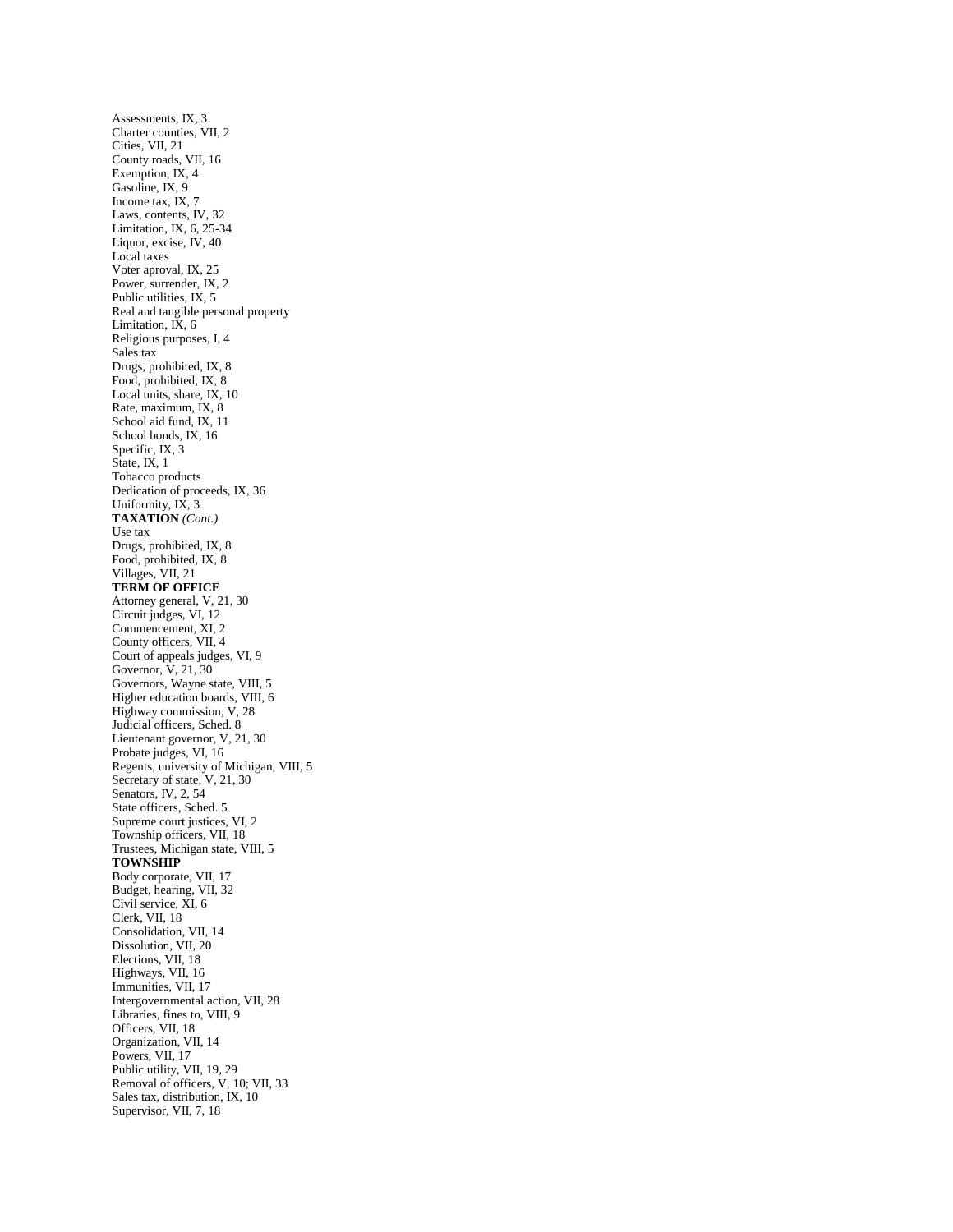Taxation, IX, 6 Treasurer, VII, 18 Trustee, VII, 18 **TRANSPORTATION** Cities and villages, VII, 24 State transportation commission, V, 28 State transportation department Director,  $\vec{V}$ , 28 Use of specific taxes on fuels, IX, 9 **TREASON** Bail, prohibit, I, 15 Evidence of, I, 22 **TREASURER, COUNTY** Election, VII, 4 Office location, VII, 5 Term of office, VII, 4 71 INDEX **TREASURER, STATE** Appointment, term, V, 3 Oath of office, XI, 1 Payment of funds, IX, 17 Principal department, V, 3 Removal, V, 3, 10 **TRUST COMPANIES** Legislation, IV, 43 **UNIVERSITY OF MICHIGAN** Accounting, VIII, 4 President, VIII, 5 Regents, VIII, 5; Sched. 11 **USE TAX** Drugs, prohibited, IX, 8 Food, prohibited, IX, 8 **VACANCIES IN OFFICE** Appointment by governor, V, 7 Apportionment commission, IV, 6 County clerks, VI, 14 Court of record, VI, 23 Elections, holding, time, II, 5 Governor, V, 26 Governors, Wayne state, VIII, 5 Judges, VI, 20, 23 Legislation concerning, IV, 38 Legislators, IV, 7; V, 13 Lieutenant governor, V, 26 Prosecuting attorneys, VI, 14 Provisional appointments, V, 11 Regents, university of Michigan, VIII, 5 State officers, V, 3 Trustees, Michigan state, VIII, 5 **VERDICTS** Civil cases, jurors, number, I, 14 **VETERANS** Michigan veterans' trust fund, IX, 37 Michigan veterans' trust fund board of trustees, IX, 38, 39 **VETO** Appropriation bills, V, 19 Governor's power, IV, 33 **VILLAGES** Budget, hearing, VII, 32 Cemeteries, VII, 23 Charters, VII, 22 Civil services, XI, 6 Debt limit, VII, 21 Franchises, VII, 25, 29, 30 **VILLAGES** *(Cont.)* Hospitals, VII, 23 Incorporation, VII, 21 Intergovernmental action, VII, 28 Loan of credit, VII, 26 Officers, removal, V, 10; VII, 33 Parks, VII, 23